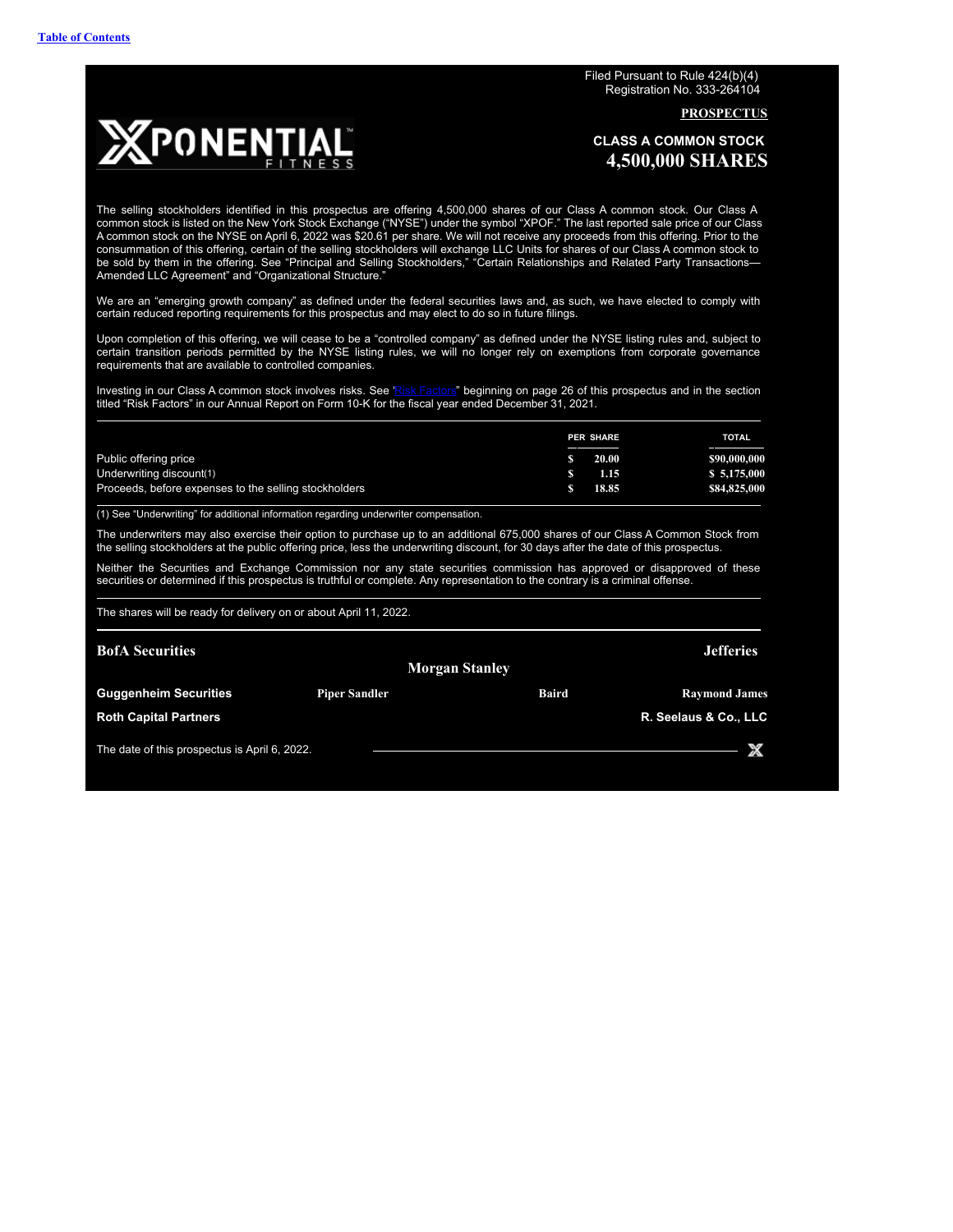# <span id="page-1-0"></span>**TABLE OF CONTENTS**

|                                                                       | Page |
|-----------------------------------------------------------------------|------|
| <b>Prospectus Summary</b>                                             |      |
| <b>Risk Factors</b>                                                   | 26   |
| <b>Special Note Regarding Forward-Looking Statements</b>              | 32   |
| <b>Organizational Structure</b>                                       | 33   |
| <b>Use of Proceeds</b>                                                | 38   |
| <b>Dividend Policy</b>                                                | 39   |
| Management                                                            | 40   |
| <b>Executive Compensation</b>                                         | 46   |
| <b>Certain Relationships and Related Party Transactions</b>           | 56   |
| <b>Principal and Selling Stockholders</b>                             | 66   |
| U.S. Federal Income and Estate Tax Considerations to Non-U.S. Holders | 71   |
| Underwriting                                                          | 74   |
| <b>Legal Matters</b>                                                  | 83   |
| <b>Experts</b>                                                        | 83   |
| <b>Incorporation by Reference</b>                                     | 83   |
| Where You Can Find More Information                                   | 83   |

Unless otherwise indicated or the context otherwise requires, all references in this prospectus to "we," "us," "our," the "company," "Xponential Fitness," "Xponential" and similar terms refer to Xponential Fitness, Inc. together with its consolidated subsidiaries, including Xponential Intermediate Holdings, LLC ("Xponential Holdings LLC") and Xponential Fitness LLC. We are a holding company and we hold substantially all of our assets and conduct substantially all of our business through Xponential Fitness LLC, a subsidiary of Xponential Holdings LLC.

We, the selling stockholders and the underwriters have not authorized anyone to provide any information or to make any representations other than those contained or incorporated by reference in this prospectus or in any free writing prospectuses we have prepared. We, the selling stockholders and the underwriters take no responsibility for, and can provide no assurance as to the reliability of, any other information that others may provide you. We, the selling stockholders and the underwriters are offering to sell, and seeking offers to buy, shares of our Class A common stock only in jurisdictions where offers and sales are permitted. The information contained or incorporated by reference in this prospectus is accurate only as of the date of this prospectus or the date of the applicable document incorporated by reference, as applicable, regardless of the time of delivery of this prospectus or of any sale of our Class A common stock. Our business, financial condition, results of operations and prospects may have changed since such dates.

i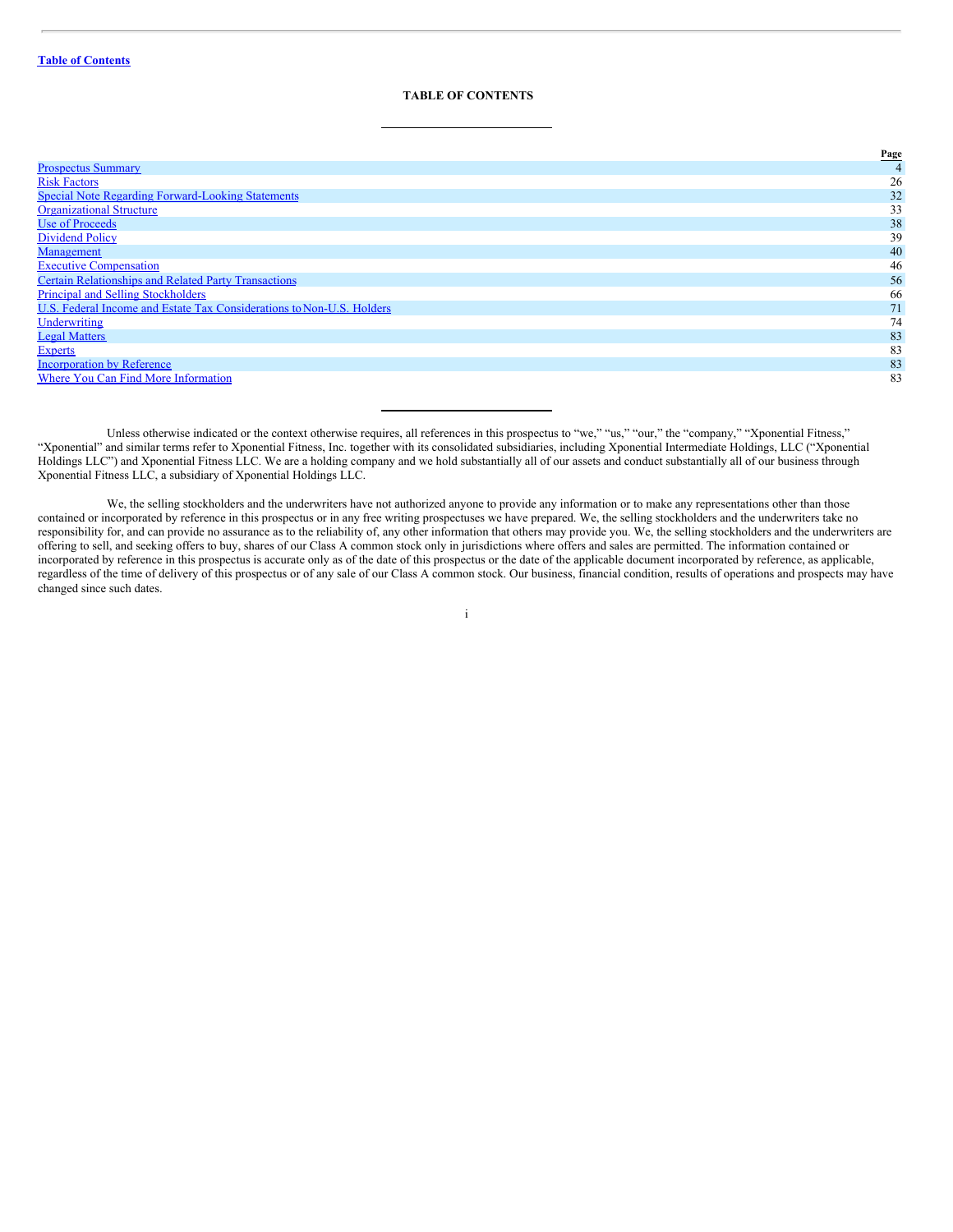# **Market and Industry Data**

This prospectus and the documents incorporated by reference herein include industry and market data that we obtained from periodic industry publications, thirdparty studies and surveys, filings of public companies in our industry, third-party analyses and internal company surveys. These sources include government and industry sources. Industry publications and surveys generally state that the information contained therein has been obtained from sources believed to be reliable. Although we believe the industry and market data to be reliable as of the date of this prospectus or the date of the applicable document incorporated by reference, this information could prove to be inaccurate. Industry and market data could be wrong because of the method by which sources obtained their data and because information cannot always be verified with complete certainty due to the limits on the availability and reliability of raw data, the voluntary nature of the data gathering process and other limitations and uncertainties. In addition, we do not know all of the assumptions regarding general economic conditions or growth that were used in preparing the forecasts from the sources relied upon or cited herein.

The information contained or incorporated by reference in this prospectus concerning our industry and the market in which we operate, including our general expectations and market position, market opportunity and market size, is based on the information described above, on assumptions that we have made based on that data and similar sources, third-party analyses by Buxton Company and on our knowledge of the markets for our brands. This information involves a number of assumptions and limitations and is inherently imprecise and you are cautioned not to give undue weight to these estimates. In addition, the industry in which we operate, as well as the projections, assumptions and estimates of our future performance and the future performance of the industry in which we operate, are subject to a high degree of uncertainty and risk due to a variety of factors, including those described in "Risk Factors" herein and in our Annual Report on Form 10-K for the year ended December 31, 2021 (the "2021 Form 10-K") and elsewhere in this prospectus and the documents incorporated by reference, that could cause results to differ materially from those expressed in these publications and other sources.

In 2021, we commissioned Buxton Company to provide a whitespace study to analyze the estimated number of studios that franchisees could optimally have in the United States as of June 30, 2021. The Buxton Company whitespace study leverages performance drivers for each brand including competition, cotenancy, area draw, and detailed customer profiles using Experian's Mosaic71 psychographic segmentation system to create a rigorous analysis of trade areas throughout the United States. Whitespace represents a snapshot of our business as of June 30, 2021 and is expected to change as our business evolves over time.

In 2021, we commissioned Frost & Sullivan to conduct an independent analysis to assess the total addressable market on the U.S. boutique fitness market. The estimates provided by Frost & Sullivan include the impact of the coronavirus ("COVID-19") pandemic.

#### **Non-GAAP Financial Measures**

This prospectus contains references to adjusted EBITDA and adjusted EBITDA margin, which are financial measures not required by, or presented in accordance with, generally accepted accounting principles in the United States ("GAAP"). We use adjusted EBITDA and adjusted EBITDA margin when planning, monitoring, and evaluating our performance. We believe that adjusted EBITDA and adjusted EBITDA margin are appropriate measures of our operating performance because they eliminate the impact of expenses that we do not believe reflect our underlying business performance.

We believe that adjusted EBITDA and adjusted EBITDA margin, viewed in addition to, and not in lieu of, our reported GAAP results, provides useful information to investors regarding our performance and overall results of operations because it eliminates the impact of other items that we believe reduce the comparability of our underlying core business performance from period to period and is therefore useful to our investors in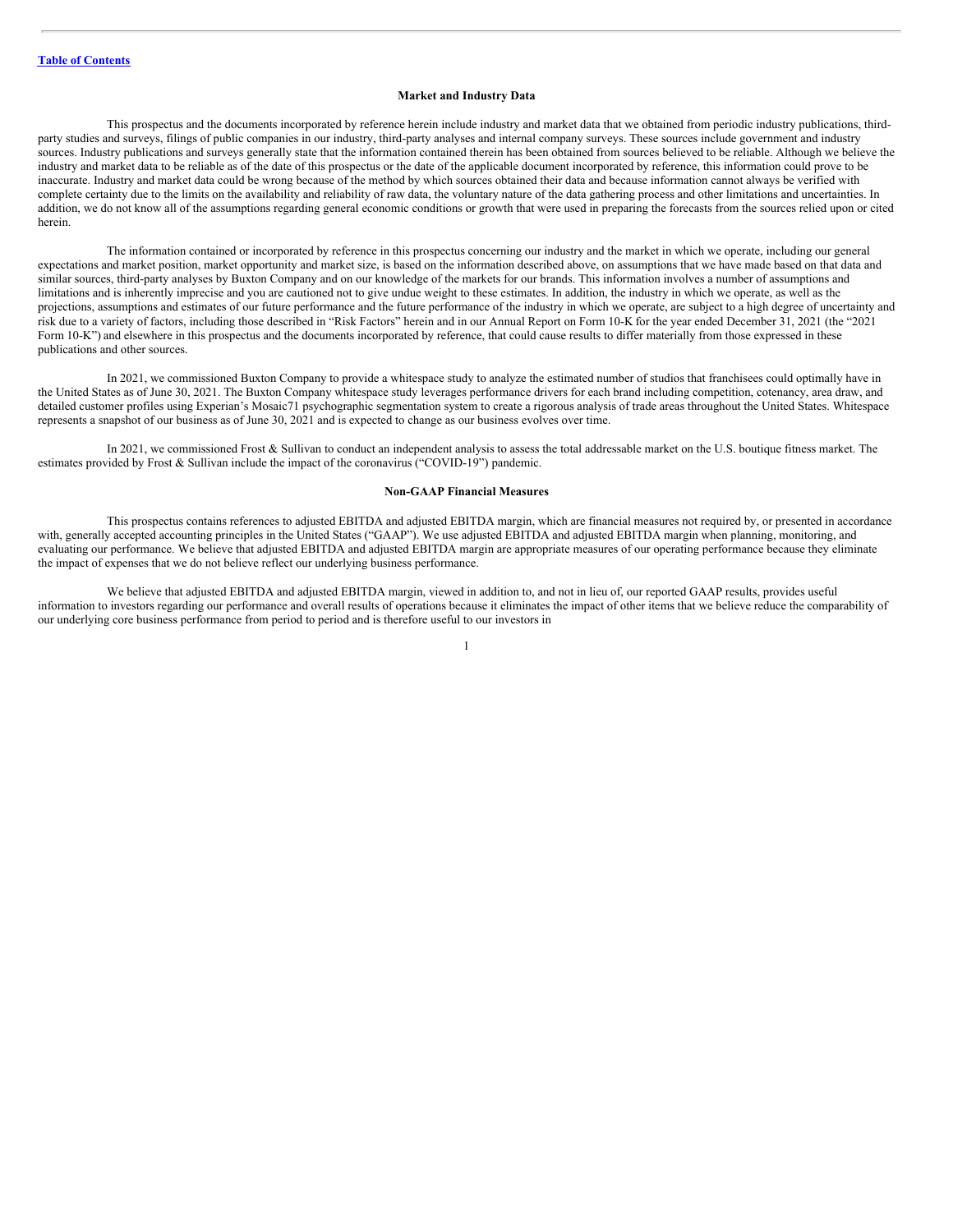comparing the core performance of our business from period to period. In addition, other companies, including companies in our industry, may calculate adjusted EBITDA and adjusted EBITDA margin differently, which reduces their usefulness as comparative measures. See "Summary Consolidated Financial and Other Data" for the definitions of adjusted EBITDA and adjusted EBITDA margin and a reconciliation of adjusted EBITDA to net loss and of adjusted EBITDA margin to net loss margin, the most directly comparable financial measures calculated in accordance with GAAP.

### **Basis of Presentation**

Throughout this prospectus and in the documents incorporated by reference herein, we provide a number of key performance indicators used by management and typically used by our competitors in the franchise industry, including same store sales, system-wide sales and average unit volume ("AUV"). These are operating measures that include sales by franchisees that are not revenue realized by us in accordance with GAAP. While we do not record sales by franchisees as revenue and such sales are not included in our consolidated financial statements, we believe that these operating measures aid in understanding how we derive our royalty and marketing revenue and are important in evaluating our performance. Same store sales refers to period-over-period sales comparisons for the base of studios (which we define to include studios in North America that have been open for at least 13 calendar months as of the measurement date). System-wide sales represent gross sales by all studios in North America, which includes sales by franchisees that are not revenue recognized by us in accordance with GAAP. While we do not record sales by franchisees as revenue, and such sales are not included in our consolidated financial statements, this operating metric relates to our revenue because our royalty and marketing revenue are calculated based on a percentage of franchised studio sales. LTM AUV consists of the average sales for the trailing 12 calendar months for all studios in North America that have been open for at least 13 calendar months as of the measurement date. AUV is calculated by dividing sales during the applicable period for all studios being measured by the number of studios being measured. Quarterly run-rate AUV is calculated as the quarterly AUV multiplied by four, for North American studios that are at least 6 months old at the beginning of the respective quarter. Monthly run-rate AUV is calculated as the monthly AUV multiplied by twelve, for North American studios that are at least 6 months old at the beginning of the respective month. AUV and other key performance indicators are discussed in more detail in "Management's Discussion and Analysis of Financial Condition and Results of Operations—Key Performance Indicators" in our 2021 Form 10-K incorporated by reference in this prospectus.

All key performance indicators, except adjusted EBITDA, provided throughout this prospectus are presented on an adjusted basis to reflect historical information of brands we acquired in 2017, 2018 and 2021 and therefore include time periods during which certain of our brands were operated by our predecessors. We acquired Club Pilates Franchise, LLC ("Club Pilates") and CycleBar Franchising LLC ("CycleBar") in September 2017, Stretch Lab Franchise, LLC ("StretchLab") in November 2017, Row House Franchise, LLC ("Row House") in December 2017, AKT Franchise LLC ("AKT") in March 2018, Yoga Six Franchise, LLC ("YogaSix") in July 2018, PB Franchising, LLC ("Pure Barre") in October 2018, Stride Franchise, LLC ("Stride") in December 2018, Rumble Fitness LLC ("Rumble") in March 2021 and BFT Franchise Holdings, LLC ("BFT") in October 2021.

References throughout this prospectus to comparisons to industry competitors are as of December 31, 2021, unless otherwise noted.

References throughout this prospectus to "North America" refer to the United States and Canada and references to "international" refer to countries other than the United States and Canada.

References throughout this prospectus to the sale or selling of a license refer to the grant of a right to a third party to access our intellectual property and all other services that we provide under our franchise agreements.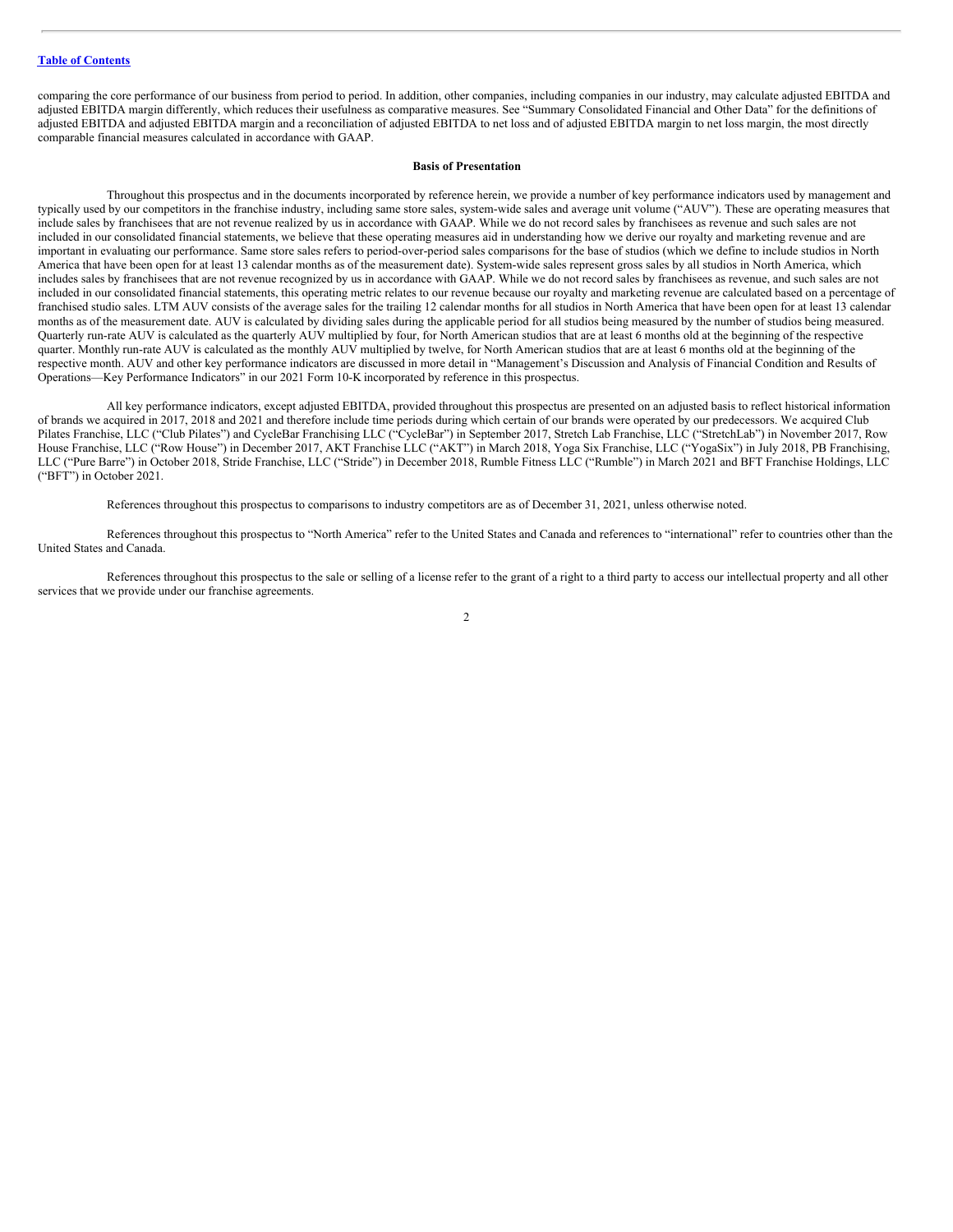References throughout this prospectus to the number of licenses sold in North America and globally reflect the cumulative number of licenses sold by us (or, outside of North America, by our master franchisees), since inception through the date indicated. Licenses contractually obligated to open refer to licenses sold net of opened studios and terminations. Licenses contractually obligated to be sold internationally reflect the number of licenses that master franchisees are contractually obligated to sell to franchisees outside of North America under master franchise agreements.

References throughout this prospectus to an "open" studio refer to any studio that has conducted classes and is operational, although such studio may have temporarily suspended in-person classes for a period of time due to theCOVID-19 pandemic.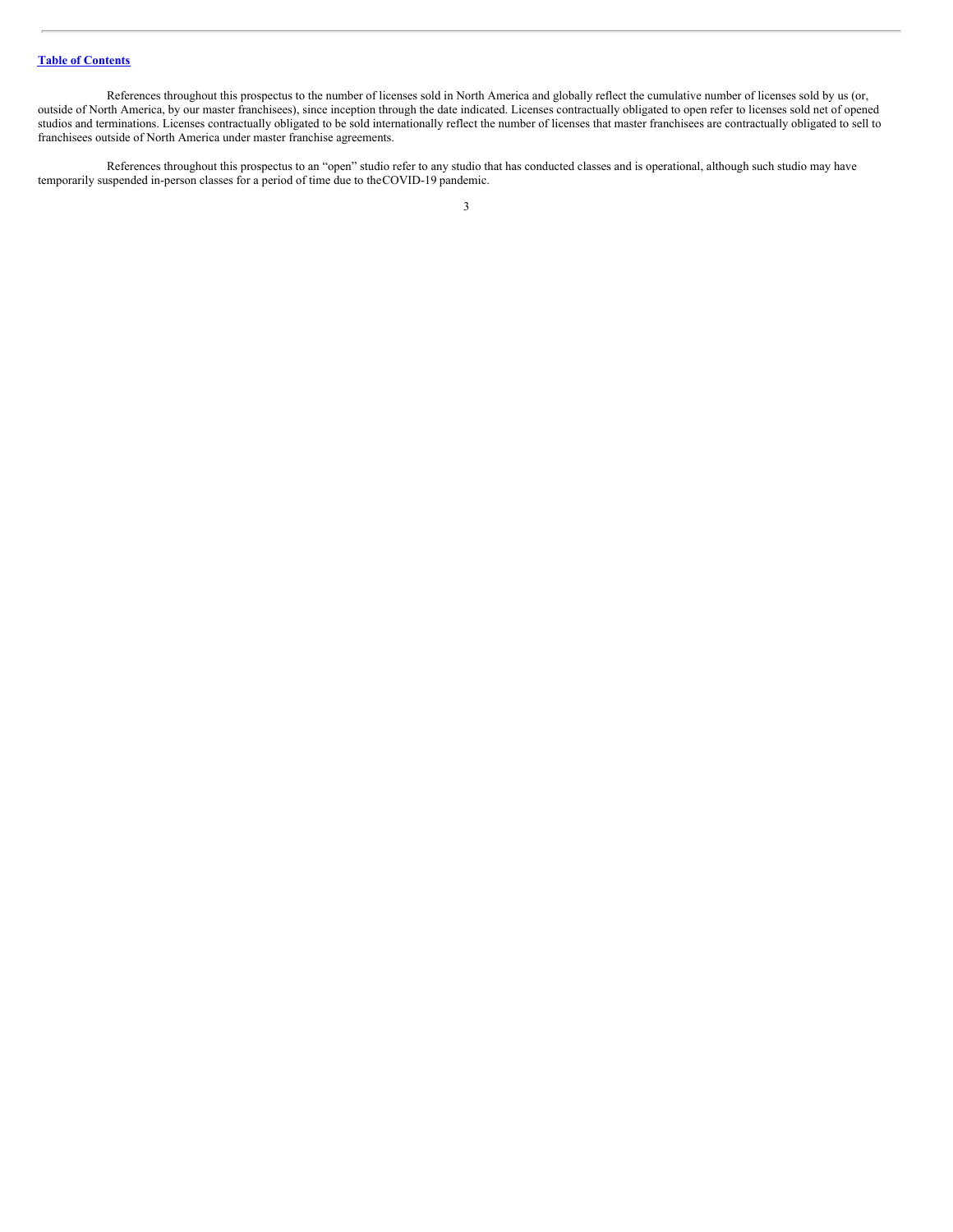### <span id="page-5-0"></span>**PROSPECTUS SUMMARY**

This summary highlights selected information that is presented in greater detail elsewhere in this prospectus and the documents incorporated by reference in this prospectus. This summary does not contain all of the information you should consider before investing in our Class A common stock. You should read this entire prospectus carefully, including the information incorporated by reference in this prospectus, and any free writing prospectus prepared by us or on our behalf, including the section entitled "Risk Factors" in this prospectus, the documents incorporated by reference in this prospectus and the consolidated financial statements and related notes thereto incorporated by reference in this prospectus, before deciding whether to invest in our Class A common stock.

### **Xponential Fitness, Inc.**

Xponential Fitness is the largest global franchisor of boutique fitness brands. We offer a diversified platform of ten brands spanning across verticals including Pilates, indoor cycling, barre, stretching, rowing, dancing, boxing, running, functional training and yoga. Our franchisees offer energetic, accessible and personalized workout experiences led by highly qualified instructors in studio locations across 48 U.S. states, the District of Columbia and Canada and through master franchise or international expansion agreements in ten additional countries. Our portfolio of brands includes Club Pilates, the largest Pilates brand in the United States; CycleBar, the largest indoor cycling brand in the United States; StretchLab, a concept offering one-on-one and group stretching services; Row House, the largest franchised indoor rowing brand in the United States; AKT, a dance-based cardio workout combining toning, interval and circuit training; YogaSix, the largest franchised yoga brand in the United States; Pure Barre, a total body workout that uses the ballet barre to perform small isometric movements, and the largest Barre brand in the United States; Stride, a treadmill-based cardio and strength training concept; Rumble, a boxing-inspired full-body workout; and BFT, a functional training and strengthbased program.

The foundation of our business is built on strong partnerships with franchisees. Our business model is straightforward: we license our boutique studio operations, share our business processes and branding with franchisees, and in exchange charge royalties and other fees for our services. We are highly focused on providing franchisees with extensive support to help maximize their performance and enhance their return on investment. In turn, this partnership accelerates our growth and increases our profitability as a result of the royalties we generate on franchisees' sales. We encourage our franchisees to follow a membership-based model, which generates recurring, predictable revenues for both us and our franchisees. We believe our unique combination of a scaled multi-brand offering, resilient franchise model with strong unit economics and integrated platform has enabled us to build our leading market position in the large and growing U.S. boutique fitness industry. We are able to improve our operating leverage as we grow the number of studios operating under our brand umbrellas, given that our existing infrastructure can scale across a larger system with minimal incremental costs.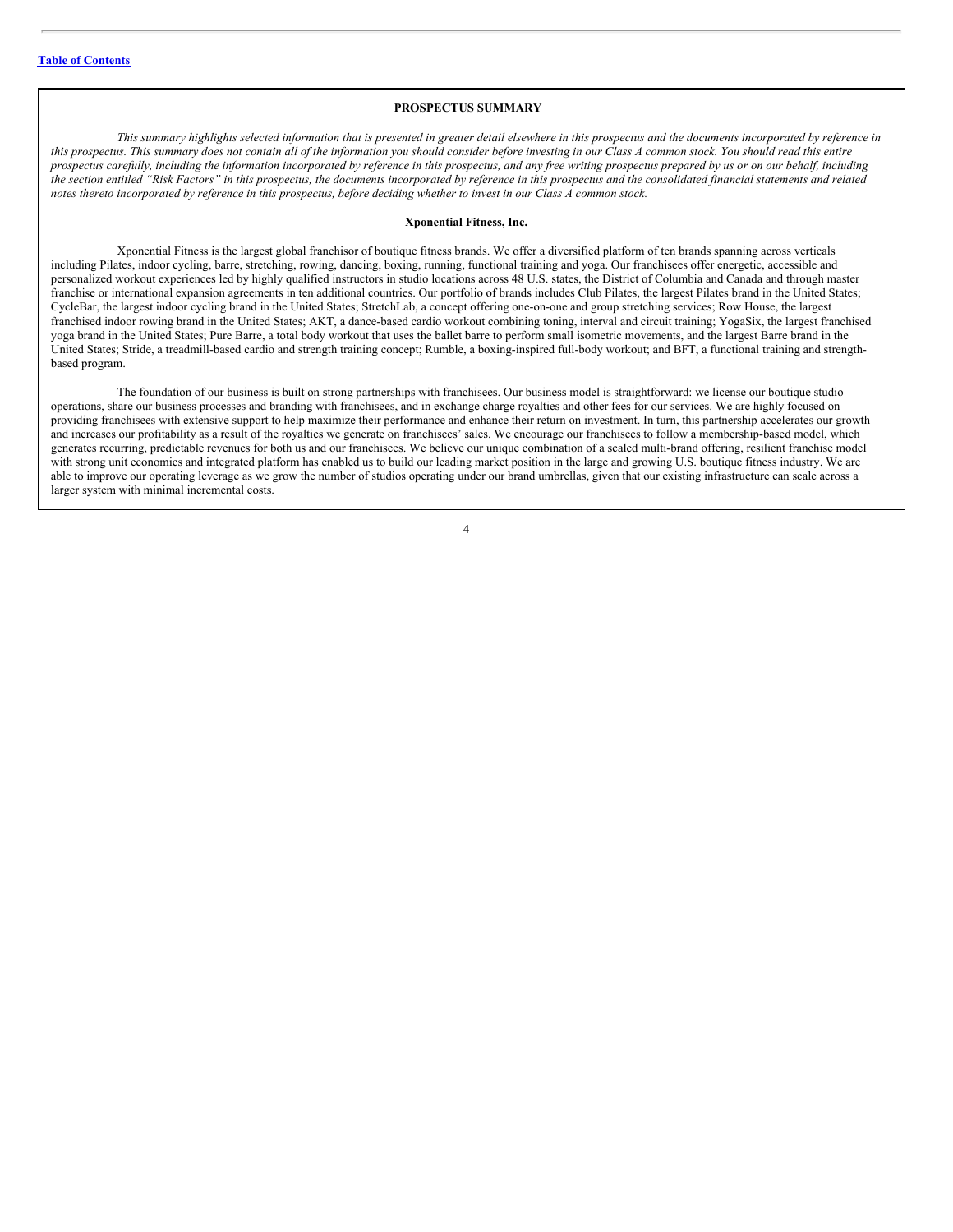# **Table of [Contents](#page-1-0)**

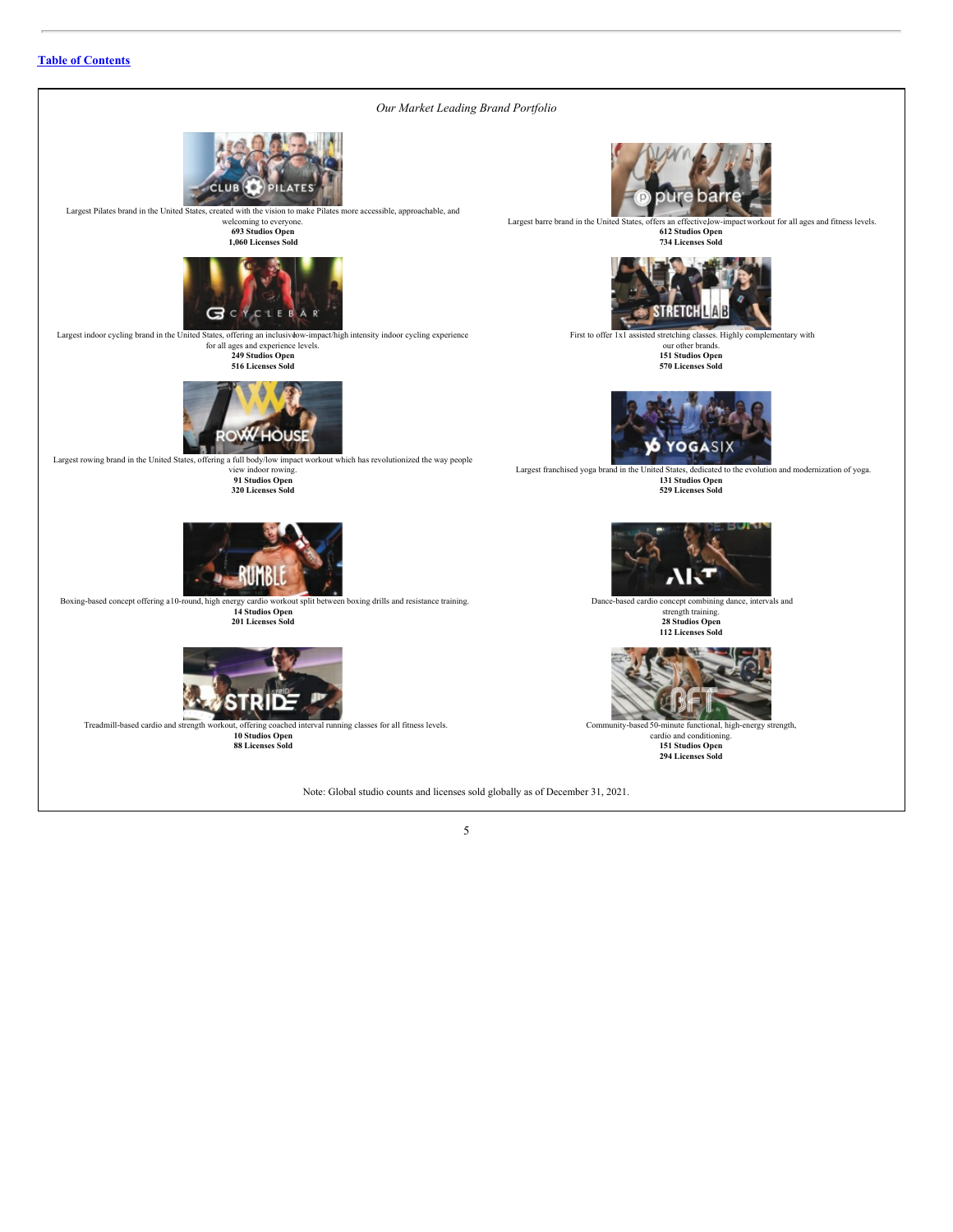We carefully built the Xponential Fitness brand portfolio through a series of acquisitions, targeting select health and wellness verticals. In curating our portfolio, we identified brands with exceptional programming and a loyal consumer base which we believed would benefit from our operational expertise, franchising experience and scaled platform. With over 250 years of collective industry experience, our management team and brand presidents are the driving force behind our operational excellence. We have established a proven operational model (the "Xponential Playbook") that helps franchisees generate compelling studio economics. This model has allowed us to provide extensive support to franchisees, particularly during the COVID-19 pandemic. The key pillars of our Xponential Playbook include:

- *optimizing the studio prototype and investment cost;*
- *thoroughly vetting franchisee candidates;*
- *real estate identification, site selection, studio build-out and design assistance;*
- *comprehensive pre-opening support, including membership sales, marketing support, employee training and programming development;*
- *detailed studio-level operational framework and best practices;*
- *intensive instructor and studio-level management training;*
- *our robust digital platform and XPASS of erings that allow franchisees to generate incremental revenue;*
- *data-driven analytical tools to support marketing strategies, member acquisition and retention;*
- *sophisticated technology systems, including uniform point-of-sale and reporting systems, to drive studio-level performance;*
- centralized model capable of providing resources to franchisees in the event of exceptional crises, such as the COVID-19 pandemic; and
- *• ongoing monitoring and support to promote success.*

The Xponential Playbook is designed to help franchisees achieve compelling Average Unit Volumes ("AUVs"), strong operating margins and an attractive return on their invested capital. Studios are generally designed to be between 1,500 and 2,500 square feet in size, depending on the brand. The smaller box format contributed to a relatively low average initial franchisee investment of approximately \$350,000 in 2021 and 2020. By utilizing the Xponential Playbook, our model is designed to generate, on average, an AUV of approximately \$500,000 in year two of operations and studio-level operating margins ranging between 25% and 30%, resulting in an unlevered cash-on-cash return of approximately 40%.

We believe our integrated, centralized platform is a unique competitive advantage in the boutique fitness industry and enables us to accelerate growth and enhance operating margins. Our multi-brand offering results in higher franchisee lead flow and conversion, which lowers franchisee acquisition costs. Existing franchisees also serve as an embedded pipeline for continued expansion across our brands. As a result of our scale, we benefit from greater access to real estate and favorable vendor relationships. Additionally, we leverage shared corporate services across franchise sales, real estate, supply chain, merchandising, information technology, finance, accounting and legal. As an integrated platform, we utilize technology to provide improved functionality, drive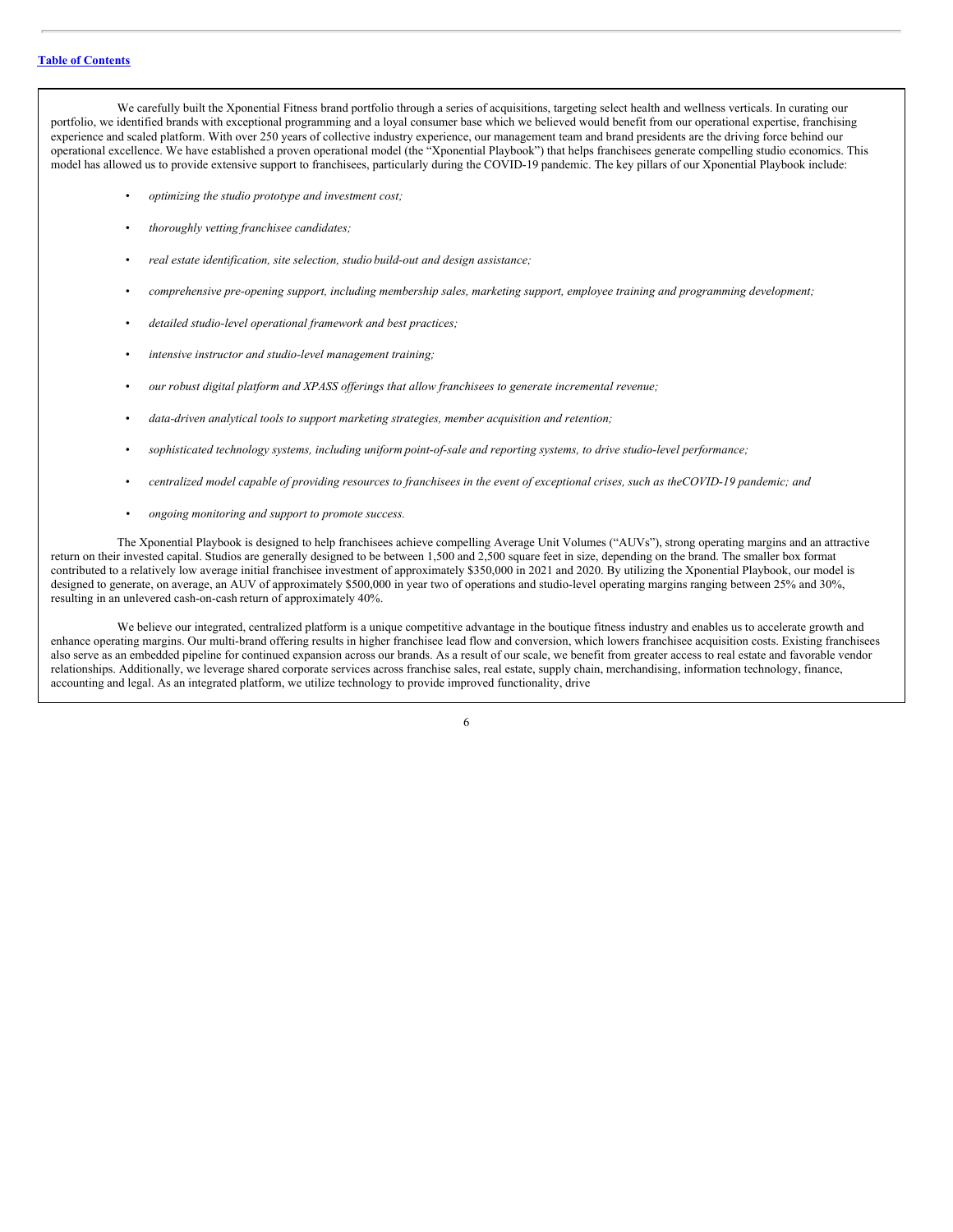efficiency and access compelling data across our brands. Our robust XPLUS digital platform, which features digital workout content from across our brands, as well as our cross-brand XPASS subscription offering, are important examples of our ability to cross-sell our individual brands, offering members variety and flexibility to work out both in-studio and at-home, across modalities and geographies, thereby driving increased member interest and retention. We also benefit from knowledge sharing and best practices across the portfolio. We believe that we are in the early stages of unlocking the power of our platform and driving long-term growth.

As a franchisor, we benefit from multiple highly predictable and recurring revenue streams that enable us to scale our franchised studio base in a capital efficient manner. Our system has significant embedded growth based on already-sold licenses for studios that have not yet opened. As of December 31, 2021, franchisees were contractually obligated to open an additional 1,806 studios in North America. Converting our current pipeline of licenses sold to open studios in North America would nearly double our existing franchised studio base. Based on our internal and third-party analyses by Buxton Company, we estimate that franchisees could have a total of approximately 7,900 studios in the United States alone.

Internationally, we partner with experienced master franchisees to deploy an asset light global expansion strategy. As of December 31, 2021, master franchisees were contractually obligated to sell licenses to franchisees to open an additional 956 studios in ten countries internationally pursuant to master franchisee agreements ("MFAs"). As part of the acquisition of BFT, we entered into an MFA with the sellers of BFT. As of December 31, 2021, there were 149 open BFT studios in Australia, New Zealand and Singapore, and an additional 140 licenses sold.

Highlights of our platform's recent financial results and growth include:

- grew the number of global open studios from 1,796 as of December 31, 2020 to 2,130 as of December 31, 2021, representing an increase of 19%;
- grew global franchise licenses sold from 3,469 as of December 31, 2020 to 4,424 as of December 31, 2021, representing an increase of 28%;
- grew system-wide sales from \$443 million in 2020 to \$710 million in 2021, representing an increase of 60%;
- grew same store sales from a decline of 34% in 2020 to positive 41% in 2021, which reflects a significant rebound of studio performance following the impact of the COVID-19 pandemic;
- grew run-rate AUV from \$287,000 in the fourth quarter of 2020 to \$446,000 in the fourth quarter of 2021, representing an increase of 55%; and
- acquired certain assets and rights to two additional brands in 2021, Rumble and BFT.

All metrics above are presented on an adjusted basis to reflect historical information of the brands we acquired and therefore include time periods during which certain of the brands were operated by our predecessors. We acquired Club Pilates and CycleBar in September 2017, StretchLab in November 2017, Row House in December 2017, AKT in March 2018, YogaSix in July 2018, Pure Barre in October 2018, Stride in December 2018, Rumble in March 2021 and BFT in October 2021.

As a result of the COVID-19 pandemic, our operations and the businesses of our franchisees were adversely affected beginning in March 2020 continuing through the remainder of 2020. With a majority of our studios closed in March and April of 2020, we were focused on re-directing our members and franchisees to our digital platform, thus helping our franchisees retain members and providing a tool for franchisees to preserve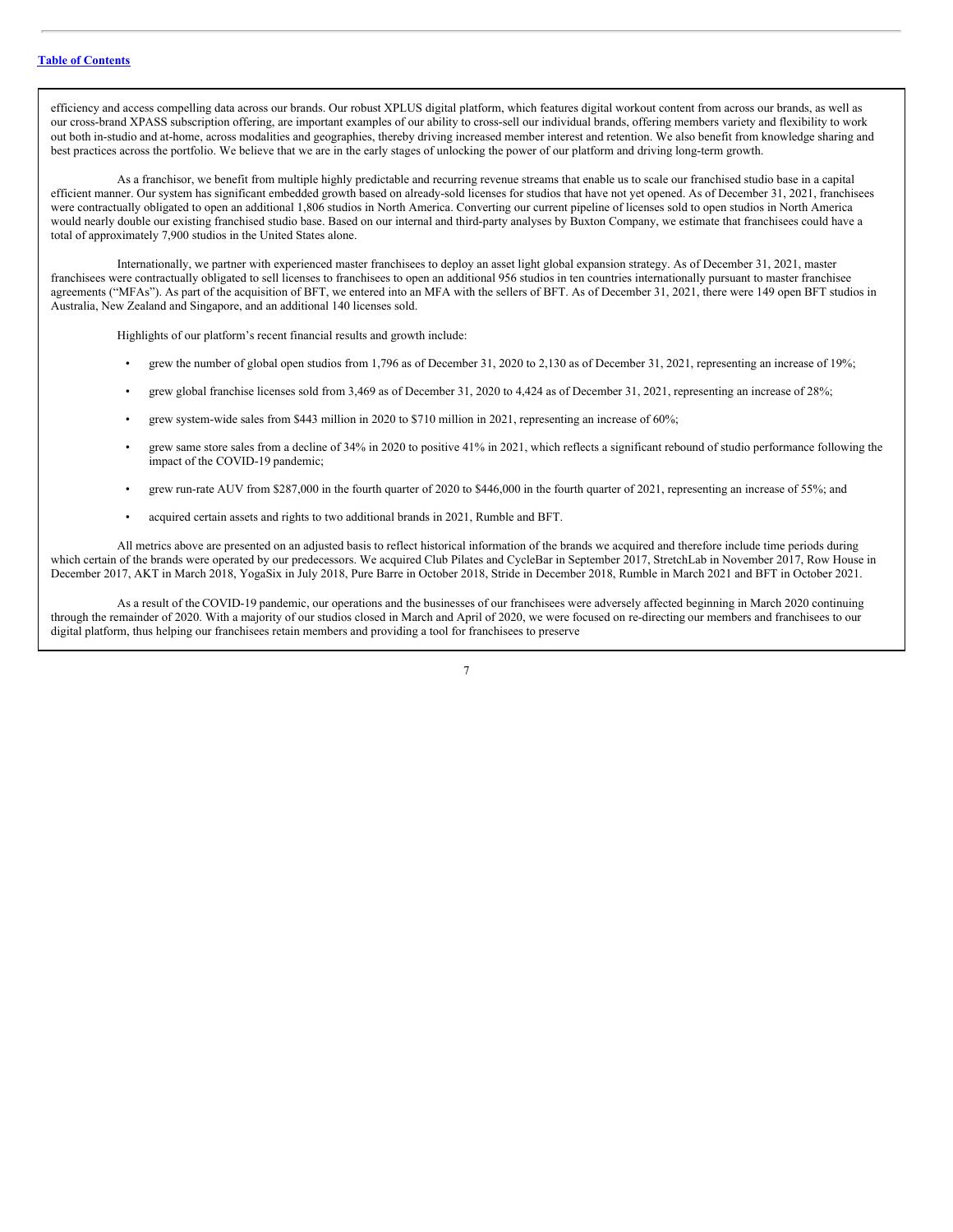# **Table of [Contents](#page-1-0)**

member relationships and generate revenue. As restrictions on indoor fitness classes were reduced in later 2020, franchisees' in-studio operations began to recover. The adverse effects of the COVID-19 pandemic continued to abate through 2021, as vaccination rates in the United States increased substantially and restrictions were further reduced or eliminated in most states. As of December 31, 2021, we have seen our system surpass pre-COVID levels, with our franchisees' member base 29% larger than it was as of December 31, 2019. With many consumers increasingly health conscious and either returning to their fitness communities or forming new fitness habits, we have experienced significant growth in the aftermath of the pandemic.



(2) Net of two international license terminations.

(3) Reflects the number of licenses for studios which have already been sold, but not yet opened, by master franchisees under MFAs.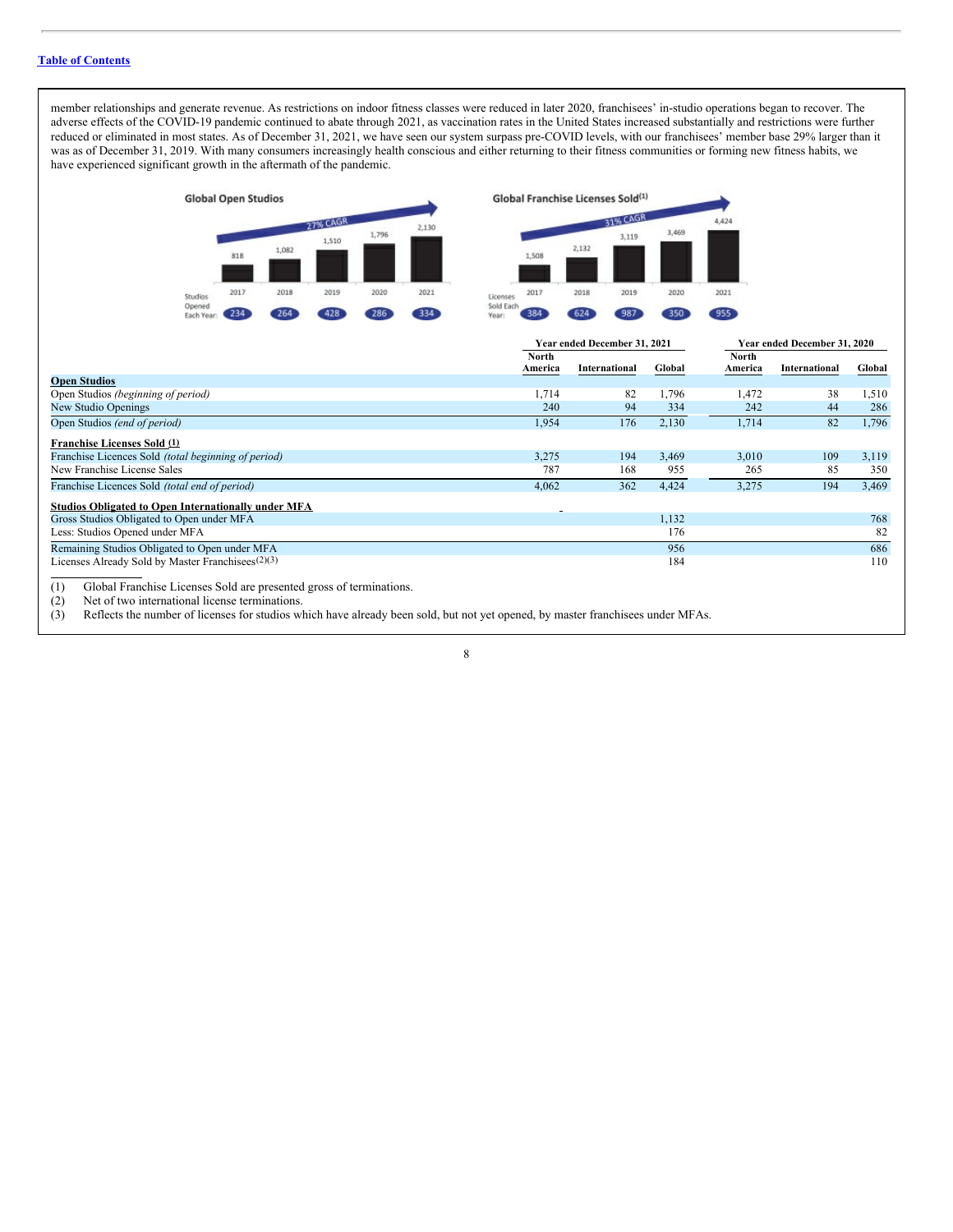# **Table of [Contents](#page-1-0)**



Note: The above data is presented on an adjusted basis to reflect historical information of the brands we acquired and therefore includes time periods during which certain of the brands were operated by our predecessors. We acquired Club Pilates and CycleBar in September 2017, Stretch Lab in November 2017, Row House in December 2017, AKT in March 2018, Yoga Six in July 2018, Pure Barre in October 2018, Stride in December 2018, Rumble in March 2021 and BFT in October 2021.

### **Our Industry**

We operate in the large and growing boutique fitness segment of the broader health and fitness club industry. Boutique fitness encompasses a social, supportive community of coaches and consumers engaging through class-based programming in small studio spaces (typically 1,500-2,500 square feet). A boutique fitness workout typically offers more customized programming and a more intensive experience complemented by increased levels of personal attention and guidance relative to a traditional health and fitness club. The U.S. boutique fitness market was estimated at \$21.1 billion in 2019, according to an independent analysis we had commissioned from Frost & Sullivan. International Health, Racquet & Sportsclub Association ("IHRSA") estimates that boutique fitness memberships grew more rapidly than the overall health and fitness club memberships between 2015 and 2019, with target boutique fitness consumers spending more and engaging more frequently than the average health and fitness club member in 2019.

In 2019, IHRSA estimated the size of the global health and fitness club industry at \$96.7 billion, with more than 205,000 clubs serving over 184 million members in 2019. Prior to the COVID-19 pandemic, the U.S. health and fitness club industry experienced annual growth for more than 21 consecutive years. As a result of the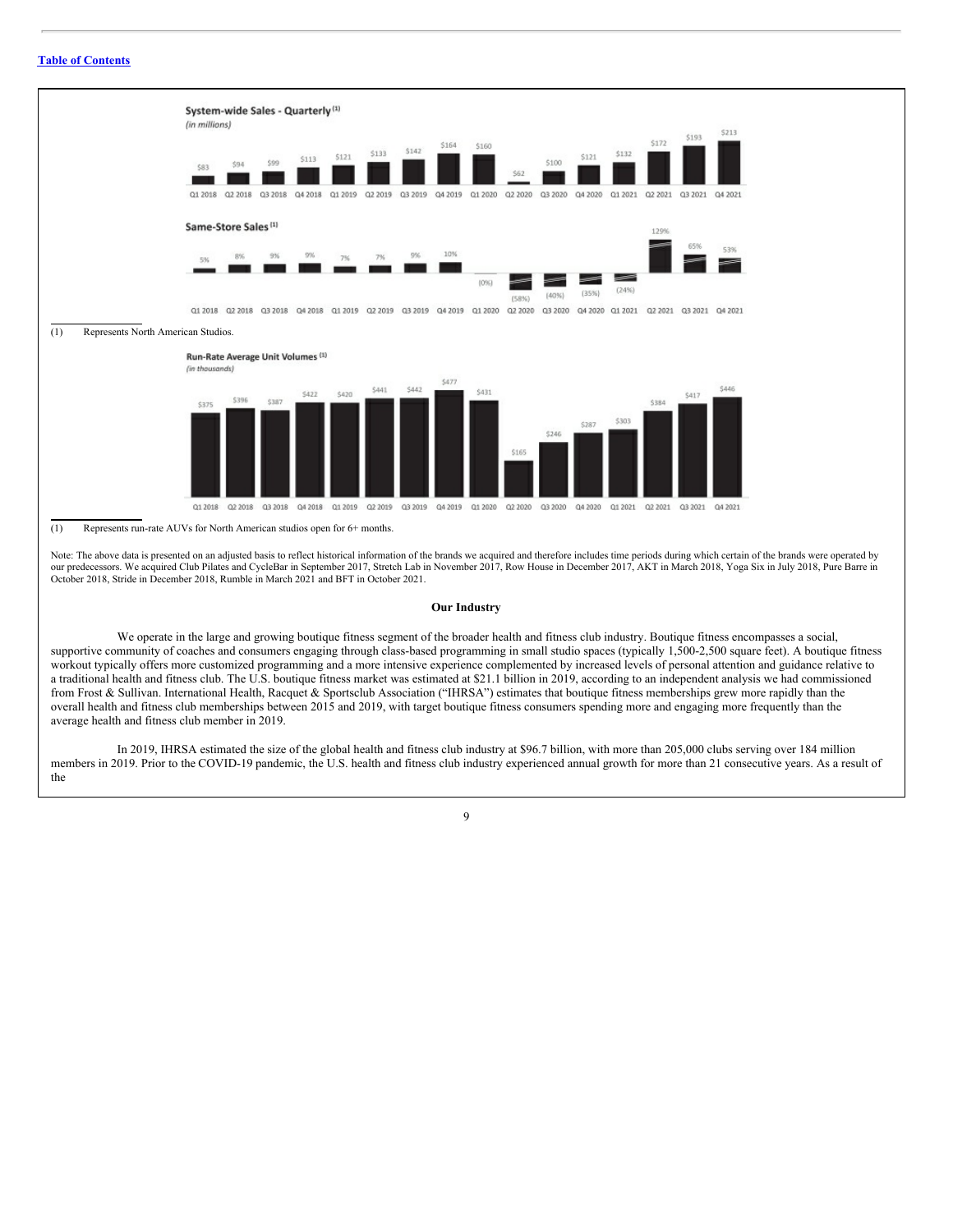COVID-19 pandemic, the industry saw unprecedented declines in 2020 and 2021, with 2020 U.S. health and fitness club revenue declining by 58%, according to IHRSA. As of January 1, 2022, 30% of boutique fitness studios had closed permanently, according to IHRSA, which we believe presents an opportunity for Xponential to further penetrate new and existing markets, capturing displaced fitness consumers.

As the largest franchisor in the boutique fitness industry, we saw continued strong growth during theCOVID-19 pandemic. We opened 555 new studios globally between April 2020 and December 2021, including studios opened by Rumble and BFT. As of December 31, 2021, we have seen our system surpass pre-COVID levels, with our franchisees' member base 29% larger than it was as of December 31, 2019.

As COVID-19 pandemic restrictions ease, we believe pent-up demand for in-person fitness will spur a return to studios and gyms, propelling growth across the industry. IBISWorld estimates that the U.S. gym, health and fitness club industry will reach \$36.6 billion in 2022. Frost & Sullivan estimates that the total addressable U.S. boutique fitness market will reach \$22.1 billion in 2022 and will grow at a CAGR of approximately 5.8% between 2022 and 2025. According to IHRSA, approximately 95% of fitness consumers surveyed miss at least one aspect of physically being at their studio or gym, and 94% plan to return to the gym in some capacity. Consumers' desire to return to their fitness communities and their increasing prioritization of healthy lifestyles has driven consistent growth in our franchisees' membership base, with actively paying members and visitation rates increasing 70% and 50%, respectively, in the three months ended December 31, 2021 relative to the three months ended December 31, 2020.

## **Our Competitive Strengths**

#### **Diversified portfolio of leading boutique fitness brands.**

Our portfolio of ten diversified brands spans a variety of popular fitness and wellness verticals including Pilates, barre, cycling, stretching, rowing, yoga, boxing, dancing, running and functional training. We believe that our diversification represents a significant competitive advantage in a fragmented market comprised primarily of single-brand companies focused on an individual fitness or wellness vertical. The complementary nature of our brands allows our franchised studios to be located in close proximity to one another, providing variety and convenience to both consumers and franchisees. Our brands appeal to a broad range of consumers across ages, fitness levels and demographics and are positioned at accessible price points. The strength of our brands is highlighted by the numerous accolades they have received, with four brands (Club Pilates, Pure Barre, CycleBar and StretchLab) each being listed among Entrepreneur's 2022 Franchise 500 rankings and BFT being voted the 2020 APAC Franchise of the Year. We believe that our diversified brand offering expands our total addressable market and translates into increased use occasions for consumers, driving increased share of wallet and enhancing consumer lifetime value across our portfolio.

# **Market leading position with significant nationwide scale.**

We are the largest global boutique fitness franchisor with over 1,900 studios operating across ten brands in the United States alone. Our three largest brands have leading market share positions within their respective verticals. These brands, Club Pilates, Pure Barre and CycleBar, were approximately nine, four and three times larger than their next largest competitors, respectively, as of December 31, 2021. As the leader in these verticals, and as one of few players of scale, we believe that we occupy an advantageous position in an otherwise highly fragmented boutique fitness market.

We are able to leverage the popularity and reputation of existing Xponential studios to support both new studio sales to franchisees and to support franchisees' ability to attract new customers to their studios. We believe that the continued expansion of the Xponential platform creates a network effect that reinforces our competitive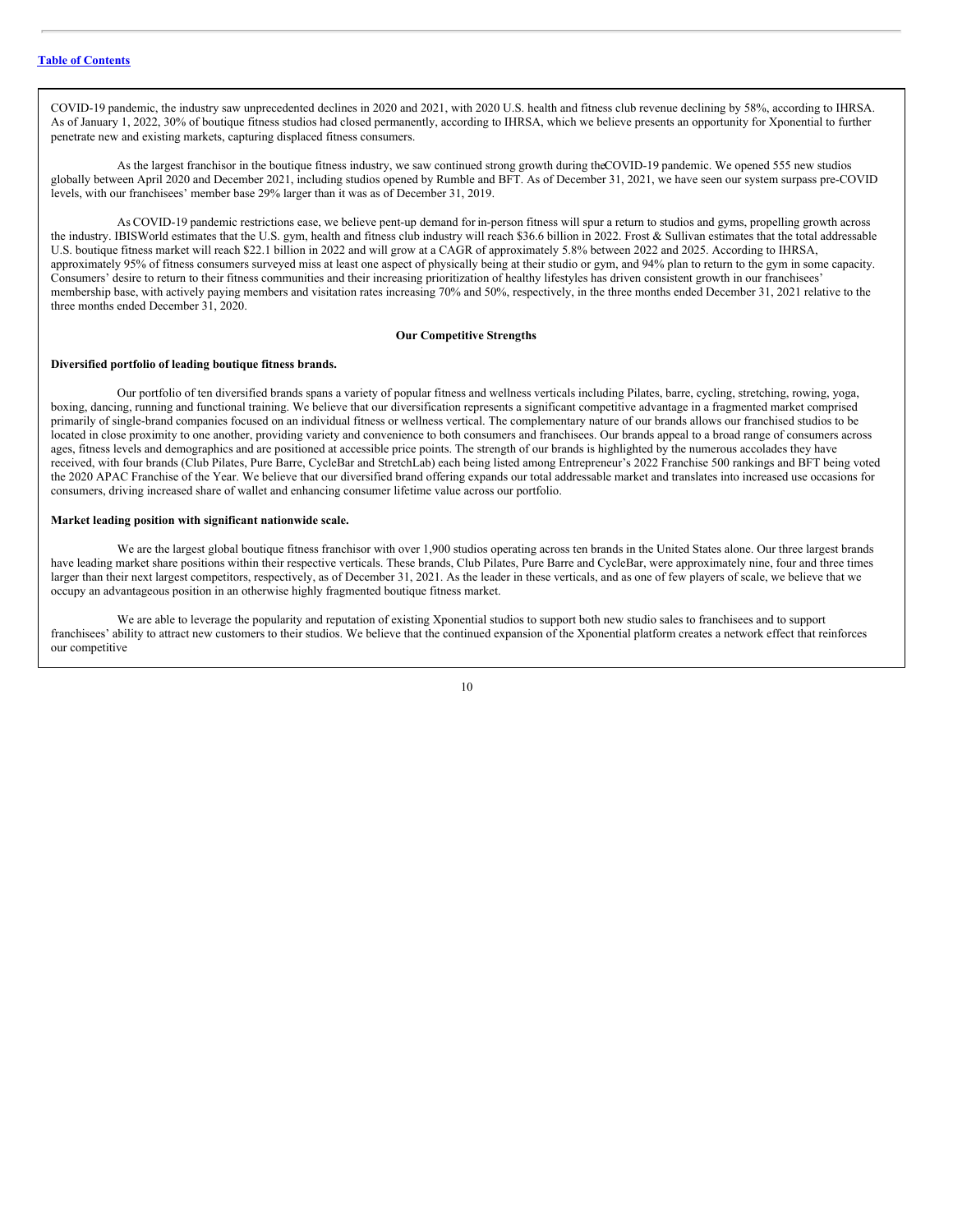position, making us increasingly attractive to potential franchisees and making studios increasingly popular with boutique fitness consumers. In conjunction with our scale, we have been able to achieve broad geographic diversification across the United States with studios in 48 states, the District of Columbia and Canada as of December 31, 2021. According to Buxton Company, over 62% of the U.S. population (excluding Alaska and Hawaii) lives within 10 miles of an Xponential studio location. Our geographic reach represents a material competitive advantage, as we have demonstrated success across various markets, and we are able to remain competitive nationally when extraordinary events heavily impact specific markets.

# **Passionate, growing and loyal consumer base.**

Our franchised studios provide differentiated and accessible boutique fitness experiences that are fun, energetic and deliver a strong sense of community, engendering loyalty and engagement with consumers. Our brands serve a broad demographic; our consumer skews female and is typically between the ages of 20 and 60 years old, holds at least a bachelor's degree and reports household income greater than \$75,000 per year. Across our system, more than 1.3 million unique consumers completed nearly 30 million in-studio, live stream and virtual workouts in 2021 and more than 850,000 unique consumers completed nearly 20 million in-studio, live stream and virtual workouts in 2020. As of December 31, 2021, studios had nearly 450,000 members, of which over 390,000 were actively paying members on recurring membership packages (excludes Rumble and BFT). The number of total members at studios as of December 31, 2021 represented an increase of 49% and 29% compared to the number of total members at studios as of December 31, 2020 and 2019, respectively. The loyalty of our consumer base is evidenced by our franchisees' ability to recover to approximately 113% of actively paying members as of December 31, 2021, relative to December 31, 2019 levels and membership visits for the quarter ended December 31, 2021 were at 117% relative to the quarter ended December 31, 2019 levels (excludes Rumble and BFT). For the quarter ended December 31, 2021, run-rate AUVs recovered to approximately 94% relative to the quarter ended December 31, 2019 (includes Rumble and BFT). Our franchised studios foster consumer engagement, personal accountability to achieve fitness goals and a strong sense of community, which drive repeat visits and maximize consumer lifetime value.

We believe that we were able to deepen our consumer loyalty during the COVID-19 pandemic through our robust digital platform offering, as well as the personal efforts of exceptional franchisees to strengthen their studio communities. As of December 31, 2021, we had over 55,000 total users on our digital platform, XPLUS, and we offered over 2,800 digital workouts in our content library. Approximately 90% of class bookings were done through the Xponential brand app in the 90 days ending December 31, 2021.

In addition, we continually seek ways to further heighten the Xponential consumer experience. For example, we launched a partnership with Apple in March 2021 that features Apple Watch integration across all of our popular fitness and wellness verticals, excluding BFT, and is designed to increase consumer engagement and retention across our franchised studios.

## **Xponential Playbook supports system-wide operational excellence.**

We strategically partner with franchisees who have been vetted by a thorough selection process. Through the Xponential Playbook, we provide franchisees with significant support from the outset, focused on delivering a superior experience and maximizing studio-level productivity and profitability. Franchisees also benefit from the significant investments we have made in our corporate platform, through which we leverage integrated systems and shared services. While marketing and fitness programming are specific to each brand, nearly all other franchisee support functions are integrated across brands at the corporate level, and franchisees are guided through the key pillars of successful studio operations. We believe the relationships we maintain with franchisees drive tangible results for consumers: well-managed boutique fitness studios; access to technology capabilities; retention of highly qualified instructors; and a consistent, community-based experience across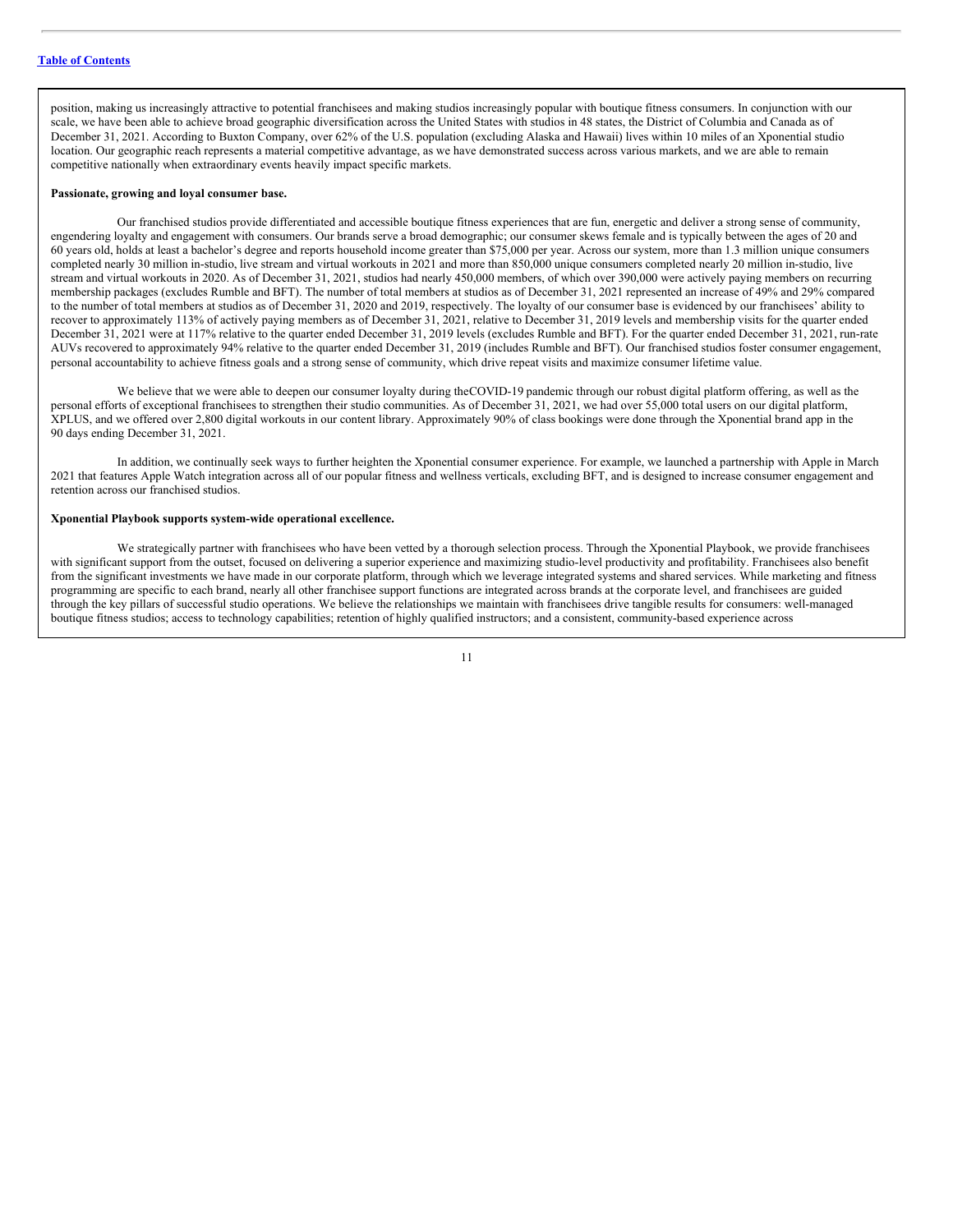brands and geographies. We believe the extensive level of support we provide to franchisees is a key driver of system-wide operational excellence.

### **Asset-light franchise model and predictable revenue streams that support free cash flow conversion.**

We believe our asset-light franchise model drives faster system-wide unit growth, compared to a similarly capitalized corporate-owned model. As a franchisor, we have multiple highly predictable revenue streams and low ongoing capital requirements. Upon the granting of access to a license, we receive a one-time, non-refundable upfront payment from franchisees for the right to open a studio in a specific territory. This is followed by a series of contractual payments once a studio is open, many of which are recurring, including royalty fees, technology fees, merchandise sales, marketing fees and instructor and management training revenues. More than 75% and 73% of our revenue in 2021 and 2020, respectively, was considered recurring, and we believe this percentage will increase as franchise royalty fees are expected to account for a greater percentage of our revenue over time.

#### **Highly attractive and predictable studio-level economics.**

The Xponential Playbook is designed to help franchisees achieve compelling AUVs, strong operating margins and an attractive return on their invested capital. Studios are generally designed to be between 1,500 and 2,500 square feet in size, depending on the brand, which contributed to a relatively low average initial franchisee investment of approximately \$350,000 in 2021 and 2020. Our model is generally designed to generate, on average under normal conditions, an AUV of \$500,000 in year two of operations and studio-level operating margins ranging between 25% and 30%, resulting in an unlevered cash-on-cash return of approximately 40%. A studio reaches "base maturity" when it has annualized monthly revenues in the \$400,000 to \$600,000 AUV range. Using our model, we expect this to typically occur 6-12 months after studio opening. We believe that studios typically have opportunity to continue growing and maturing beyond that point, however.

We believe the continued growth of the franchisee system reflects the attractiveness of our unit economic model. In 2021, 252 new franchisees joined our system in North America, representing a 91% increase year-over-year. In 2020, we were able to attract 132 new franchisees in North America despite the material challenges faced by the overall fitness industry as a result of the COVID-19 pandemic. Additionally, franchisees frequentlyre-invest into our system, as 33% and 36% of new studios in 2021 and 2020, respectively, were opened by existing franchisees. We believe our strong studio-level economics have contributed to our growth.

# **Large and expanding franchisee base with visible organic growth.**

Our large number of existing licenses sold represents an embedded pipeline to support the continued growth of our business. As of December 31, 2021, on a cumulative basis since inception, we had 4,424 franchise licenses sold globally, compared to 1,508 franchise licenses sold as of December 31, 2017, on an adjusted basis to reflect historical information of the brands we have acquired. Franchisees are contractually obligated to open studios in their territories after purchasing a franchise license. In the event that franchisees are unable to meet their contractual obligations, we have the ability to resell or reassign their territory license(s) to another franchisee in the system or our franchisee pipeline. Based on our experience as a franchisor, we believe that a significant majority of our licenses sold will convert into operating studios. Accordingly, we have the potential to substantially increase our studio base through our existing licenses sold, providing us high visibility into our unit growth and further increasing our already significant scale within the boutique fitness industry.

## **Proven and experienced management team with an entrepreneurial culture.**

Our strategic vision and entrepreneurial culture are driven by our highly experienced management team, led by our Chief Executive Officer and founder, Anthony Geisler. Mr. Geisler has direct experience scaling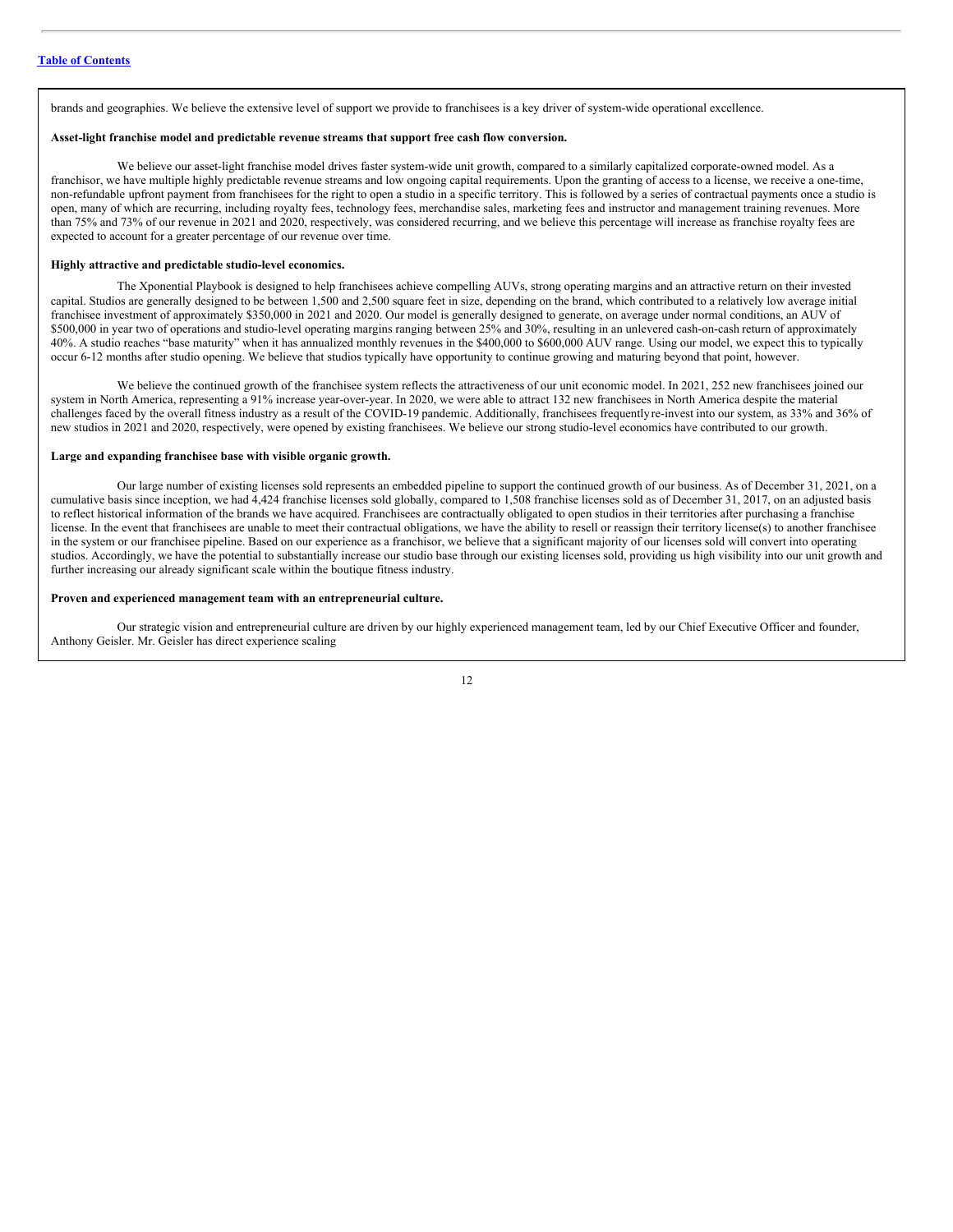franchised fitness brands, having previously served as the Chief Executive Officer of LA Boxing, and has worked with many members of our leadership team for several years. Our Brand Presidents are key members of our leadership team and act as the driving force behind their respective brands. Collectively, our management team fosters an entrepreneurial culture and mentality that resonate with franchisees. The strength of our management team is illustrated by the growth of the business and the recent honors that we and our brands have received, with four brands (Club Pilates, Pure Barre, CycleBar and StretchLab) each being listed among Entrepreneur's 2022 Franchise 500 rankings. Our leadership team has significant experience scaling franchised fitness brands and has created a culture designed to enable our future success.

#### **Our Growth Strategies**

We believe we are well-positioned to capitalize on multiple opportunities to drive the long-term growth of our business:

#### **Grow our franchised studio base across all brands in North America.**

We have the opportunity to meaningfully expand our franchised studio footprint in North America by leveraging our multiple brands and verticals, as well as our proven portability across regions and demographics.

We have grown our franchised studio footprint in North America from 813 open studios across 47 U.S. states, the District of Columbia and Canada as of December 31, 2017 to 1,954 open studios across 48 U.S. states, the District of Columbia and Canada as of December 31, 2021, on an adjusted basis to reflect historical information of the brands we have acquired, representing a CAGR of 25%. As of December 31, 2021, we had 1,556 franchisees and licenses for 1,806 studios contractually obligated to be opened under existing franchise agreements in North America. We sold 787 licenses in 2021 compared to 265 licenses in 2020 and 923 licenses in 2019 in North America. While we experienced delays in new studio openings in 2020 and 2021 due to the COVID-19 pandemic, we have continued opening studios throughout the COVID-19 pandemic and franchisees have opened 426 studios in North America from April 2020 through December 2021. Our track-record of successful expansion demonstrates that the experience and value offered by our brands resonate with consumers across geographies, including urban and suburban markets, ages and income levels. Our small box format and multi-brand model have enabled us to scale rapidly, as franchisees have the ability to open studios across multiple brands adjacent or in close proximity to each other, creating cross-selling opportunities and providing consumers with greater optionality. As we scale, we expect to attract multi-studio franchisees to help us accelerate our pace of growth. Based on our internal and third-party analyses by Buxton Company, franchisees could have a total of approximately 6,900 studios in the United States alone, prior to the acquisition of BFT. While no formal analysis has been conducted to assess the incremental studio opportunity attributable to BFT, Buxton expects that the addition of BFT will add approximately 1,000 more independent studio opportunities to our United States whitespace provided that we and BFT continue to operate in a manner consistent with the rest of our brands. This estimate represents the number of potential studio locations in the United States that exists in 2021 based on the criteria we consider for franchise license locations, such as customer profiles, trade area analyses and brand performance. Franchisees provide the capital to open each studio location and we provide ongoing support.

We also continue to grow our presence in North America through strategic brand partnerships. In November 2021, we entered into a Master Facility Development Agreement with the operators of the LA Fitness and City Sports Club Brands. This partnership allows us the exclusive rights to grant franchise licenses to franchisees within LA Fitness and City Sports Club's 500 locations. We've committed to offering 350 franchise licenses within LA Fitness and City Sports Club locations over the next five years. Development is already underway, with the first few locations having opened in early 2022.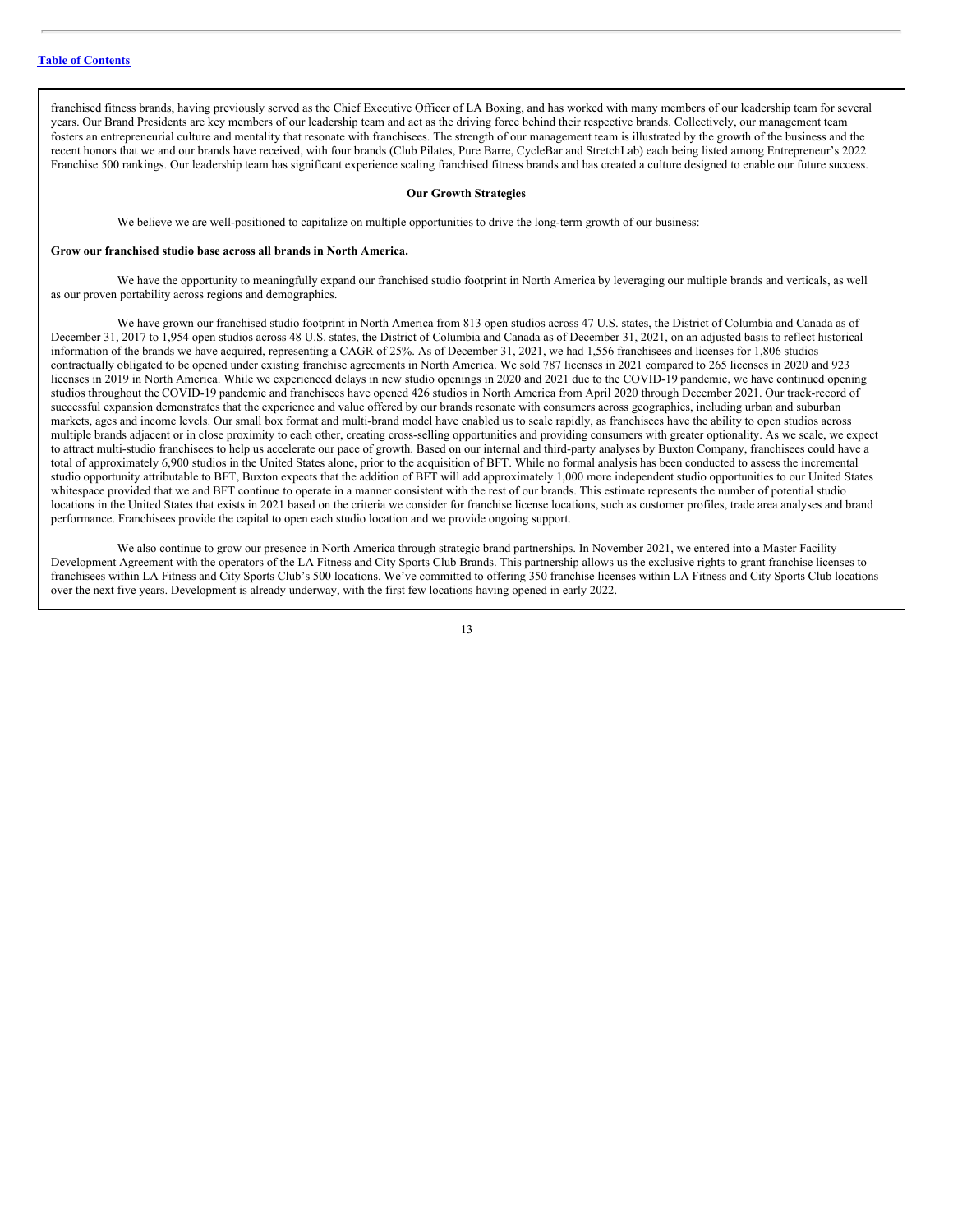#### **Drive system-wide same store sales and grow AUV.**

We believe we can help franchisees grow same store sales and AUVs by acquiring new consumers, increasing membership penetration, driving increased spend from consumers and expanding ancillary revenue streams through our franchised studios.

- *Acquiring new consumers:* We expect to grow our consumer reach through a variety of targeted marketing campaigns at both the brand and franchisee levels to increase brand awareness and drive studio traffic.
- *Increasing membership penetration:* We expect franchisees to convert new and occasional consumers into committed, long-term members by delivering consistent, effective workout experiences across our franchised studios. We intend to continue to utilize insights from our consumer management dashboard to refine our sales strategy and offer a variety of flexible membership options to attract consumers at different engagement levels and price points, including our existing four, eight and unlimited classes per month recurring membership options. Excluding StretchLab, the average price per class for the consumer ranges from \$12 to \$25.
- *Driving increased spend from consumers:* We expect to increase spend from consumers by utilizing dynamic pricing tiers across markets and brands, up-tiering memberships, cross-selling memberships across our brands, driving further digital penetration and enhancing our membership engagement. We work closely with franchisees to optimize membership offerings based on local consumer demand, demographics and other market factors in order to maximize our share of wallet.
- Utilize XPASS to enhance consumer experience and engagement and more effectively cross-sell our brands: We implemented XPASS in 2021, a membership option that offers our consumers access to multiple brands across the Xponential portfolio under a single monthly membership. XPASS works through a tiered pricing system where consumers pay a given amount for a set number of points. We believe that XPASS will enable us to continue to attract and retain consumers that are seeking greater variety in their boutique workouts and that we are able to leverage XPASS to introduce consumers to new brands and verticals within our platform. XPASS offers five monthly subscription options designed to suit different consumer preferences. Subscription plans range from \$19 to \$249 to enjoy between 1 and 20 classes per month. The most popular subscription plan is \$99 to enjoy up to seven classes per month. XPASS is designed to optimize inventory for classes at our franchisees' studios through dynamic pricing and assisting in filling open spaces in classes. Franchisees receive approximately 70% of the subscription fee from XPASS and we receive 30% of the subscription fee. XPASS currently includes all brands other than BFT.
- *Attract and retain consumers through our XPLUS digital platform:*We believe there is an opportunity to further capitalize on growing consumer demand for digital and at-home fitness solutions by enhancing system-wide capabilities that complement ourin-studio offerings. Our digital platform consists of a library of branded content that we make available to our consumers across our online and mobile platforms for a monthly fee of \$19 for individual brand access and \$29 for access to all brands. As of December 31, 2021, we had over 55,000 total users on our digital platform, XPLUS, and we offered over 2,800 digital workouts in our content library. In addition to increasing engagement and retention with our existing in-studio members, our digital platform programs enable us and franchisees to reach new consumers and generate incremental revenues without increasing overhead costs. This enables our brands to deliver high-quality fitness content and maintain strong levels of member engagement, even when studios are closed. Our proprietary mobile app also allows us to control the user experience. Over 90% of class bookings in studios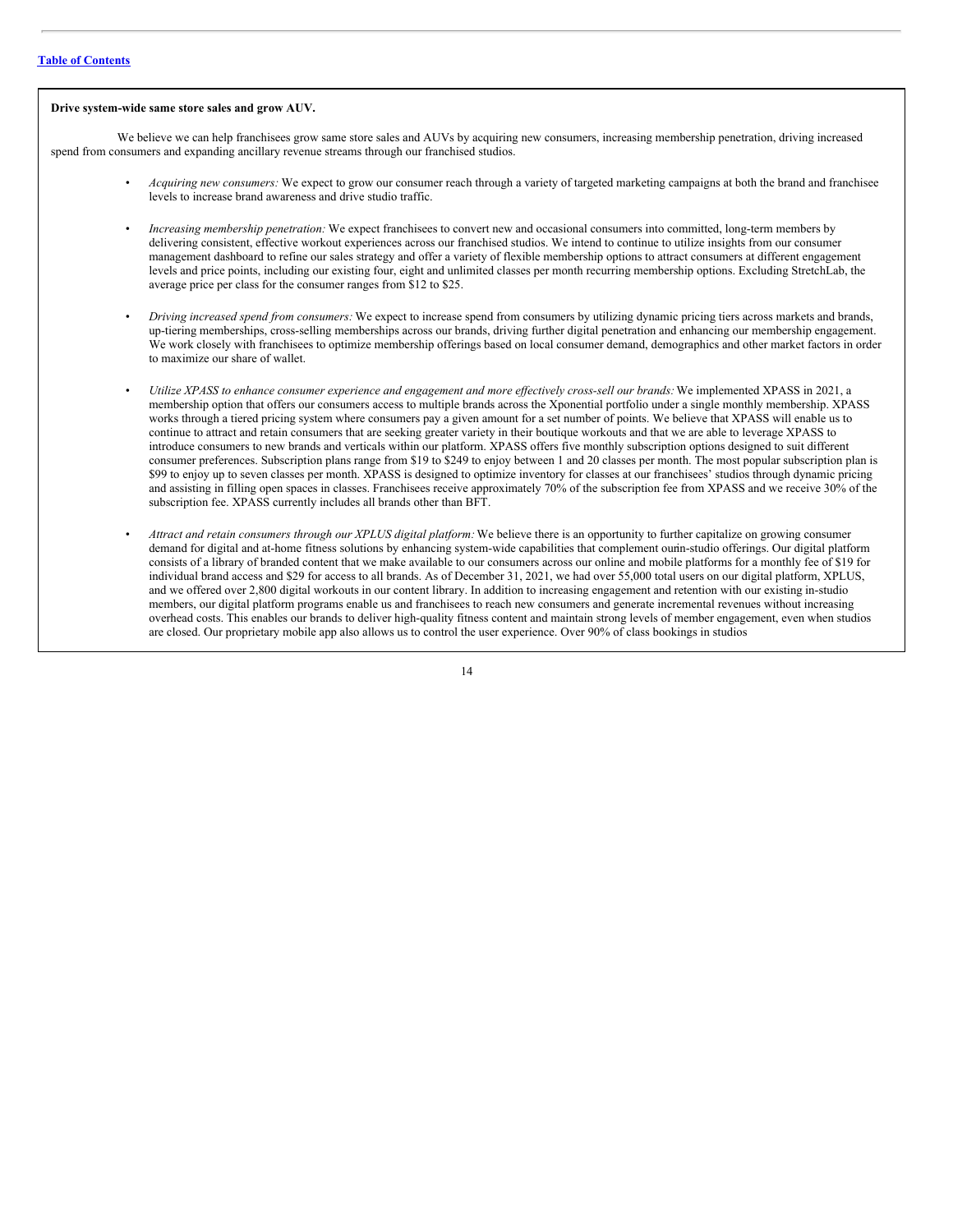were done via our proprietary mobile app in the 90 days ending December 31, 2021. Using the experience, knowledge and data we gathered in 2021 and 2020, we are planning to further enhance our production studio, increase production talent and upgrade our content to more closely resemble the in-studio experience at home, so members can experience our brands at any time. Our digital platform offering currently includes all brands other than BFT. Our new XPLUS digital platform is expected to significantly enhance our member experience and further increase our brands' reach, accessibility and subscriber engagement.

• *Expanding additional revenue streams within our franchised studios:*We believe we have the opportunity to increase consumer spending at our franchised studios by expanding our offering of branded and third-party retail products across apparel and other health and wellness categories. During government-mandated studio closures due to the COVID-19 pandemic, franchisees were able to generate revenue in part through retail sales, including the sale of at-home fitness equipment such as exercise balls and weights. We expect that franchisees will be able to continue to leverage this revenue stream in the future as some consumers may continue to make at-home fitness a complementary component of their health and wellness regimens.

#### **Expand operating margins.**

We have built our franchised boutique fitness platform across verticals through a series of acquisitions, investments in our brands, corporate infrastructure and leadership team. We expect to realize improved operating leverage and increase operating margins over time as we continue to expand our franchised studio base and leverage our shared services and platform. Additionally, we expect royalties to become a greater percentage of our revenue mix as we continue to open new studios over time. Royalties represent a high margin revenue stream, and we expect an increase in royalties as a percentage of sales to lead to increased operating margins. We have demonstrated our ability to expand our adjusted EBITDA margin, growing margins from 12.8% in 2019 to 17.6% in 2021. Our business model provides us with highly predictable and recurring revenue streams, attractive margins and minimal capital requirements, resulting in the ability to invest in future growth initiatives.

### **Grow our brands and studio footprint internationally.**

We believe there is significant opportunity for further international growth, underscored by our track-record of successful expansion across a diverse array of North American markets and our recent expansion into multiple international markets, including the 2021 acquisition of BFT.

We are focused on expanding into territories with attractive demographics, including household income, level of education and fitness participation. We have developed strong relationships and executed master franchise agreements with master franchisees to propel our international growth. These master franchise agreements obligate master franchisees to arrange the sale of licenses to franchisees in one or more countries outside North America. As of December 31, 2021, we had 176 studios open internationally across Australia, New Zealand, Singapore, Saudi Arabia, Japan, Spain, the Dominican Republic and South Korea. Master franchisees were contractually obligated to sell licenses to franchisees to open an additional 956 studios in ten countries, of which master franchisees have sold 184 licenses for studios not yet opened as of December 31, 2021.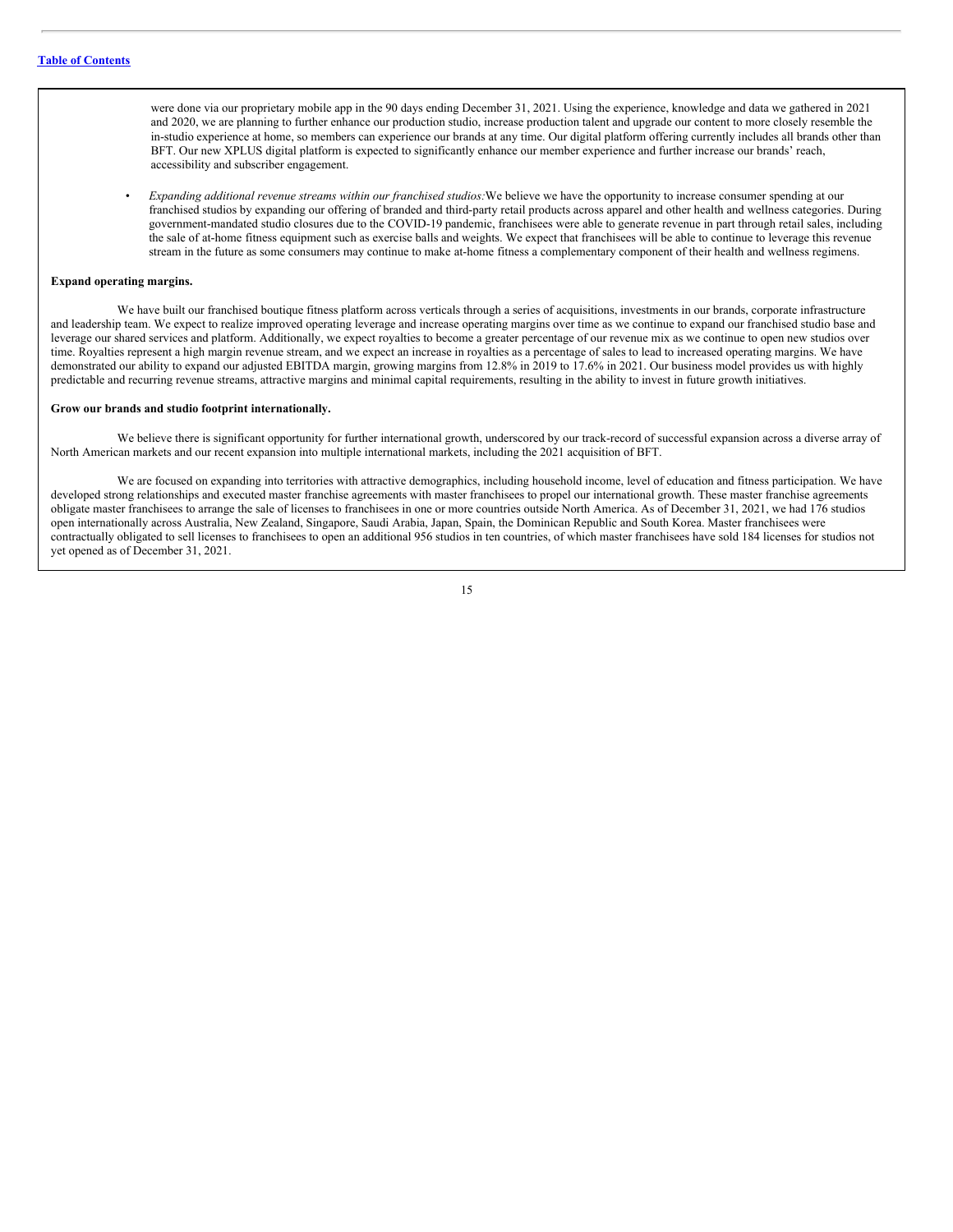# **Risk Factors**

Our business is subject to a number of risks and uncertainties that you should understand before making an investment decision. These risks are discussed more fully in the section titled "Risk Factors" in this prospectus and the section titled "Risk Factors" in our 2021 Form 10-K, which is incorporated by reference in this prospectus and include:

- Our business and results of operations were impacted by the ongoingCOVID-19 pandemic.
- Shifts in consumer behavior may materially adversely impact our business.
- We have a limited operating history.
- Our financial results are affected by financial results of master franchisees and franchisees.
- We may not be able to successfully implement our growth strategy.
- The number of new studios that actually open in the future may differ materially from the number of studio licenses sold to potential, existing and new franchisees.<br>• Our success depends substantially on our ability to m
- Our success depends substantially on our ability to maintain the value and reputation of our brands.
- Our expansion into new markets may present increased risks due to our unfamiliarity with those markets.
- Our expansion into international markets exposes us to a number of risks.
- We have incurred operating losses in the past and may not achieve or maintain profitability in the future.
- If we or master franchisees fail to identify, recruit and contract with a sufficient number of qualified franchisees, our ability to open new studios could be materially adversely affected.
- Franchisees may incur rising costs related to the construction of new studios.
- Franchisees may not be able to identify and secure suitable sites for new studios.
- Opening new studios in close proximity to existing studios may negatively impact existing studios' revenue and profitability.
- New brands or services that we launch in the future may not be as successful as we anticipate.
- Franchisees could take actions that harm our business.
- Franchisees may not successfully execute our suggested best practices, which could harm our business.
- Our investments in underperforming studios may be unsuccessful.
- Disruptions in the availability of financing for current or prospective franchisees could adversely affect our business, results of operations, cash flows and financial condition.
- Franchisees may be unable to attract and retain customers.
- We may not be able to anticipate and satisfy consumer preferences and shifting views of health and fitness.
- Our planned growth could place strains on our management, employees, information systems and internal controls, which may adversely impact our business.
- Our business is subject to various laws and regulations and changes in such laws and regulations.<br>• We currently are and may in the future be subject to legal proceedings regulatory disputes and g
- We currently are, and may in the future be, subject to legal proceedings, regulatory disputes and governmental inquiries.
- We, master franchisees and franchisees could be subject to claims related to health and safety risks to customers that arise while at our and franchisees' studios.
- We rely heavily on information systems provided by a single provider.
- If we, master franchisees, franchisees or ClubReady fail to properly maintain the confidentiality and integrity of our customer personal data, we can be subject to costly litigation and damaged reputation.
- Failure by us, master franchisees, franchisees or third-party service providers to comply with existing or future data privacy laws and regulations could have a material adverse effect on our business.
- Changes in legislation or requirements related to electronic funds transfer may adversely impact our business operations.<br>• We and franchise as a subject to risks related to Automated Clearing House, credit card, debit c
- We and franchisees are subject to risks related to Automated Clearing House, credit card, debit card and gift card payments we accept.
- We depend on a limited number of suppliers for certain equipment, services and products.
- Our intellectual property rights, including trademarks and trade names, may be infringed, misappropriated or challenged by others.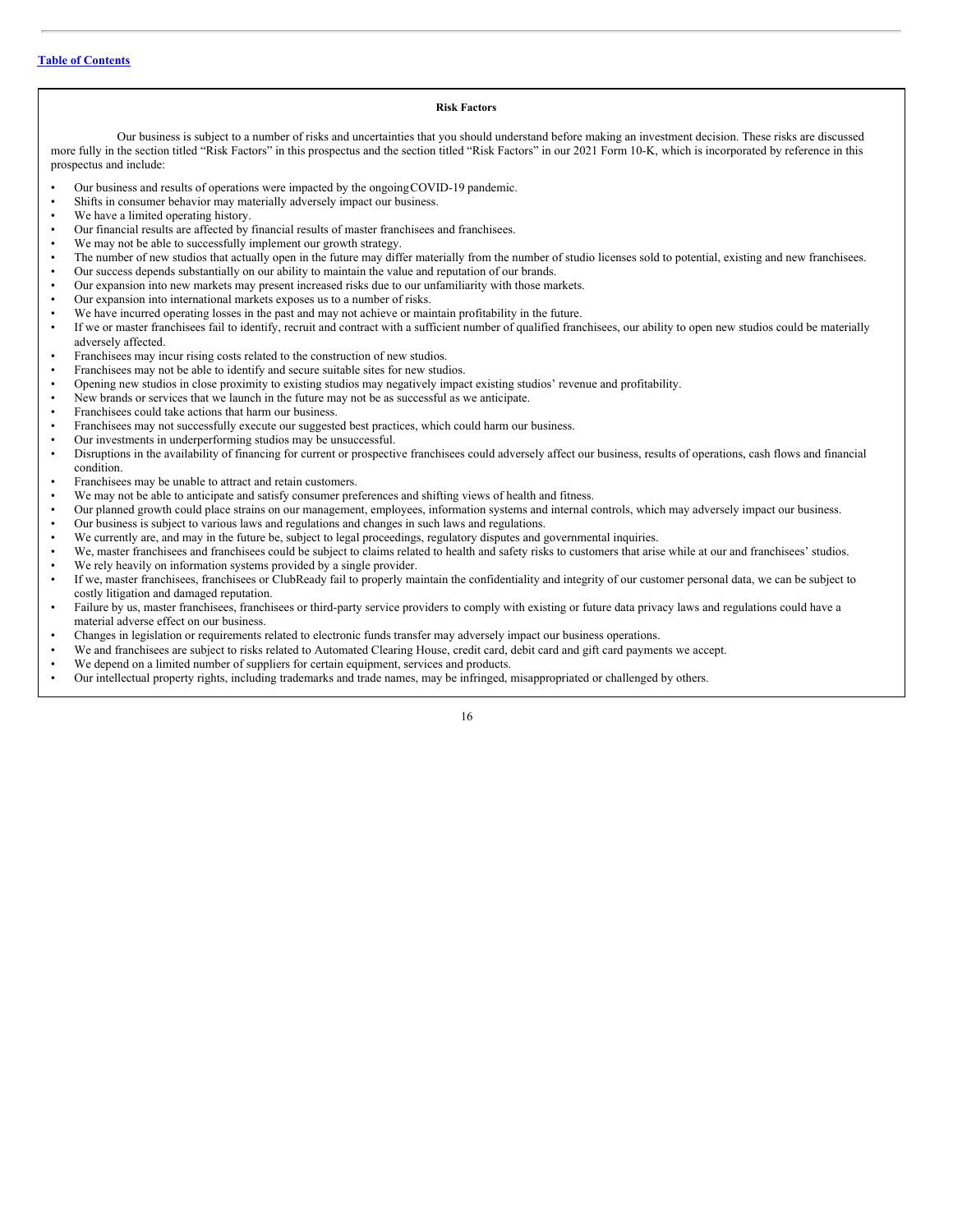- We may not be able to secure music licenses or to comply with the terms and conditions of such licenses, which may lead to third-party claims or lawsuits against us and/or franchisees.
- Our quarterly results of operations and other operating metrics may fluctuate from quarter to quarter.
- Use of social media may adversely impact our reputation or subject us to fines or other penalties.
- We may require additional capital to support business growth and objectives.
- We may engage in merger and acquisition activities, which could require significant management attention, disrupt our business, dilute stockholder value and adversely affect our results of operations.
- Our retail products may be unacceptable to us or franchisees' customers.
- Failure to comply with anti-corruption and anti-money laundering laws or similar laws and regulations could subject us to penalties and other adverse consequences.
- If our estimates or judgments relating to our critical accounting policies prove to be incorrect, our results of operations could be adversely affected.<br>• Goodwill and indefinite-lived intangible assets are a material co
- Goodwill and indefinite-lived intangible assets are a material component of our balance sheet and impairments of these assets could have a significant impact on our results.
- Franchisees may be unable to obtain forgiveness of Paycheck Protection Plan loans under the CARES Act.
- Our substantial indebtedness could adversely affect our financial condition and limit our ability to pursue our growth strategy.
- Our failure to satisfy the covenants in our credit agreement may result in events of default.
- Restrictions imposed by our outstanding indebtedness and any future indebtedness may limit our ability to operate our business and to finance our future operations.<br>We may not be able to maintain required requistery lice We may not be able to maintain required regulatory licenses and permits.
- Unanticipated changes in effective tax rates or adverse outcomes resulting from examination of our income or other tax returns could adversely affect our results of operations and financial condition.
- The terms of our convertible preferred stock have provisions that could result in a change of control of our board of directors in the case of an event of default by us.
- Our convertible preferred stock impacts our ability to pay dividends on our Class A common stock and imposes certain negative covenants on us.
- Our convertible preferred stock ranks senior to our Class A common stock.
- We are a holding company, and depend upon distributions from our subsidiary, Xponential Holdings LLC, to pay dividends, if any, and taxes, make payments under the TRA and pay other expenses.
- In certain circumstances, Xponential Holdings LLC will be required to make substantial distributions to us and the other holders of limited liability company units.
- Upon completion of this offering, we will cease to be a controlled company within the meaning of the NYSE listing rules and accordingly, we will, subject to certain transition periods permitted by the NYSE listing rules, no longer be able to rely on exemptions from corporate governance requirements that are available to controlled companies.
- Our directors, executive officers and the entities affiliated with our directors and executive officers control a substantial percentage of our voting capital stock, and their interests may conflict with ours or yours in the future.
- We will be required to pay the TRA parties for certain tax benefits we may receive, and the amounts we may pay could be significant.
- Our major stockholders may pursue corporate opportunities that could present conflicts with our and our minority stockholders' interests.
- We are an "emerging growth company" and we cannot be certain if the reduced disclosure requirements applicable to emerging growth companies will make our Class A common stock less attractive to investors.
- Failure to maintain effective internal control over financial reporting may have an adverse effect on our financial condition and stock price.
- Your percentage ownership in us may be diluted by future issuances of capital stock, which could reduce your influence over matters on which stockholders vote.
- A sale of a portion of our total outstanding shares could cause the market price of our Class A common stock to drop significantly.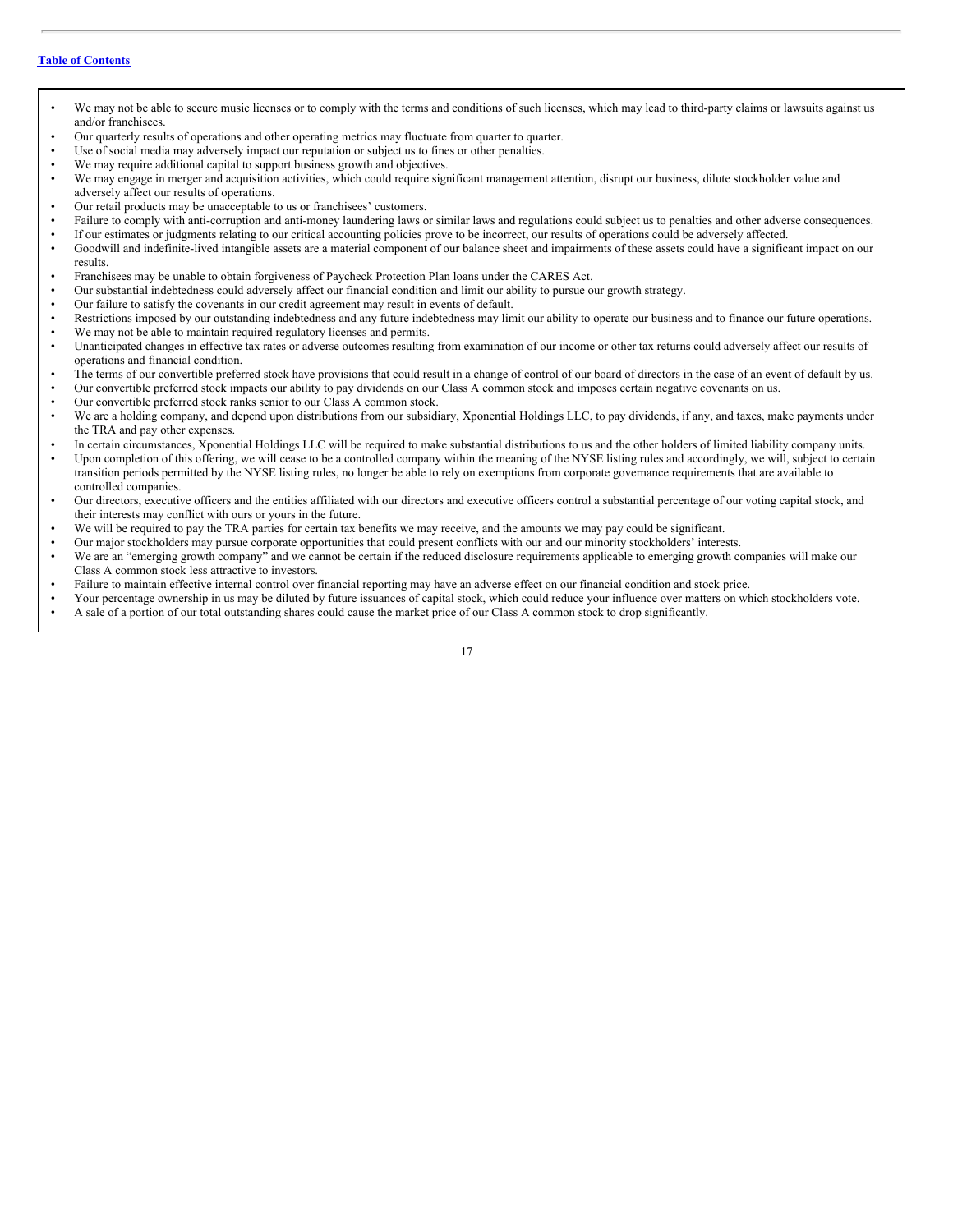#### **Implications of Being an Emerging Growth Company**

As a company with less than \$1.07 billion (as adjusted for inflation from time to time pursuant to the rules of the Securities and Exchange Commission (the "SEC")) in annual gross revenue during our last fiscal year, we qualify as an "emerging growth company" under the Jumpstart Our Business Startups Act of 2012 (the "JOBS Act"). An emerging growth company may take advantage of reduced reporting requirements and is relieved of certain other significant requirements that are otherwise generally applicable to public companies. As an emerging growth company:

- we may present as few as two years of audited financial statements and two years of related management discussion and analysis of financial condition and results of operations;
- we are exempt from the requirement to obtain an attestation report from our auditors on management's assessment of our internal control over financial reporting under the Sarbanes-Oxley Act of 2002, as amended (the "Sarbanes-Oxley Act"), for up to five years or until we no longer qualify as an emerging growth company;
- we are permitted to provide reduced disclosure regarding our executive compensation arrangements pursuant to the rules applicable to smaller reporting companies, which means we do not have to include a compensation discussion and analysis and certain other disclosures regarding our executive compensation; and
- we are not required to hold non-binding advisory votes on executive compensation or golden parachute arrangements.

In addition to the relief described above, the JOBS Act permits us an extended transition period for complying with new or revised accounting standards affecting public companies. We have elected to use this extended transition period, which means that our financial statements may not be comparable to the financial statements of public companies that comply with such new or revised accounting standards on a non-delayed basis.

In this prospectus we have elected to take advantage of the reduced disclosure requirements relating to executive compensation, and in the future we may take advantage of any or all of these exemptions for so long as we remain an emerging growth company. We will remain an emerging growth company until the earliest of (i) the end of the fiscal year during which we have total annual gross revenue of \$1.07 billion (as adjusted for inflation pursuant to SEC rules from time to time) or more, (ii) December 31, 2026, (iii) the date on which we have, during the previous three-year period, issued more than \$1.0 billion in non-convertible debt or (iv) the date on which we are deemed to be a "large accelerated filer" under the Securities Exchange Act of 1934, as amended (the "Exchange Act").

#### **Corporate Information**

Xponential Fitness LLC was founded in August 2017 and Xponential Fitness, Inc. was incorporated in the State of Delaware on January 14, 2020. Xponential Fitness LLC became a wholly owned subsidiary of Xponential Holdings LLC on February 24, 2020. Our principal executive offices are located at 17877 Von Karman Ave, Suite 100, Irvine, CA, 92614 and our telephone number is (949) 346-3000. Our website is located at www.xponential.com. Our website and the information contained therein or connected thereto, or accessible therefrom, is not incorporated into this prospectus or the registration statement of which it forms a part.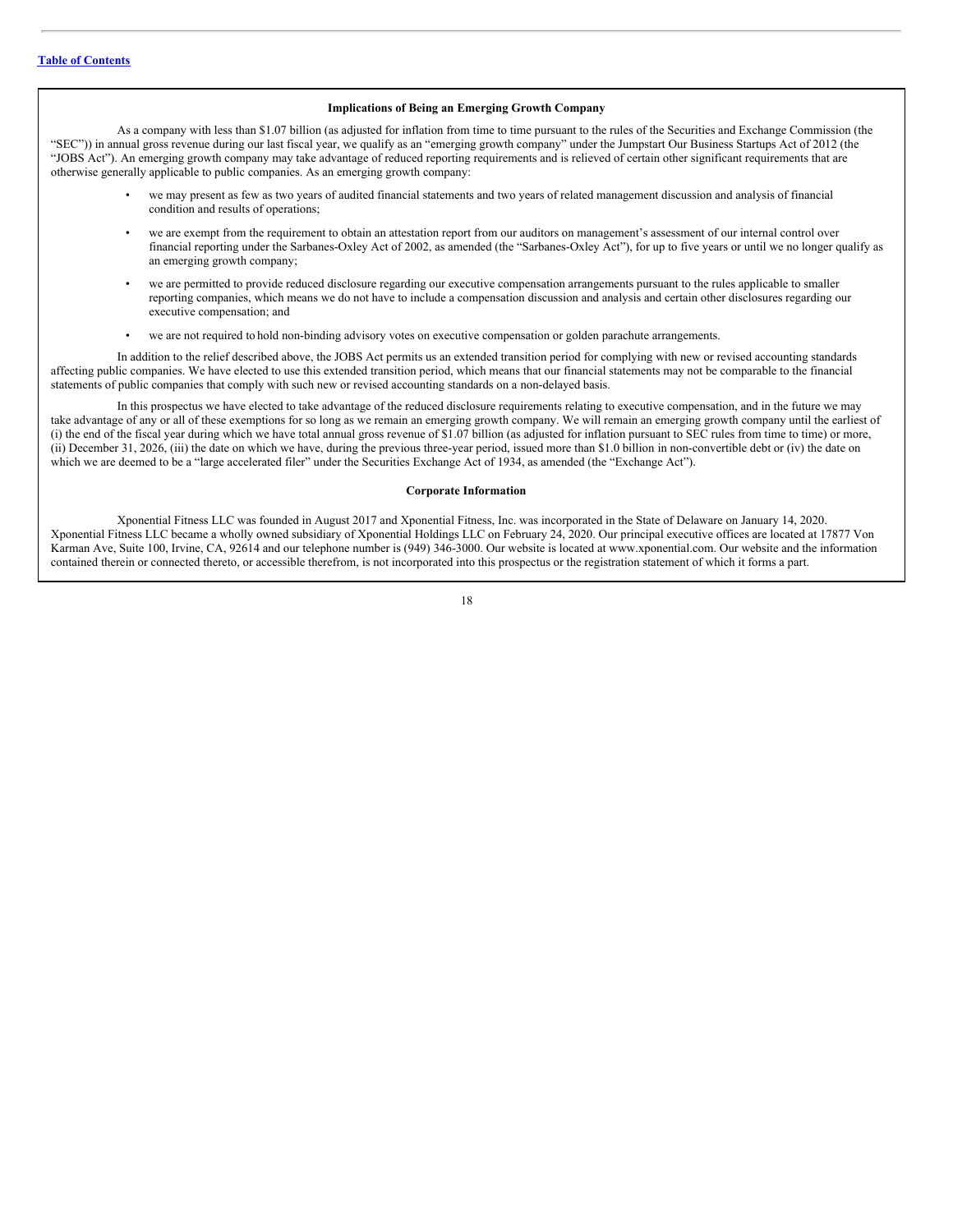| <b>THE OFFERING</b>                                                                          |                                                                                                                                                                                                                                                                                                                                                                                                      |  |  |
|----------------------------------------------------------------------------------------------|------------------------------------------------------------------------------------------------------------------------------------------------------------------------------------------------------------------------------------------------------------------------------------------------------------------------------------------------------------------------------------------------------|--|--|
| Class A common stock offered by the selling stockholders                                     | 4,500,000 shares (or 5,175,000 shares if the underwriters exercise their option to purchase additional shares<br>of Class A common stock in full).                                                                                                                                                                                                                                                   |  |  |
| Class A common stock to be outstanding after this offering                                   | 26,405,292 shares (or 26,756,900 shares if the underwriters exercise their option to purchase additional<br>shares of Class A common stock in full). If all outstanding LLC Units held by the Continuing Pre-IPO<br>LLC Members (as defined herein) were redeemed or exchanged for newly issued shares of Class A<br>common stock on a one-for-one basis, 46,892,468 shares of Class A common stock. |  |  |
| Class B common stock to be outstanding after this offering                                   | 20,487,176 shares (or 20,135,568 shares if the underwriters exercise their option to purchase additional<br>shares of Class A common stock in full).                                                                                                                                                                                                                                                 |  |  |
| Voting power held by holders of Class A common stock after<br>giving effect to this offering | 43% (or 44% if the underwriters also exercise their right to purchase additional shares of Class A common<br>stock in full).                                                                                                                                                                                                                                                                         |  |  |
| Voting power held by holders of Class B common stock after<br>giving effect to this offering | 34% (or 33% if the underwriters exercise their right to purchase additional shares of Class A common<br>stock in full) (or 0% if all outstanding LLC Units held by the Continuing Pre-IPO LLC Members were<br>redeemed or exchanged for a corresponding number of newly issued shares of Class A common stock).                                                                                      |  |  |
| Voting rights                                                                                | Each share of Class A common stock and Class B common stock (collectively, our "common stock")<br>entitles its holder to one vote per share.                                                                                                                                                                                                                                                         |  |  |
|                                                                                              | Our Class A common stock, Class B common stock and Series A preferred stock generally vote together<br>as a single class on all matters submitted to a vote of our stockholders.                                                                                                                                                                                                                     |  |  |
| Use of Proceeds                                                                              | We will not receive any proceeds from the sale of the shares of our Class A common stock.                                                                                                                                                                                                                                                                                                            |  |  |
| Redemption rights of the holders of LLC Units                                                | Under the Amended LLC Agreement (as defined herein), holders of LLC Units (other than us) have the<br>right (subject to the terms of the Amended LLC Agreement) to require Xponential Holdings LLC to<br>redeem all or a portion of their LLC Units for, at our election, newly issued shares of Class A common<br>stock on a one-for-one basis or a                                                 |  |  |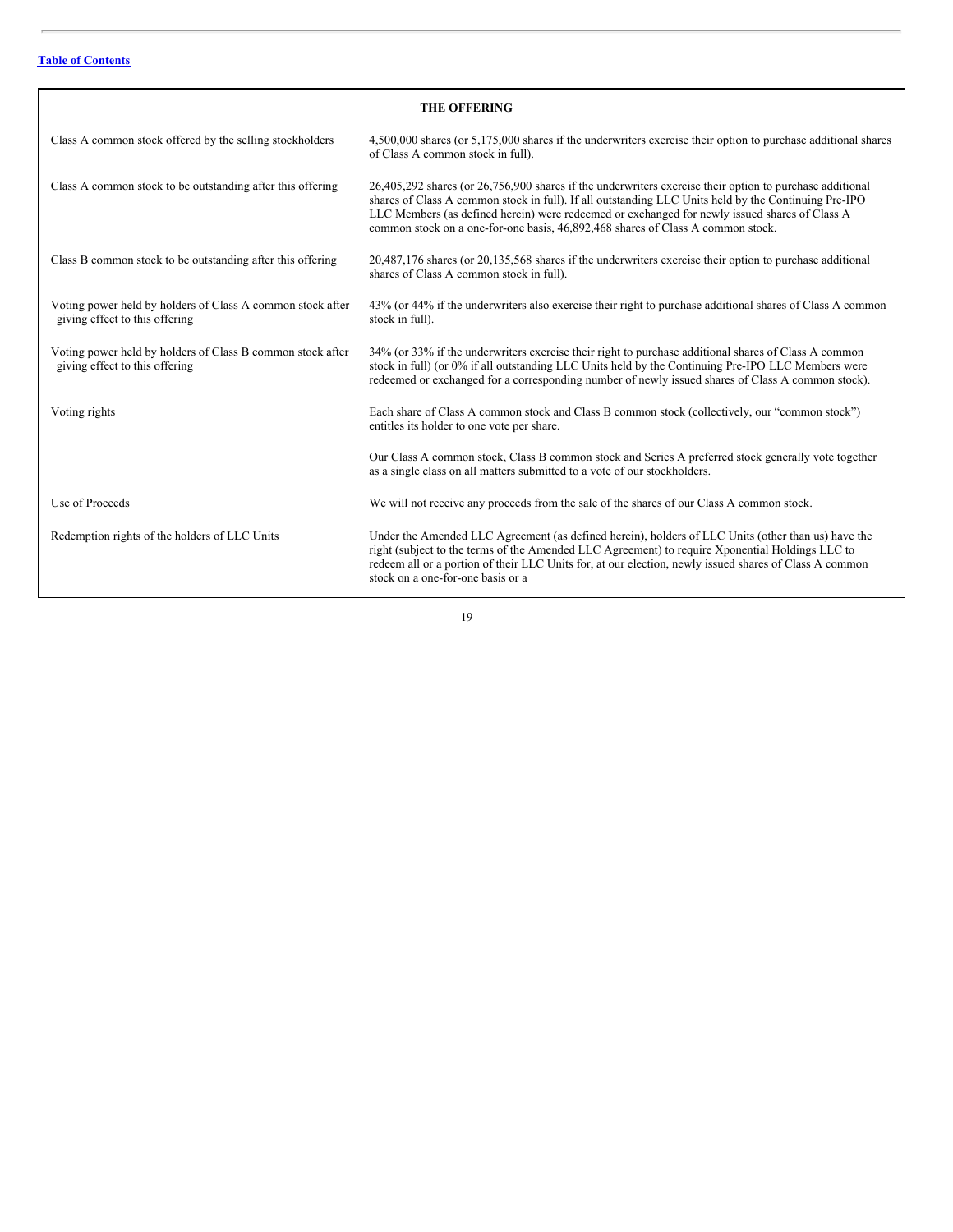cash payment determined in accordance with the terms of the Amended LLC Agreement, provided the cash payment is funded from the net proceeds from a substantially contemporaneous offering of Class A common stock in accordance with the terms of the Amended LLC Agreement. Additionally, in the event of a redemption request from a holder of LLC Units, we may, at our option, effect a direct exchange of cash or Class A common stock for LLC Units in lieu of such a redemption. Shares of Class B common stock will be cancelled on a one-for-one basis if we, following a redemption request from a holder of LLC Units, redeem or exchange LLC Units of such holder pursuant to the terms of the Amended LLC Agreement. See "Certain Relationships and Related Party Transactions—Amended LLC Agreement." Except for transfers to us pursuant to the Amended LLC Agreement or to certain permitted transferees, holders of LLC Units are not permitted to sell, transfer or otherwise dispose of any LLC Units or shares of Class B common stock. NYSE symbol "XPOF"

Prior to the completion of this offering, the ContinuingPre-IPO LLC Members controlled a majority of the combined voting power of our Class A and Class B Common Stock and therefore we were a "controlled company" within the meaning of the rules of the NYSE listing rules. Upon completion of this offering, we will cease to be a controlled company within the meaning of the NYSE listing rules and accordingly, we will, subject to certain transition periods permitted by the NYSE listing rules, no longer be able to rely on exemptions from corporate governance requirements that are available to controlled companies.

The number of shares of our Class A common stock that will be outstanding after this offering is based on 24,061,242 shares of Class A common stock outstanding as of February 28, 2022, and excludes:

- up to 13,888,889 shares of our Class A common stock issuable upon the conversion of the Series A convertible preferred stock and SeriesA-1 convertible preferred stock (the "Convertible Preferred");
- 20,487,176 shares of Class A common stock reserved for issuance upon the redemption or exchange of 20,487,176 LLC Units held by the Continuing Pre-IPO LLC Members after the completion of this offering;
- up to 2,024,445 shares of Class A common stock issued to the sellers of Rumble that would vest in the event our Class A common stock has a weighted average market value of at least \$61.90 per share for a defined period of time;
- up to 1,101,447 shares of Class A common stock issuable upon the settlement of restricted stock units outstanding as of February 28, 2022;
- up to 1,228,389 shares of Class A common stock issuable upon the settlement of outstanding restricted stock units granted subsequent to February 28, 2022;
- 3,415,671 shares of Class A common stock that may be granted under our 2021 Omnibus Incentive Plan (the "2021 Plan"). Our 2021 Plan provides for annual automatic increases in the number of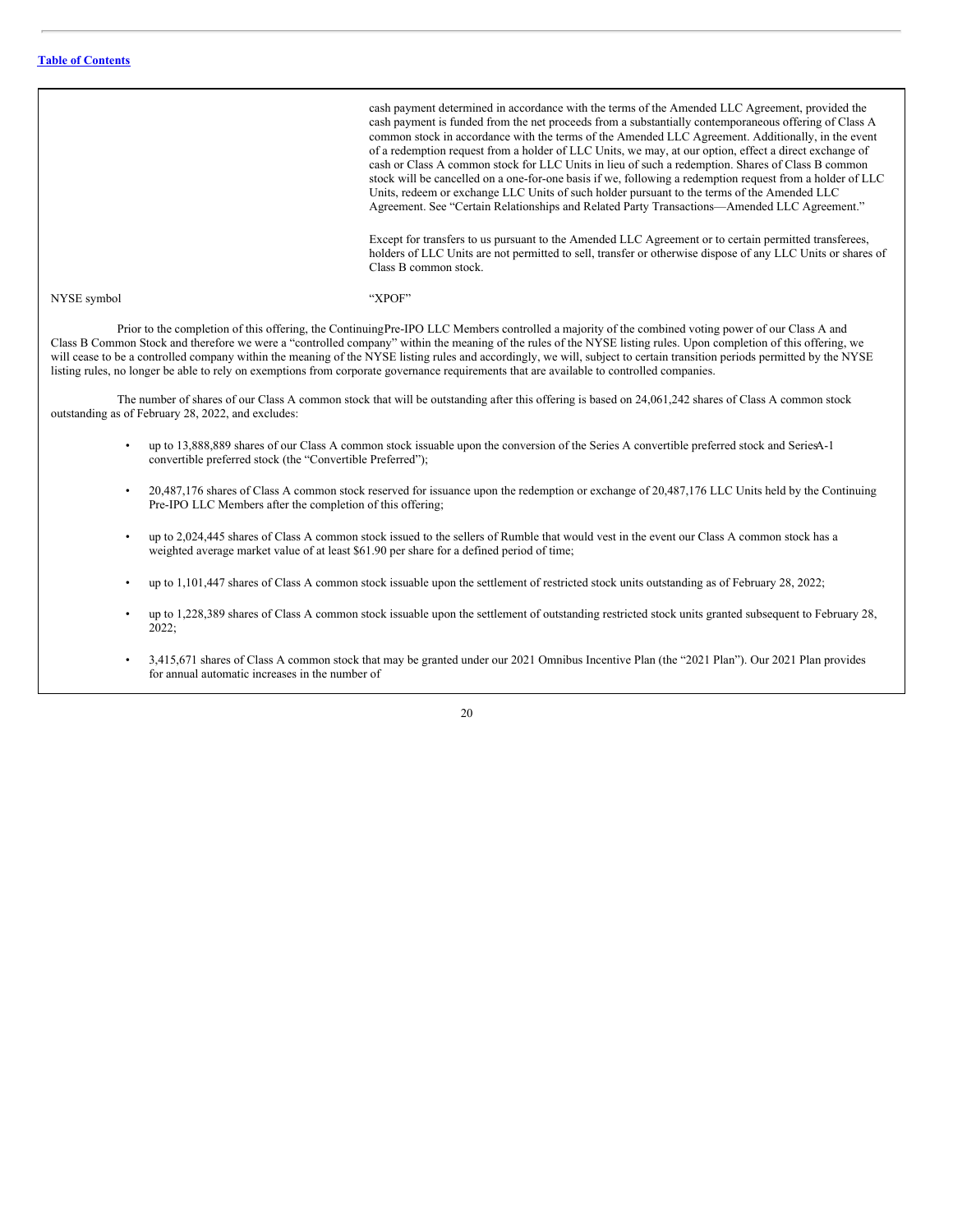shares of Class A common stock reserved thereunder. See "Executive Compensation—2021 Omnibus Incentive Plan"; and

• 1,251,122 shares of Class A common stock reserved for future issuance under our 2021 Employee Stock Purchase Plan (the "ESPP"). Our ESPP provides for annual automatic increases in the number of shares of Class A common stock reserved thereunder. See "Executive Compensation—2021 Employee Stock Purchase Plan" for additional information.

The number of shares of our Class B common stock that will be outstanding after this offering is based on 22,831,226 shares of Class B common stock outstanding as of February 28, 2022, and excludes:

• up to 1,934,032 shares of Class B common stock that would be issued to certain of our executive officers, other employees and directors in the event that their LLC Units vest as a result of our Class A common stock trading above \$19.03 per share for a defined period of time, and up to 48,305 shares of Class B common stock that would be issued upon vesting of LLC Units during various time periods through August 2024.

Unless otherwise indicated, all information in this prospectus assumes the underwriters do not exercise their option to purchase up to 675,000 additional shares of Class A common stock.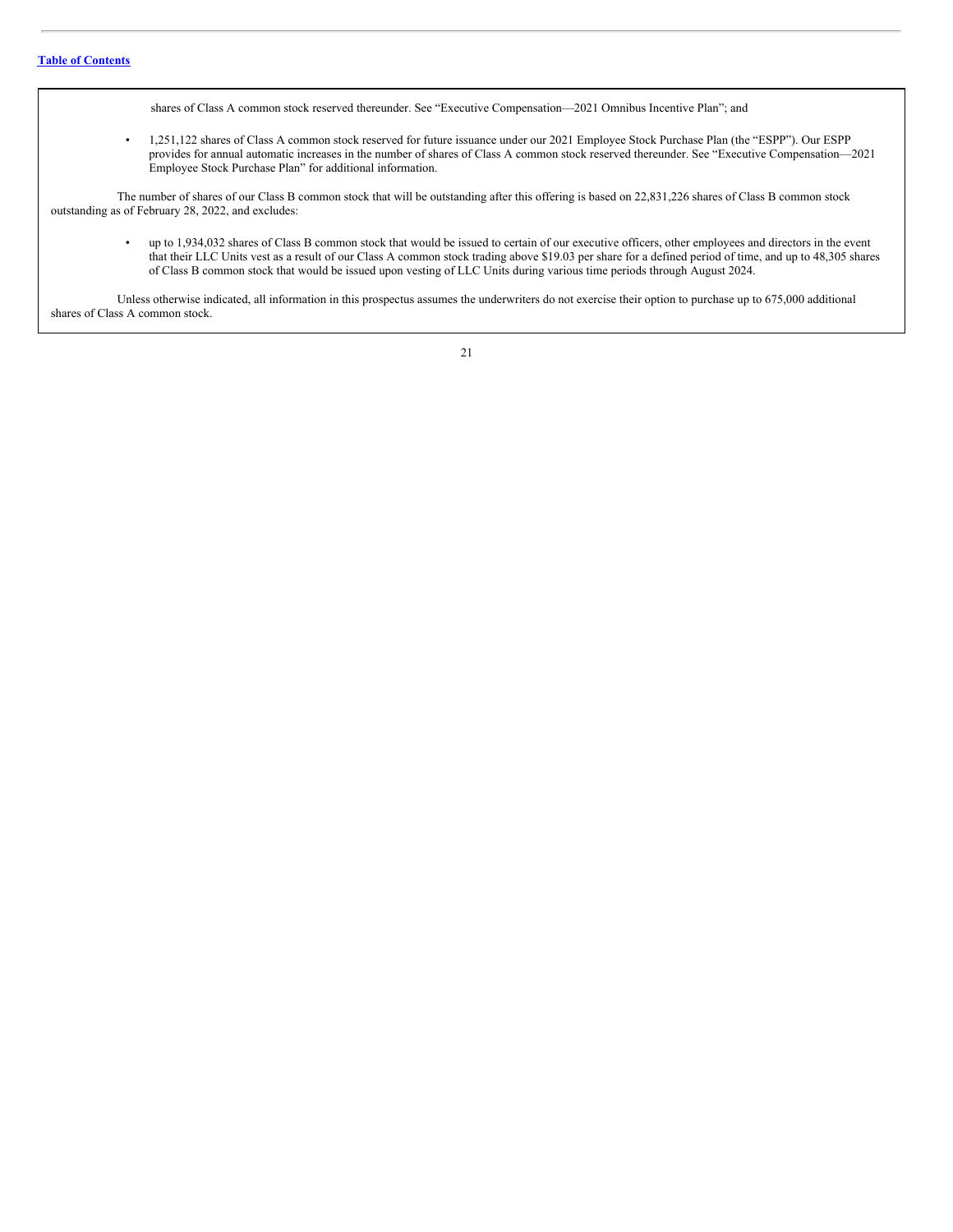# **SUMMARY CONSOLIDATED FINANCIAL AND OTHER DATA**

The following sets forth summary consolidated financial and other data of Xponential Fitness, Inc., a holding company with its principal asset being a controlling ownership interest in Xponential Fitness LLC through its ownership interest in Xponential Holdings LLC. As the sole managing member of Xponential Fitness LLC, Xponential Fitness, Inc. operates and controls all of the business and affairs of Xponential Fitness LLC. Xponential Fitness, Inc. consolidates the financial results of Xponential Fitness LLC and Xponential Holdings LLC, and a portion of its net income (loss) is allocated to the noncontrolling interest to reflect the entitlement of the Continuing Pre-IPO LLC Members to a portion of Xponential Holdings LLC's net income or loss. Information for any period prior to July 23, 2021 relates to Xponential Fitness LLC.

The summary consolidated statement of operations data for the years ended December 31, 2019, 2020 and 2021 and the summary consolidated balance sheet data as of December 31, 2020 and 2021 are derived from our audited consolidated financial statements and related notes thereto that are incorporated by reference in this prospectus.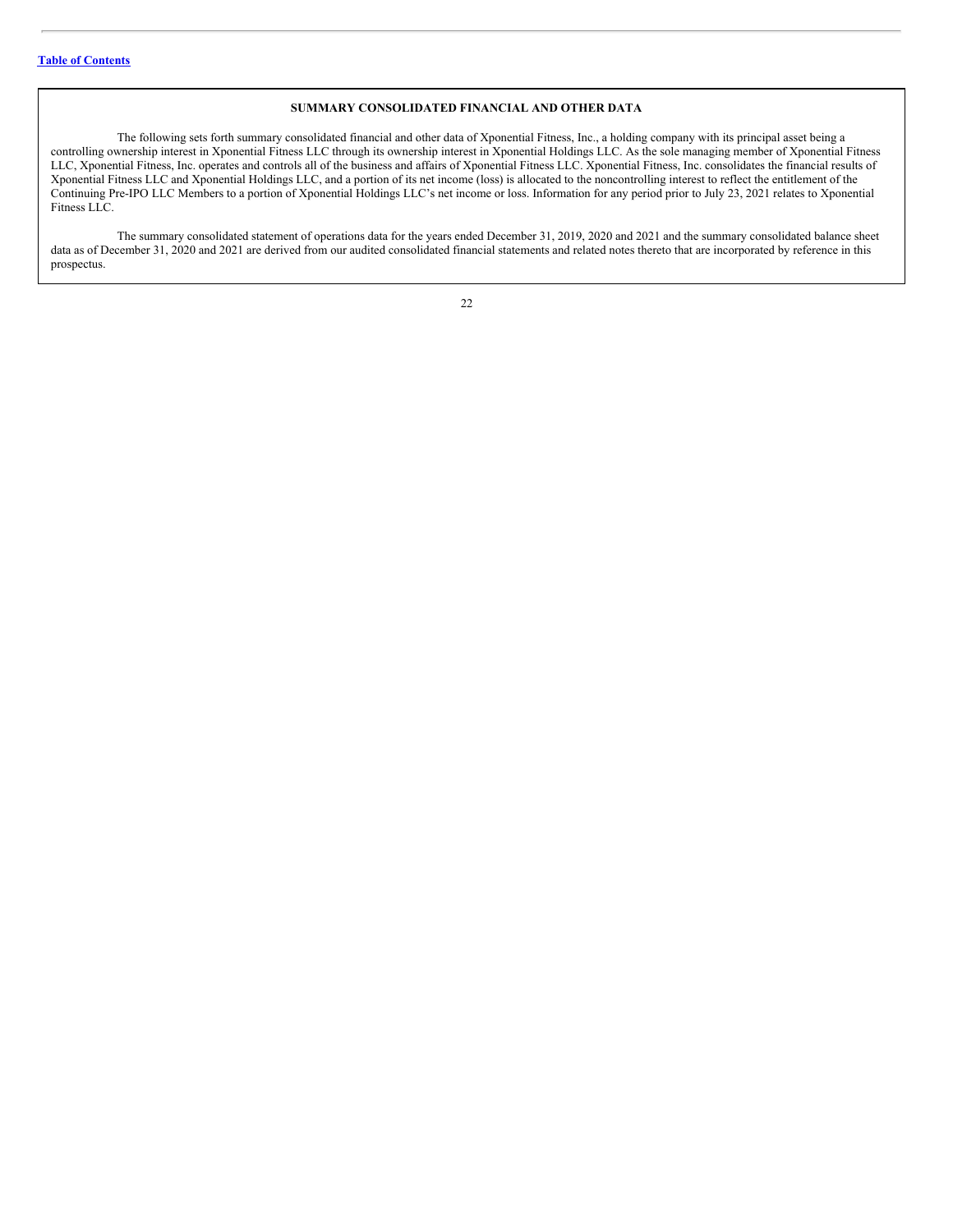The results indicated below are not necessarily indicative of the results to be expected in the future and should be read in conjunction with and are qualified by reference to "Management's Discussion and Analysis of Financial Condition and Results of Operations" and the consolidated financial statements and related notes thereto included in our 2021 Form 10-K, which is incorporated by reference into this prospectus.

|                                                         | <b>Years Ended December 31.</b> |                       |                           |
|---------------------------------------------------------|---------------------------------|-----------------------|---------------------------|
|                                                         | 2019                            | 2020                  | 2021                      |
|                                                         |                                 | (\$ in thousands)     |                           |
| <b>Consolidated Statement of Operations Data</b>        |                                 |                       |                           |
| Revenue, net:                                           |                                 |                       |                           |
| Franchise revenue                                       | \$47,364                        | \$48,056              | $\mathbb{S}$<br>74,459    |
| Equipment revenue                                       | 40.012                          | 20.642                | 22,583                    |
| Merchandise revenue                                     | 22,215                          | 16.648                | 20,140                    |
| Franchise marketing fund revenue                        | 8,648                           | 7,448                 | 13,623                    |
| Other service revenue                                   | 10,891                          | 13,798                | 24,274                    |
| Total revenue, net                                      | 129,130                         | 106,592               | 155,079                   |
| Operating costs and expenses:                           |                                 |                       |                           |
| Costs of product revenue                                | 41,432                          | 25,727                | 28,550                    |
| Costs of franchise and service revenue                  | 5,703                           | 8,392                 | 12,716                    |
| Selling, general and administrative expenses            | 80,495                          | 60,917                | 94,798                    |
| Depreciation and amortization                           | 6,386                           | 7,651                 | 10.172                    |
| Marketing fund expense                                  | 8,217                           | 7,101                 | 13,044                    |
| Acquisition and transaction expenses (income)           | 7,948                           | (10,990)              | 26,618                    |
| Total operating costs and expenses                      | 150,181                         | 98,798                | 185,898                   |
| Operating (loss) income                                 | (21, 051)                       | 7,794                 | (30, 819)                 |
| Other expense (income):                                 |                                 |                       |                           |
| Interest income                                         | (168)                           | (345)                 | (1,164)                   |
| Interest expense                                        | 16,087                          | 21,410                | 24,709                    |
| Gain on debt extinguishment                             |                                 |                       | (3,707)                   |
| Total other expense                                     | 15,919                          | 21,065                | 19,838                    |
| Loss before income taxes                                | (36,970)                        | (13,271)              | (50, 657)                 |
| Income taxes                                            | 164                             | 369                   | 783                       |
| Net loss                                                | (37, 134)                       | (13,640)              | (51, 440)                 |
| Less: Net loss attributable to noncontrolling interests |                                 |                       | (32,611)                  |
| Net loss attributable to Xponential Fitness, Inc.       | \$ (37,134)                     | \$(13,640)            | $\mathbb{S}$<br>(18, 829) |
|                                                         | As of<br>December 31,           | As of<br>December 31, |                           |
| (in thousands)                                          | 2020                            | 2021                  |                           |
| <b>Consolidated Balance Sheet Data</b>                  |                                 |                       |                           |
| Cash, cash equivalents and restricted cash              | \$<br>11,299                    | \$.<br>21.320         |                           |
| <b>Total assets</b>                                     | 322,838                         | 415,544               |                           |
| Total debt $(1)$                                        | 189,840                         | 134,183               |                           |
| Total member's equity/stockholders' equity (deficit)    | 4,749                           | (210, 469)            |                           |
|                                                         |                                 |                       |                           |

(1) Includes long-term debt, notes payable and present value of amounts due under settlement agreements, but excludes contingent consideration and deferred loan costs. Amounts due under settlement agreements were \$2.0 million and \$0 as of December 31, 2020 and December 31, 2021, respectively. These amounts are recorded on our consolidated balance sheet as accrued expenses at December 31, 2020.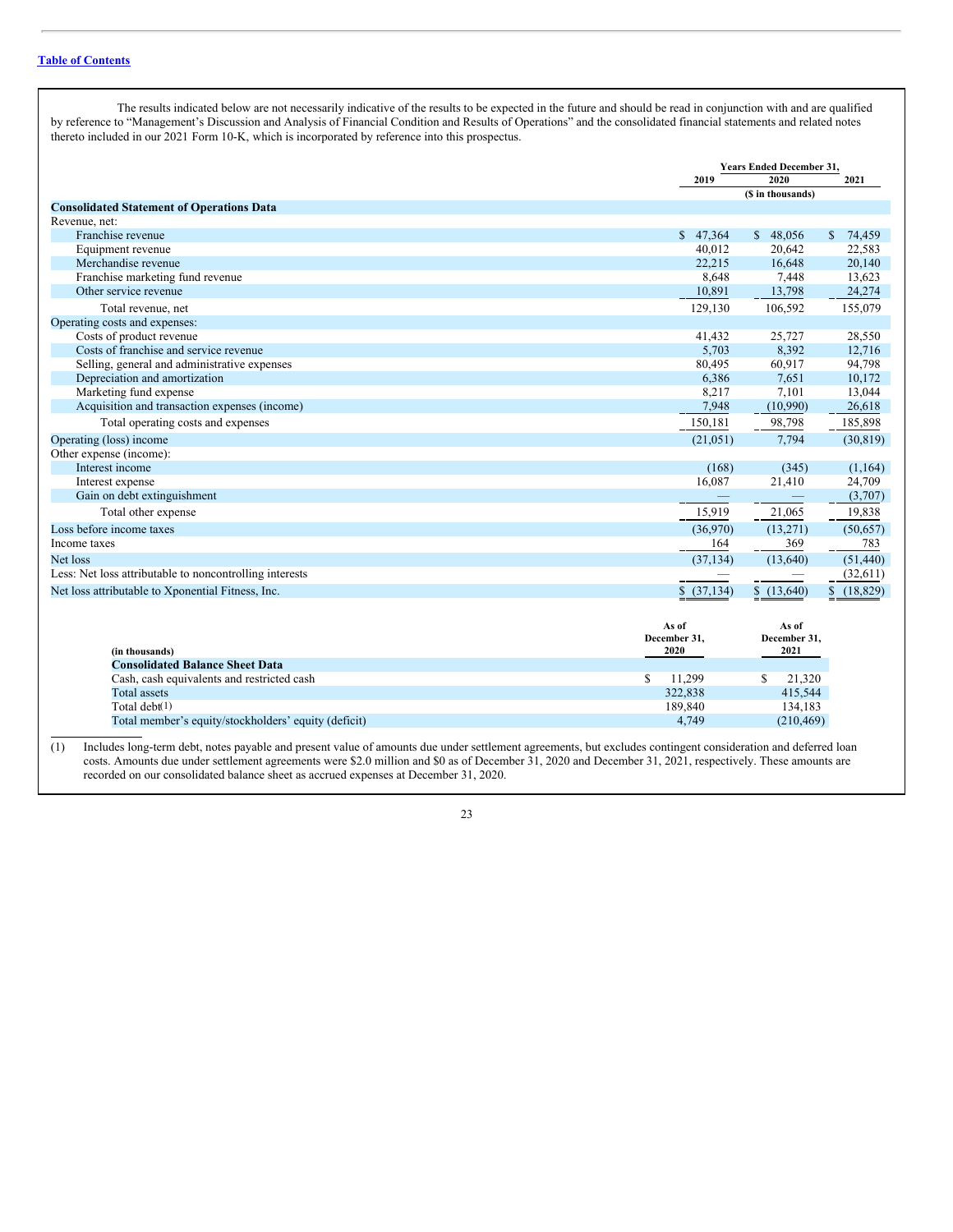# **Table of [Contents](#page-1-0)**

|                                                                                                        | <b>Years Ended December 31</b> |                   |           |
|--------------------------------------------------------------------------------------------------------|--------------------------------|-------------------|-----------|
|                                                                                                        | 2019                           | 2020              | 2021      |
|                                                                                                        |                                | (\$ in thousands) |           |
| <b>Key Performance Indicators</b> (1)                                                                  |                                |                   |           |
| System-wide sales                                                                                      | \$560,410                      | \$442,732         | \$709,657 |
| Number of new studio openings globally                                                                 | 428                            | 286               | 334       |
| Number of studios operating globally (cumulative total as of period end)                               | 1,510                          | 1.796             | 2,130     |
| Number of licenses sold globally (cumulative total as of period end)                                   | 3,119                          | 3.469             | 4,424     |
| Number of licenses contractually obligated to open internationally (cumulative total as of period end) | 544                            | 686               | 956       |
| AUV (LTM as of period end)                                                                             | 449                            | 283               | 394       |
| AUV (fourth quarter run-rate) $(2)$                                                                    | 477<br>S                       | 287<br>S.         | 446       |
| Same store sales                                                                                       | 9%                             | (34%)             | 41%       |
| Adjusted EBITDA(3)                                                                                     | \$16,474                       | 9,807<br>\$       | \$27,323  |

(1) See "Basis of Presentation" and "Management's Discussion and Analysis of Financial Condition and Results of Operations—Key Performance Indicators" included in our 2021 Form 10-K for the definition of and additional information about these metrics. All key performance indicators, except adjusted EBITDA, are presented on an adjusted basis to reflect historical information of the brands we acquired and therefore includes time periods during which certain of the brands were operated by our predecessors. We acquired Rumble in March 2021 and BFT in October 2021.

- (2) Quarterly run-rate AUV is calculated as the quarterly AUV multiplied by four, for North American studios that are at least 6 months old at the beginning of the respective quarter.
- (3) We define adjusted EBITDA as EBITDA (net income/loss before interest, taxes, depreciation and amortization), adjusted for the impact of certain on-cash and other items that we do not consider in our evaluation of ongoing operating performance. These items include equity-based compensation, acquisition and transaction expenses (income) (including change in contingent consideration), management fees and expenses (that were discontinued after July 2021), integration and related expenses, litigation expenses (consisting of legal and related fees for specific proceedings that arise outside of the ordinary course of our business), employee retention credit (a tax credit for retaining employees throughout the COVID-19 pandemic) and expense related to the remeasurement of our TRA obligation that we do not believe reflect our underlying business performance and affect comparability. EBITDA and adjusted EBITDA are also frequently used by analysts, investors and other interested parties to evaluate companies in our industry. See "Management's Discussion and Analysis of Financial Condition and Results of Operations—Non-GAAP Financial Measures" included in our 2021 Form10-K.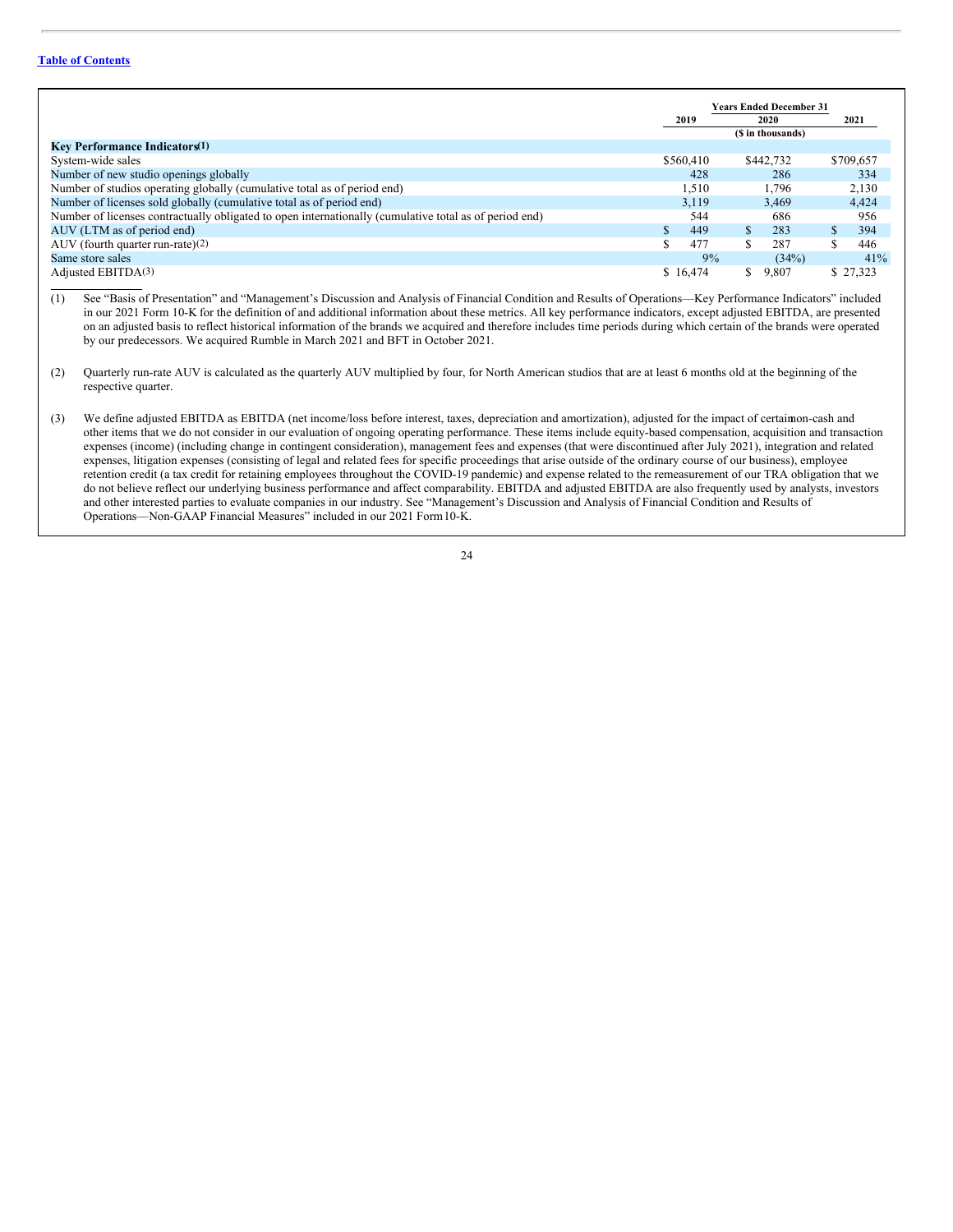The following table presents a reconciliation of adjusted EBITDA to net loss and of adjusted EBITDA margin to net loss margin, the most directly comparable financial measure calculated in accordance with GAAP, respectively, for the years ended December 31, 2019, 2020 and 2021.

|                                                                                                                                                                                                                                                                                                                                       |             | <b>Years Ended December 31,</b> |             |  |
|---------------------------------------------------------------------------------------------------------------------------------------------------------------------------------------------------------------------------------------------------------------------------------------------------------------------------------------|-------------|---------------------------------|-------------|--|
|                                                                                                                                                                                                                                                                                                                                       | 2019        | 2020                            | 2021        |  |
|                                                                                                                                                                                                                                                                                                                                       |             | (\$ in thousands)               |             |  |
| Net loss                                                                                                                                                                                                                                                                                                                              | \$ (37,134) | \$(13,640)                      | \$ (51,440) |  |
| Interest expense, net                                                                                                                                                                                                                                                                                                                 | 15,919      | 21,065                          | 23,545      |  |
| Income taxes                                                                                                                                                                                                                                                                                                                          | 164         | 369                             | 783         |  |
| Depreciation and amortization                                                                                                                                                                                                                                                                                                         | 6,386       | 7,651                           | 10,172      |  |
| <b>EBITDA</b>                                                                                                                                                                                                                                                                                                                         | (14, 665)   | 15,445                          | (16,940)    |  |
| Equity-based compensation                                                                                                                                                                                                                                                                                                             | 2,064       | 1,751                           | 9,699       |  |
| Acquisition and transaction expenses (income)                                                                                                                                                                                                                                                                                         | 7,948       | (10,990)                        | 26,618      |  |
| Management fees and expenses                                                                                                                                                                                                                                                                                                          | 557         | 795                             | 462         |  |
| Integration and related expenses                                                                                                                                                                                                                                                                                                      | 15,022      | 386                             |             |  |
| Litigation expenses                                                                                                                                                                                                                                                                                                                   | 5,548       | 2,420                           | 8,312       |  |
| Employee retention credit                                                                                                                                                                                                                                                                                                             |             |                                 | (2,269)     |  |
| TRA remeasurement                                                                                                                                                                                                                                                                                                                     |             |                                 | 1,441       |  |
| <b>Adjusted EBITDA</b>                                                                                                                                                                                                                                                                                                                | \$16,474    | 9,807<br>\$                     | \$27,323    |  |
| Revenue                                                                                                                                                                                                                                                                                                                               | 129,130     | 106,592                         | 155,079     |  |
| Net loss margin $(1)$                                                                                                                                                                                                                                                                                                                 | $(28.8)\%$  | $(12.8)\%$                      | $(33.2)\%$  |  |
| Adjusted EBITDA margin(2)                                                                                                                                                                                                                                                                                                             | 12.8%       | $9.2\%$                         | 17.6%       |  |
| Net loss margin represents net loss divided by revenue.<br>(1)<br>$\sim$ 1.000 $\sim$ 0.000 $\sim$ 0.000 $\sim$ 1.000 $\sim$ 1.000 $\sim$ 1.000 $\sim$ 1.000 $\sim$ 1.000 $\sim$ 1.000 $\sim$ 1.000 $\sim$ 1.000 $\sim$ 1.000 $\sim$ 1.000 $\sim$ 1.000 $\sim$ 1.000 $\sim$ 1.000 $\sim$ 1.000 $\sim$ 1.000 $\sim$ 1.000 $\sim$ 1.000 |             |                                 |             |  |

(2) Adjusted EBITDA margin represents adjusted EBITDA divided by revenue.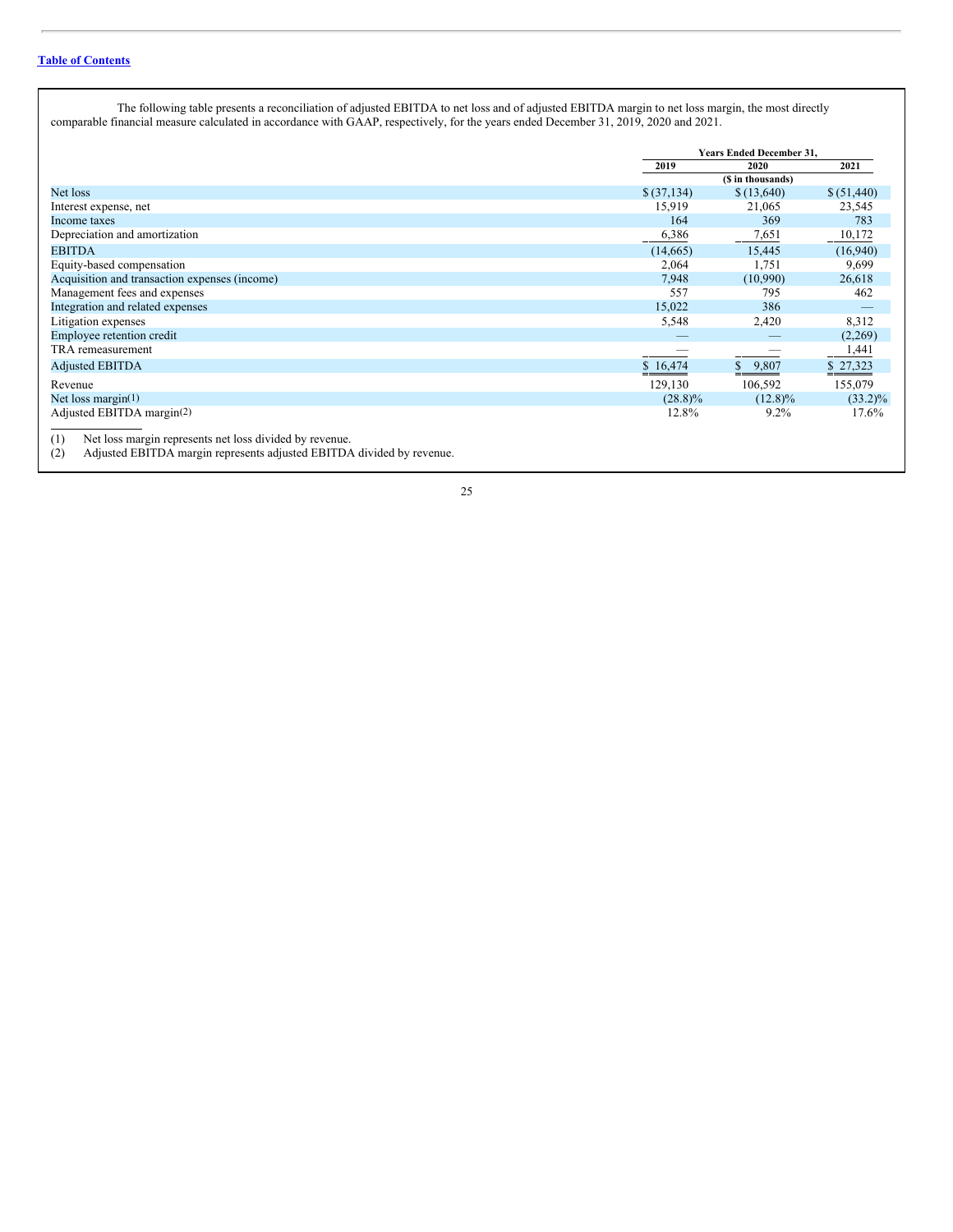# <span id="page-27-1"></span><span id="page-27-0"></span>**RISK FACTORS**

An investment in our Class A common stock involves a high degree of risk. You should carefully consider the risks and uncertainties described below, together with all of the other information contained in this prospectus or incorporated by reference herein, including the section titled "Risk Factors", "Management's Discussion and Analysis of Financial Condition and Results of Operations" and our financial statements and related notes incorporated by reference herein from our 2021 Form 10-K before deciding to invest in our Class A common stock. The risks described below and incorporated by reference herein are not the only ones facing us. The occurrence of any of the following risks or additional risks and uncertainties not presently known to us or that we currently believe to be immaterial could materially and adversely affect our business, results of operations, cash flows and financial condition. In that event, the market price of our Class A common stock could decline, and you could lose all or part of your investment. Please also see the sections titled "Special Note Regarding Forward-Looking Statements" and "Market and Industry Data" in this prospectus.

# **Risks Related to Our Class A Common Stock and this Offering**

### Some provisions of Delaware law and our amended and restated certificate of incorporation and amended and restated bylaws may deter third parties from acquiring us *and diminish the value of our Class A common stock.*

Our amended and restated certificate of incorporation and our amended and restated bylaws provide for, among other things:

- a classified board of directors with staggered three-year terms;
- the ability of our board of directors to issue one or more series of preferred stock with voting or other rights or preferences that could have the effect of impeding the success of an attempt to acquire us or otherwise effect a change in control;
- advance notice for nominations of directors by stockholders and for stockholders to include matters to be considered at stockholder meetings;
- certain limitations on convening special stockholder meetings; and
- certain provisions of our amended and restated certificate of incorporation and our amended and restated bylaws that may be amended only by the affirmative vote of the holders of at least two-thirds in voting power of all outstanding shares of our stock entitled to vote thereon, voting together as a single class.

In addition, while we have opted out of Section 203 of the Delaware General Corporation Law (the "DGCL"), our amended and restated certificate of incorporation contains similar provisions providing that we may not engage in certain "business combinations" with any "interested stockholder" for a three-year period following the time that the stockholder became an interested stockholder, unless:

- prior to such time, our board of directors approved either the business combination or the transaction that resulted in the stockholder becoming an interested stockholder;
- upon consummation of the transaction that resulted in the stockholder becoming an interested stockholder, the interested stockholder owned at least 85% of the votes of our voting stock outstanding at the time the transaction commenced, excluding certain shares; or
- at or subsequent to that time, the business combination is approved by our board of directors and by the affirmative vote of holders of at leastwo-thirds of the votes of our outstanding voting stock that is not owned by the interested stockholder.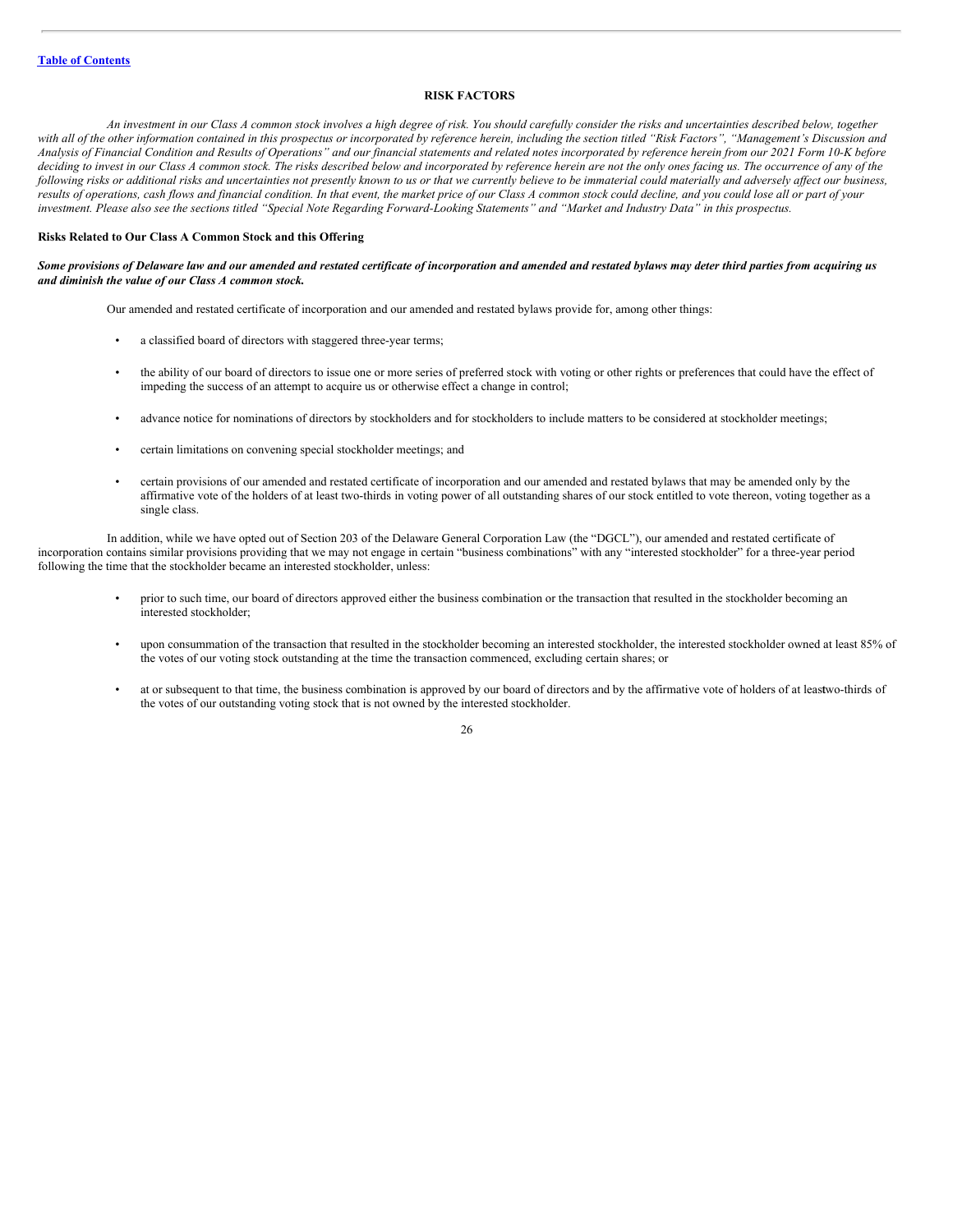Generally, a "business combination" includes a merger, asset or stock sale or other transaction resulting in a financial benefit to the interested stockholder. Subject to certain exceptions, an "interested stockholder" is a person who, together with that person's affiliates and associates, owns, or within the previous three years owned, 15% or more of the votes of our outstanding voting stock. For purposes of this provision, "voting stock" means any class or series of stock entitled to vote generally in the election of directors. Our amended and restated certificate of incorporation provides that H&W Franchise Holdings, LLC, their respective affiliates and any of their respective direct or indirect designated transferees (other than in certain market transfers and gifts) and any group of which such persons are a party do not constitute "interested stockholders" for purposes of this provision.

Under certain circumstances, this provision will make it more difficult for a person who would be an "interested stockholder" to effect various business combinations with our company for a three-year period. This provision may encourage companies interested in acquiring us to negotiate in advance with our board of directors because the stockholder approval requirement would be avoided if our board of directors approves either the business combination or the transaction that results in the stockholder becoming an interested stockholder. These provisions also may have the effect of preventing changes in our board of directors and may make it more difficult to accomplish transactions that stockholders may otherwise deem to be in their best interests.

These provisions in our amended and restated certificate of incorporation and our amended and restated bylaws may discourage, delay or prevent a transaction involving a change in control of our company that is in the best interest of our minority stockholders. Even in the absence of a takeover attempt, the existence of these provisions may adversely affect the prevailing market price of our Class A common stock if they are viewed as discouraging future takeover attempts. These provisions could also make it more difficult for stockholders to nominate directors for election to our board of directors and take other corporate actions.

### Our amended and restated certificate of incorporation designates the Court of Chancery of the State of Delaware and, to the extent enforceable, the federal district courts of the United States as the sole and exclusive forums for certain types of actions and proceedings that may be initiated by our stockholders, which could limit our stockholders' ability to obtain a favorable judicial forum for disputes with us or our directors, officers, employees or agents.

Our amended and restated certificate of incorporation provides that, unless we consent in writing to the selection of an alternative forum, the Court of Chancery of the State of Delaware is, to the fullest extent permitted by applicable law, the sole and exclusive forum for the following types of actions or proceedings under Delaware statutory or common law: (i) any derivative action or proceeding brought on our behalf; (ii) any action asserting a claim of breach of a fiduciary duty owed by any of our directors, officers, employees, agents or trustees to us or our stockholders; (iii) any action asserting a claim against us or any director or officer or other employee of ours arising pursuant to any provision of the DGCL, our amended and restated certificate of incorporation or our amended and restated bylaws; or (iv) any action asserting a claim against us or any director or officer or other employee of ours that is governed by the internal affairs doctrine, in each such case subject to such Court of Chancery having personal jurisdiction over the indispensable parties named as defendants therein. The foregoing provision will not apply to claims arising under the Securities Act of 1933, as amended, the Exchange Act or other federal securities laws for which there is exclusive federal or concurrent federal and state jurisdiction.

These exclusive-forum provisions may limit a stockholder's ability to bring a claim in a judicial forum that it finds favorable for disputes with us or our directors, officers, employees or agents, which may discourage such lawsuits against us and such persons. If any court of competent jurisdiction were to find either exclusive-forum provision in our amended and restated certificate of incorporation to be inapplicable or unenforceable, we may incur additional costs associated with resolving such matters in other jurisdictions, which could adversely affect our business, results of operations, cash flows and financial condition.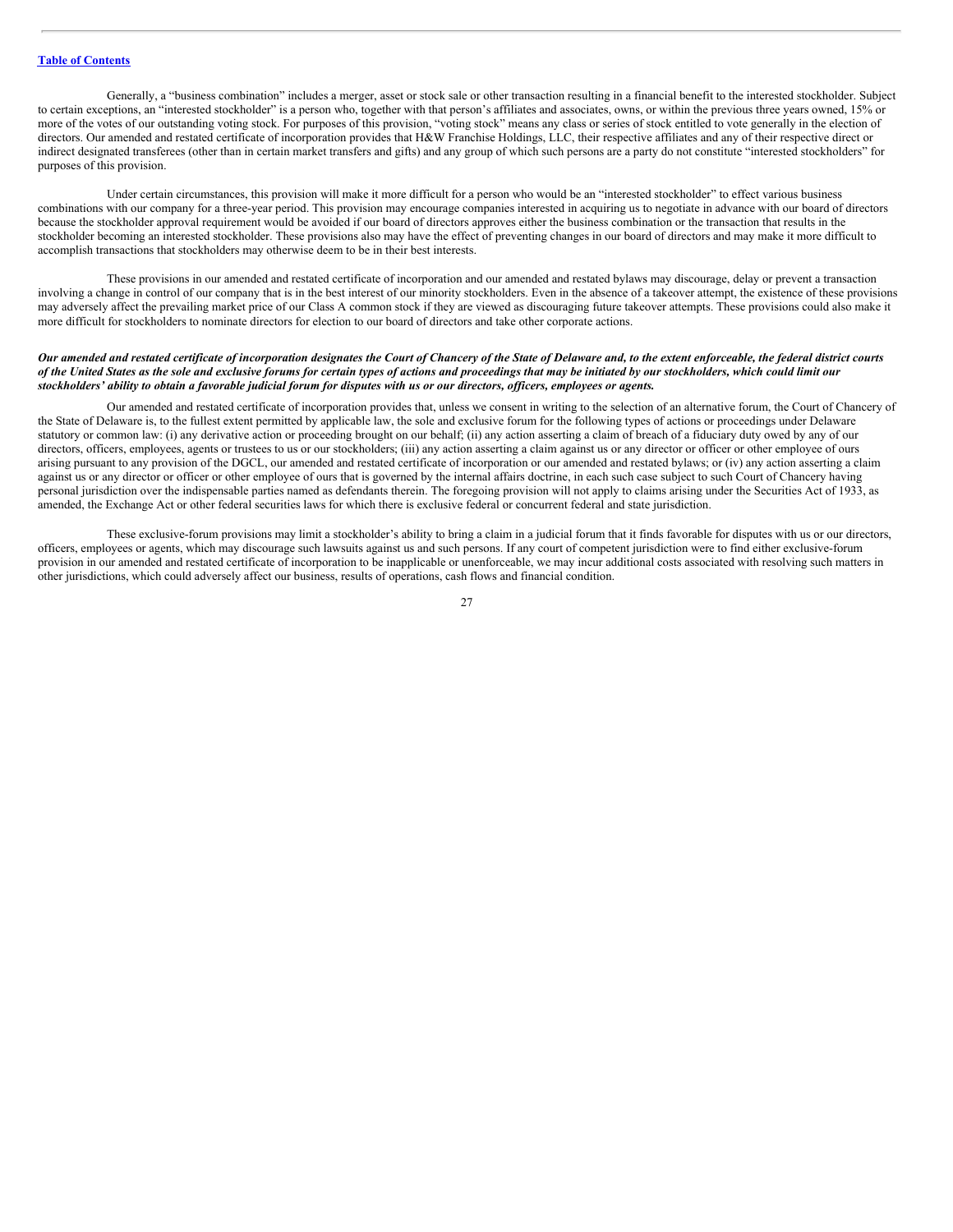# **Table of [Contents](#page-1-0)**

#### Upon completion of this offering, we will cease to be a controlled company within the meaning of the NYSE listing rules and accordingly, we will, subject to certain transition periods permitted by the NYSE listing rules, no longer be able to rely on exemptions from corporate governance requirements that are available to controlled *companies.*

Upon the completion of this offering, certain ContinuingPre-IPO LLC Members will cease to own a majority of the combined voting power of our Class A and Class B common stock. Accordingly, we will cease to be a controlled company within the meaning of the NYSE listing rules and we will, subject to certain transition periods permitted by the NYSE listing rules, no longer be able to rely on exemptions from corporate governance requirements that are available to controlled companies. As a result, we will be required to have at least one independent director on each of our Nominating and Corporate Governance Committee and Human Capital Management Committee upon completion of this offering, at least a majority of independent directors on those committees within 90 days after the completion of this offering, and fully independent Nominating and Corporate Governance Committee and Human Capital Management Committee within one year after the completion of this offering. We will also be required to have a majority independent board of directors within one year after the completion of this offering and to perform an annual performance evaluation of our Nominating and Corporate Governance Committee and Human Capital Management Committee. Prior to this offering, our board of directors has determined that two of the four members of our board of directors are independent for purposes of the NYSE corporate governance standards and one of the two members of our Nominating and Corporate Governance committee, one of the two members of our Human Capital Management Committee and two of the three members of our Audit Committee meet the independence standards of the NYSE and the SEC applicable to such committee members. To the extent we rely, during our controlled company transition period, on any of the exemptions from corporate governance requirements that are available to controlled companies, our stockholders will not have the same protection afforded to stockholders of companies that are subject to all of the NYSE corporate governance standards.

## Our directors, executive officers and the entities affiliated with our directors and executive officers control a substantial percentage of our voting capital stock, and their *interests may conflict with ours or yours in the future.*

Immediately following this offering, our directors, executive officers and the entities affiliated with our directors and executive officers will control approximately 46% of the combined voting power of our Class A and Class B common stock (or approximately 45% of the combined voting power of our Class A and Class B common stock if the underwriters' option to purchase additional shares is exercised in full). Even though we will no longer be a controlled company following this offering, if the ownership and voting power of our stock remains highly concentrated, certain of our directors, executive officers and the entities affiliated with our directors and executive officers may be able to control our decisions, including matters requiring approval by our stockholders (such as the election of directors and the approval of mergers or other extraordinary transactions), regardless of whether or not other stockholders believe that the transaction is in their own best interests. Such concentration of voting power could also have the effect of delaying, deterring or preventing a change of control or other business combination that might otherwise be beneficial to our stockholders, could deprive our stockholders of an opportunity to receive a premium for their common stock as part of a sale of our company and might ultimately affect the market price of our common stock.

These holders' interests may not be fully aligned with yours, which could lead to actions that are not in your best interests. Because a majority of the economic interests in our business held by our directors, executive officers and the entities affiliated with our directors and executive officers are held through Xponential Holdings LLC rather than through Xponential Fitness, Inc., they may have conflicting interests with holders of shares of our Class A common stock. For example, certain of our directors, executive officers and the entities affiliated with our directors and executive officers who are Continuing Pre-IPO LLC Members may have a different tax position from us, which could influence their decisions regarding whether and when we should dispose of assets or incur new or refinance existing indebtedness, especially in light of the existence of the TRA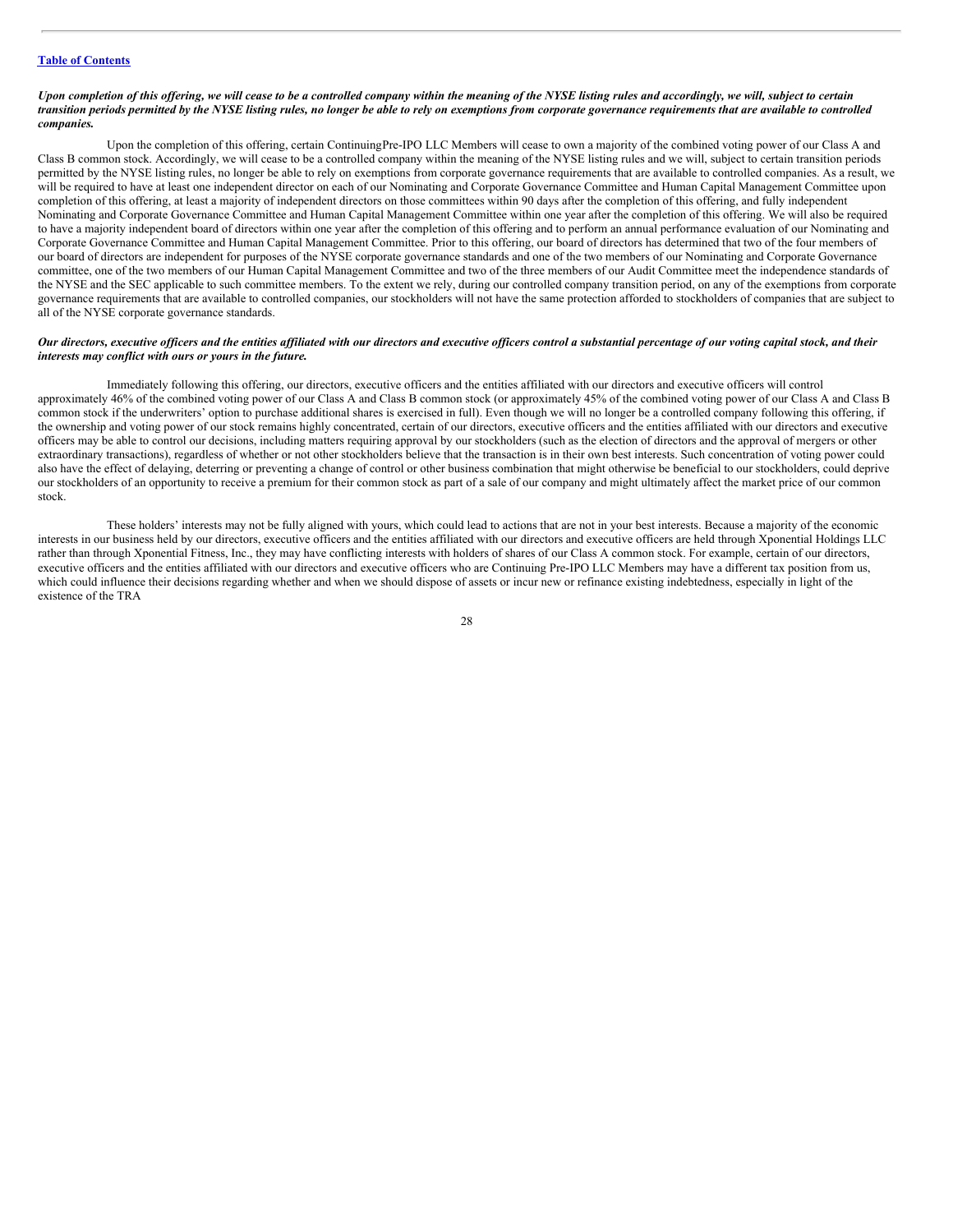# **Table of [Contents](#page-1-0)**

that we entered into in connection with our IPO, and whether and when we should undergo certain changes of control within the meaning of the TRA or terminate the TRA. In addition, the structuring of future transactions may take into consideration these tax or other considerations even where no similar benefit would accrue to us. See "Certain Relationships and Related Party Transactions—Tax Receivable Agreement." In addition, these holders' significant ownership in us and resulting ability to effectively control us may discourage someone from making a significant equity investment in us, or could discourage transactions involving a change in control, including transactions in which you as a holder of shares of our Class A common stock might otherwise receive a premium for your shares over the then-current market price.

# Directors, officers, stockholders and affiliates of the Preferred Investors and Snapdragon Capital Partners may pursue corporate opportunities independent of us that could *present conflicts with our and our stockholders' interests.*

Directors, officers, stockholders and affiliates of the Preferred Investors and Snapdragon Capital Partners, an affiliate of Mr. Grabowski, a member of our board of directors, may hold (and may from time to time in the future acquire) interests in or provide advice to businesses that may directly or indirectly compete with our business. They may also pursue acquisitions that may be complementary to our business and, as a result, those acquisition opportunities may not be available to us.

Our amended and restated certificate of incorporation provides that, to the fullest extent permitted by law, the doctrine of "corporate opportunity" will not apply to directors, officers, stockholders and affiliates of the Preferred Investors and Snapdragon Capital Partners.

# We are an "emerging growth company" and we cannot be certain if the reduced disclosure requirements applicable to emerging growth companies will make our Class A *common stock less attractive to investors.*

We are an "emerging growth company" as defined in the JOBS Act, and we intend to take advantage of certain exemptions from various reporting requirements that are applicable to other public companies that are not emerging growth companies including, but not limited to, not being required to comply with the auditor attestation requirements of Section 404 of the Sarbanes-Oxley Act and reduced disclosure obligations regarding executive compensation in our periodic reports and proxy statements. We cannot predict whether our reliance on these exemptions will result in investors finding our Class A common stock less attractive. If some investors find our Class A common stock less attractive as a result, there may be a less active trading market for our Class A common stock and our Class A common stock price may be more volatile.

# The requirements of being a public company may strain our resources and distract our management, which could make it difficult to manage our business, particularly *after we are no longer an "emerging growth company."*

As a publicly traded company, we are required to comply with various regulatory and reporting requirements, including those required by the SEC. Complying with these reporting and other regulatory requirements is time-consuming and causes us to incur increased costs and could have a negative effect on our results of operations, financial condition or business.

As a public company, we are subject to the reporting requirements of the Exchange Act, the requirements of the Sarbanes-Oxley Act and the rules of the NYSE. Compliance with these requirements places a strain on our systems and resources. The Exchange Act requires that we file annual, quarterly and current reports with respect to our business and financial condition. The Sarbanes-Oxley Act requires that we implement and maintain effective disclosure controls and procedures and internal controls over financial reporting. To implement, maintain and improve the effectiveness of our disclosure controls and procedures, we have committed significant resources, hired additional staff and provided additional management oversight. We have implemented additional procedures and processes for the purpose of addressing the standards and requirements applicable to public companies. Sustaining our growth also requires us to commit additional management, operational and financial resources to identify new professionals to join our firm and to maintain appropriate operational and financial systems to adequately support expansion. These activities may divert management's

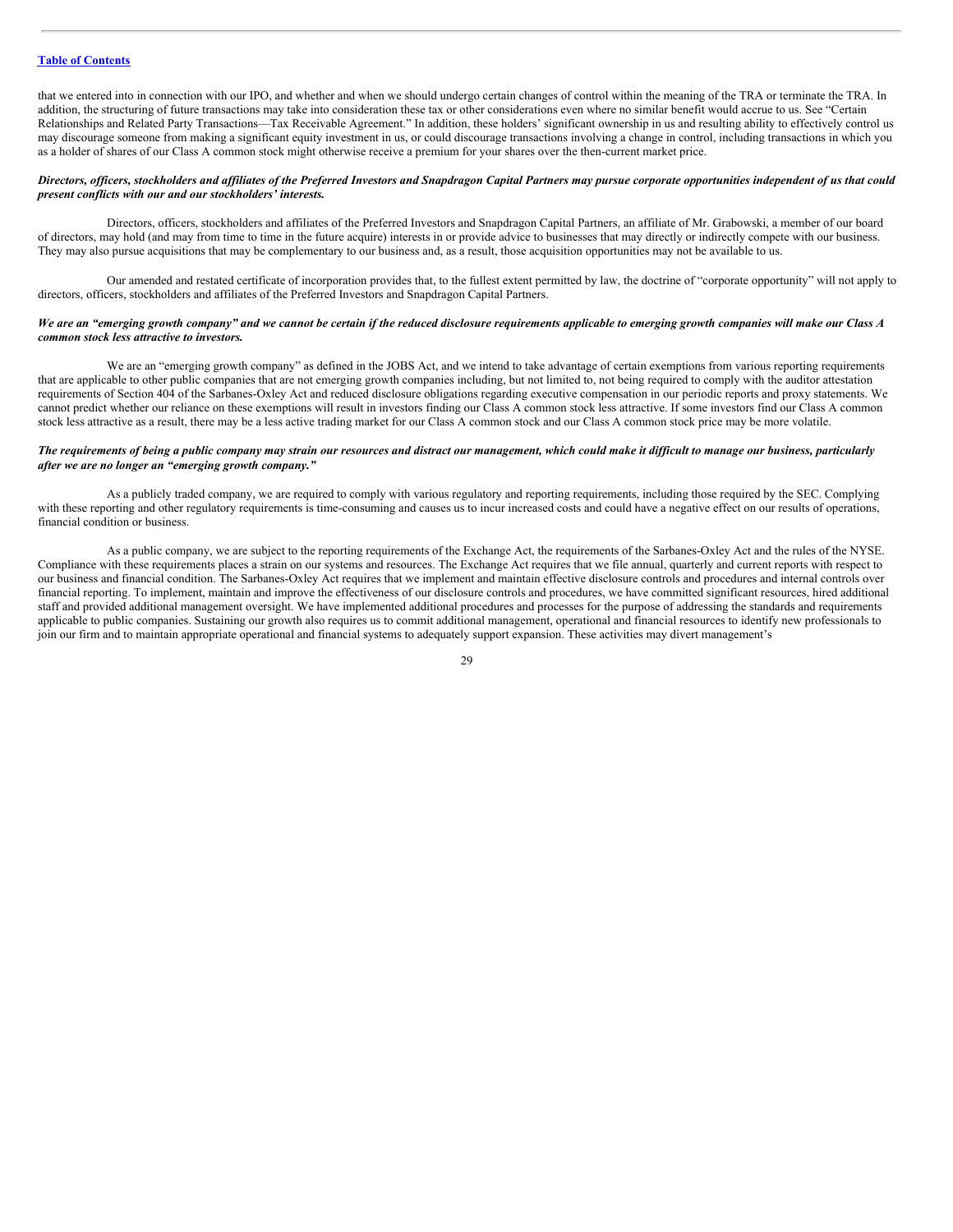attention from other business concerns, which could have a material adverse effect on our results of operations, financial condition or business.

As an "emerging growth company" as defined in the JOBS Act, we take advantage of certain temporary exemptions from various reporting requirements including, but not limited to, not being required to comply with the auditor attestation requirements of Section 404 of the Sarbanes-Oxley Act and reduced disclosure obligations regarding executive compensation in our periodic reports and proxy statements. We may also delay adoption of new or revised accounting pronouncements applicable to public companies until such pronouncements are made applicable to private companies, as permitted by the JOBS Act.

Our independent registered public accounting firm will not be required to formally attest to the effectiveness of our internal control over financial reporting until the later of our second annual report or the first annual report required to be filed with the Commission following the date we are no longer an "emerging growth company" as defined in the JOBS Act.

When these exemptions cease to apply, we expect to incur additional expenses and devote increased management effort toward ensuring compliance with them. We cannot predict or estimate the amount of additional costs we may incur as a result of becoming a public company or the timing of such costs.

#### Our failure to establish and maintain effective internal controls over financial reporting could have a material adverse effect on our business and stock price.

As a public company, we are subject to the rules and regulations established from time to time by the SEC and the NYSE. These rules and regulations require, among other things, that we establish and periodically evaluate procedures with respect to our internal controls over financial reporting. In addition, as a public company, we will be required to document and test our internal controls over financial reporting pursuant to Section 404 of the Sarbanes-Oxley Act so that our management can certify as to the effectiveness of our internal controls over financial reporting. Section 404(a) of the Sarbanes-Oxley Act ("Section 404(a)") requires that beginning with our second annual report following our IPO, management assess and report annually on the effectiveness of our internal controls over financial reporting and identify any material weaknesses in our internal controls over financial reporting. Although Section 404(b) of the Sarbanes-Oxley Act ("Section 404(b)") requires our independent registered public accounting firm to issue an annual report that addresses the effectiveness of our internal controls over financial reporting, we have opted to rely on the exemptions provided in the JOBS Act, and consequently will not be required to comply with SEC rules that implement Section 404(b) until such time as we are no longer an "emerging growth company." In order to comply with these rules, we expect to incur additional expenses and devote increased management effort.

In connection with the audit of our consolidated financial statements, we identified certain material weaknesses in our internal control over financial reporting for the years ended December 31, 2020 and 2019. The material weaknesses that we identified related to inadequate or missing (i) anti-fraud programs and controls, (ii) controls for the review of financial information and related disclosures in our annual reports, (iii) competent accounting resources and formalized policies to timely identify and correct misstatements related to improper application of GAAP, (iv) controls over data provided by finance and operations personnel, (v) controls over account reconciliation processes that resulted in certain restatements of prior period results, (vi) account analysis and transaction level controls and (vii) general information technology controls and controls over information provided by third-party service providers. Such material weaknesses have since been remediated as of December 31, 2021. However, there can be no assurance that material weaknesses or significant deficiencies will not occur in the future and that we will be able to remediate such weaknesses or deficiencies in a timely manner. If we fail to remediate any future material weaknesses in our internal controls over financial reporting, if we are unable to comply with the requirements of Section 404 of the Sarbanes-Oxley Act in a timely manner, if we are unable to conclude that our internal controls over financial reporting are effective, or if our independent registered public accounting firm is unable to express an opinion as to the effectiveness of our internal controls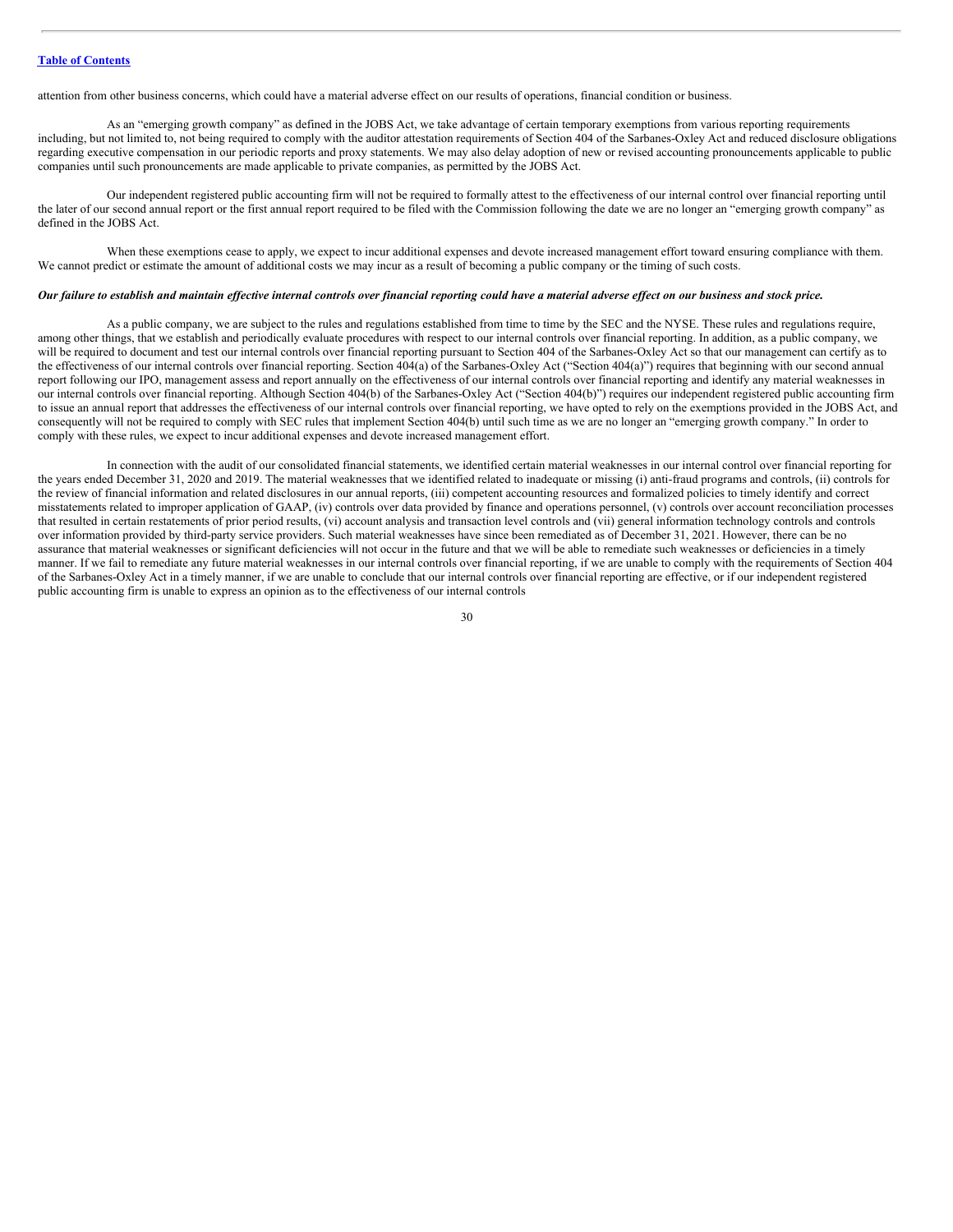over financial reporting when we are no longer an emerging growth company, investors may lose confidence in the accuracy and completeness of our financial reports and the market price of our common stock could be negatively affected. As a result of such failures, we could also become subject to investigations by the stock exchange on which our securities are listed, the SEC, or other regulatory authorities, and become subject to litigation from investors and stockholders, which could harm our reputation and financial condition or divert financial and management resources from our regular business activities.

#### Your percentage ownership in us may be diluted by future issuances of capital stock, which could reduce your influence over matters on which stockholders vote.

Pursuant to our amended and restated certificate of incorporation and amended and restated bylaws, our board of directors has the authority, without action or vote of our stockholders, to issue all or any part of our authorized but unissued shares of common stock, including shares issuable upon the exercise of options, or shares of our authorized but unissued preferred stock. Issuances of Class A common stock, Class B common stock or voting preferred stock would reduce your influence over matters on which our stockholders vote and, in the case of issuances of preferred stock, would likely result in your interest in us being subject to the prior rights of holders of that preferred stock.

# A portion of our total outstanding shares are restricted from immediate resale but may be sold into the market in the near future. This could cause the market price of our *Class A common stock to drop significantly, even if our business is doing well.*

Sales of a substantial number of shares of our Class A common stock in the public market could occur at any time. These sales, or the perception in the market that the holders of a large number of shares intend to sell shares, could reduce the market price of our Class A common stock. Following the consummation of this offering, we, our executive officers, directors and the selling stockholders will be subject to a 90-day lock-up period provided under lock-up agreements executed in connection with this offering. See "Underwriting." All of these shares will, however, be able to be resold after the expiration of the lock-up period, as well as pursuant to customary exceptions thereto or upon the waiver of the lock-up agreement by the representatives on behalf of the underwriters. In addition, the Continuing Pre-IPO LLC Members have certain demand registration rights that could require us in the future to file registration statements in connection with sales of our stock by them. Such sales could be significant. Once we register these shares, they can be freely sold in the public market upon issuance. As restrictions on resale end, the market price of our Class A common stock could decline if the holders of currently restricted shares sell them or are perceived by the market as intending to sell them.

### If securities or industry analysts do not publish research or reports about our business, or if they change their recommendations regarding our Class A common stock *adversely, our stock price and trading volume could decline.*

The trading market for our Class A common stock is and will be influenced by the research and reports that industry or securities analysts publish about us or our business. We do not have any control over these analysts. If one or more of the analysts who cover us downgrade our Class A common stock or describe us or our business in a negative manner, the price of our Class A common stock would likely decline. If one or more of these analysts cease coverage of our company or fails to regularly publish reports on us, we could lose visibility in the financial markets, which in turn could cause the price or trading volume of our Class A common stock to decline. In addition, if we fail to meet the expectations and forecasts for our business provided by securities analysts, the price of our Class A common stock could decline.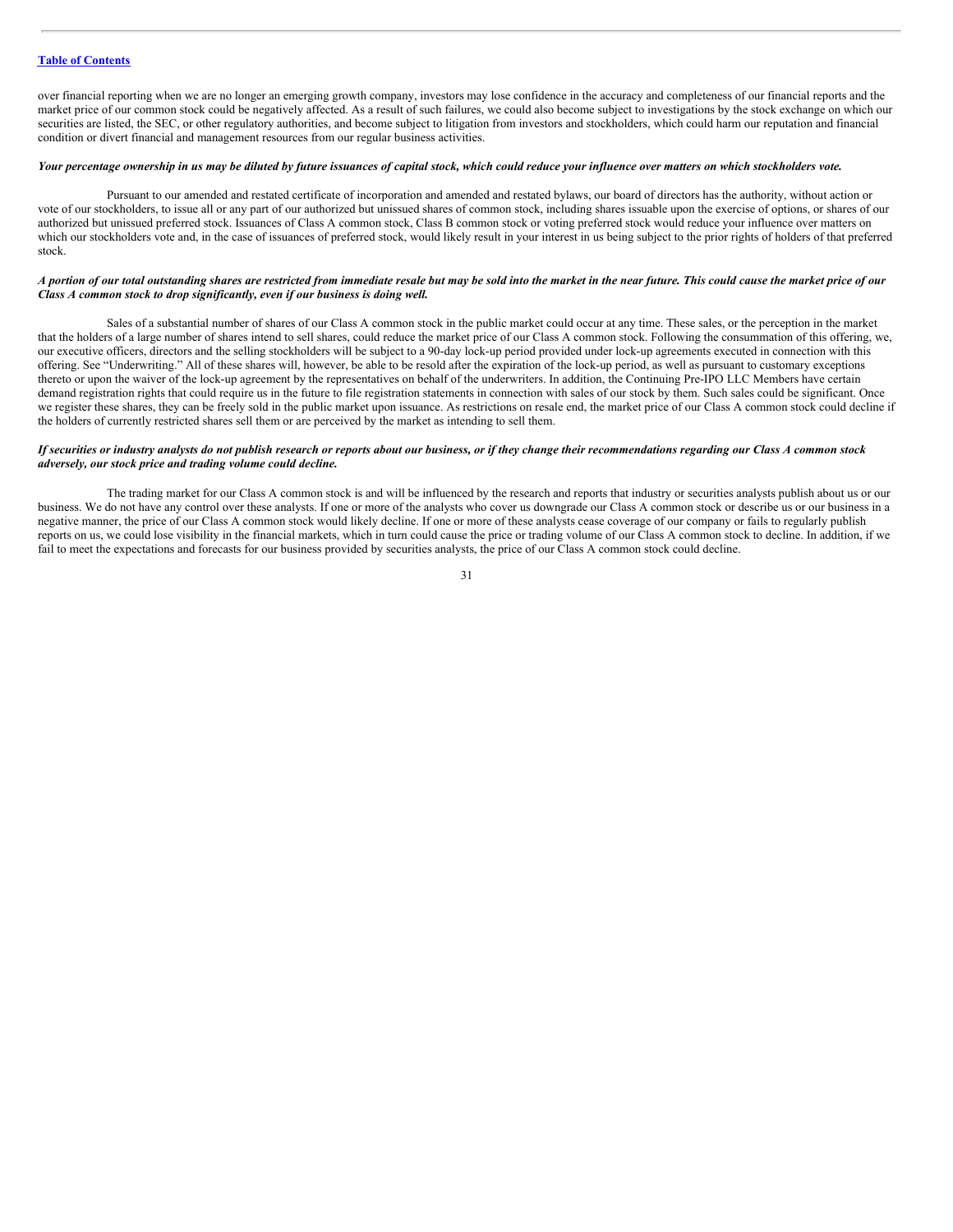# <span id="page-33-0"></span>**SPECIAL NOTE REGARDING FORWARD-LOOKING STATEMENTS**

This prospectus and the documents we have filed with the SEC that are incorporated by reference herein contain forward-looking statements within the meaning of the Private Securities Litigation Reform Act of 1995. The forward-looking statements are contained principally in the sections captioned "Prospectus Summary" and "Risk Factors" in this prospectus and the sections captioned "Management's Discussion and Analysis of Financial Condition and Results of Operations" and "Business" in our 2021 Form 10-K, which is incorporated by reference in this prospectus. In some cases, you can identify these statements by forward-looking words such as "may," "might," "will," "should," "expects," "plans," "anticipates," "believes," "estimates," "predicts," "potential" or "continue," the negative of these terms and other comparable terminology. These forward-looking statements, which are subject to risks, uncertainties and assumptions about us, may include projections of our future financial performance, our anticipated growth strategies and anticipated trends in our business. These statements are only predictions based on our current expectations and projections about future events. There are important factors that could cause our actual results, level of activity, performance or achievements to differ materially from the results, level of activity, performance or achievements expressed or implied by the forward-looking statements, including those factors discussed under "Risk Factors" herein and in our 2021 Form 10-K. You should specifically consider the numerous risks outlined under "Risk Factors" herein and in our 2021 Form 10-K.

Although we believe the expectations reflected in the forward-looking statements in this prospectus are reasonable, we cannot guarantee future results, level of activity, performance or achievements. Moreover, neither we nor any other person assumes responsibility for the accuracy and completeness of any of these forward-looking statements. We are under no duty to update any of these forward-looking statements after the date of this prospectus to conform our prior statements to actual results or revised expectations.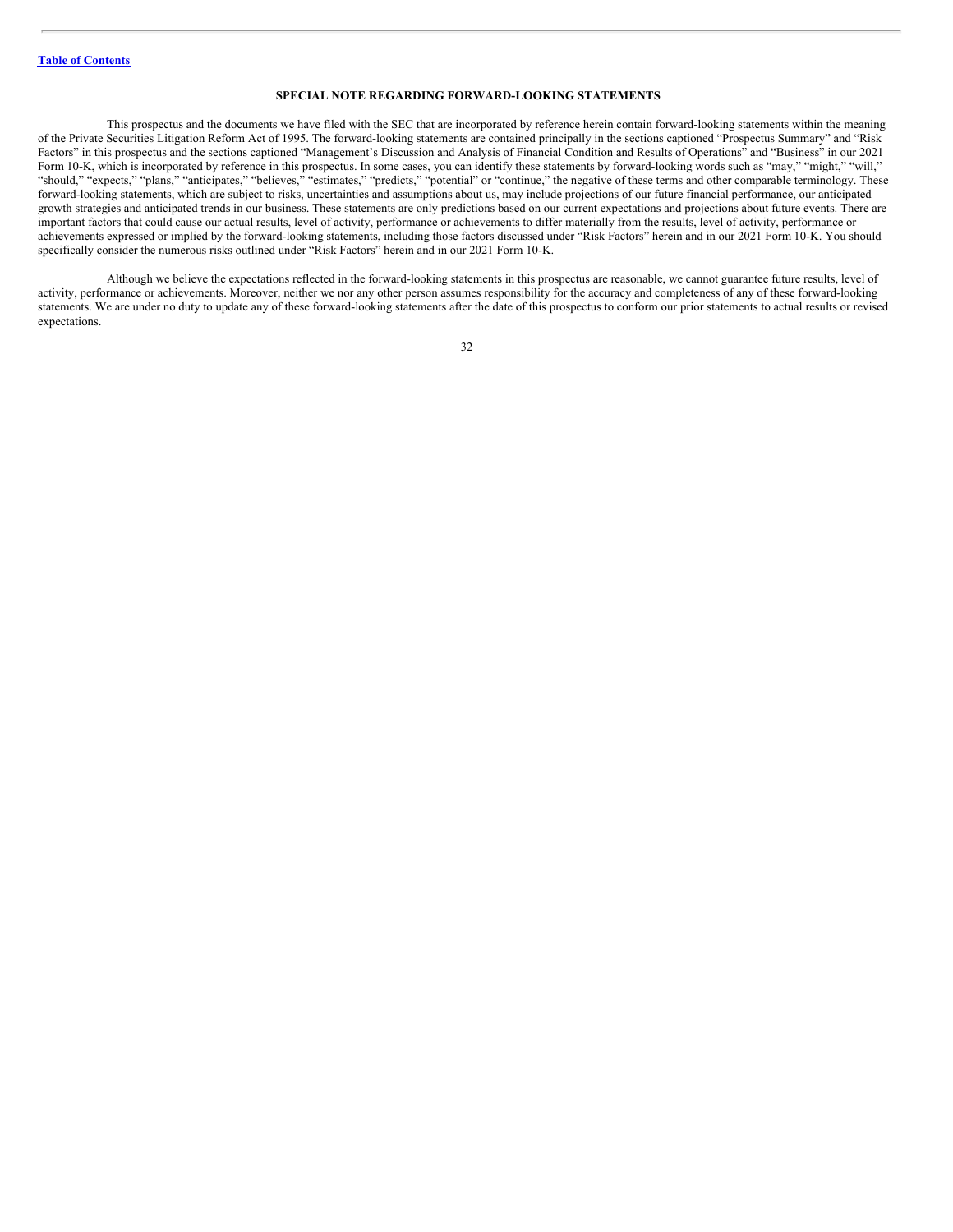# <span id="page-34-0"></span>**ORGANIZATIONAL STRUCTURE**

# **Structure Prior to the Reorganization Transactions**

We conduct our business through Xponential Fitness LLC and its subsidiaries. Xponential Fitness LLC is a wholly owned subsidiary of Xponential Holdings LLC. Xponential Fitness, Inc. is a holding company and its sole material asset is a controlling ownership interest in Xponential Fitness LLC through its ownership interest in Xponential Holdings LLC. Xponential Fitness, Inc. was incorporated as a Delaware corporation on January 14, 2020.

The following diagram depicts our organizational structure immediately prior to the Reorganization Transactions and our IPO. This diagram is provided for illustrative purposes only and does not purport to represent all legal entities within our organizational structure.



Prior to the consummation of the Reorganization Transactions, H&W Franchise Intermediate Holdings LLC ("H&W Intermediate"), merged with and into H&W Franchise Holdings LLC ("H&W Franchise Holdings"), which in turn merged with and into Xponential Holdings LLC, which survived the merger and simultaneously amended and restated its limited liability company agreement to among other things, appoint us as managing member and reclassify its outstanding membership interests as non-voting liability company units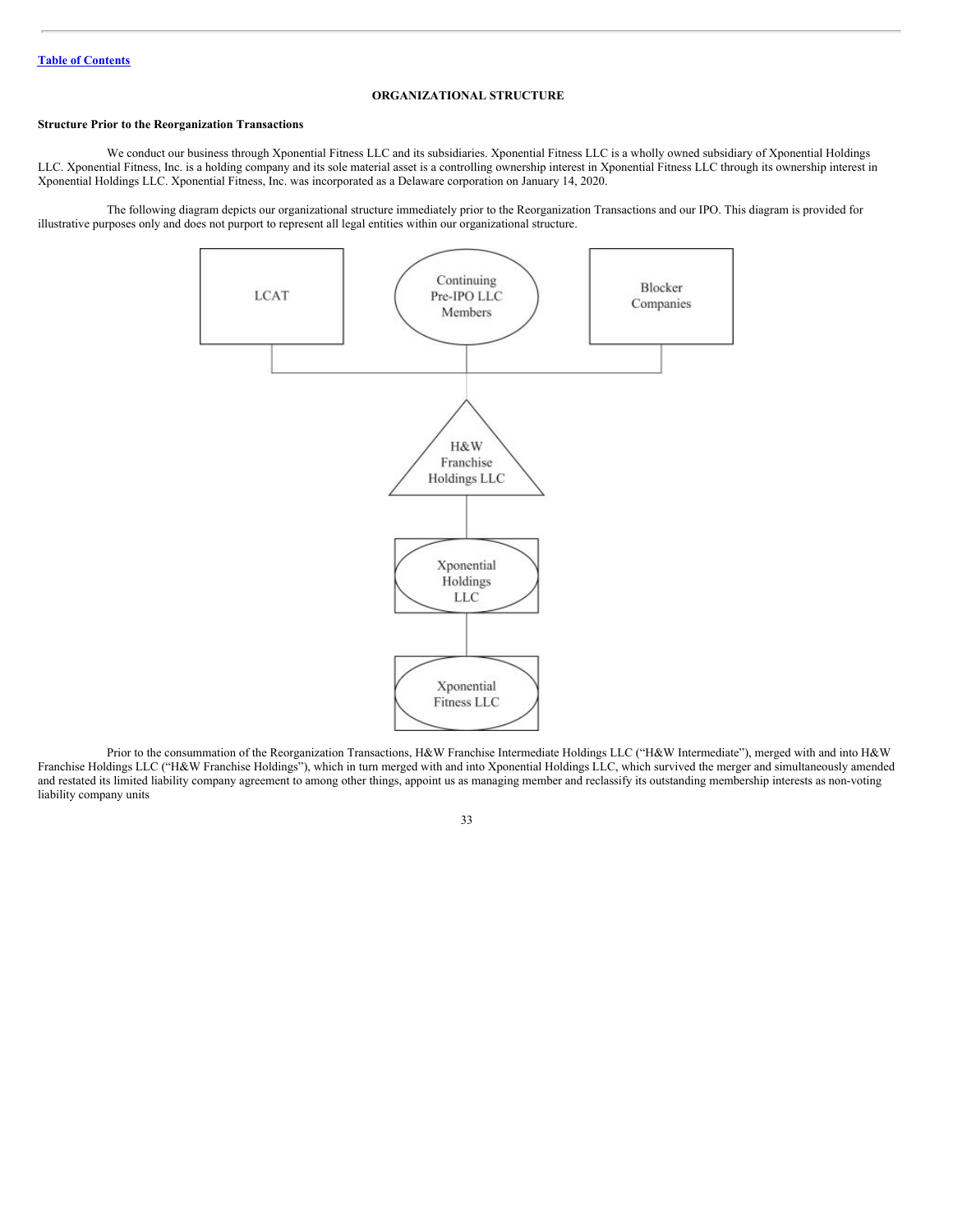(the "LLC Units") (other than the Class A-5 Units held by certain ContinuingPre-IPO LLC Members, which were redeemed in theClass A-5 Unit Redemption (the "Class A-5 Unit Redemption")) and authorize a class of mirror preferred units (the "Preferred Units"), which Xponential Holdings LLC issued to us in consideration for contribution of the proceeds we received from the issuance of our Convertible Preferred. Xponential Holdings LLC also effected a unit split to optimize the capital structure to facilitate our IPO. We refer to the limited liability company agreement of Xponential Holdings LLC, as the "Amended LLC Agreement." After these transactions and prior to the consummation of the Reorganization Transactions and the completion of our IPO, all of Xponential Holdings LLC's outstanding equity interests were owned by the following persons (collectively, the "Pre-IPO LLC Members"):

- H&W Investco, LP and H&W Investco Blocker II LP, each of which is controlled by Mr. Grabowski, a member of our board of directors;
- LAG Fit, Inc., which is beneficially owned by Mr. Geisler, our Chief Executive Officer and founder;
- LCAT Franchise Fitness Holdings, Inc. ("LCAT"), which is an affiliate of Mr. Magliacano, a former member of our board of directors;
- Rumble Holdings LLC; and
- Certain other direct or indirect former equity holders in H&W Franchise Holdings.

#### **The Reorganization Transactions**

In connection with our IPO, we entered into the following series of transactions, which we collectively refer to as the "Reorganization Transactions." We refer to the Pre-IPO LLC Members who retained their equity ownership in Xponential Holdings LLC in the form of LLC Units immediately following the consummation of the Reorganization Transactions as "Continuing Pre-IPO LLC Members." LCAT is not considered a ContinuingPre-IPO LLC Member.

Because we manage and operate the business and control the strategic decisions andday-to-day operations of Xponential Fitness LLC through our ownership of Xponential Holdings LLC and because we also have a substantial financial interest in Xponential Fitness LLC through our ownership of Xponential Holdings LLC, we consolidate the financial results of Xponential Fitness LLC and Xponential Holdings LLC, and a portion of our net income is allocated to the noncontrolling interest to reflect the entitlement of the Continuing Pre-IPO LLC Members to a portion of Xponential Holdings LLC's net income. In addition, because Xponential Holdings LLC was under the common control of the Continuing Pre-IPO LLC Members before and after the Reorganization Transactions, we are accounting for the Reorganization Transactions as a reorganization of entities under common control and measuring the interests of the Pre-IPO LLC Members in the assets and liabilities of Xponential Holdings LLC at their carrying amounts as of the date of the completion of the consummation of the Reorganization Transactions.

Our amended and restated certificate of incorporation authorizes the issuance of two classes of common stock, Class A common stock and Class B common stock, the Convertible Preferred Stock and Preferred Stock. Each share of common stock entitles its holder to one vote per share on all matters submitted to a vote of our stockholders.

Prior to the completion of our IPO, we acquired, directly and indirectly, LLC Units through (i) the contribution of LLC Units by H&W Investco, LP and Lag Fit, Inc. in exchange for Class A common stock (the "IPO Contribution") and (ii) the "Mergers," in which Rumble Holdings LLC and H&W Investco Blocker II, LP (the "Blocker Companies") were contributed by their owners (the "Blocker Shareholders") to Xponential Fitness,

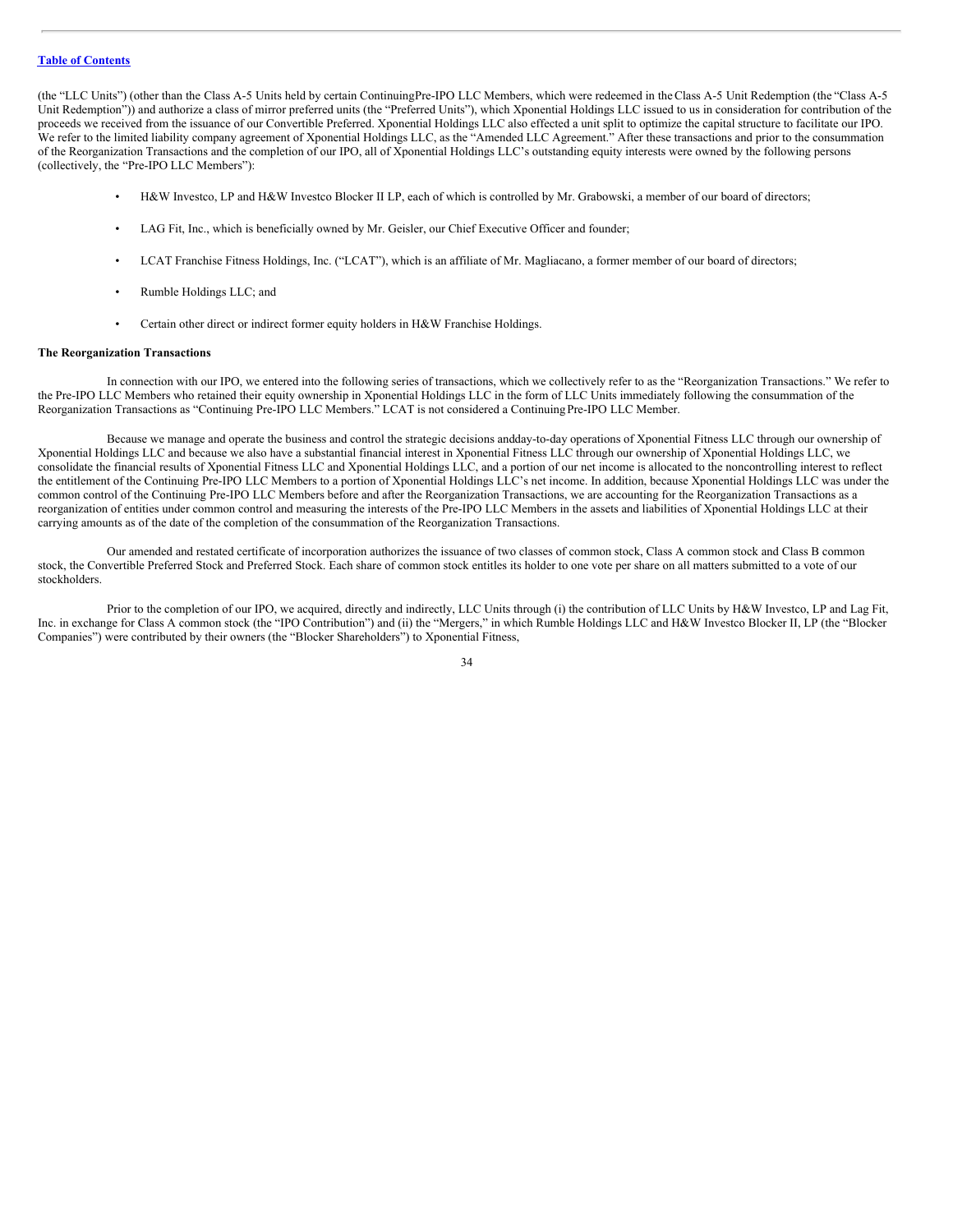Inc. in exchange for Class A common stock, and, in the case of H&W Investco Blocker II, LP a cash payment (the "H&W Cash Merger Consideration"), after which the Blocker Companies immediately merged with and into Xponential Fitness, Inc.

Prior to the completion of our IPO, we issued 200,000 shares of Convertible Preferred to a fund managed by Redwood Capital Management, LLC (the "Preferred Investors") in exchange for \$200 million of cash proceeds.

Each Continuing Pre-IPO LLC Member was issued a number of shares of our Class B common stock in an amount equal to the number of vested LLC Units held by such Continuing Pre-IPO LLC Member at the time of our IPO.

Under the Amended LLC Agreement, holders of LLC Units (other than us), including the ContinuingPre-IPO LLC Members, have the right (subject to the terms of the Amended LLC Agreement) to require Xponential Holdings LLC to redeem all or a portion of their LLC Units for, at our election, newly issued shares of Class A common stock on a one-for-one basis or a cash payment equal to the volume-weighted average market price of one share of our Class A common stock for each LLC Unit redeemed (subject to customary adjustments, including for stock splits, stock dividends, reclassifications, and a unit split to optimize the capital structure), provided the cash payment is funded from the net proceeds from a substantially contemporaneous offering of Class A common stock in accordance with the terms of the Amended LLC Agreement. Additionally, in the event of a redemption request from a holder of LLC Units, we may, at our option, effect a direct exchange of cash or Class A common stock for LLC Units in lieu of such a redemption. Shares of Class B common stock will be cancelled on a one-for-one basis if we, following a redemption request from a holder of LLC Units, redeem or exchange LLC Units of such holder pursuant to the terms of the Amended LLC Agreement. See "Certain Relationships and Related Party Transactions— Amended LLC Agreement." Except for transfers to us or to certain permitted transferees pursuant to the Amended LLC Agreement, the holders of LLC Units are not permitted to sell, transfer or otherwise dispose of any LLC Units or shares of Class B common stock.

We issued 10,000,000 shares of Class A common stock to the public pursuant to our IPO.

We used all of the net proceeds from our IPO, together with the \$200 million in proceeds we received from the sale of Convertible Preferred to (i) acquire newly issued Preferred Units and LLC Units, (ii) purchase all of the shares of LCAT from LCAT shareholders and (iii) pay the H&W Cash Merger Consideration. We acquired an additional \$9.0 million of LLC Units from an affiliate of Anthony Geisler, our Chief Executive Officer, when underwriters exercised their option to purchase 904,000 additional shares of Class A common stock in connection with our IPO. After our acquisition of LCAT from the LCAT shareholders, LCAT merged with and into Xponential Fitness, Inc., which resulted in Xponential Fitness Inc. directly owning the LLC Units previously held by LCAT. A portion of the LLC Units acquired by us by reason of the purchase of LCAT were recapitalized into Preferred Units in order to ensure that the total number of Preferred Units held by Xponential Fitness, Inc. equals the total number of shares of Convertible Preferred outstanding.

We entered into a Tax Receivable Agreement (the "TRA"), pursuant to which we are required to make payments to the ContinuingPre-IPO LLC Members, the Blocker Shareholders, and any future party to the TRA (the "TRA parties") in the aggregate generally equal to 85% of the applicable cash savings that we actually realize as a result of certain favorable tax attributes we acquired from the Blocker Companies in the Mergers or that resulted or may result from the IPO Contribution, the Class A-5 Unit Redemption, future taxable redemptions or exchanges of LLC Units by Continuing Pre-IPO LLC Members and certain payments made under the TRA. We will retain the benefit of the remaining 15% of these tax savings.

## **Effect of the Reorganization Transactions and the IPO**

The Reorganization Transactions created a holding company that facilitates public ownership of, and investment in, the Company and are structured in a tax-efficient manner for the Continuing Pre-IPO LLC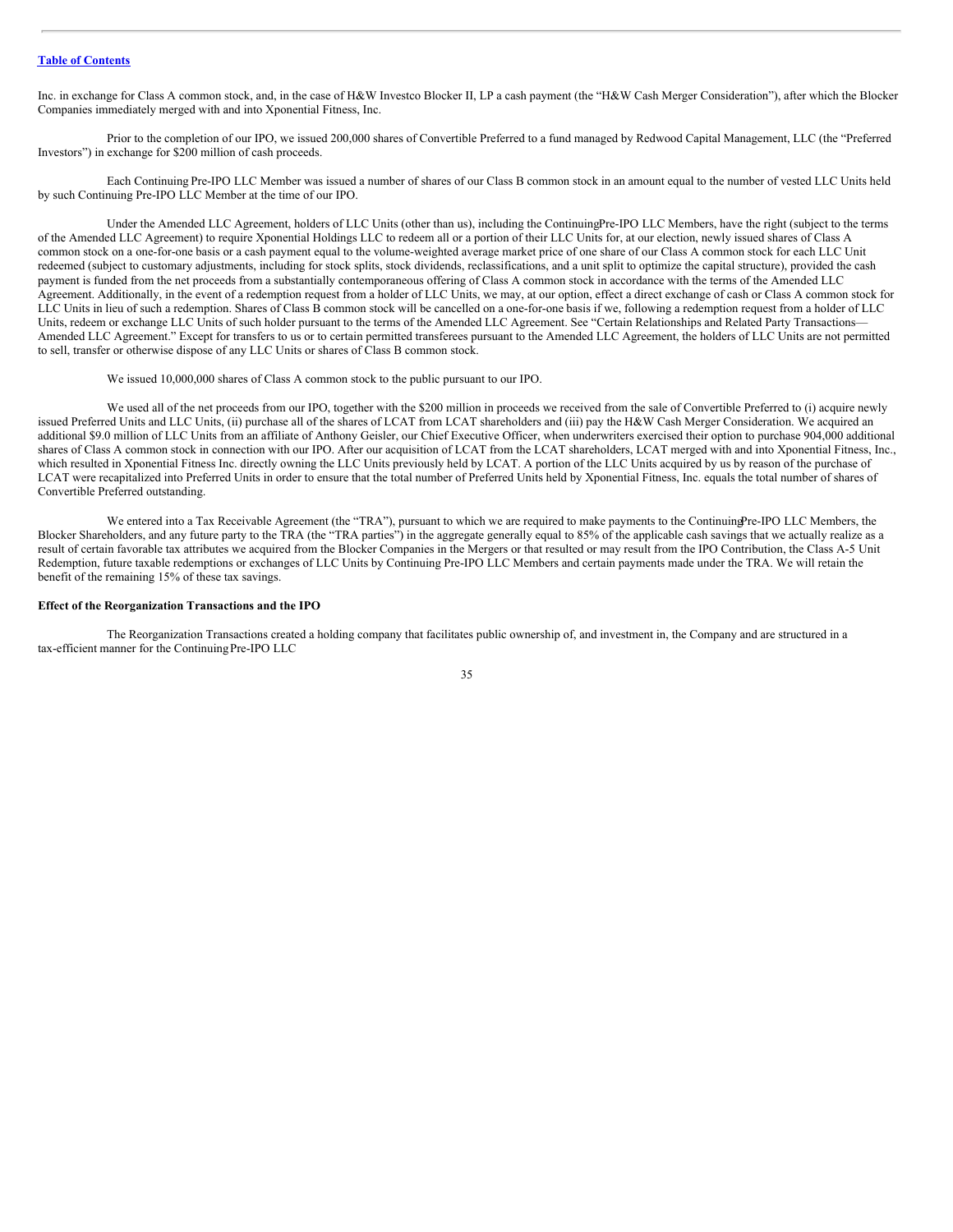Members. The Continuing Pre-IPO LLC Members desire that their investment in the Company maintain its existing tax treatment as a partnership for U.S. federal income tax purposes and, therefore, will continue to hold their ownership interests in Xponential Holdings LLC until such time in the future as they may elect to cause us to redeem or exchange their LLC Units for a corresponding number of shares of our Class A common stock or cash.

The diagram on the following page depicts our current organizational structure. This chart is provided for illustrative purposes only and does not purport to represent all legal entities within our organizational structure.



We were appointed as the managing member of Xponential Holdings LLC and hold 200,000 Preferred Units and 24,061,242 LLC Units, constituting 62% of the outstanding economic interests in Xponential Holdings LLC as of February 28, 2022.

## **Holding Company Structure and the Tax Receivable Agreement**

We are a holding company and our sole material asset is our ownership interests in Xponential Holdings LLC. The number of LLC Units that we own in the aggregate at any time will equal the aggregate number of outstanding shares of our Class A common stock and the number of Preferred Units we own in the aggregate at any time will equal the aggregate number of outstanding shares of Convertible Preferred. The economic interest represented by each LLC Unit that we own corresponds to one share of our Class A common stock, and the total number of vested LLC Units owned by us and the holders of our Class B common stock at any given time equals the sum of the outstanding shares of all classes of our common stock. We will issue additional shares of Class B common stock to our Continuing Pre-IPO LLC Members when unvested LLC Units vest.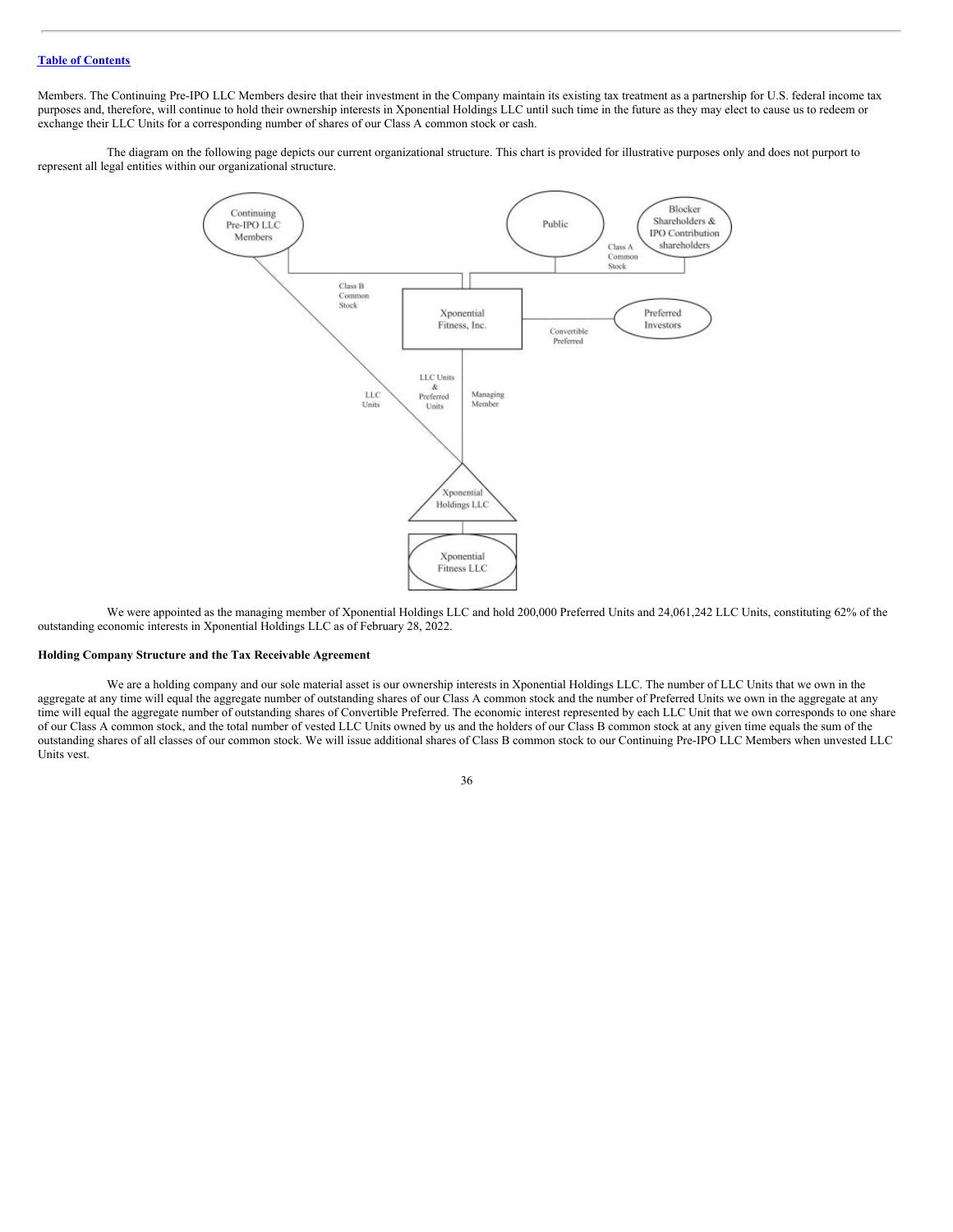We do not intend to list our Class B common stock on any stock exchange.

We acquired certain favorable tax attributes from the Blocker Companies in the Mergers and in connection with the IPO Contribution and the Lass A-5 Unit Redemption. In addition, future taxable redemptions or exchanges by the Continuing Pre-IPO LLC Members of LLC Units for shares of our Class A common stock or cash, and other transactions described herein are expected to result in favorable tax attributes that will be allocated to us. These tax attributes would not be available to us in the absence of those transactions and are expected to reduce the amount of tax that we would otherwise be required to pay in the future.

We entered into a TRA, pursuant to which we are required to pay to the TRA parties in the aggregate 85% of the amount of cash savings, if any, in U.S. federal, state and local income tax or franchise tax that we actually realize as a result of (i) certain favorable tax attributes we acquired from the Blocker Companies in the Mergers (including net operating losses and the Blocker Companies' allocable share of existing tax basis), (ii) increases in our allocable share of existing tax basis and tax basis adjustments that resulted or may result from (x) the IPO Contribution and the Class A-5 Unit Redemption, (y) future taxable redemptions and exchanges of LLC Units by Continuing Pre-IPO LLC Members and (z) certain payments made under the TRA, and (iii) deductions in respect of interest under the TRA.

Payments under the TRA will be based on the tax reporting positions we determine, and the IRS or another tax authority may challenge all or part of the existing tax basis, tax basis increases, NOLs or other tax attributes subject to the TRA, and a court could sustain such challenge. The TRA parties will not reimburse us for any payments previously made if such tax basis, NOLs or other tax benefits are subsequently challenged by a tax authority and are ultimately disallowed, except that any excess payments made to a TRA party will be netted against future payments otherwise to be made to such TRA party under the TRA, if any, after our determination of such excess. As a result, in such circumstances we could make future payments under the TRA that are greater than our actual cash tax savings and may not be able to recoup those payments, which could negatively impact our liquidity. See "Risk Factors—Risks Related to Our Organizational Structure—We will be required to pay the TRA parties for certain tax benefits we may receive, and the amounts we may pay could be significant" in our 2021 Form 10-K incorporated by reference in this prospectus.

Our obligations under the TRA will also apply with respect to any person who is issued LLC Units in the future and who becomes a party to the TRA.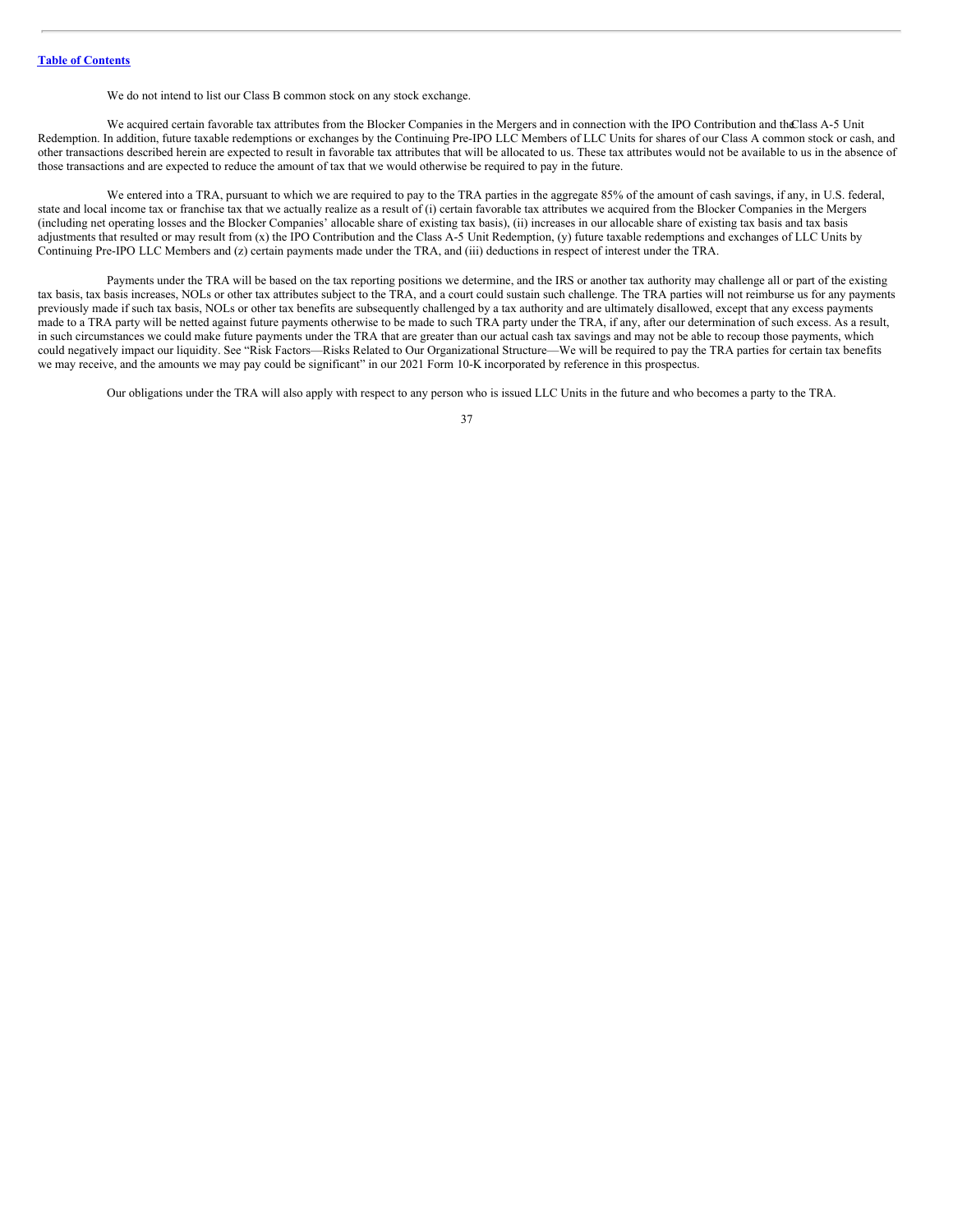# **USE OF PROCEEDS**

All shares being sold in this offering are being sold by the selling stockholders, and we will not receive any proceeds from the sale of the shares of our Class A common stock, including from any exercise by the underwriters of their option to purchase additional shares from the selling stockholders.

We will not be selling any shares of Class A common stock in this offering, therefore the offering will not result in any dilution of equity ownership to our existing stockholders, and we expect this offering by the selling stockholders will increase the trading liquidity of our Class A common stock in the public market.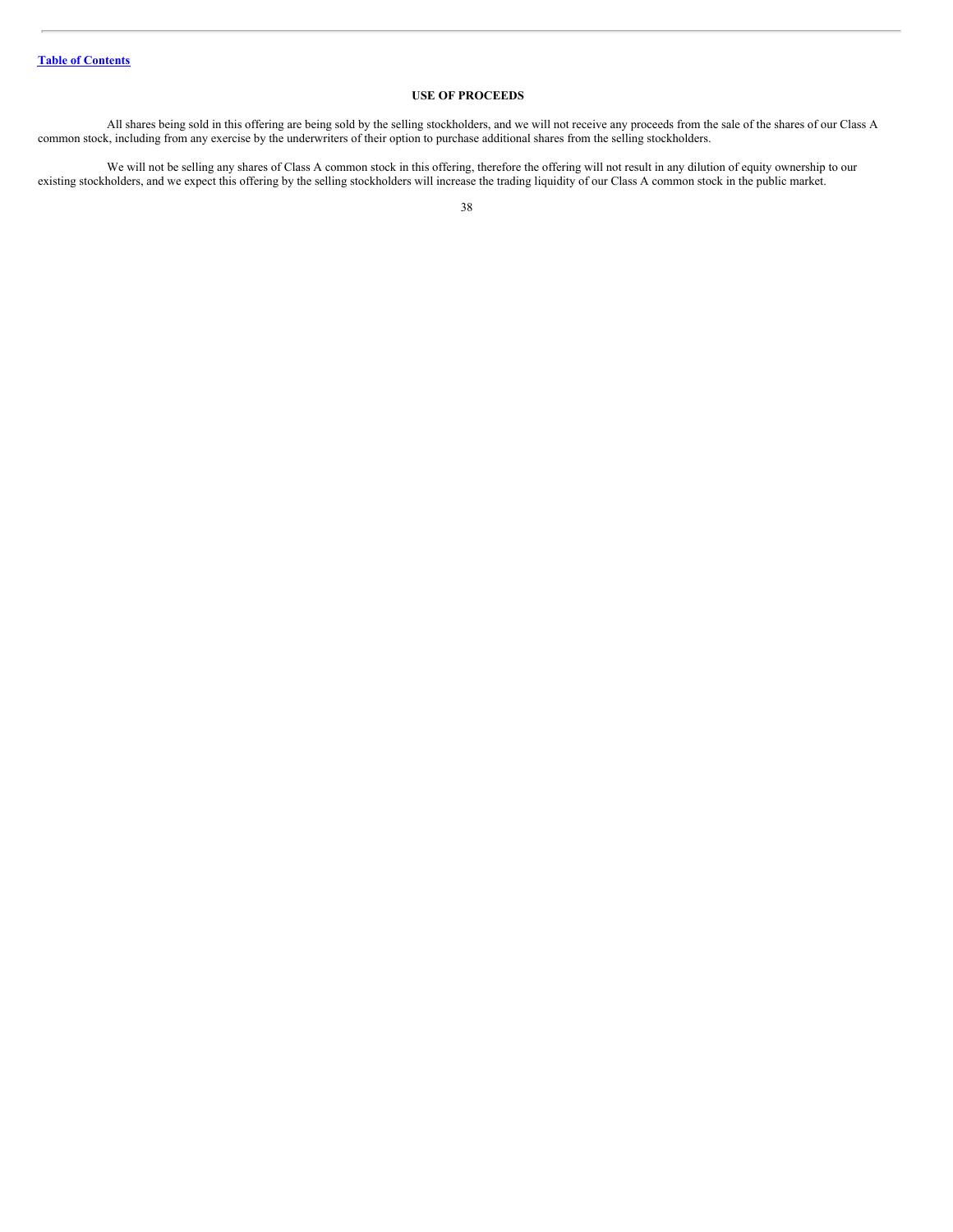# **DIVIDEND POLICY**

Subject to funds being legally available, we intend to cause Xponential Holdings LLC to make pro rata distributions to the holders of LLC Units and us in an amount at least sufficient to allow us and the holders of LLC Units to pay all applicable taxes, to make payments under the TRA and to pay our corporate and other overhead expenses. We will also cause Xponential Holdings LLC to make distributions to us in respect of dividends that will be payable by us to holders of our Convertible Preferred and in respect of our tax liability in respect of the Preferred Units. The declaration and payment of any dividends by us will be at the sole discretion of our board of directors, which may change our dividend policy at any time. Our board of directors will take into account:

- general economic and business conditions;
- our financial condition and operating results;
- our available cash and current and anticipated cash needs;
- our capital requirements;
- contractual, legal, tax and regulatory restrictions and implications on the payment of dividends by us to our stockholders or by our subsidiaries (including Xponential Holdings LLC) to us; and
- such other factors as our board of directors may deem relevant.

We are a holding company and have no material assets other than our ownership of Preferred Units and LLC Units in Xponential Holdings LLC. As a consequence, our ability to declare and pay dividends to the holders of our Class A common stock is subject to the ability of Xponential Holdings LLC to provide distributions to us. If Xponential Holdings LLC makes such distributions in respect of the LLC Units, all holders of LLC Units will be entitled to receive equivalent distributions from Xponential Holdings LLC. However, because we must pay taxes, make payments under the TRA and pay our expenses, amounts ultimately distributed as dividends to holders of our Class A common stock are expected to be less than the amounts distributed by Xponential Holdings LLC to holders of our LLC Units on a per share basis. See "Certain Relationships and Related Party Transactions—Tax Receivable Agreement."

Assuming Xponential Holdings LLC makes distributions to its members holding LLC Units in any given year, the determination to pay dividends, if any, to our Class A common stockholders out of the portion, if any, of such distributions remaining after our payment of taxes, TRA payments and expenses (any such portion, an "excess distribution") will be made by our board of directors. Because our board of directors may determine to pay or not pay dividends to our Class A common stockholders, our Class A common stockholders may not necessarily receive dividend distributions relating to excess distributions, even if Xponential Holdings LLC makes such distributions to us. Furthermore, our financing agreement with Wilmington Trust, National Association as administrative agent and collateral agent, and the lenders party thereto (the "Credit Agreement"). prohibits the payment of cash dividends to holders of our Class A common stock and any future credit facilities may similarly prohibit such dividends.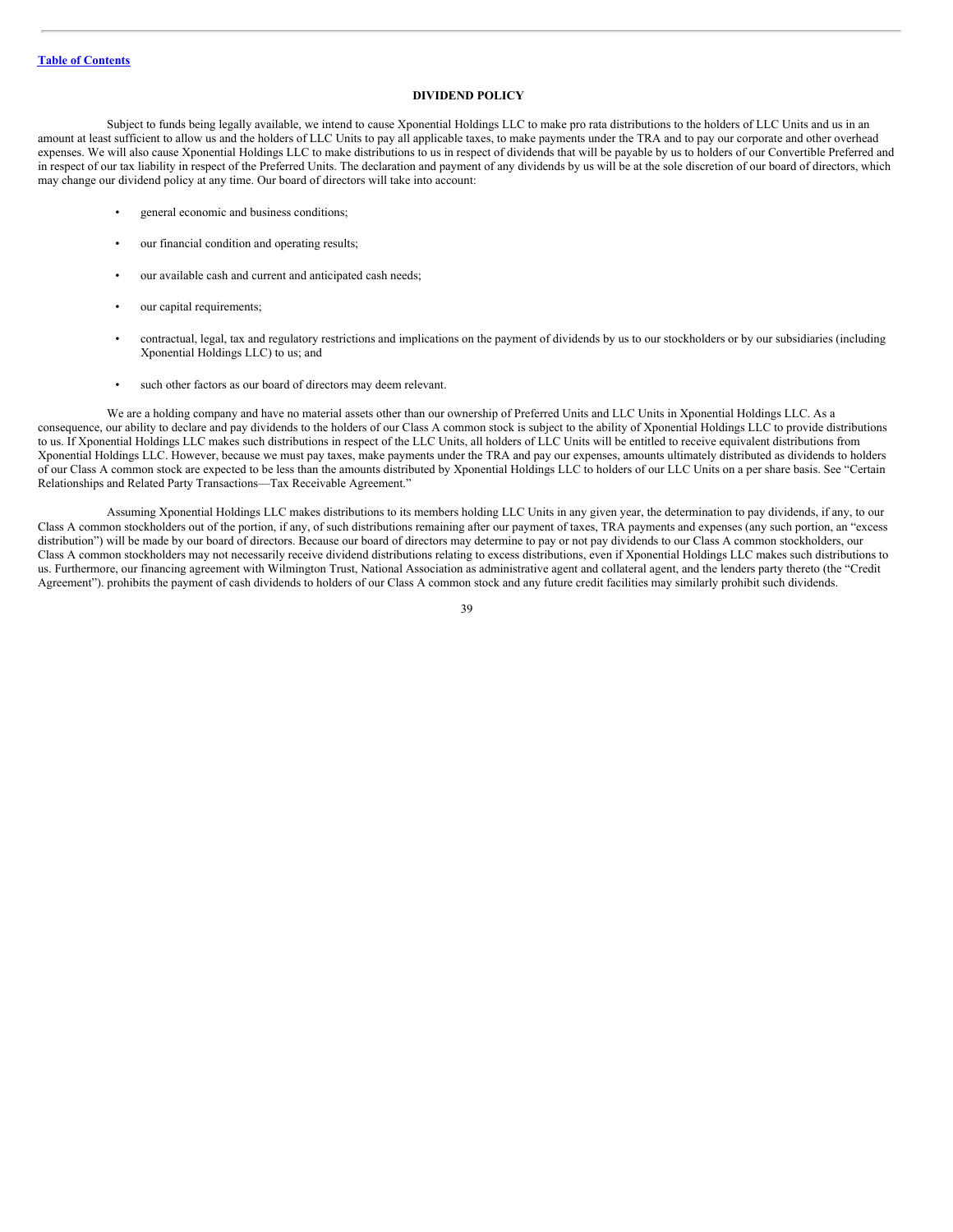# **MANAGEMENT**

## **Executive Officers**

The following table sets forth information regarding our executive officers as of December 31, 2021:

| <b>Name</b>     | Age | Position                                 |
|-----------------|-----|------------------------------------------|
| Anthony Geisler |     | 45 Chief Executive Officer               |
| Ryan Junk       |     | 45 Chief Operating Officer               |
| Sarah Luna      |     | 35 President                             |
| John Meloun     |     | 44 Chief Financial Officer               |
| Megan Moen      | 37  | <b>Executive Vice President, Finance</b> |
|                 |     |                                          |

## **Board of Directors**

The following table sets forth information regarding our directors as of December 31, 2021.

| Name            | Age | Position    |
|-----------------|-----|-------------|
| Mark Grabowski  |     | 45 Chairma  |
| Anthony Geisler |     | 45 Chief Ex |
| Chelsea Grayson |     | 50 Director |
| Brenda Morris   |     | 56 Director |

- **Name Age Position**
- $\overline{45}$  Chairman
- 45 Chief Executive Officer, Director

- 50 Director
- 

## **Executive Officers and Directors**

*Anthony Geisler*is our founder and has served as our Chief Executive Officer and on our board of directors since 2017. In March 2015, Mr. Geisler purchased Club Pilates and served as Chief Executive Officer from 2015 to 2017, creating the platform on which he founded Xponential Fitness LLC. Club Pilates is now a subsidiary of Xponential Fitness LLC. Mr. Geisler holds a B.A. from University of Southern California. We believe Mr. Geisler is qualified to serve on our board of directors because he is a fitness industry veteran with more than 19 years of experience and an accomplished entrepreneur. Furthermore, Mr. Geisler has accumulated extensive perspective, operational insight and expertise as our founder and Chief Executive Officer.

*Ryan Junk* has served as our Chief Operating Officer since May 2021, and prior to that, served as our Chief Strategy Officer and President for CycleBar since November 2017. From June 2017 to November 2017, Mr. Junk served as Divisional President for UFC Gym, a mixed martial arts fitness company, where he also served as Vice President of Sales from December 2009 to June 2015. From July 2015 to June 2016, Mr. Junk served as Executive Vice President for Capital Fitness Group LLC, a health and fitness club company. Mr. Junk co-founded R.L.J Consulting Group, LLC, a fitness consulting firm, in June 2016.

*Sarah Luna* has served as our President since January 2021 and served as President of Pure Barre from November 2018 to January 2021. From July 2015 to November 2018, Ms. Luna served in various roles, such as Senior Vice President of Operations and National Sales Director, at Club Pilates. From November 2014 to September 2016, Ms. Luna was a Franchise Business Owner at Jazzercise Inc. From January 2012 to July 2015, Ms. Luna was also the founder of Pilates by Sarah Luna. Prior to this position, Ms. Luna held various roles at companies such as Equinox and Jeunesse Global, which focus on health, wellness and fitness. Ms. Luna holds a B.F.A. in Performance Dance and Biological Sciences from University of California, Irvine and an M.B.A. from Chapman University, The George L. Argyros School of Business and Economics.

*John Meloun* has served as our Chief Financial Officer since 2018. From March 2015 to July 2018, Mr. Meloun served in executive roles at The Joint Corp, a national operator, manager and franchisor of chiropractic clinics, including as Chief Financial Officer from November 2016 to July 2018. From January 2010 to March 2015, Mr. Meloun served as a Senior Director of Financial Planning and Analysis at the University of Phoenix, where he provided guidance to the Chief Financial Officer and Vice President on financial changes. Mr. Meloun holds both a B.S. and an M.B.A. from Arizona State University.

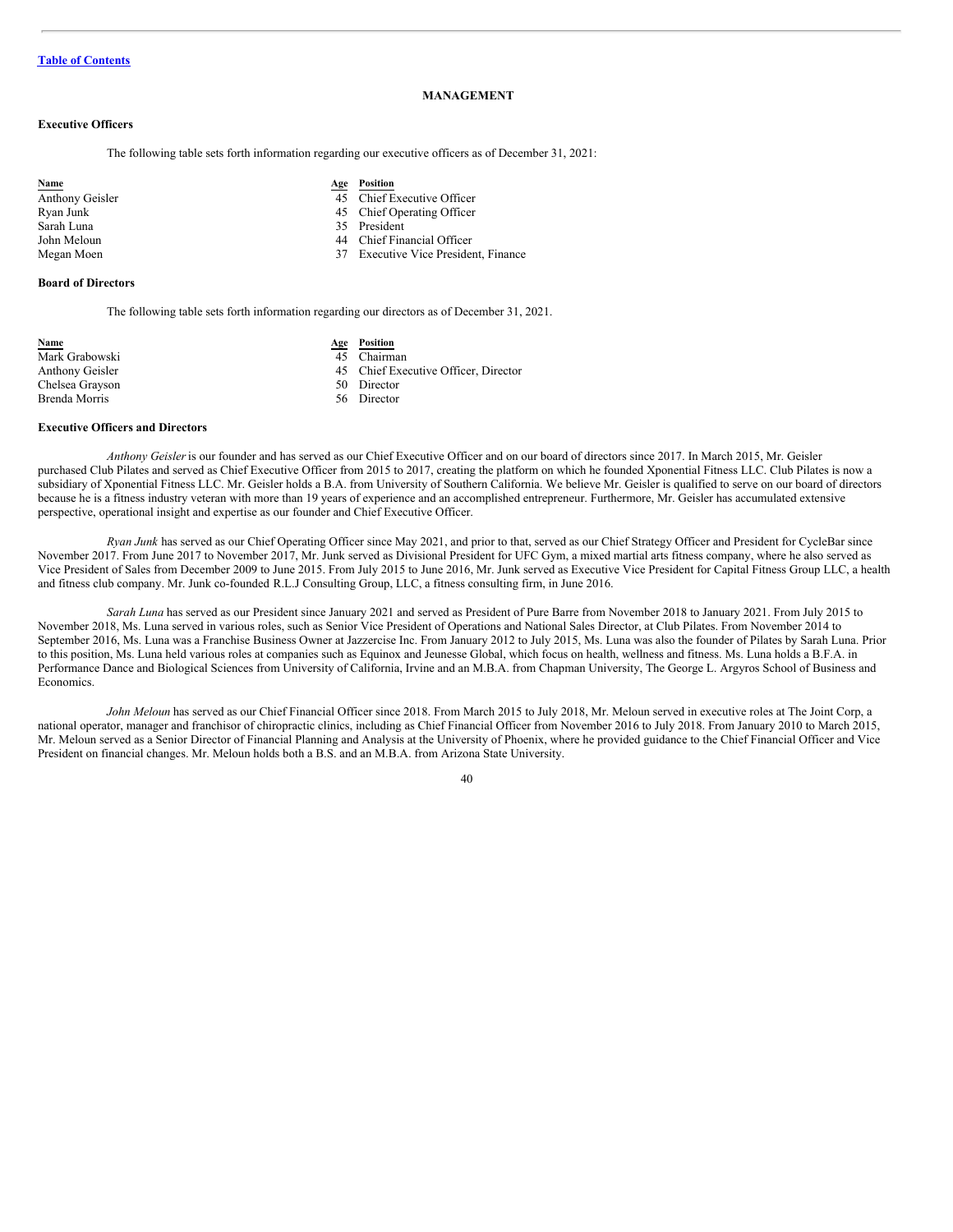*Megan Moen* has served as our Executive Vice President of Finance since July 2017 and has served as the Vice President of Finance for Club Pilates since January 2016. From July 2013 to March 2016, Ms. Moen served as a Senior Director of Valuation and Financial Advisory Services at FTI Consulting, a top global management consulting firm, where she performed business and intangible asset valuations, financial and strategic analysis, forecasting and transaction support. Ms. Moen holds a B.A. from University of California, Los Angeles and an M.B.A. from New York University.

#### **Non-Employee Directors**

*Mark Grabowski* has served as the Chairman of our board of directors since May 2017. Mr. Grabowski is a Managing Partner at Snapdragon Capital Partners, which he founded in 2018, where he focuses on health and wellness as a core vertical of investment. From August 2016 to June 2018, Mr. Grabowski was a partner at TPG Growth, where he oversaw the platform's consumer investments. From January 2007 to August 2016, Mr. Grabowski was a Managing Director at L Catterton, a middle market consumer-focused private equity firm. Mr. Grabowski has prior private equity experience at AEA Investors and American Capital Strategies. Mr. Grabowski holds an A.B. degree in Economics from Dartmouth College and an M.B.A. from The Wharton School of the University of Pennsylvania. We believe Mr. Grabowski is qualified to serve on our board of directors because of his extensive business and investment expertise and his knowledge of our company and our industry.

*Chelsea Grayson* has served on our board of directors since October 2021. Ms. Grayson is anExecutive-in-Residence at Wunderkind (formerly BounceX), a leading marketing technologies provider; a member of the Board of Directors of Spark Networks SE, where she also serves on the Audit Committee; a member of the Board of Directors of Goodness Growth Holdings, where she also chairs the Nominating & Corporate Governance Committee and sits on the Audit Committee; a member of the Board of Directors of iHerb (where she is the lead independent director); and the Chairperson of the Board of Directors of Lapmaster Group Holdings. She is also a member of the UCLA Board of Visitors for the English Department and a Board Leadership Fellow and Corporate Governance Fellow with the National Association of Corporate Directors (NACD). Previously, she was the Chief Executive Officer and a board member of True Religion, Inc. (where she chaired the Audit Committee) and the Chief Executive Officer and a board member of American Apparel Inc. Ms. Grayson also previously sat on the Boards of Directors of Sugarfina and Delta Dental. Before joining American Apparel, Ms. Grayson was a partner in the Mergers & Acquisitions practice group of law firm Jones Day. Ms. Grayson received a J.D. from Loyola Law School and a BA from the University of California, Los Angeles. We believe that Ms. Grayson is qualified to serve on our board of directors based on her extensive knowledge and experience in corporate development and mergers and acquisitions, consumer marketing and business operations.

*Brenda Morris* has served on our board of directors since May 2019. Ms. Morris has over 35 years of experience in finance, accounting and operations roles concentrated in consumer products, food and beverage, retail and wholesale sectors. Ms. Morris is currently a Partner at CSuite Financial Partners, a financial executive services firm, which she joined in November 2015. Ms. Morris currently serves on the boards of directors of Boot Barn Holdings, Inc., Duluth Holdings Inc., Nutrition Topco, a health & wellness company and Audit Committee Chair, Ideal Image Holdings, a chain of medical spas and Audit Committee Chair, and Asarasi Inc, a private sparkling tree water company. From 2016 to 2019, Ms. Morris served as Chief Financial Officer at Apex Parks Group, a privately held operating company of family entertainment centers, water parks and amusement parks. From 2015 to 2016, Ms. Morris served as Senior Vice President, Finance at Hot Topic, Inc., a specialty retailer. From 2013 to 2015, Ms. Morris served as Chief Financial Officer at 5.11 Tactical, a tactical gear and apparel wholesaler and retailer. Ms. Morris holds a B.A. from Pacific Lutheran University and an M.B.A. from Seattle University. We believe Ms. Morris is qualified to serve on our board of directors based on her extensive experience in finance, accounting and executive management and as a member of the board of directors of various companies in the consumer and retail industry.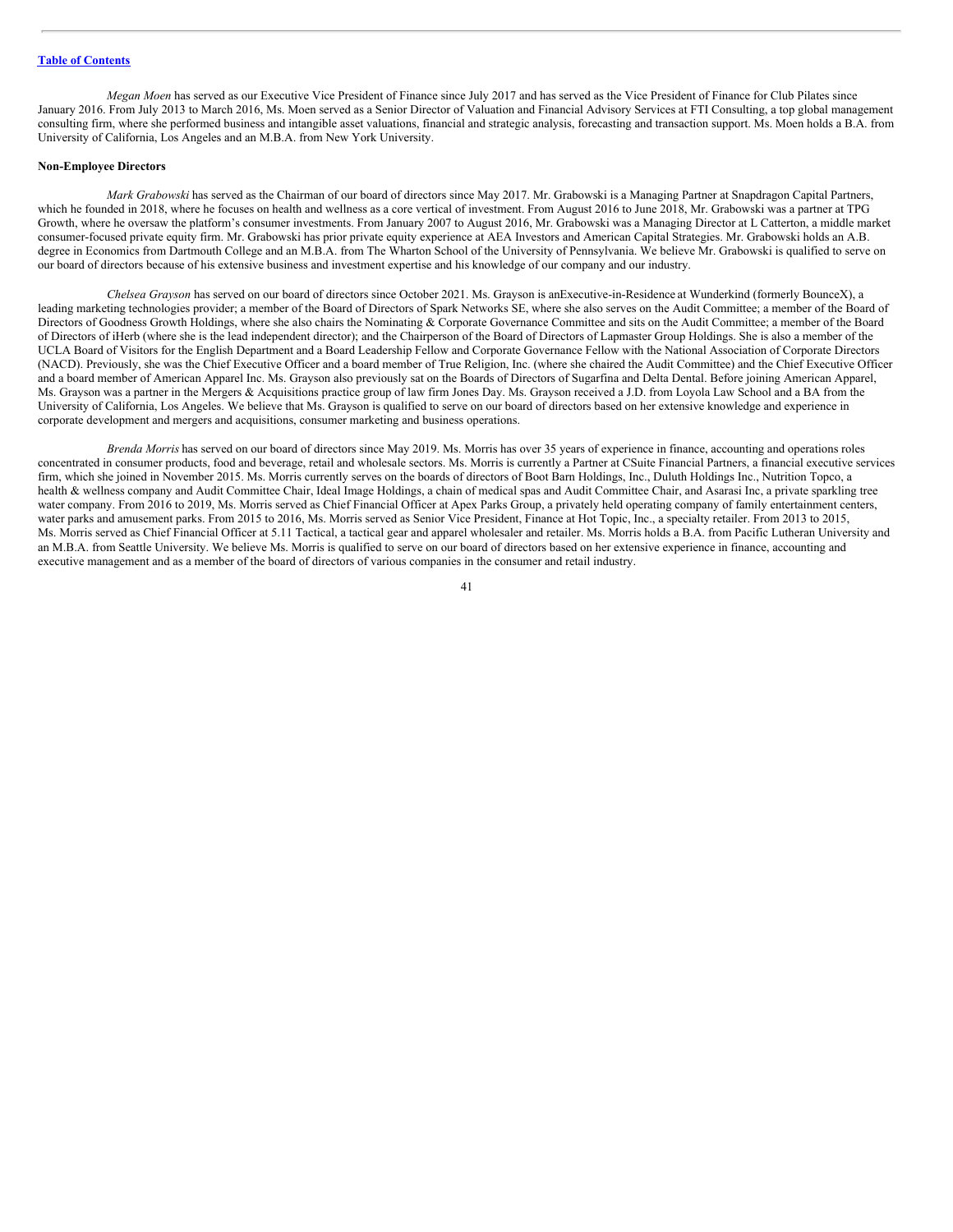## **Loss of Controlled Company Status**

Prior to the completion of this offering, the ContinuingPre-IPO LLC Members controlled a majority of the combined voting power of our Class A and Class B Common Stock and therefore we were a "controlled company" within the meaning of the NYSE listing rules. Upon completion of this offering, we will cease to be a controlled company within the meaning of the NYSE listing rules and accordingly, we will, subject to certain transition periods permitted by the NYSE listing rules, no longer be able to rely on exemptions from corporate governance requirements that are available to controlled companies. We intend to continue to rely on certain exemptions from corporate governance requirements that are available to controlled companies during such transition period.

### **Board Structure and Compensation of Directors**

Our board of directors consists of four directors. Brenda Morris and Chelsea Grayson qualify as independent directors under the corporate governance standards of NYSE.

Our directors are divided into three classes serving staggered three-year terms. Class I, Class II and Class III directors will serve until our annual meetings of stockholders in 2022, 2023 and 2024, respectively. At each annual meeting of stockholders, directors will be elected to succeed the class of directors whose terms have expired. This classification of our board of directors could have the effect of increasing the length of time necessary to change the composition of a majority of our board of directors. In general, at least two annual meetings of stockholders will be necessary for stockholders to effect a change in a majority of the members of our board of directors.

Directors who are also full-time officers or employees of our company will receive no additional compensation for serving as directors. All other directors receive an annual retainer of \$75,000. Additionally, the non-executive board chair also receives an annual fee of \$25,000 and the lead director receives an annual fee of \$20,000. Each member of the Audit Committee, Nominating and Corporate Governance Committee and Human Capital Management Committee also receives an annual fee of \$5,000. The chair of our Audit Committee also receives an annual fee of \$15,000 and the chair of our Nominating and Corporate Governance Committee and Human Capital Management Committee receives an annual fee of \$10,000. Each non-employee director also receives equity-based awards with a grant date value of \$75,000, subject to continued service on the board.

## **Board Committees**

Our board of directors has four standing committees: an Audit Committee, a Human Capital Management Committee, a Nominating and Corporate Governance Committee and a Disclosure Committee.

#### *Audit Committee*

The members of our Audit Committee are Brenda Morris, Chelsea Grayson and Mark Grabowski. Ms. Morris is the chair of our Audit Committee. Ms. Morris and Ms. Grayson meet the requirements for independence under the current NYSE listing standards and SEC rules and regulations. We expect to appoint one new independent director to the Audit Committee within the applicable time frame required by the NYSE and the SEC and that the composition of our Audit Committee will satisfy the independence requirements of the NYSE and the SEC within the applicable time frame. Each member of our Audit Committee is financially literate. In addition, our board of directors has determined that each of Ms. Morris and Ms. Grayson are qualified as an Audit Committee financial expert as defined in Item 407(d)(5)(ii) of Regulation S-K promulgated under the Securities Act. This designation does not impose any duties, obligations or liabilities that are greater than are generally imposed on members of our Audit Committee and our board of directors. Our Audit Committee is directly responsible for, among other things:

• selecting a firm to serve as the independent registered public accounting firm to audit our financial statements;

$$
^{42}
$$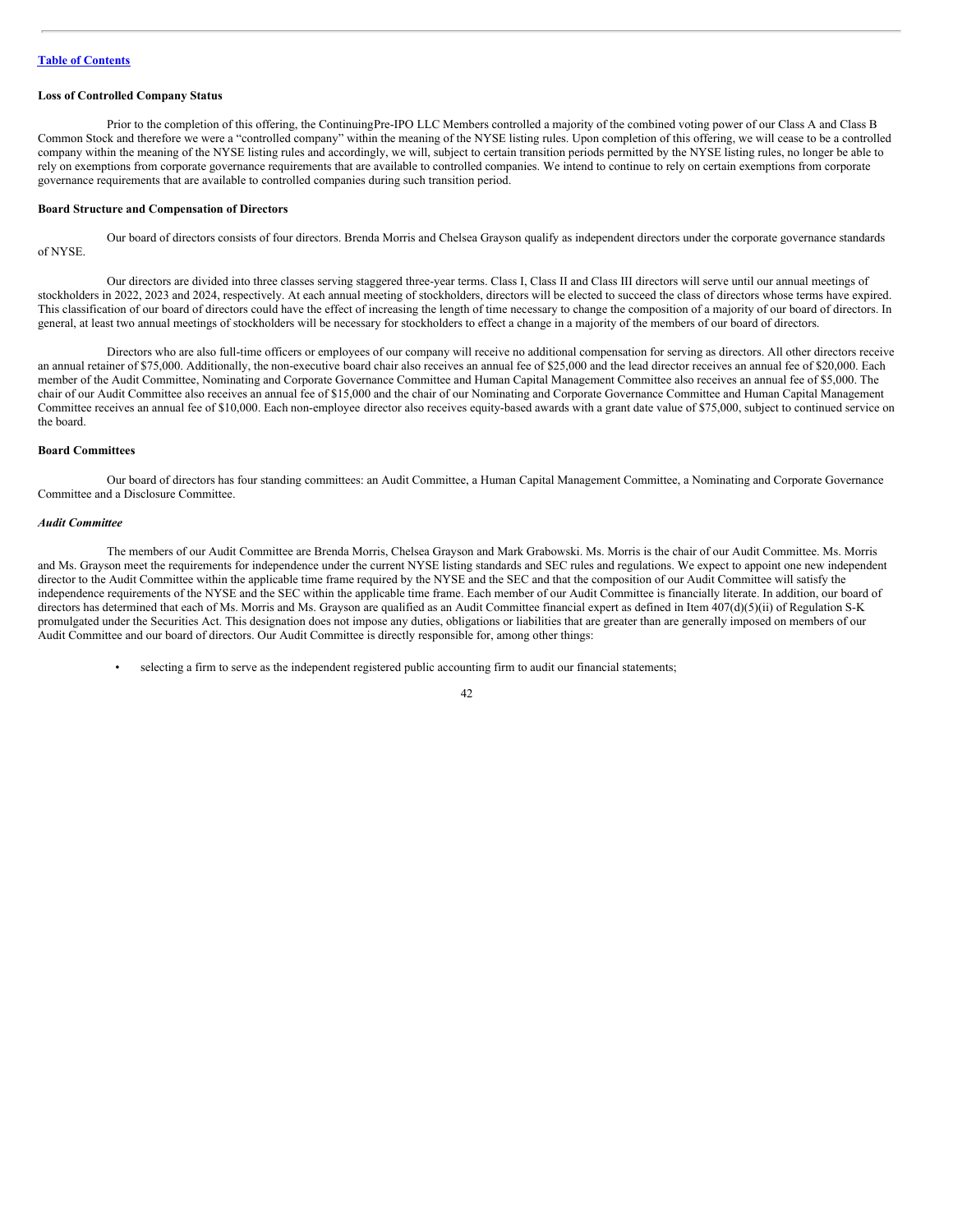- ensuring the independence and qualifications of the independent registered public accounting firm;
- discussing the scope and results of the audit with the independent registered public accounting firm and reviewing, with management and that firm, our interim and year-end operating results;
- establishing procedures for employees to anonymously submit concerns about questionable accounting or audit matters;
- considering the adequacy of our internal controls and internal audit function;
- reviewing material related party transactions or those that require disclosure; and
- approving or, as permitted, pre-approving all audit and non-audit services to be performed by the independent registered public accounting firm.

### *Human Capital Management Committee*

The members of our Human Capital Management Committee are Mark Grabowski and Brenda Morris. Mr. Grabowski is the chair of our Human Capital Management Committee. We have availed ourselves of certain exemptions afforded to controlled companies under NYSE corporate governance rules, which exempt us from the requirement that we have a Human Capital Management Committee composed entirely of independent directors. Upon completion of this offering, we will cease to be a controlled company within the meaning of the NYSE listing rules and accordingly, we will, subject to certain transition periods permitted by the NYSE listing rules, no longer be able to rely on exemptions from corporate governance requirements that are available to controlled companies. We expect to appoint one new independent director to the Human Capital Management Committee within the applicable time frame required by the NYSE and that the composition of our Human Capital Management Committee will satisfy the independence requirements of the NYSE within the applicable time frame. Ms. Morris meets the requirements for independence under the current NYSE listing standards and SEC rules and regulations. Our Human Capital Management Committee is responsible for, among other things:

- reviewing and approving, or recommending that our board of directors approve, the compensation of our executive officers;
- reviewing and recommending to our board of directors the compensation of our directors;
- administering our stock and equity incentive plans;
- reviewing and approving, or making recommendations to our board of directors with respect to, incentive compensation and equity plans; and
- reviewing our overall compensation philosophy.

#### *Nominating and Corporate Governance Committee*

The members of our Nominating and Corporate Governance Committee are Mark Grabowski, Chelsea Grayson and Brenda Morris. Mr. Grabowski is the chair of our Nominating and Corporate Governance Committee. We have availed ourselves of certain exemptions afforded to controlled companies under NYSE corporate governance rules, which exempt us from the requirement that we have a Nominating and Corporate Governance Committee composed entirely of independent directors. Upon completion of this offering, we will cease to be a controlled company within the meaning of the NYSE listing rules and accordingly, we will, subject to certain transition periods permitted by the NYSE listing rules, no longer be able to rely on exemptions from corporate governance requirements that are available to controlled companies. We expect to appoint one new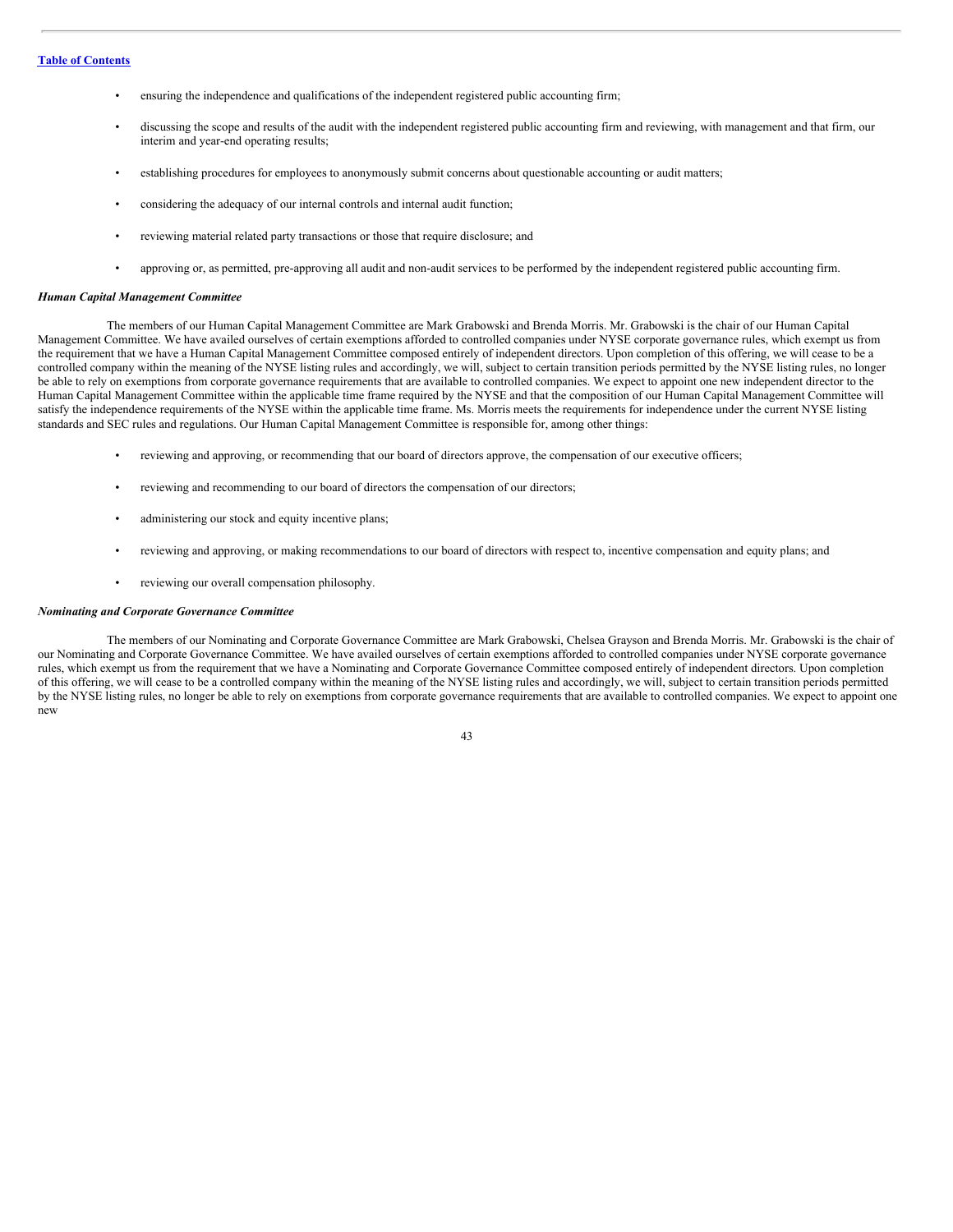independent director to the Nominating and Corporate Governance Committee within the applicable time frame required by the NYSE and that the composition of our Nominating and Corporate Governance Committee will satisfy the independence requirements of the NYSE within the applicable time frame. Chelsea Grayson and Brenda Morris meet the requirements for independence under the current NYSE listing standards and SEC rules and regulations. Our Nominating and Corporate Governance Committee is responsible for, among other things:

- identifying and recommending candidates for membership on our board of directors;
- reviewing and recommending our corporate governance guidelines and policies;
- reviewing proposed waivers of the code of conduct for directors and executive officers;
- overseeing the process of evaluating the performance of our board of directors; and
- assisting our board of directors on corporate governance matters.

### *Disclosure Committee*

The members of the Disclosure Committee are John Meloun (CFO), Sarah Luna (President), Jura Mazuran (VP of Accounting) and outside counsel. John Meloun is the chair of our Disclosure Committee. Our Disclosure Committee is responsible for, among other things:

- designing and establishing controls and other procedures to ensure the accuracy and timeliness of the disclosures made by the Company;
- monitoring the integrity and effectiveness of the Company's disclosure controls; and
- reviewing and supervising the preparation of the Company's required disclosure statements, press releases, communications disseminated to shareholders and presentations to rating agencies and lenders.

## **Code of Business Conduct and Ethics Policy**

We have adopted a Code of Business Conduct and Ethics Policy that applies to all of our employees, officers and directors, including those officers responsible for financial reporting. These standards are designed to deter wrongdoing and to promote honest and ethical conduct. The full text of our Code of Business Conduct and Ethics Policy is posted on the investor relations section of our website. We intend to disclose future amendments to our code of business conduct and ethics, or any waivers of such code, on our website or in public filings.

## **Human Capital Management Committee Interlocks and Insider Participation**

During 2021, Mark Grabowski, Brenda Morris and former director Marc Magliacano served as members of our Human Capital Management Committee. None of the members of our Human Capital Management Committee had during the prior fiscal year been one of our officers or employees or, except for Mr. Grabowski, had a relationship requiring disclosure under "Certain Relationships and Related Party Transactions." None of our executive officers currently serves, or in the past fiscal year has served, as a member of the board of directors or Human Capital Management Committee of any entity that has one or more executive officers serving on our board of directors or Human Capital Management Committee.

With respect to Mr. Grabowski, until the completion of our IPO, H&W Franchise Holdings, which owned all of our equity interests prior to the consummation of the Reorganization Transactions, was a party to a

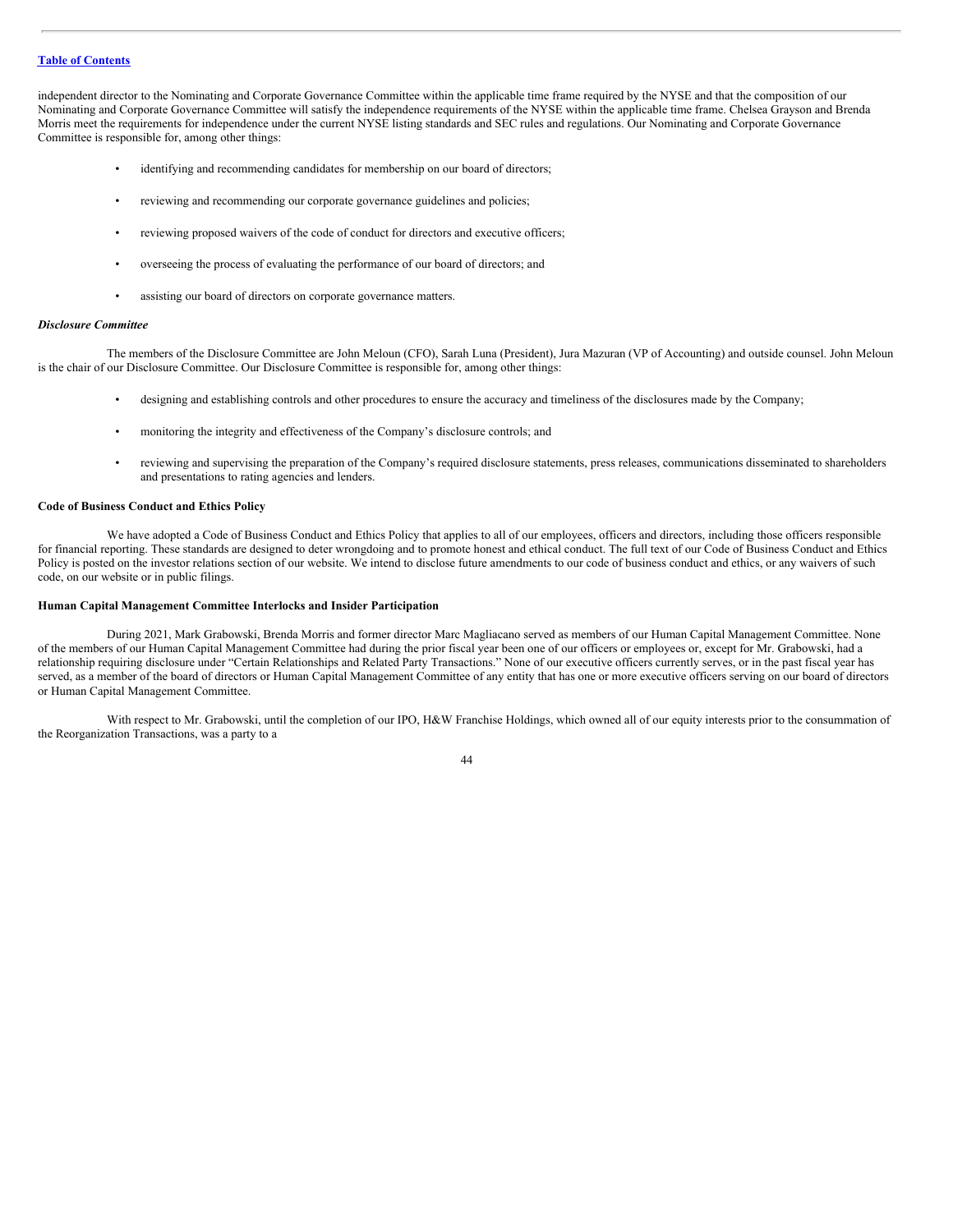management services agreement with H&W Investco Management LLC, pursuant to which H&W Investco Management LLC provided us with certain management services. Mr. Grabowski owns H&W Investco Management LLC. For the fiscal years ended December 31, 2019, 2020 and 2021, we paid H&W Investco Management, LLC, \$557,000, \$795,000 and \$462,000, respectively, for expenses and services provided under the management services agreement. See "Certain Relationships and Related Party Transactions."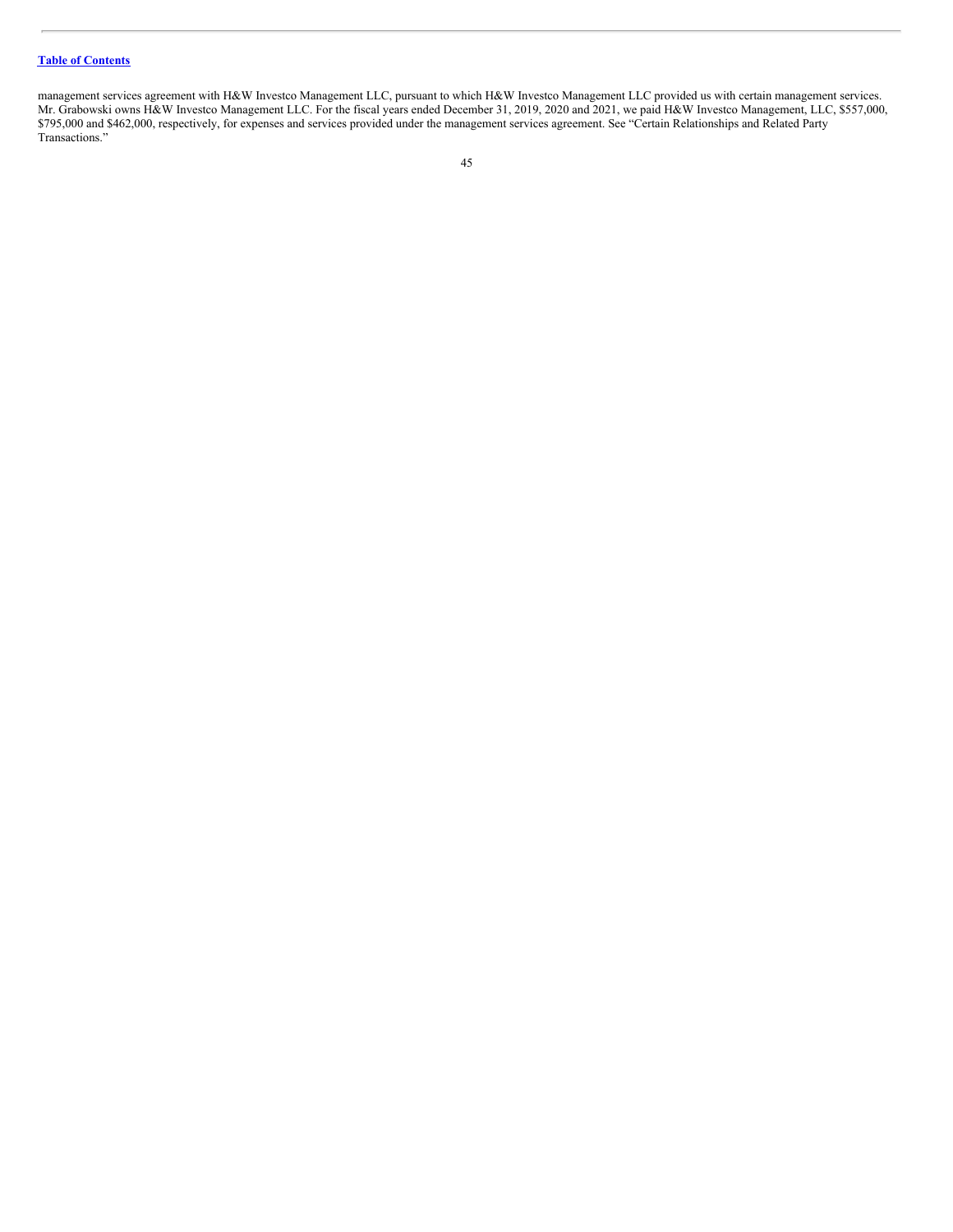# **EXECUTIVE COMPENSATION**

## **Summary Compensation Table**

The following table sets forth information concerning the compensation paid to our principal executive officer and our two other most highly compensated executive officers (our "Named Executive Officers") during our fiscal year ended December 31, 2021.

| <b>Name and Principal Position</b> | Year | Salary<br><b>(S)</b> | <b>Bonus</b><br>(S) | <b>Stock</b><br>Awards(2)(3)<br>$\left( \mathbf{S}\right)$ | All Other<br>Compensation(4) | Total<br>$(S)$ |
|------------------------------------|------|----------------------|---------------------|------------------------------------------------------------|------------------------------|----------------|
| <b>Anthony Geisler</b>             | 2021 | 492.308              | 415,068(1)          | 15,911,118                                                 | 247,545                      | 17,066,039     |
| Chief Executive Officer            | 2020 | 400,000              | _                   | $\overline{\phantom{a}}$                                   | 413,478                      | 813,478        |
| Sarah Luna                         | 2021 | 325,000              | 162,500(1)          | 1,593,349                                                  | 12.197                       | 2,093,046      |
| President                          |      |                      |                     |                                                            |                              |                |
| Ryan Junk                          | 2021 | 300,000              | 105,000(1)          | 1.707.955                                                  | 2.948                        | 2,115,903      |
| <b>Chief Operating Officer</b>     | 2020 | 267,277              | 10.000              | 35,129                                                     | 4,316                        | 316,722        |

(1) Reflects bonus earned for 2021 performance for each executive officer.

- (2) Reflects the grant date value of stock-based awards granted during the applicable year as calculated using the Black-Scholes method in accordance with FASB Accounting Standards Codification ("ASC") Topic 718. Assumptions made in the course of this valuation are set forth in Note 12 to our financial statements incorporated by reference in this prospectus. Amounts include awards of profits interests made to Mr. Junk in 2020 and Ms. Luna in 2021, respectively, which included both service-vesting units and performance-vesting units. On the date of grant of Mr. Junk's and Ms. Luna's grants it was determined that attainment of the performance condition applicable to the performance-vesting units was not probable. As a result, pursuant to SEC regulations, we are including \$0 for the value of Mr. Junk's 2020 performance-vesting units and Ms. Luna's 2021 performance-vesting units in the Summary Compensation Table. Assuming that the highest level of performance under the award was achieved, the maximum value of these awards as of the grant date would be \$35,129 for Mr. Junk and \$22,943 for Ms. Luna.
- (3) Reflects the incremental fair value associated with the modification of the performance vesting of outstanding Reclassified Incentive Units (as defined below) in connection with the IPO determined in accordance with FASB Accounting Standards Codification ("ASC") Topic 718. Assumptions made in the course of this valuation are set forth in Note 12 to our financial statements incorporated by reference in this prospectus. For Mr. Geisler, the incremental fair value was \$14,632,211, for Ms. Luna, the incremental fair value was \$92,116 and for Mr. Junk, the incremental fair value was \$245,541.
- (4) Reflects the matching contributions to the 401(k) plan, and our payments to cover the employee portion of medical and dental insurance coverage for each executive officer. For Mr. Geisler, this amount also reflects consulting fees paid to Mr. Geisler by H&W Investco Management LLC for services rendered to us pursuant to the Consulting Agreement totaling \$233,333 for 2021 and \$400,000 for 2020.

#### **Narrative Disclosure to Summary Compensation Table**

#### **Employment Agreements**

We have entered into employment agreements with each of our named executive officers (described in further detail below) which generally include the officer's base compensation, annual bonus opportunity, entitlement to participate in our health and welfare benefit plans and certain restrictive covenants and severance entitlements on qualifying terminations of employment.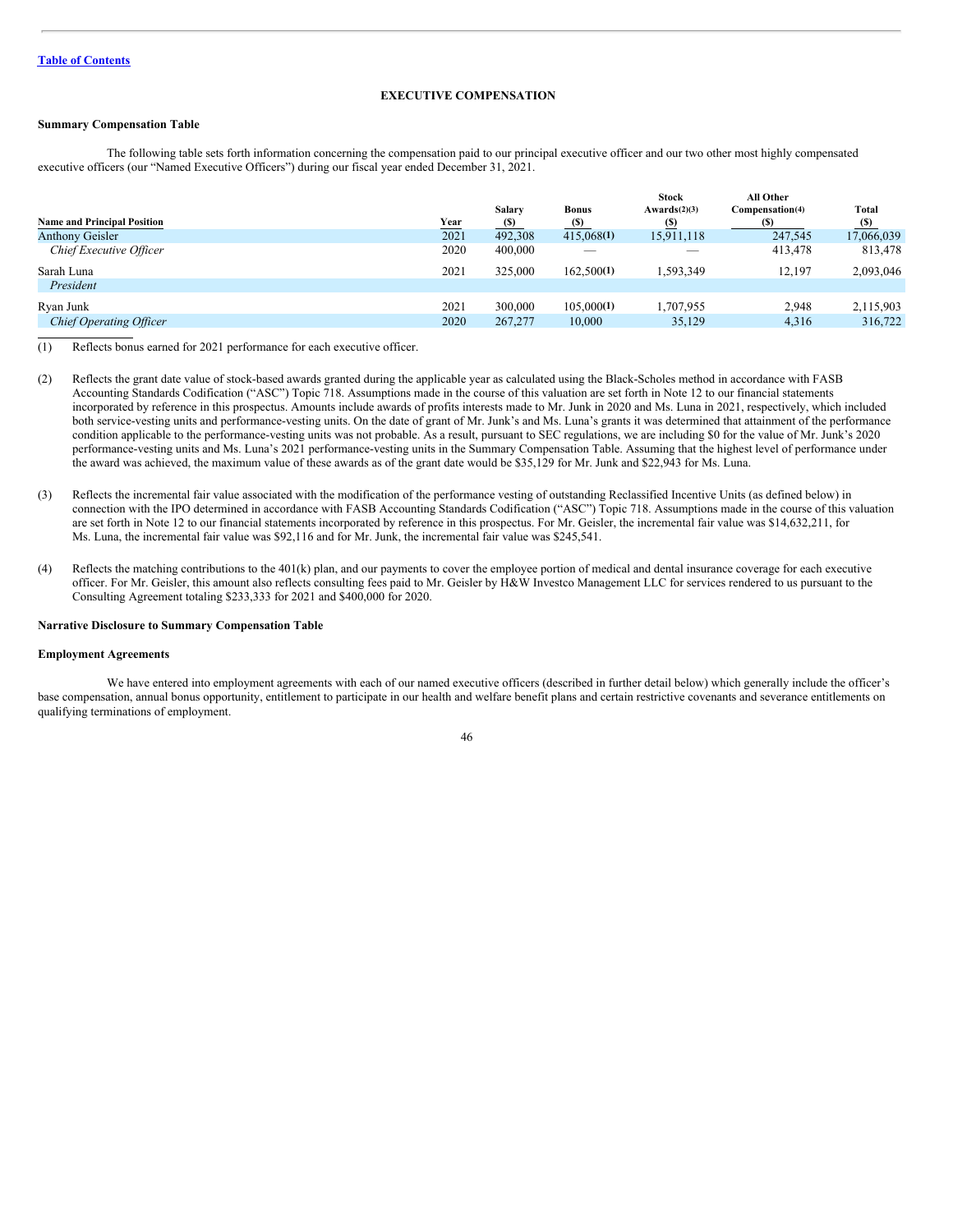## *Anthony Geisler*

In July 2021, we entered into an employment agreement with Mr. Geisler (the "Geisler Employment Agreement"). The term of the Geisler Employment Agreement initially runs from July 2021 until July 2022, after which the agreement will continue to renew annually for successive one-year periods, unless either party provides prior written notice of non-renewal.

Pursuant to the Geisler Employment Agreement, Mr. Geisler's annual base salary was set at \$600,000 and is subject to increase by our board of directors based on Mr. Geisler's performance. Mr. Geisler is eligible to participate in our annual cash bonus program with an annual cash bonus opportunity of up to 120% of base salary (with a target of 100% of base salary), along with our defined contribution, health, insurance, retirement and other benefit plans as provided to our similarly situated executives. In the event Mr. Geisler elects not to participate in our medical or dental plans, we will continue to pay for his current medical and dental plan (or any reasonable equivalent plan acceptable to Mr. Geisler) in lieu of participating in any such plans.

In addition, pursuant to the Geisler Employment Agreement and subject to entering into a customary grant agreement, Mr. Geisler (i) was entitled to receive during the third quarter of 2021, restricted stock units ("RSUs") with an initial value of \$833,333, vesting over two years and (ii) is entitled to receive during the first quarter of 2022, restricted stock units with an initial value of \$3 million, vesting over three years (collectively, the "Geisler Equity Grant"). Receipt of the Geisler Equity Grant is subject to final Human Capital Management Committee approval and Mr. Geisler's continued employment through the applicable grant date. Mr. Geisler received the 2021 RSU grant in November 2021.

### *Sarah Luna*

In June 2021, we entered into an employment agreement with Ms. Luna (the "Luna Employment Agreement"). The term of the Luna Employment Agreement initially runs from June 2021 to June 2022, after which the agreement renews annually for successive one-year periods, unless either party provides prior written notice of non-renewal.

Pursuant to the Luna Employment Agreement, Ms. Luna's annual base salary, now \$325,000, is subject to increase by our board of directors based on Ms. Luna's performance. Ms. Luna is eligible to participate in our annual cash bonus program with an annual cash bonus opportunity of 50% of base salary, along with our defined contribution, health, insurance, retirement and other benefit plans as provided to our similarly situated executives. In the event Ms. Luna elects not to participate in our medical or dental plans, we will continue to pay for her current medical and dental plan (or any reasonable equivalent plan acceptable to Ms. Luna) in lieu of participating in any such plans.

### *Ryan Junk*

In June 2021, we entered into an employment agreement with Mr. Junk (the "Junk Employment Agreement"). The term of the Junk Employment Agreement initially runs from June 2021 to June 2022, after which the agreement renews annually for successive one-year periods, unless either party provides prior written notice of non-renewal.

Pursuant to the Junk Employment Agreement, Mr. Junk's annual base salary, now \$300,000, is subject to increase by our board of directors based on Mr. Junk's performance. Mr. Junk is eligible to participate in our annual cash bonus program with an annual cash bonus opportunity of 35% of base salary, along with our defined contribution, health, insurance, retirement and other benefit plans as provided to our similarly situated executives. In the event Mr. Junk elects not to participate in our medical or dental plans, we will continue to pay for his current medical and dental plan (or any reasonable equivalent plan acceptable to Mr. Junk) in lieu of participating in any such plans.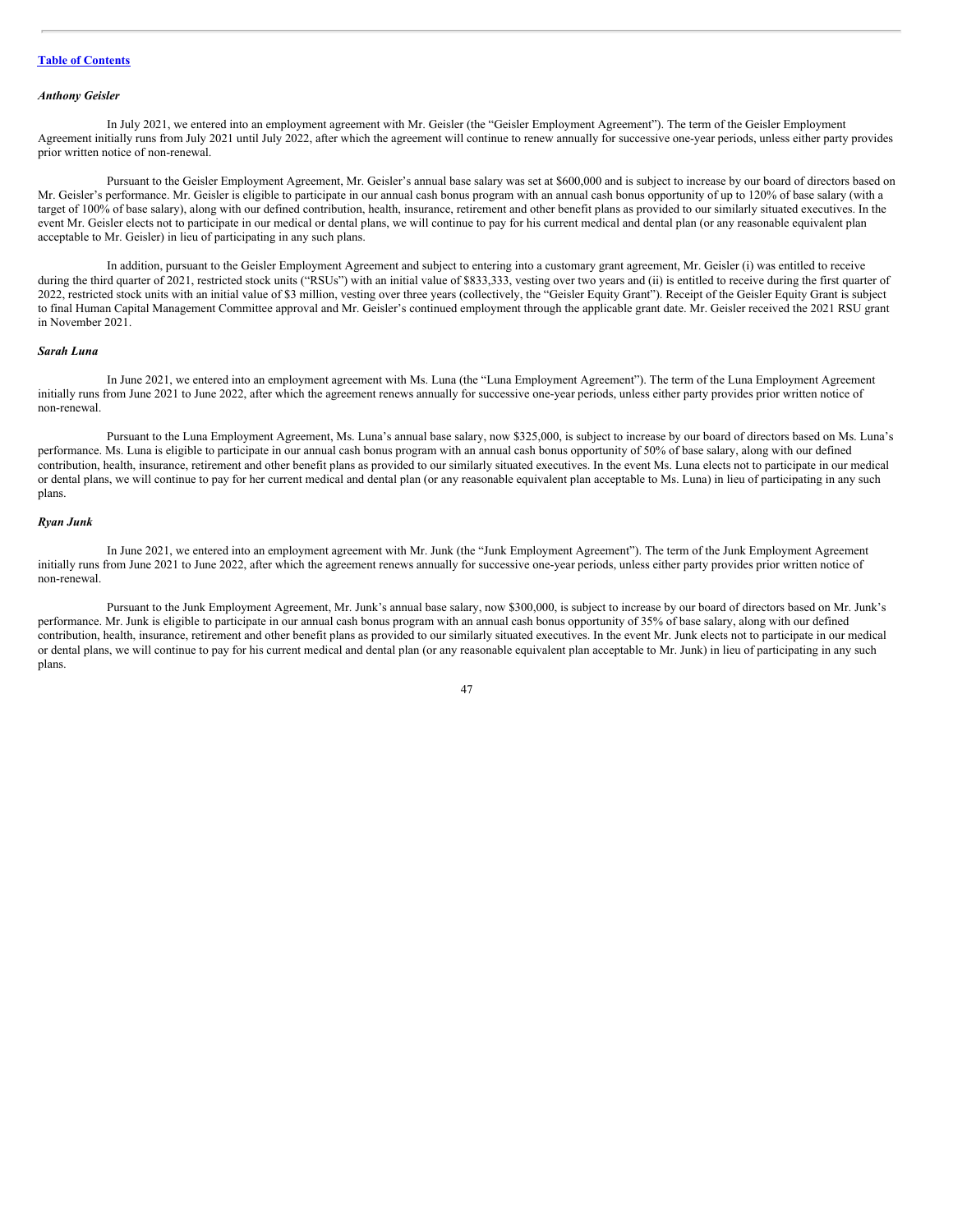## **Management Services and Consulting Agreement**

As discussed in more detail under "Certain Relationships and Related Party Transactions—Management Services Agreement," in 2021, H&W Franchise Holdings was party to a Management Services Agreement with H&W Investco Management LLC, pursuant to which H&W Investco Management LLC provided certain management, advisory, consulting and strategic planning services to H&W Franchise Holdings and its subsidiaries, including us. Pursuant to the Management Services Agreement, H&W Franchise Holdings agreed to pay H&W Investco Management LLC an annual fee of \$750,000 and reimburse H&W Investco Management LLC for reasonable out-of-pocket expenses.

In connection with the Management Services Agreement, in 2021 H&W Investco Management LLC was party to a consulting agreement with Mr. Geisler. Pursuant to this consulting agreement, Mr. Geisler agreed to provide certain consulting services related to managing us pursuant to the Management Services Agreement. In exchange for these services, H&W Investco Management LLC agreed to pay Mr. Geisler a consulting fee of \$400,000 per year. This payment is in addition to the \$600,000 of annual base salary payable to Mr. Geisler under the Geisler Employment Agreement. A total of \$233,333 was payable to Mr. Geisler under the consulting agreement for these consulting services in 2021.

The Management Services Agreement and the consulting agreement terminated automatically upon consummation of our IPO.

### **2021 Cash Bonuses**

Our named executive officers are eligible to earn annual bonuses under our discretionary bonus program. Under this program, and as contemplated by their respective employment agreements, each of our NEOs have a target bonus reflected as a percentage of base salary as follows: Mr. Geisler: 100%, Ms. Luna: 50% and Mr. Junk: 35%. In 2021, the Human Capital Management Committee approved payment of 50% of the annual bonuses after the first half of 2021 for all participants in the program. The remaining half of the bonus was paid shortly after the end of 2021. The Human Capital Management Committee determined 2021 bonus payouts after reviewing company performance against certain adjusted EBITDA targets. For 2021, the Human Capital Management Committee approved bonuses as follows, which are reflected under the "Bonus" column of the Summary Compensation Table: (i) for Mr. Geisler, \$115,068 for the first half of 2021 and \$300,000 for the second half of 2021, (ii) for Ms. Luna, \$81,250 for each of the first half and second half of 2021 and (iii) for Mr. Junk, \$52,500 for each of the first half and second half of 2021.

## **Equity Compensation Plans and Outstanding Awards**

## *Incentive Unit Awards*

Prior to our IPO, we granted to each of our Named Executive Officers awards of Class B units in H&W Franchise Holdings (the "Incentive Units") under the First Amended and Restated Profits Interest Plan of H&W Franchise Holdings LLC (the "Profits Interest Plan"). In connection with our IPO the Incentive Units were reclassified into LLC Units of Xponential Holdings LLC (the "Reclassified Incentive Units"). In connection with the Reorganization Transactions, newly issued shares of Class B common stock were issued to each holder of vested Reclassified Incentive Units on a one-for-one basis to such holder's vested Reclassified Incentive Units. In addition, Xponential Fitness, Inc. will issue shares of Class B common stock to a holder of unvested Reclassified Incentive Units on a one-for-one basis only as and when the holder's unvested Reclassified Incentive Units vest. Once vested, the holders of Reclassified Incentive Units will have the right, pursuant to the terms of the Amended LLC Agreement, to require Xponential Holdings LLC to redeem their vested Reclassified Incentive Units for, at our election, either newly issued shares of Class A common stock on a one-for-one basis or a cash payment, pursuant to the terms of the Amended LLC Agreement, provided the cash payment is provided from the net proceeds from a substantially contemporaneous offering of Class A common stock in accordance with the terms of the Amended LLC Agreement.

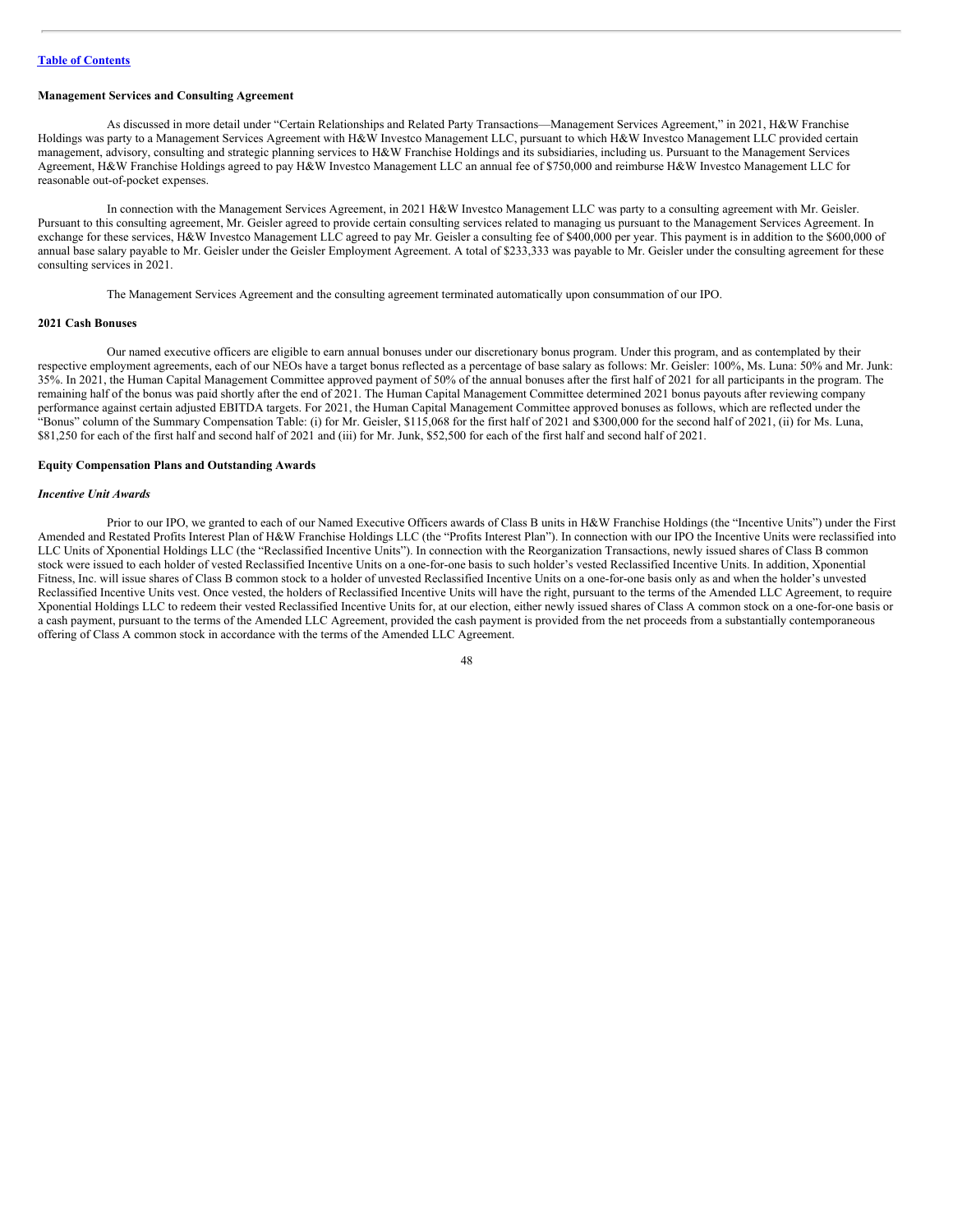The Incentive Units previously granted to our Named Executive Officers include "time-vesting" awards which are subject to vesting terms based on the executive's continued employment through the applicable vesting date as well as "performance-vesting" awards. The Reclassified Incentive Units received in respect of such "time-vesting" Incentive Units are subject to the same vesting terms as applied to the Incentive Units (which, in the case of our Named Executive Officers, are described in the footnotes to the "Outstanding Equity Awards at Fiscal Year End" table below). The vesting terms for the Reclassified Incentive Units received in respect of "performancevesting" Incentive Units were amended in connection with the Reorganization Transactions to be subject to the achievement of a per share price for our Class A common stock of \$19.03 for 25 of 30 consecutive trading days following the end of the 180-day lock-up period, rather than the original performance-vesting goals.

Upon the occurrence of a Sale of the Company, all outstanding time-based Reclassified Incentive Units will become fully vested, subject to the employee's continued employment through such event. For this purpose, Sale of the Company is generally defined as a sale or transfer of all or substantially all of the assets of H&W Franchise Holdings or any of its subsidiaries. In addition, our Human Capital Management Committee may, in its sole discretion, provide for the full acceleration of any portion the unvested Reclassified Incentive Units at any time and for any reason. On a termination of employment for any reason other than for Cause (as defined in the applicable award agreement), any unvested Reclassified Incentive Units will be forfeited, and on a termination of employment for Cause, all vested and unvested Reclassified Incentive Units will be forfeited. Reclassified Incentive Units are subject to a call right at a price equal to fair market value for 180 days following a termination of employment for any reason; provided, however, that the repurchase price will be the lesser of cost and fair market value if the termination of employment is by the employer for Cause or by the holder without Good Reason.

### *2021 Omnibus Incentive Plan*

We adopted the 2021 Omnibus Incentive Plan (the "2021 Plan") following the completion of our IPO. The 2021 Plan provides for the grant of equity-based awards to our employees, consultants, service providers and non-employee directors in the form of stock options(non-qualified stock options and incentive stock options), stock appreciation rights, restricted stock, restricted stock units, performance awards and other stock- and cash-based awards.

The maximum number of shares of our Class A common stock available for issuance under the 2021 Plan will not exceed in the aggregate the sum of (i) 5,745,507 shares of Class A common stock, (ii) the number of shares of our Class A common stock issuable pursuant to awards previously granted under the Profits Interests Plan (taking into account any conversion of such outstanding Awards) and (iii) an additional number of shares of Class A common stock that shall become available on the first day of each fiscal year of the Company in an amount equal to the lesser of (A) 510,845, (B) 2% of the outstanding shares of Class A common stock on the last day of the immediately prior fiscal year or (C) such number of shares of Class A common stock as determined by the board of directors in its discretion. Any shares underlying substitute awards, shares remaining available for grant under a plan of an acquired company and awards that are forfeited, cancelled, expired, terminated or are otherwise lapsed, in whole or in part, or are settled in cash or withheld by us in respect of taxes, will become available for future grant under our 2021 Plan. No awards may be granted under the 2021 Plan after our board of directors terminates the plan, the maximum number of shares available for issuance have been issued or 10 years from the effective date, whichever is earlier.

In the event of a change in control, as defined in the 2021 Plan, the Committee may take certain actions with respect to outstanding awards, including the continuation or assumption of awards, substitution or replacement of awards by a successor entity, acceleration of vesting and lapse of restrictions, determination of the attainment of performance conditions for performance awards or cancellation of awards in consideration of a payment.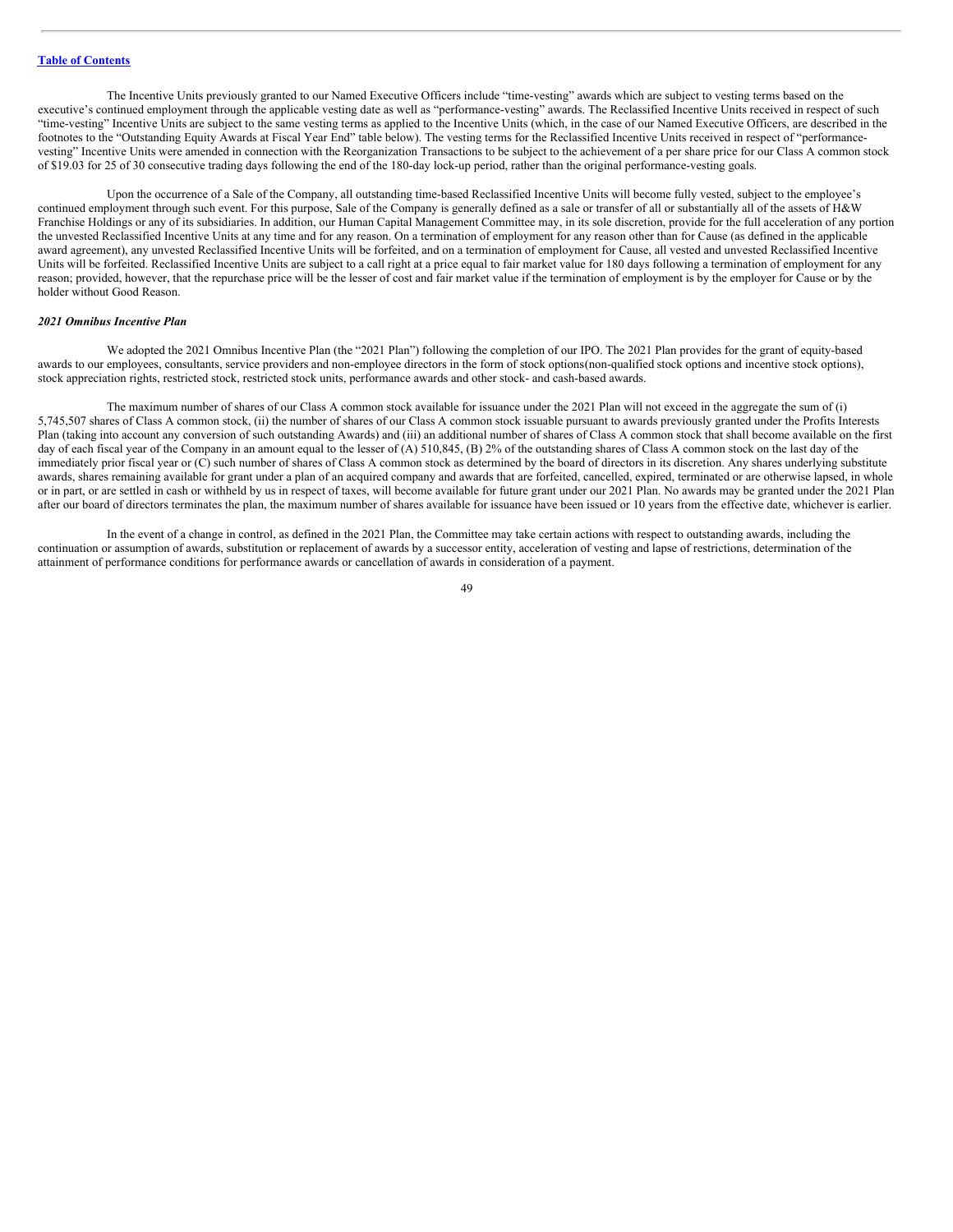## *2021 Employee Stock Purchase Plan*

We adopted our Employee Stock Purchase Plan (the "ESPP") in connection with our IPO. The ESPP provides our employees and employees of participating subsidiaries with an opportunity to acquire a proprietary interest in our company through the purchase of shares of our Class A common stock. Unless otherwise determined by the Committee, each offering period under the ESPP will have a duration of six months commencing on January 1 or July 1. We have not yet commenced the initial offering period under the ESPP. Unless terminated earlier, the ESPP will have a term of ten years.

The maximum number of shares of our Class A common stock available for issuance under the ESPP will initially not exceed in the aggregate 4,504,038 shares of our Class A common stock. The share pool will be increased on the first day of each fiscal year in an amount equal to the lesser of (i) 500,449 shares of our Class A common stock or (ii) 1% of the aggregate number of shares of our Class A common stock (on a fully diluted basis) on the last day of the immediately preceding fiscal year.

### *2021 Equity Awards*

In connection with the consummation of our IPO in July 2021, we granted RSUs under our 2021 Plan to certain senior employees, including Sarah Luna and Ryan Junk, to provide retention incentives to these individuals. In some cases, the RSUs were also granted in replacement of prior compensation arrangements relating to the performance of specified business units of the company that these senior employees were responsible for. These RSUs vest as follows: 50% of the RSUs vest on the twelve month anniversary of the date of grant, an additional 25% of the RSUs vest on the eighteen month anniversary of the date of grant and the remaining 25% of the RSUs vest on the twenty-four month anniversary of the date of grant, in each case subject to the holder's continued employment through such vesting date.

As contemplated by the terms of the Geisler Employment Agreement, we granted RSUs under our 2021 Plan to Mr. Geisler in November 2021 (which such grant was originally intended to be made during the third quarter of 2021), which vest 50% on July 1, 2022 and 50% on July 1, 2023, subject to Mr. Geisler's continued employment through such vesting date.

In 2021 we granted an award of Incentive Units to Ms. Luna that provides for 393 performance-vesting Incentive Units and 393 service-vesting Incentive Units. As described in more detail above, these Incentive Units, like the other outstanding Incentive Units, were reclassified into Reclassified Incentive Units (totaling 2,728 performance-vesting Incentive Units and 2,728 service-vesting Incentive Units) in connection with our IPO. The service-vesting portion of this award vests 50% on each of the first two anniversaries of the grant date and the performance-vesting portion of this award vests subject to the achievement of a per share price for our Class A common stock of \$19.03 for 25 of 30 consecutive trading days following the end of the 180-day lock-up period, in each case subject to continued service through such vesting date.

#### **Potential Payments upon Termination of Change in Control**

## *Anthony Geisler*

Pursuant to the Geisler Employment Agreement, if Mr. Geisler's employment is terminated (i) by us without "cause" (as defined in the Geisler Employment Agreement), (ii) by Mr. Geisler for "good reason" (as defined in the Geisler Employment Agreement) or (iii) as a result of Mr. Geisler's death or disability, and Mr. Geisler executes a release of all claims in substance and form satisfactory to us, Mr. Geisler will be entitled to severance payments of 12 months' base salary, payable in periodic installments according to our regular payroll practices. In addition, Mr. Geisler will be entitled to (i) reimbursement for the cost of COBRA coverage until Mr. Geisler is covered under different health insurance, (ii) subject to the business's achievement of 90% of its EBITDA budget for the year of termination, full acceleration of the Geisler Equity Grant, (iii) full acceleration of any other equity grant, stock options or long term incentive benefits and (iv) if Mr. Geisler's termination occurs more than six months into the Company's calendar year, a prorated annual bonus.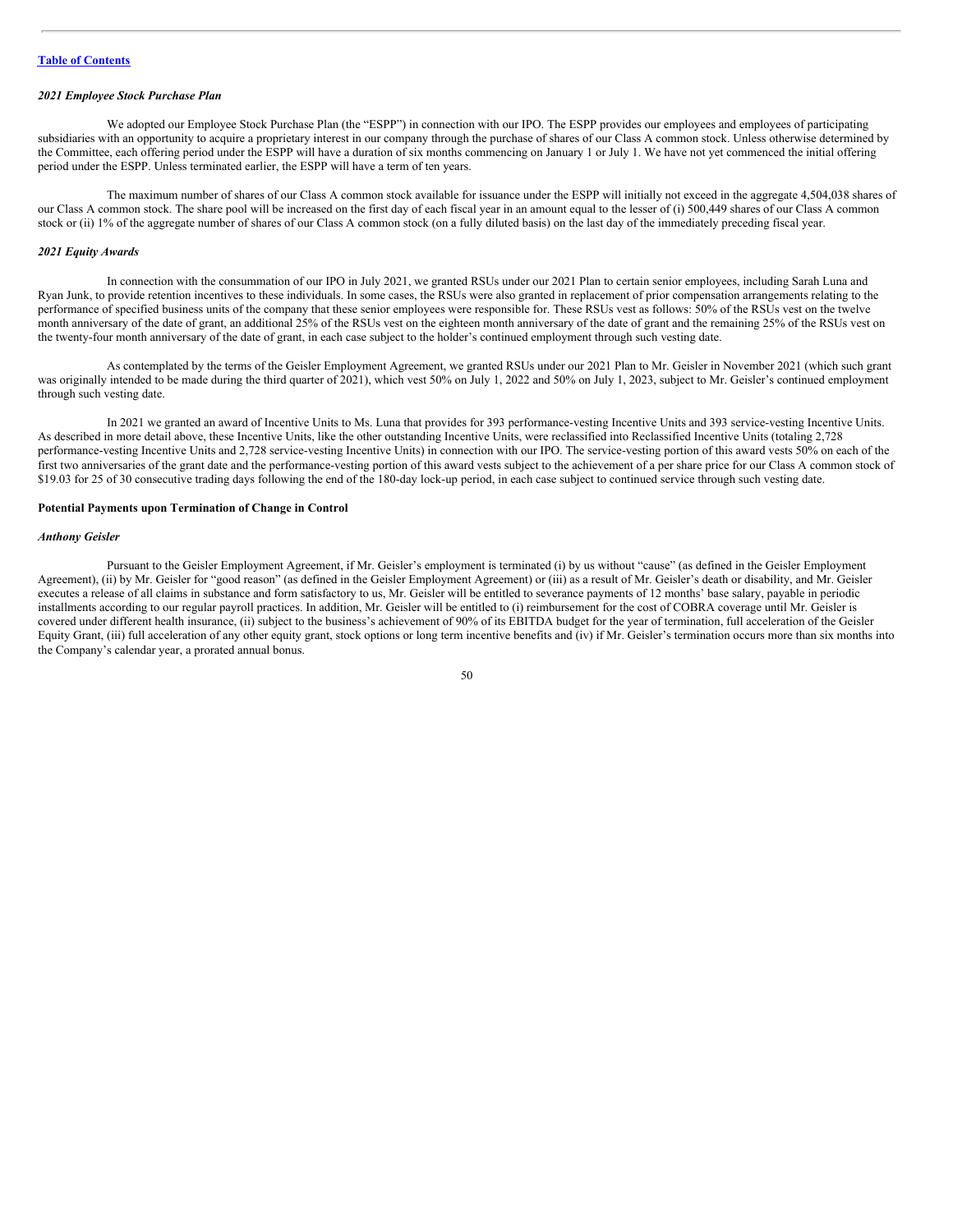## *Sarah Luna*

Pursuant to the Luna Employment Agreement, if Ms. Luna's employment is terminated (i) by us without "cause" (as defined in the Luna Employment Agreement) or (ii) by Ms. Luna for "good reason" (as defined in the Luna Employment Agreement), and Ms. Luna executes a release of all claims in substance and form satisfactory to us, Ms. Luna will be entitled to severance payments of six months' base salary, payable in periodic installments according to our regular payroll practices.

## *Ryan Junk*

Pursuant to the Junk Employment Agreement, if Mr. Junk's employment is terminated (i) by us without "cause" (as defined in the Junk Employment Agreement) or (ii) by Mr. Junk for "good reason" (as defined in the Junk Employment Agreement), and Mr. Junk executes a release of all claims in substance and form satisfactory to us, Mr. Junk will be entitled to severance payments of six months' base salary, payable in periodic installments according to our regular payroll practices.

## *Restrictive Covenants*

Pursuant to their respective employment agreements, Messrs. Geisler and Junk and Ms. Luna are each subject to certain restrictive covenants, including a twelvemonth post-termination non-solicit of employees, a non-solicit of business relations during employment, a mutual and perpetualnon-disparagement obligation, a perpetual confidentiality obligation and invention assignment provisions.

## **Retirement, Health, Welfare and Additional Benefits**

We maintain a tax-qualified retirement plan (the "401(k) Plan"), that provides eligible employees with an opportunity to save for retirement on atax-advantaged basis. The 401(k) Plan permits us to make matching contributions and profit sharing contributions to eligible participants. Eligible employees are able to participate in the 401(k) Plan one month following their start date and will be eligible for matching contributions after one year of service. Participants are able to defer up to 100% of their eligible compensation subject to applicable annual Code limits. All participants' interests in their deferrals are 100% vested when contributed. Participants vest into matching contributions and profit sharing contributions over a two- and six-year period, respectively.

In 2021, we provided for a discretionary match of 100% of the first 4% of compensation contributed to the 401(k) Plan for each participant. The amount we contributed on behalf of each Named Executive Officer in 2021, if any, is reflected above under "—Summary Compensation Table."

<sup>51</sup>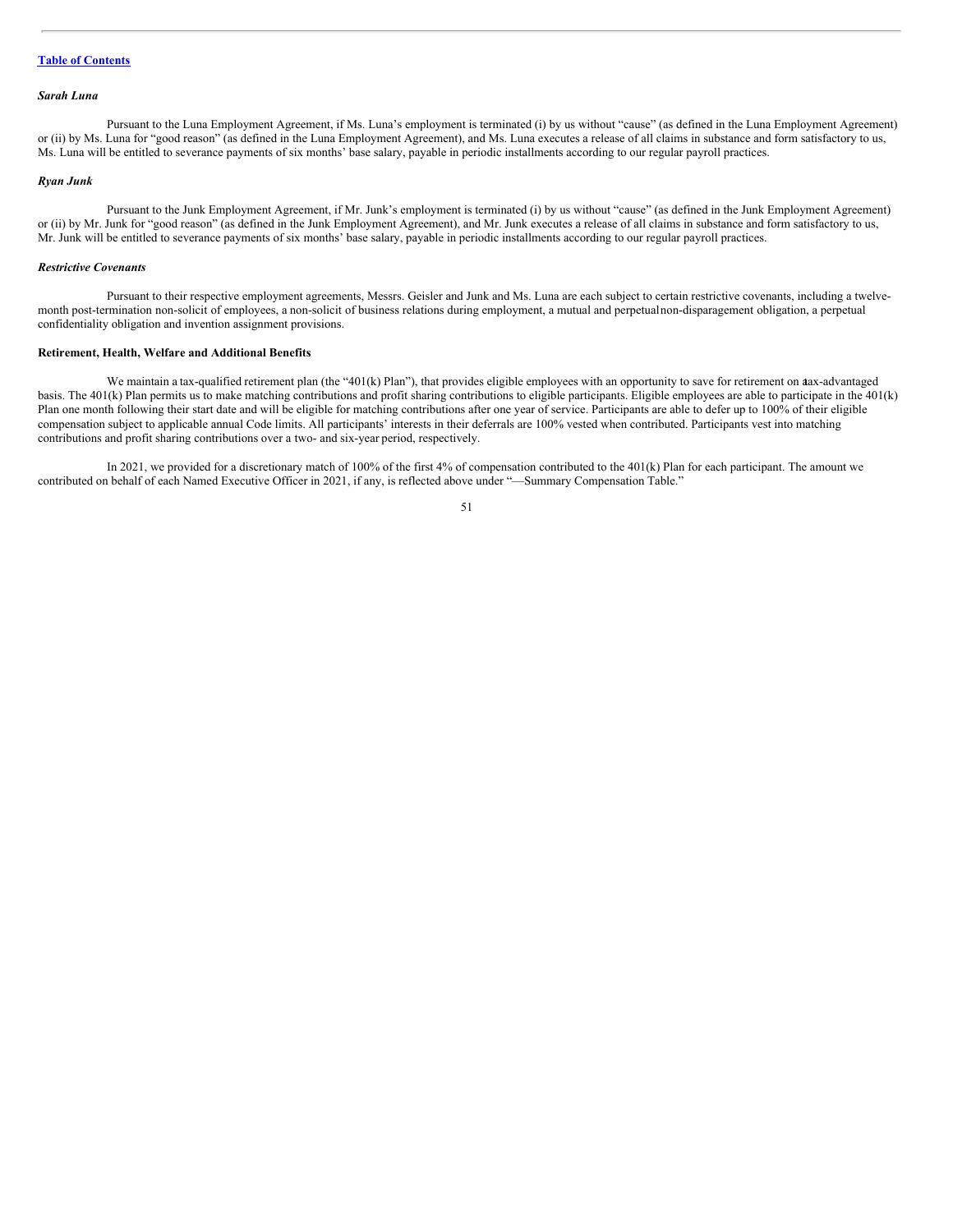## **Outstanding Equity Awards at Fiscal Year End**

The following table sets forth information concerning outstanding equity incentive plan awards for our Named Executive Officers as of the end of our fiscal year ended December 31, 2021.

| Name                   | Number of<br><b>Units That Have Not</b><br><b>Vested</b><br>(#) | <b>Market Value of</b><br><b>Units</b><br><b>That Have Not</b><br>Vested<br>(S)(1) | <b>Equity Incentive Plan</b><br><b>Awards: Number of</b><br><b>Unearned Incentive</b><br><b>Units or Other Rights</b><br><b>That Have</b><br><b>Not Vested</b><br>$^{(#)}$ | <b>Equity Incentive Plan</b><br><b>Awards: Market or</b><br>Payout Value of<br><b>Unearned Incentive Units</b><br>or Other Rights That<br><b>Have Not Vested</b><br>(S)(1) |
|------------------------|-----------------------------------------------------------------|------------------------------------------------------------------------------------|----------------------------------------------------------------------------------------------------------------------------------------------------------------------------|----------------------------------------------------------------------------------------------------------------------------------------------------------------------------|
| <b>Anthony Geisler</b> | 68,027(2)                                                       | 1,390,472                                                                          | 545,618(3)                                                                                                                                                                 | 11,152,432                                                                                                                                                                 |
|                        | $\overline{\phantom{a}}$                                        | $\overline{\phantom{a}}$                                                           | 672,095(4)                                                                                                                                                                 | 13,737,622                                                                                                                                                                 |
|                        | _                                                               | $\overline{\phantom{a}}$                                                           | 282,591(5)                                                                                                                                                                 | 5,776,160                                                                                                                                                                  |
|                        |                                                                 |                                                                                    | 61,240(6)                                                                                                                                                                  | 1,251,746                                                                                                                                                                  |
| Sarah Luna             | 1,778(7)                                                        | 36,342                                                                             | 7,114(8)                                                                                                                                                                   | 145,410                                                                                                                                                                    |
|                        | 2,728(9)                                                        | 55,760                                                                             | 2,728(10)                                                                                                                                                                  | 55,760                                                                                                                                                                     |
|                        | 123.185(11)                                                     | 2,517,901                                                                          |                                                                                                                                                                            |                                                                                                                                                                            |
| Ryan Junk              | 3,719(12)                                                       | 76,016                                                                             | 14,876(13)                                                                                                                                                                 | 304,065                                                                                                                                                                    |
|                        | 2,837(14)                                                       | 57,988                                                                             | 11,350(15)                                                                                                                                                                 | 231,994                                                                                                                                                                    |
|                        | 121,862(11)                                                     | 2,490,859                                                                          |                                                                                                                                                                            |                                                                                                                                                                            |

(1) Reflects the value of each award based on the value of a share of Class A common stock as of December 31, 2021, which was \$20.44 per unit.

(2) Represents unvested RSUs granted on November 9, 2021, which settle in shares of Class A common stock on a one-for-one basis. The award vests 50% on July 1, 2022 and 50% on July 1, 2023, subject to continued service through such date.

- (3) Represents unvested Reclassified Incentive Units under an award granted August 17, 2017, which, upon vesting, may be redeemed on aone-for-one basis for shares of our Class A common stock. This portion of the award vests subject to continued service and the achievement of a \$19.03 per share price for our Class A common stock for 25 of 30 consecutive trading days following the end of the 180-day lock-up period following our IPO.
- (4) Represents unvested Reclassified Incentive Units under an award granted October 24, 2018, which, upon vesting, may be redeemed on aone-for-one basis for shares of our Class A common stock. This portion of the award vests subject to continued service and the achievement of a \$19.03 per share price for our Class A common stock for 25 of 30 consecutive trading days following the end of the 180-day lock-up period following our IPO.
- (5) Represents unvested Reclassified Incentive Units under an award granted October 25, 2018. This portion of the award vests subject to the continued service and achievement of a \$19.03 per share price for our Class A common stock for 25 of 30 consecutive trading days following the end of the 180-day lock-up period following our IPO.
- (6) Represents unvested Reclassified Incentive Units under an award granted October 1, 2019, which, upon vesting, may be redeemed on aone-for-one basis for shares of our Class A common stock. This portion of the award vests subject to continued service and the achievement of a \$19.03 per share price for our Class A common stock for 25 of 30 consecutive trading days following the end of the 180-day lock-up period following our IPO.
- (7) Represents unvested Reclassified Incentive Units under an award granted October 25, 2018, which, upon vesting, may be redeemed on aone-for-one basis for shares of our Class A common stock. This portion of the award vests 25% on each of the first four anniversaries of October 25, 2018.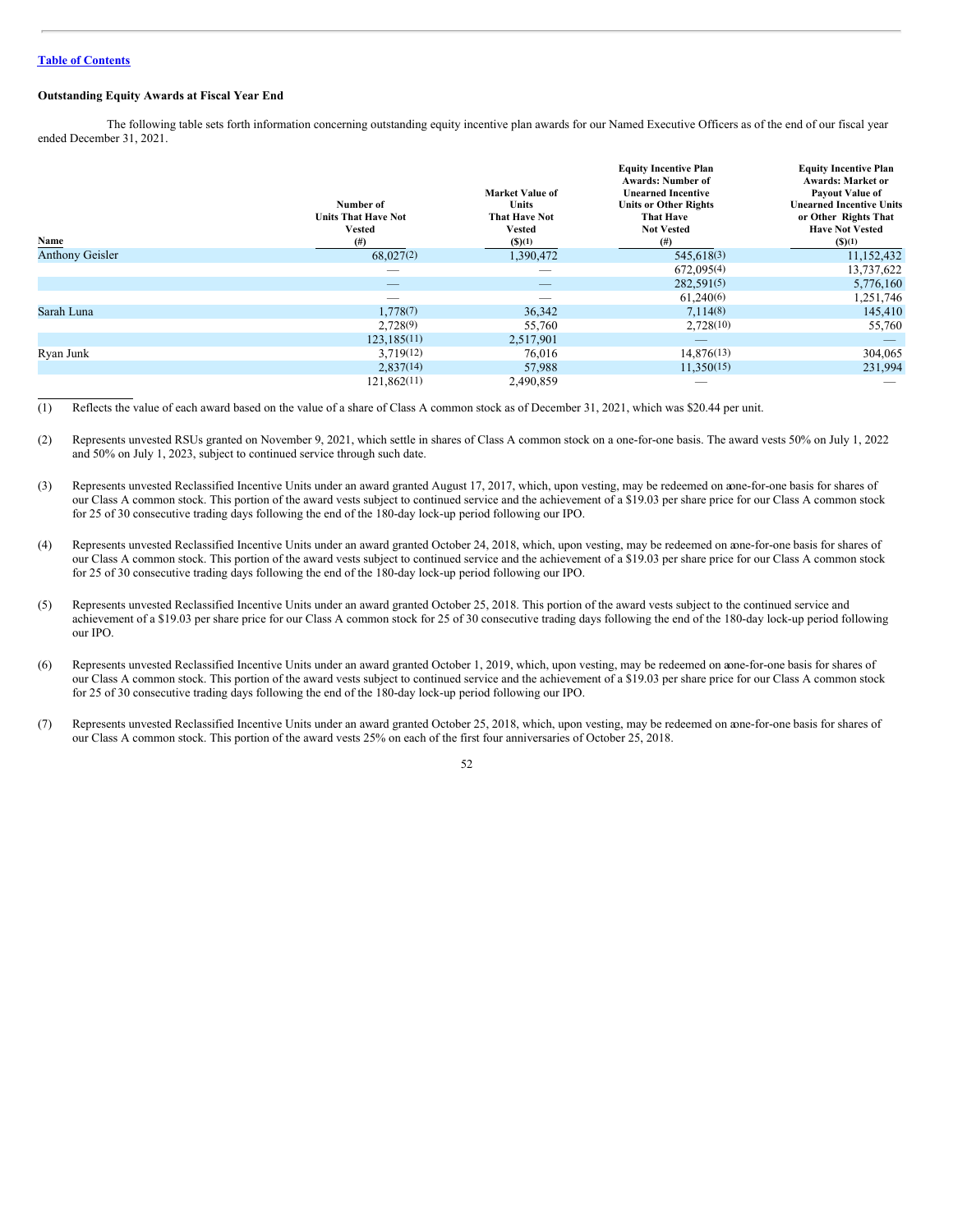- (8) Represents unvested Reclassified Incentive Units under an award granted October 25, 2018, which, upon vesting, may be redeemed on aone-for-one basis for shares of our Class A common stock. This portion of the award vests subject to the continued service and achievement of a \$19.03 per share price for our Class A common stock for 25 of 30 consecutive trading days following the end of the 180-day lock-up period following our IPO.
- (9) Represents unvested Reclassified Incentive Units under an award granted April 13, 2021, which, upon vesting, may be redeemed on aone-for-one basis for shares of our Class A common stock. This portion of the award vests 50% on each of the first two anniversaries of April 13, 2021.
- (10) Represents unvested Reclassified Incentive Units under an award granted April 13, 2021, which, upon vesting, may be redeemed on aone-for-one basis for shares of our Class A common stock. This portion of the award vests subject to the continued service and achievement of a \$19.03 per share price for our Class A common stock for 25 of 30 consecutive trading days following the end of the 180-day lock-up period following our IPO.
- (11) Represents unvested RSUs granted on July 26, 2021, which settle in shares of Class A common stock on a one-for-one basis. The award vests 50% on July 26, 2022, 25% on January 26, 2023 and 25% on July 26, 2023.
- (12) Represents unvested Reclassified Incentive Units under an award granted February 27, 2018, which, upon vesting, may be redeemed on aone-for-one basis for shares of our Class A common stock. This portion of the award vests in annual installments on the first four anniversaries of February 27, 2018.
- (13) Represents unvested Reclassified Incentive Units under an award granted February 27, 2018, which, upon vesting, may be redeemed on aone-for-one basis for shares of our Class A common stock. This portion of the award vests subject to the continued service and achievement of a \$19.03 per share price for our Class A common stock for 25 of 30 consecutive trading days following the end of the 180-day lock-up period following our IPO.
- (14) Represents unvested Reclassified Incentive Units under an award granted August 11, 2020, which, upon vesting, may be redeemed on aone-for-one basis for shares of our Class A common stock. This portion of the award vested 5,675 incentive units on August 11, 2020, 2,837 incentive units vested on February 27, 2021, and the remaining 2,837 units vest on February 27, 2022.
- (15) Represents unvested Reclassified Incentive Units under an award granted August 11, 2020, which, upon vesting, may be redeemed on aone-for-one basis for shares of our Class A common stock. This portion of the award vests subject to continued service and the achievement of a \$19.03 per share price for our Class A common stock for 25 of 30 consecutive trading days following the end of the 180-day lock-up period following our IPO.

## **Non-Employee Director Compensation**

The table below shows the equity and other compensation granted to ournon-employee directors for fiscal 2021.

|                                | Fees       |              |                                 |         |
|--------------------------------|------------|--------------|---------------------------------|---------|
|                                | Earned     |              |                                 |         |
|                                | or Paid in | <b>Stock</b> | All Other                       |         |
|                                | Cash       | Awards(1)    | Compensation(2)                 | Total   |
|                                | (S)        | <b>S</b>     |                                 | (S)     |
| Name<br>Brenda Morris          | 87,500     | 75,000       |                                 | 162,500 |
| Mark Grabowski                 | 54,688     | 115,094      | 204,167                         | 373,949 |
| Chelsea A. Grayson             | 15,652     | 74,994       | $\hspace{0.1mm}-\hspace{0.1mm}$ | 90,646  |
| Marc Magliacano <sup>(3)</sup> |            | $\sim$       |                                 |         |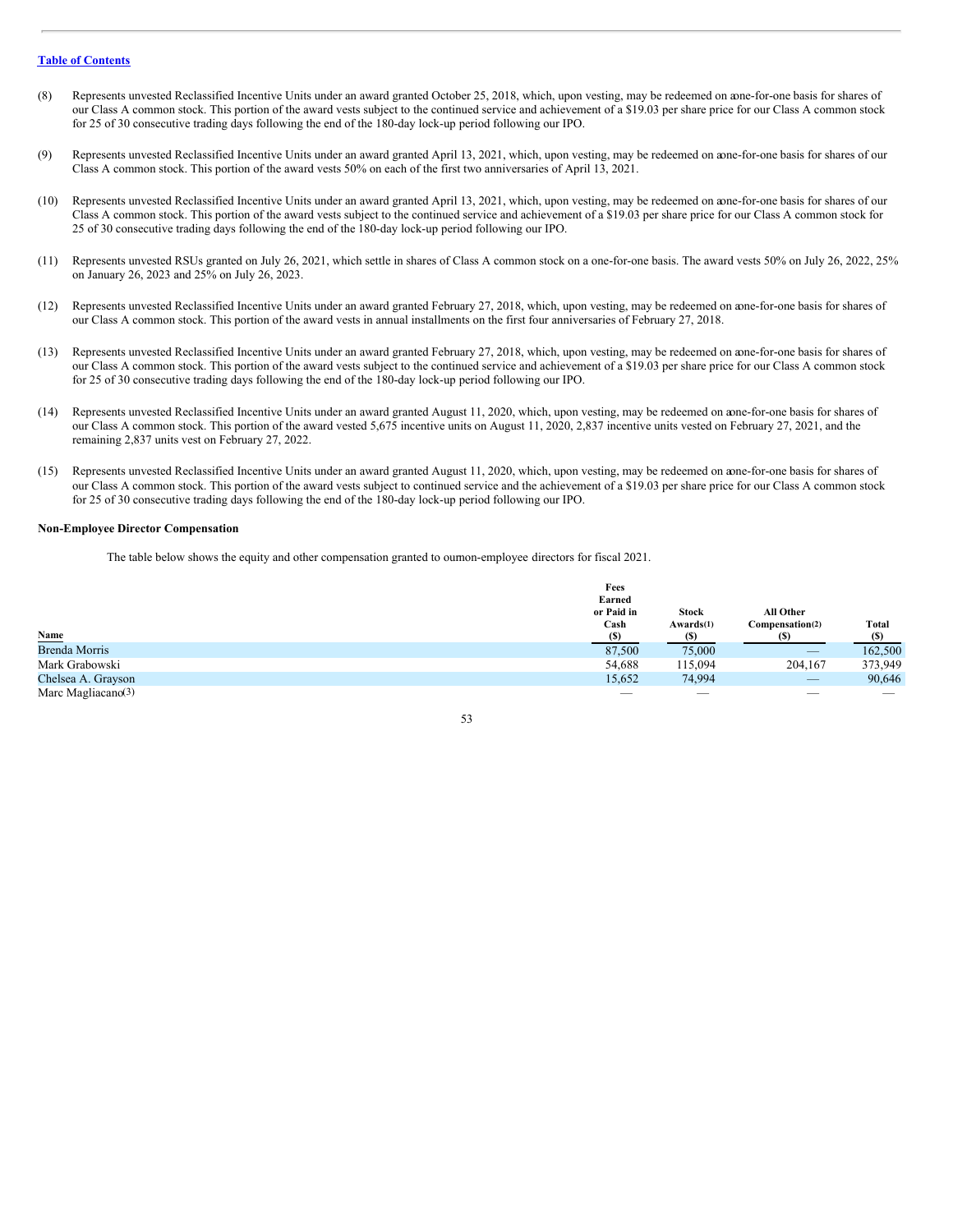(1) As of December 31, 2021, ournon-employee directors held unvested RSUs in the following amounts: Ms. Morris: 6,249, Mr. Grabowski: 6,122 and Ms. Grayson: 4,635.

- (2) For Mr. Grabowski, this reflects fees paid under the Management Services Agreement with H&W Investco Management LLC. In 2021 we incurred \$437,500 for services under this agreement. Of this amount, H&W Investco Management LLC was bound to pay \$233,333 to Mr. Geisler in compensation for his services to us under this Management Services Agreement, as described in more detail below.
- (3) Mr. Magliacano resigned from his position as a member of our board of directors on June 24, 2021.

As discussed in more detail under the title "Certain Relationships and Related Party Transactions—Management Services Agreement" below, in 2021 H&W Franchise Holdings was party to a Management Services Agreement with H&W Investco Management LLC under which we accrued \$437,500 in fees and expenses payable to H&W Investco Management LLC in exchange for certain management, advisory or the consulting services for that year. Mr. Grabowski is the sole owner of H&W Investco Management LLC. H&W Investco Management LLC is separately party to a consulting agreement with Mr. Geisler under which it agreed to pay Mr. Geisler a consulting fee of \$400,000 per year for services rendered to us pursuant to the Management Services Agreement. The Management Services Agreement and consulting agreement was terminated in connection with our IPO.

We entered into a Board of Managers Agreement (the "Morris Managers Agreement") with Ms. Morris in connection with her appointment to our board of directors. The Morris Managers Agreement provides Ms. Morris with annual compensation of \$50,000, an annual retainer of \$15,000 in recognition of her service as the chair of our Audit Committee and reimbursements for reasonable expenses she incurs in connection with her service on our board of directors. Following our IPO, Ms. Morris became eligible to earn compensation under our Outside Director Compensation Policy.

In connection with our IPO, we adopted an Outside Director Compensation Policy, or Policy, pursuant to which ournon-employee directors receive equity awards and cash retainers as compensation for service on our board of directors and its committees. This Policy is intended to enable us to attract qualified non-employee directors, provide them with compensation at a level that is consistent with our compensation objectives and, in the case of equity-based compensation, align their interests with those of our stockholders.

Under this Policy, non-employee directors will receive the following annual cash retainers, payable in quarterly installments:

- Board member: \$75,000
- Non-executive board chair: \$25,000
- Lead director: \$20,000
- Audit committee chair: \$15,000
- Audit committee member: \$5,000
- Human Capital Management committee chair: \$10,000
- Human Capital Management committee member: \$5,000
- Nominating and Corporate Governance committee chair: \$10,000
- Nominating and Corporate Governance committee member: \$5,000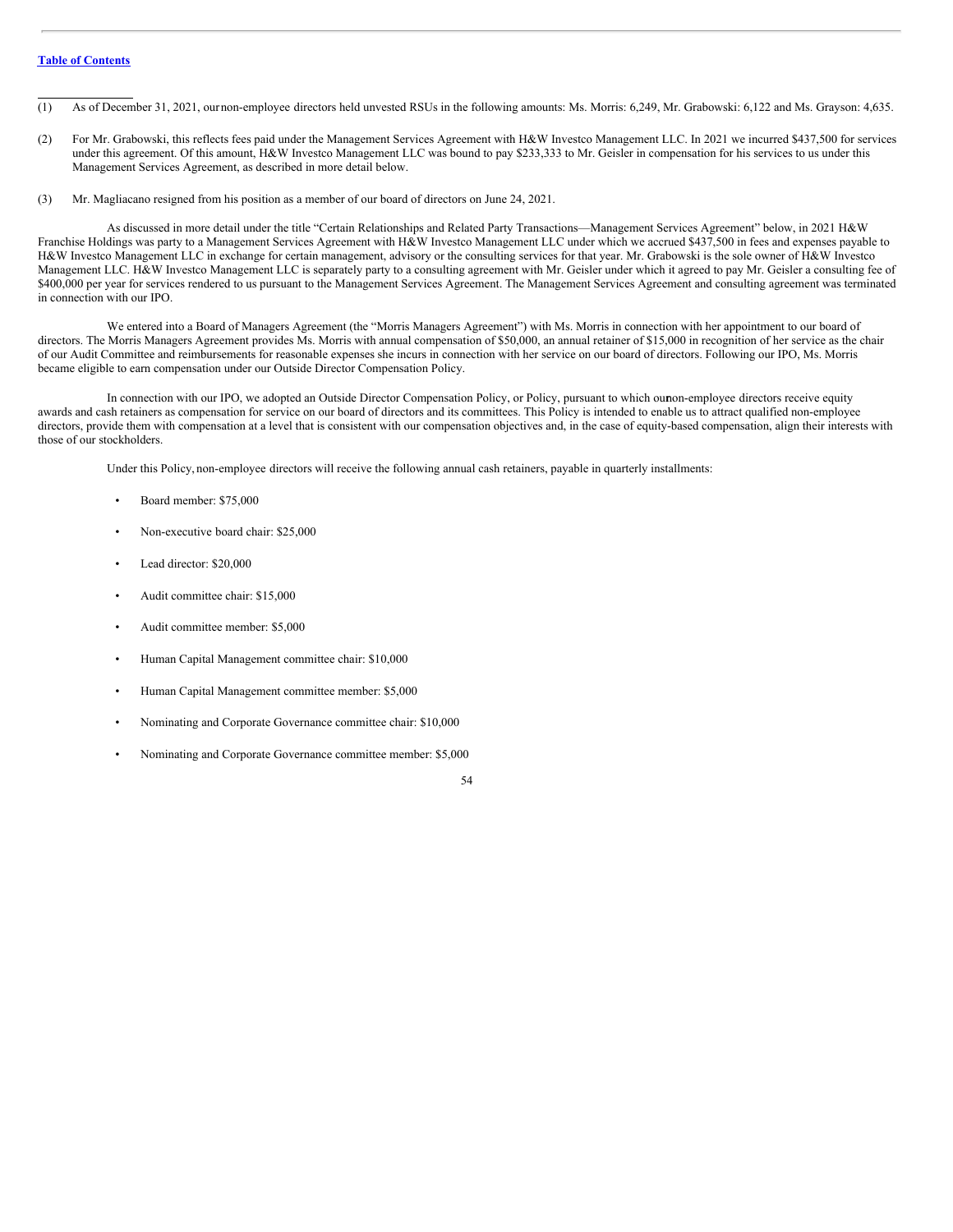Under this Policy, non-employee directors will also receive equity-based awards with a grant date value of \$75,000, subject to continued service on the board through the applicable vesting date(s) (which amount shall be pro-rated, as applicable, for new directors). In 2021, we made equity-based awards in the form of RSUs to each of Ms. Morris (6,249 RSUs), Mr. Grabowski (6,122 RSUs) and Ms. Grayson (4,635 RSUs), which are eligible to vest, subject to continued service, in July 2022 for Ms. Morris and Mr. Grabowski and in October 2022 for Ms. Grayson.

In addition, we will reimburse all of ournon-employee directors for their reasonable travel expenses incurred in attending meetings of our board of directors or committees. Our non-employee directors may also be eligible to receive other compensation and benefits, including reasonable personal benefits and perquisites, as determined by the board of directors from time to time.

Pursuant to our 2021 Plan, the maximum number of shares of our Class A common stock subject to an award granted during a single fiscal year to any non-employee director, taken together with any cash fees paid during the fiscal year, in respect to thenon-employee director's service as a member of our board of directors during such year, shall not exceed \$650,000 in total value or in the event such non-employee director is first appointed or elected to the board of directors, \$1,000,000 in total value during the initial annual period, in each case calculating the value of any equity awards based on the grant date fair value of such equity awards for financial reporting purposes.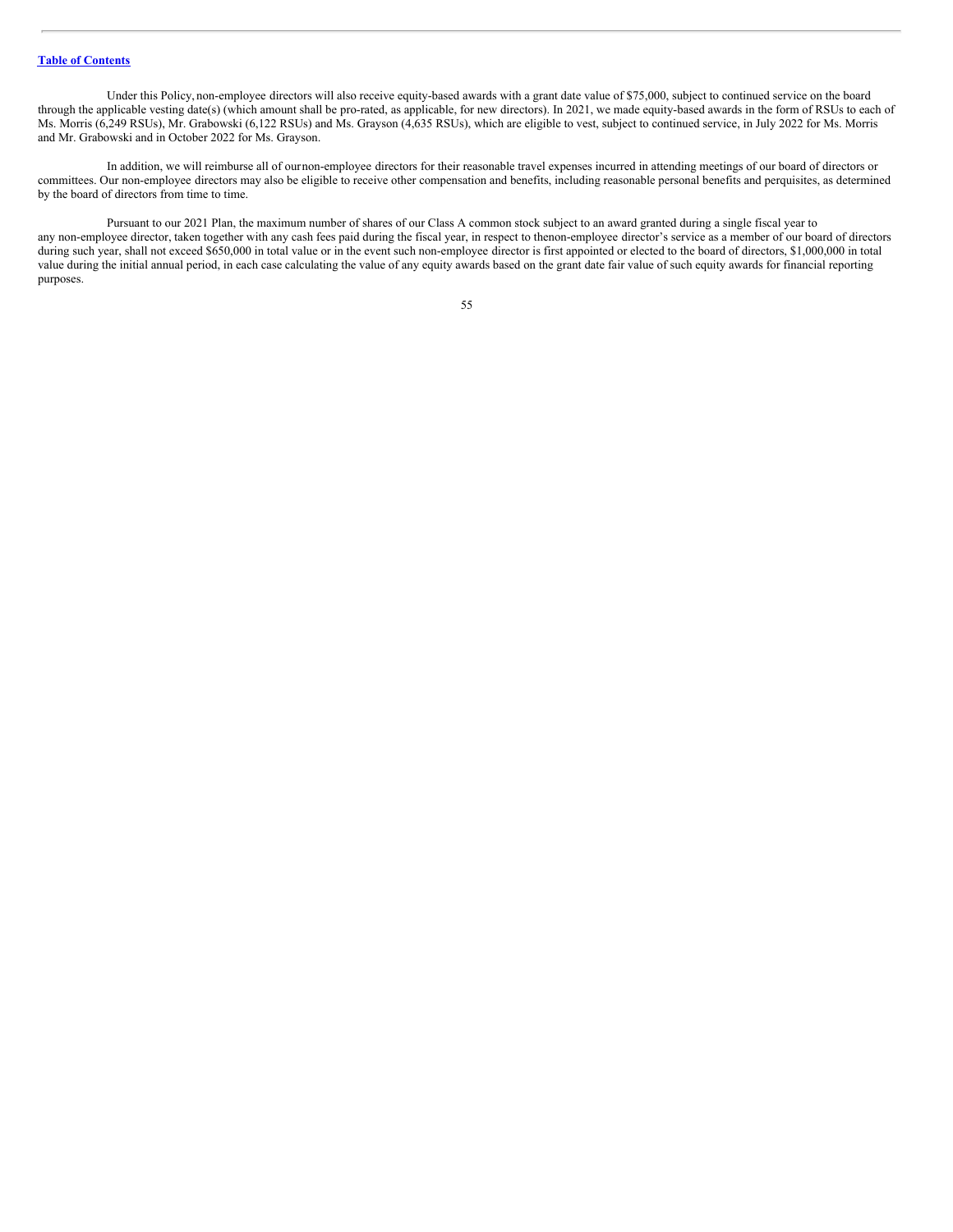## **CERTAIN RELATIONSHIPS AND RELATED PARTY TRANSACTIONS**

We describe below transactions and series of related transactions, since January 1, 2019, in which:

- we or any of our subsidiaries have been or will be a participant;
- the amounts involved exceeded or will exceed \$120,000; and
- any of our directors, executive officers or beneficial holders of more than 5% of any class of our capital stock, or any immediate family member of, or person sharing a household with, any of these individuals, had or will have a direct or indirect material interest.

Other than as described below, there have not been, nor are there currently proposed, any transactions or series of transactions meeting these criteria to which we have been or will be a party, other than compensation and employment arrangements, which are described where required under "Management" and "Executive Compensation."

In this section, terms such as "we," "us" and "our" refer to Xponential Fitness LLC with respect to transactions and events arising before February 24, 2020. Xponential Fitness LLC became a wholly owned subsidiary of Xponential Holdings LLC on February 24, 2020.

## **Amended LLC Agreement**

In connection with the Reorganization Transactions, Xponential Fitness, Inc., Xponential Holdings LLC and each of the ContinuingPre-IPO LLC Members entered into the Amended LLC Agreement. Following the Reorganization Transactions, and in accordance with the terms of the Amended LLC Agreement, we operate our business through Xponential Holdings LLC. Pursuant to the terms of the Amended LLC Agreement, so long as the Continuing Pre-IPO LLC Members continue to own any LLC Units or securities redeemable or exchangeable into shares of our Class A common stock, we will not, without the prior written consent of such holders, engage in any business activity other than the management and ownership of Xponential Fitness LLC or own any assets other than securities of Xponential Holdings LLC and/or any cash or other property or assets distributed by or otherwise received from Xponential Holdings LLC, unless we determine in good faith that such actions or ownership are in the best interest of Xponential Holdings LLC.

As the managing member of Xponential Holdings LLC, we have control over all of the affairs and decision making of Xponential Holdings LLC. As such, through our officers and directors, we are responsible for all operational and administrative decisions of Xponential Fitness LLC through our ownership of Xponential Holdings LLC and the day-to-day management of Xponential Fitness LLC's business through our ownership of Xponential Holdings LLC. We will fund any dividends to our stockholders by causing Xponential Holdings LLC to make distributions to the holders of LLC Units and us, subject to the limitations imposed by our debt agreements. See "Dividend Policy."

Substantially concurrently with our IPO, we acquired Preferred Units that mirror the designations, preferences and other rights of the Convertible Preferred we issued to the Preferred Investors. For example, upon the conversion of our Convertible Preferred into Class A common stock, the Amended LLC Agreement provides for the conversion of an equivalent number of Preferred Units into LLC Units. Prior to any repurchase or redemption of the Convertible Preferred by us, the Amended LLC Agreement provides that Xponential Holding LLC shall repurchase or redeem an equal number of Preferred Units in exchange for the same consideration that is to be paid by us in the repurchase or redemption of the Convertible Preferred.

Net profits and net losses of Xponential Holdings LLC are generally allocated to holders of LLC Units pro rata in accordance with the percentages of their respective ownership of LLC Units, though certain non-pro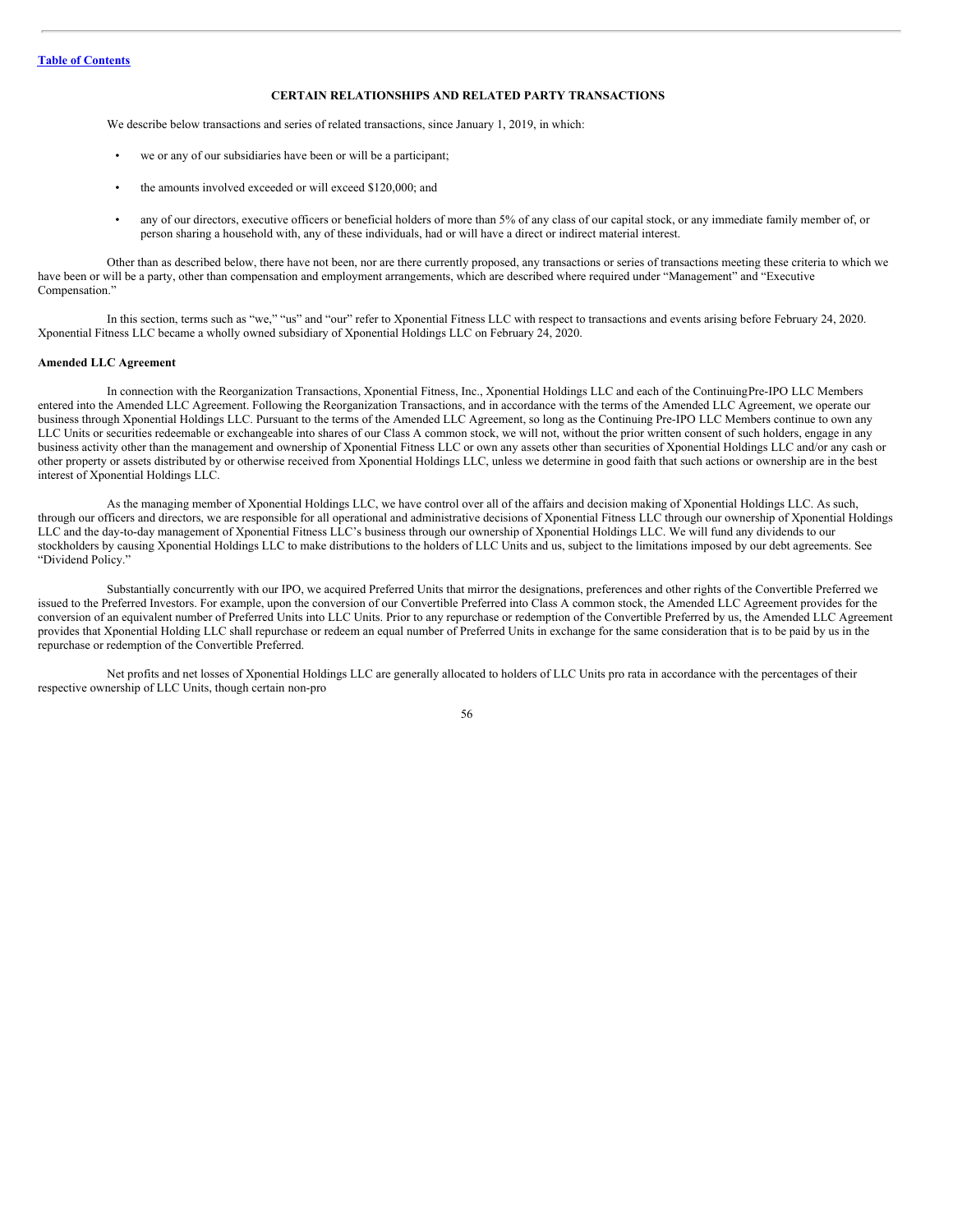rata adjustments will be made to reflect tax depreciation, amortization and other allocations. The Amended LLC Agreement provides for (i) distributions to us to fund the cash dividends payable by us to the holders of Convertible Preferred and to allow us to fund our tax obligation in respect of income allocated to us by reason of our ownership of Preferred Units and (ii) pro rata cash distributions to the holders of LLC Units for purposes of funding their tax obligations in respect of the taxable income of Xponential Holdings LLC that is allocated to them. Generally, these tax distributions will be computed based on Xponential Holdings LLC's estimate of the net taxable income of Xponential Holdings LLC allocable to the holders of LLC Units multiplied by an assumed tax rate equal to the highest effective marginal combined U.S. federal, state and local income tax rate prescribed for an individual or corporate resident of California or New York, whichever is higher (taking into account the non-deductibility of certain expenses and the character of our income).

Except as otherwise determined by us, if at any time we issue a share of our Class A common stock, the net proceeds received by us with respect to such share, if any, shall be concurrently invested in Xponential Holdings LLC and Xponential Holdings LLC shall issue to us one LLC Unit (unless such share was issued by us solely to fund the purchase of an LLC Unit from a holder of LLC Units (upon an election by us to exchange such LLC Unit in lieu of redemption following a redemption request by such holder of LLC Units, in which case such net proceeds shall instead be transferred to the selling holder of LLC Units as consideration for such purchase, and Xponential Holdings LLC will not issue an additional LLC Unit to us)). Similarly, except as otherwise determined by us, (i) Xponential Holdings LLC will not issue any additional LLC Units to us unless we issue or sell an equal number of shares of our Class A common stock and (ii) should Xponential Holdings LLC issue any additional LLC Units to the Continuing Pre-IPO LLC Members or any other person, we will issue an equal number of shares of our Class B common stock to such ContinuingPre-IPO LLC Members or any other person. Conversely, if at any time any shares of our Class A common stock or Convertible Preferred are redeemed, purchased or otherwise acquired by us, Xponential Holdings LLC will redeem, purchase or otherwise acquire an equal number of LLC Units or Preferred Units, as applicable, held by us, upon the same terms and for the same price per security, as the shares of our Class A common stock or Convertible Preferred are redeemed, purchased or otherwise acquired by us. In addition, Xponential Holdings LLC will not effect any subdivision (by any unit split, unit distribution, reclassification, reorganization, recapitalization or otherwise) or combination (by reverse unit split, reclassification, reorganization, recapitalization or otherwise) of the LLC Units or Preferred Units unless it is accompanied by substantively identical subdivision or combination, as applicable, of each class of our common stock or Convertible Preferred, as applicable, and we will not effect any subdivision or combination of any class of our common stock or Convertible Preferred unless it is accompanied by a substantively identical subdivision or combination, as applicable, of the LLC Units or Preferred Units, as applicable.

Under the Amended LLC Agreement, the holders of LLC Units (other than us) have the right (subject to the terms of the Amended LLC Agreement) to require Xponential Holdings LLC to redeem all or a portion of their LLC Units for, at our election, newly issued shares of Class A common stock on a one-for-one basis or a cash payment equal to the volume-weighted average market price of one share of our Class A common stock for each LLC Unit redeemed (subject to customary adjustments, including for stock splits, stock dividends, reclassifications, and a unit split to optimize the Company's capital structure), provided the cash payment is funded from the net proceeds from a substantially contemporaneous offering of Class A common stock in accordance with the terms of the Amended LLC Agreement. If we decide to make a cash payment, the holder of an LLC Unit has the option to rescind its redemption request within a specified time period. Upon the exercise of the redemption right, the redeeming member will surrender its LLC Units to Xponential Holdings LLC for cancellation. The Amended LLC Agreement will require that we contribute cash or shares of our Class A common stock to Xponential Holdings LLC in exchange for newly issued LLC Units in Xponential Holdings LLC that will be issued to us in an amount equal to the number of LLC Units redeemed from the holders of LLC Units. Xponential Holdings LLC will then distribute the cash or shares of Class A common stock to such holder of an LLC Unit to complete the redemption. Additionally, in the event of a redemption request from a holder of LLC Units, we may, at our option, effect a direct exchange of cash or Class A common stock for LLC Units in lieu of such a redemption. Whether by redemption or exchange, we are obligated to ensure that at all times the number of LLC Units that we own equals the number of shares of Class A common stock issued by us (subject to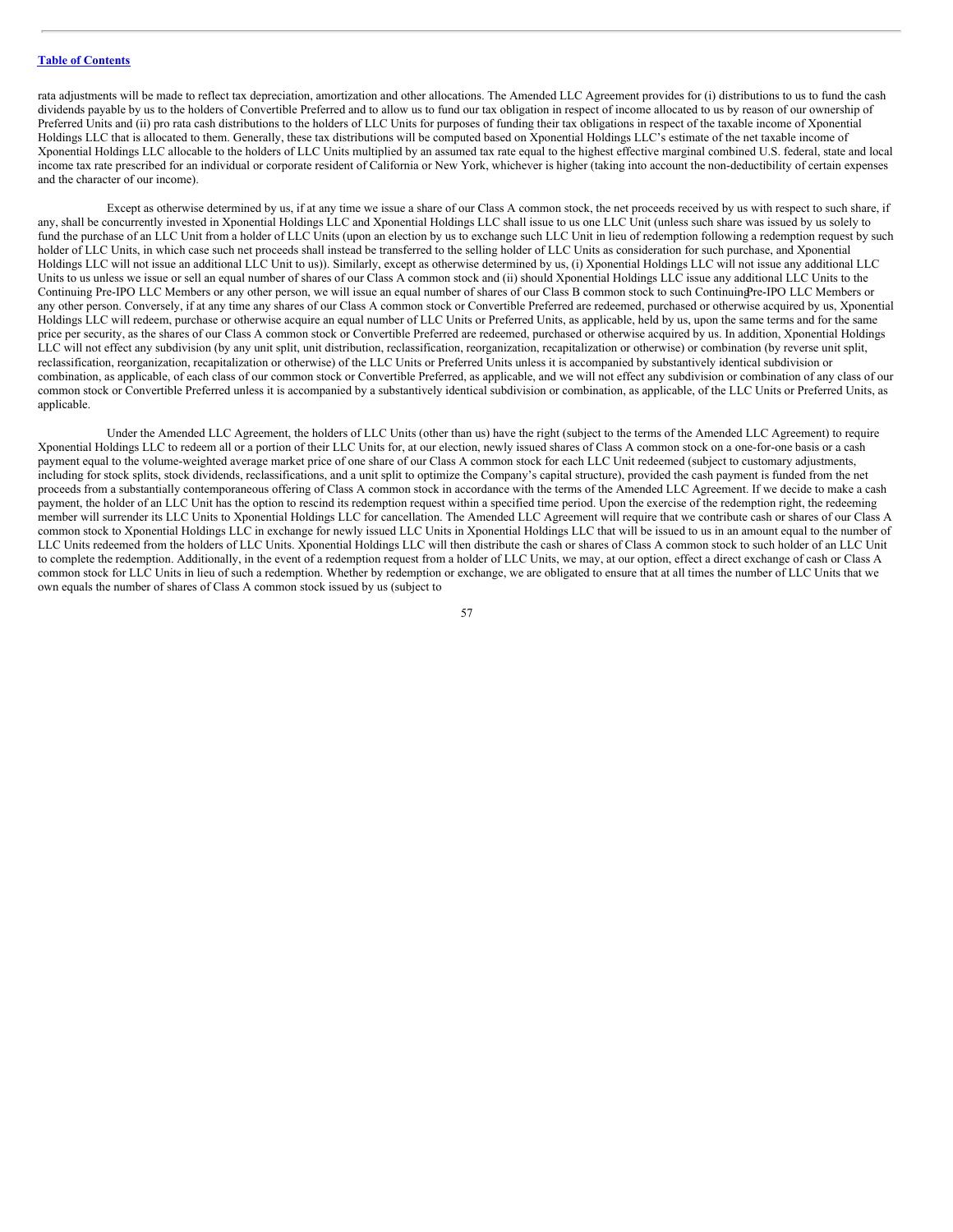certain exceptions for treasury shares and shares underlying certain convertible or exchangeable securities). Shares of Class B common stock will be cancelled on a one-for-one basis if we, following a redemption request from a holder of LLC Units, redeem or exchange LLC Units of such holder pursuant to the terms of the Amended LLC Agreement.

The Amended LLC Agreement provides that, in the event that a tender offer, share exchange offer, issuer bid, take-over bid, recapitalization or similar transaction with respect to our Class A common stock is proposed by us or our stockholders and approved by our board of directors or is otherwise consented to or approved by our board of directors, the holders of LLC Units will be permitted to participate in such offer by delivery of a notice of redemption or exchange that is effective immediately prior to the consummation of such offer. In the case of any such offer proposed by us, we are obligated to use our reasonable best efforts to enable and permit the holders of LLC Units to participate in such offer to the same extent or on an economically equivalent basis as the holders of shares of our Class A common stock without discrimination. In addition, we are obligated to use our reasonable best efforts to ensure that the holders of LLC Units may participate in each such offer without being required to redeem or exchange LLC Units.

The Amended LLC Agreement provides that, except for transfers: (i) to us, (ii) to certain permitted transferees, (iii) as a grant of a security interest in, or pledge of, LLC Units to J.P. Morgan Chase & Co. or an affiliated entity or other financial institution approved by us, or (iv) approved by us in writing, subject to certain limitations, the LLC Units may not be sold, transferred or otherwise disposed of. Subject to certain exceptions, Xponential Holdings LLC will indemnify all of its members, and their officers and other related parties, against all losses or expenses arising from claims or other legal proceedings in which such persons (in their capacity as such) may be involved or become subject to in connection with Xponential Holdings LLC's business or affairs or the Amended LLC Agreement or any related document.

Xponential Holdings LLC may be dissolved upon (i) the determination by us to dissolve Xponential Holdings LLC or (ii) any other event which would cause the dissolution of Xponential Holdings LLC under the Delaware Limited Liability Company Act, unless Xponential Holdings LLC is continued in accordance with the Delaware Limited Liability Company Act. Upon dissolution, Xponential Holdings LLC will be liquidated and the proceeds from any liquidation will be applied and distributed in the following manner: (a) first, to creditors (including creditors who are members or affiliates of members) in satisfaction of all of Xponential Holdings LLC's liabilities (whether by payment or by making reasonable provision for payment of such liabilities, including the setting up of any reasonably necessary reserves), (b) second, to us, in respect of the Preferred Units, until we have received an amount equal to the total amount we would be required to distribute in respect of all outstanding Convertible Preferred if we were to liquidate, dissolve and/or wind up and (c) third, to the members holding LLC Units in proportion to their vested LLC Units.

In December 2021, Xponential Holdings LLC and the Continuing Pre-IPO LLC Members amended the Amended LLC Agreement to remove the cash redemption option, except to the extent the cash proceeds to be used to make the redemption in cash are immediately available and are directly raised from a secondary offering of the Company's equity securities.

## **Tax Receivable Agreement**

As described under "Organizational Structure," we acquired certain favorable tax attributes from the Blocker Companies in the Mergers and in connection with the IPO Contribution and the Class A-5 Unit Redemption. In addition, future taxable redemptions or exchanges by ContinuingPre-IPO LLC Members of LLC Units for shares of our Class A common stock or cash and other transactions described herein are expected to result in favorable tax attributes for us.

These tax attributes would not be available to us in the absence of those transactions and are expected to reduce the amount of tax that we would otherwise be required to pay in the future.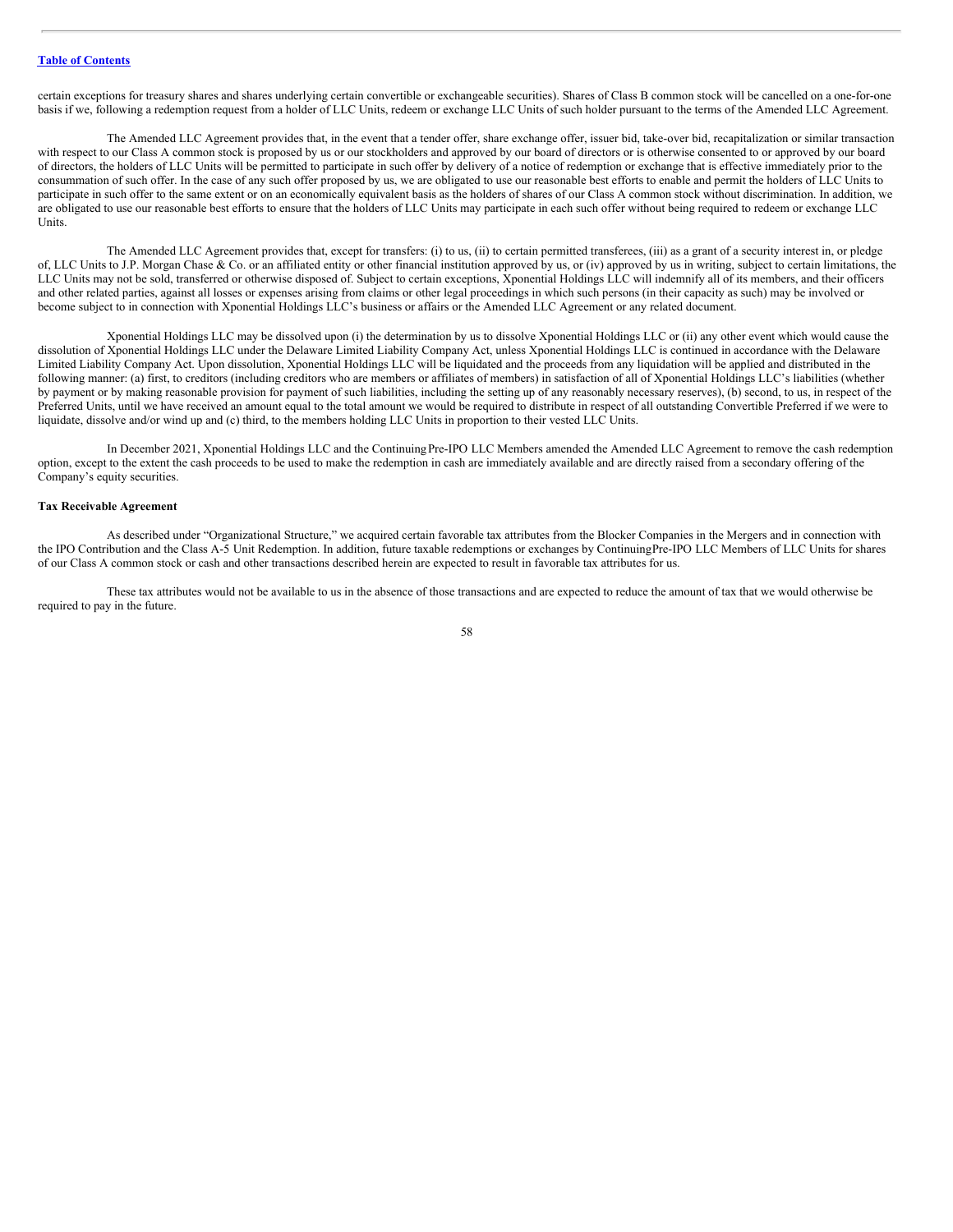Upon the completion of our IPO, we entered into a TRA, pursuant to which we are generally required to pay to the TRA parties in the aggregate 85% of the amount of cash savings, if any, in U.S. federal, state and local income tax or franchise tax that we actually realize as a result of (i) certain favorable tax attributes we acquired from the Blocker Companies in the Mergers (including net operating losses and the Blocker Companies' allocable share of existing tax basis), (ii) increases in our allocable share of existing tax basis and tax basis adjustments that resulted or may result from  $(x)$  the IPO Contribution and the Class A-5 Unit Redemption,  $(y)$  future taxable redemptions and exchanges of LLC Units by Continuing Pre-IPO LLC Members and (z) certain payments made under the TRA, and (iii) deductions in respect of interest under the TRA. These payment obligations are obligations of Xponential Fitness, Inc. and not of Xponential Holdings LLC.

The payment obligations under the TRA are our obligations, and we expect that the payments we will be required to make in respect of the past and possible future transactions described above under the TRA may be substantial. The actual tax basis adjustments that may result from future taxable redemptions or exchanges of LLC Units, as well as the amount and timing of the payments we are required to make under the TRA will depend on a number of factors, including the market value of our Class A common stock at the time of any such future redemptions or exchanges, the prevailing federal tax rates applicable to us over the life of the TRA (plus the assumed combined state and local tax rate) and the amount and timing of the taxable income that we generate in the future. Payments under the TRA are not conditioned on our existing owners' continued ownership of us after our IPO.

Payments under the TRA will be based on the tax reporting positions we determine, and the IRS or another tax authority may challenge all or a part of the existing tax basis, tax basis increases, NOLs or other tax attributes subject to the TRA, and a court could sustain such challenge. The TRA parties will not reimburse us for any payments previously made if such tax basis, NOLs or other tax benefits are subsequently challenged by a tax authority and are ultimately disallowed, except that any excess payments made to a TRA party will be netted against future payments otherwise to be made to such TRA party under the TRA, if any, after our determination of such excess. In addition, the actual state or local tax savings we may realize may be different than the amount of such tax savings we are deemed to realize under the TRA, which will be based on an assumed combined state and local tax rate applied to our reduction in taxable income as determined for U.S. federal income tax purposes as a result of the tax attributes subject to the TRA. In both such circumstances, we could make payments under the TRA that are greater than our actual cash tax savings, and we may not be able to recoup those payments, which could negatively impact our liquidity. The TRA provides that (1) in the event that we breach any of our material obligations under the TRA or (2) if, at any time, we elect an early termination of the TRA, our obligations under the TRA (with respect to all LLC Units, whether or not LLC Units have been exchanged or acquired before or after such transaction) would accelerate and become payable in a lump sum amount equal to the present value of the anticipated future tax benefits calculated based on certain assumptions, including that we would have sufficient taxable income to fully utilize the deductions arising from the tax deductions, tax basis and other tax attributes subject to the TRA. The TRA also provides that, upon certain mergers, asset sales or other forms of business combination, or certain other changes of control, our or our successor's obligations with respect to tax benefits would be based on certain assumptions, including that we or our successor would have sufficient taxable income to fully utilize the increased tax deductions and tax basis and other benefits covered by the TRA. As a result, upon a change of control, we could be required to make payments under the TRA that are greater than the specified percentage of our actual cash tax savings, which could negatively impact our liquidity. The change of control provisions in the TRA may result in situations where the Pre-IPO LLC Members have interests that differ from or are in addition to those of our other stockholders.

Finally, because we are a holding company with no operations of our own, our ability to make payments under the TRA depends on the ability of Xponential Holdings LLC to make distributions to us. To the extent that we are unable to make payments under the TRA for any reason, such payments will be deferred and will accrue interest until paid, which could negatively impact our results of operations and could also affect our liquidity in periods in which such payments are made.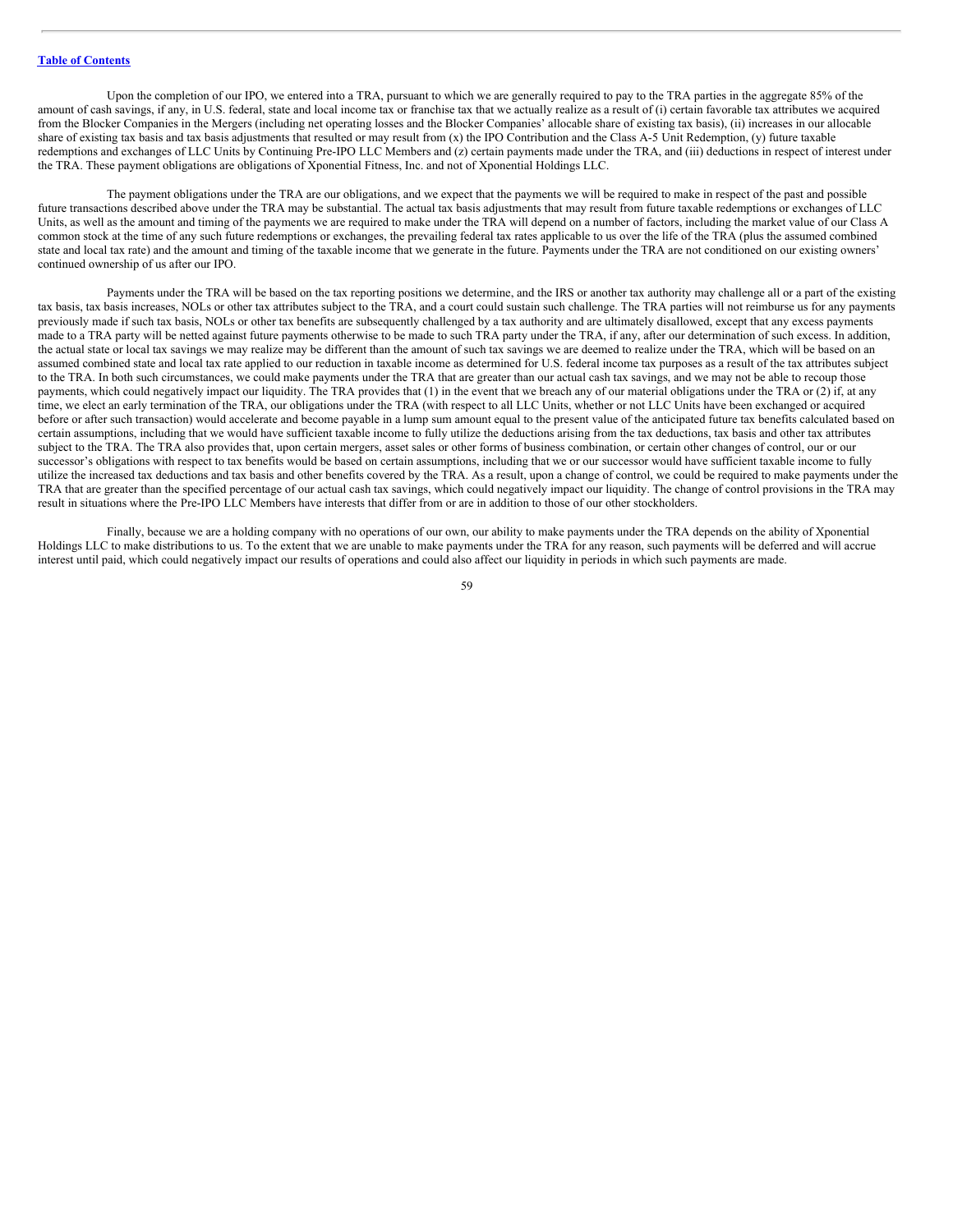## **Registration Rights Agreement**

Prior to the completion of our IPO, we entered into a registration rights agreement (the "Registration Rights Agreement") with the ContinuingPre-IPO LLC Members.

Subject to several exceptions, at least 20% of the Continuing Pre-IPO LLC Members or any affiliate of MSD Partners, L.P. ("MSD Partners") or MSD Capital, L.P., or any person that is an affiliate of Mr. Grabowski, a member of our board of directors, or Mr. Geisler, our Chief Executive Officer, may require that we register for public resale under the Securities Act all or any portion of their shares of common stock constituting registrable securities that they request be registered. If we become eligible to register the sale of our securities on Form S-3 under the Securities Act, which will not be until at least twelve months after July 27, 2021, to register the sale of the registrable securities held by them on Form S-3. If we propose to register any of our securities under the Securities Act for our own account or the account of any other holder (excluding any registration related to an employee benefit plan or in connection with any dividend or distribution reinvestment or similar plan or other transaction under Rule 145 of the Securities Act), the Continuing Pre-IPO LLC Members are entitled to notice of such registration and to request that we include their registrable securities for resale on such registration statement, and we are required, subject to certain limitations, to include such registrable securities in such registration statement.

We undertake in the Registration Rights Agreement to use our reasonable efforts to file a shelf registration statement on FormS-3 to permit the resale of the shares of common stock held by Continuing Pre-IPO LLC Members.

In connection with the transfer of their registrable securities, the parties to the Registration Rights Agreement may assign certain of their respective rights under the Registration Rights Agreement under certain circumstances. In connection with the registrations described above, we will indemnify any selling stockholders, and we will bear all fees, costs and expenses (except underwriting discounts and spreads).

#### **Lease**

On September 13, 2019, we entered into a lease agreement with Von Karman Production LLC for the building located at 17522 Von Karman Avenue, Irvine, CA. Von Karman Production LLC is owned by Anthony Geisler, our Chief Executive Officer and founder. Pursuant to the lease, we are obligated to pay monthly rent of \$25,000, for the initial twelve months of the lease term with subsequent 3% annual rent increases, to Von Karman Productions LLC for an initial lease term of five years expiring on August 31, 2024. In 2019, 2020 and 2021, we paid an aggregate of approximately \$130,000, \$303,000 and \$312,000, respectively, to Von Karman Production LLC.

## **Equity Financing Transaction**

On February 12, 2020, H&W Franchise Holdings sold 5,000,000 of itsClass A-4 Units at a purchase price of \$10 per unit for an aggregate purchase price of \$50 million to LCAT Franchise Fitness Holdings, Inc., which is an affiliate of Mr. Magliacano, a former member of our board of directors. H&W Franchise Holdings then contributed \$49.4 million, which represents the proceeds from the sale less certain expenses, to H&W Intermediate, which then contributed the \$49.4 million to us. Also in February 2020, we returned \$19.4 million of the contribution to H&W Intermediate. Also, in 2020, \$53.8 million of the proceeds from the borrowings under the Credit Agreement were forwarded to H&W Franchise Holdings.

## **Credit Agreement Amendment Transactions**

On August 31, 2020, substantially concurrently with the execution of the First Amendment, H&W Franchise Holdings sold an aggregate of 31,896.58 of its Class A-5 Units to four entities at a purchase price of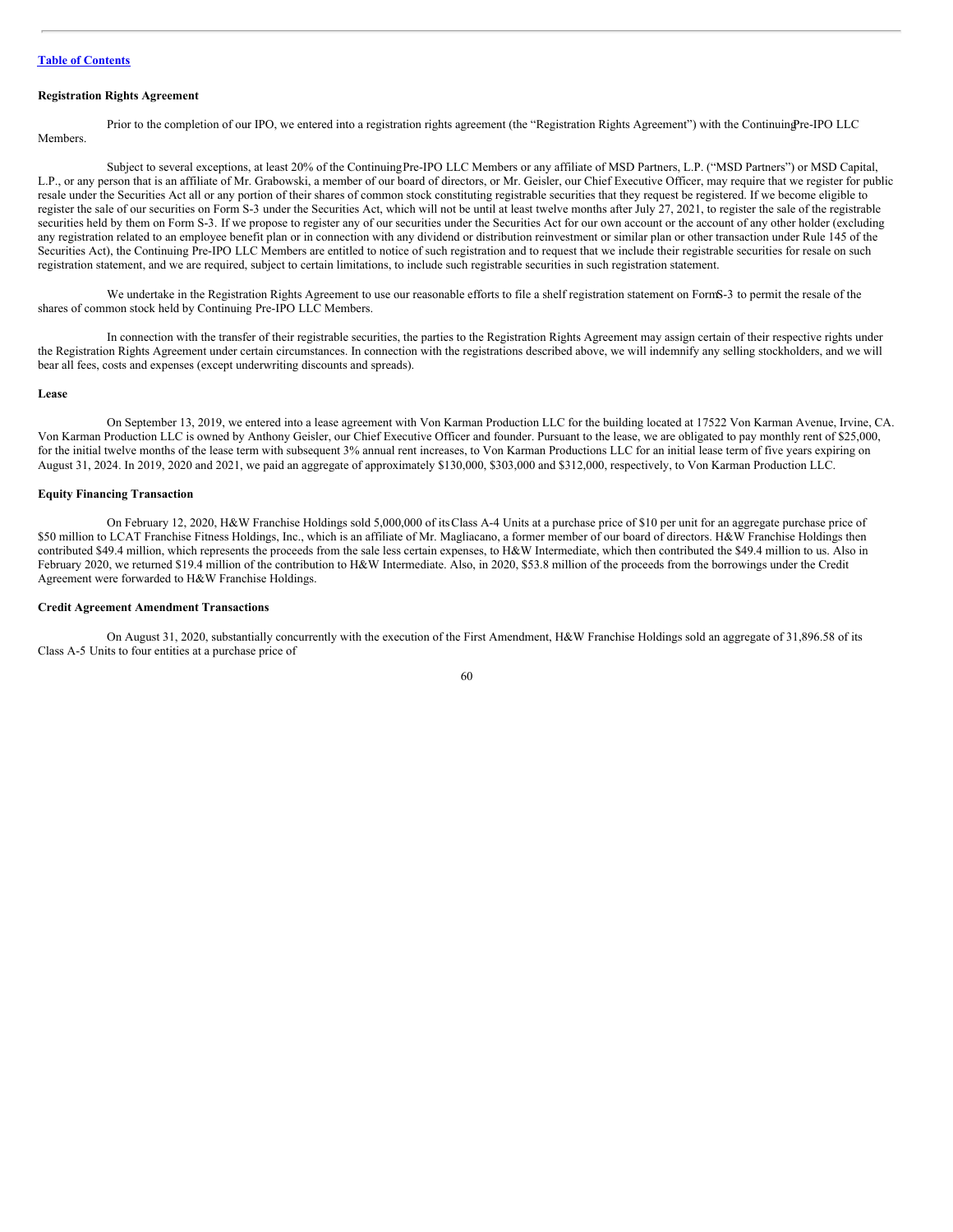\$470.27 per unit for an aggregate purchase price of \$15 million. H&W Franchise Holdings sold \$9.8 million of Class A-5 Units to H&W Investco, LP and H&W Investco BL Feeder LP, which are affiliates of Mr. Grabowski, a member of our board of directors; \$3.1 million of Class A-5 units to LAG Fit, Inc., which is an affiliate of Anthony Geisler, our Chief Executive Officer and founder; and \$2.1 million of Class A-5 Units to LCAT Franchise Fitness Holdings, Inc., which is an affiliate of Mr. Magliacano, a former member of our board of directors. H&W Franchise Holdings then contributed \$10 million of the total \$15 million of proceeds to Xponential Fitness LLC, which used them to pay down borrowings under our loans. Concurrent with these transactions, H&W Investco, LP and Mr. Geisler executed limited guaranty agreements pursuant to which they guaranteed up to \$7.9 million and \$2.1 million, respectively, of borrowings under our Loans.

On August 31, 2020, H&W Franchise Holdings also entered into a promissory note with Intensive Capital Inc. ("ICI"), which is an affiliate of Mr. Geisler, pursuant to which it agreed to loan ICI an aggregate principal amount of up to \$5 million at an interest rate of 10% per annum. H&W Franchise Holdings also entered into a limited guaranty agreement with Mr. Geisler pursuant to which Mr. Geisler guaranteed ICI's borrowings under this promissory note. ICI borrowed an aggregate of \$3.1 million pursuant to this promissory note on August 31, 2020. As of December 31, 2020, \$3.1 million remained outstanding under this promissory note, and no interest or principal had been paid. In June 2021, H&W Franchise Holdings repurchased 4,716 A-1 limited partnership units of H&W Franchise Holdings from Mr. Geisler for approximately \$3.3 million and Mr. Geisler used the proceeds to repay the promissory note in full.

On March 24, 2021, the Xponential Fitness LLC amended the Credit Agreement to provide for additional term loans in an amount up to \$10.6 million, which amount was borrowed and the proceeds distributed to H&W Franchise Holdings to fund a note payable from the selling parties of the Rumble Acquisition to H&W Franchise Holdings.

## **Brand Acquisitions**

We acquired certain of our brands in a series of transactions that resulted in certain entities becoming the holders of 5% or more of our parent entity's equity interests and in which certain of our related parties had a direct or indirect material interest.

#### *Rumble*

On March 24, 2021, H&W Franchise Holdings entered into a contribution agreement with Rumble Holdings LLC, Rumble Parent LLC and Rumble Fitness LLC to acquire certain rights and intellectual property of Rumble Fitness LLC ("Rumble"), to be used by H&W Franchise Holdings in connection with the franchise business under the "Rumble" trade name. Pursuant to this agreement, Rumble became a direct subsidiary of Rumble Parent LLC, which is owned by Rumble Holdings LLC, and H&W Franchise Holdings acquired the certain rights and intellectual property of Rumble Holdings LLC, which beneficially held all of the issued and outstanding membership interests of Rumble. As consideration, H&W Franchise Holdings (i) issued 39,540.5 of its Class A Units to Rumble Holdings LLC, (ii) issued 61,573.5 Class A Units to Rumble Holdings LLC, which are subject to vesting and forfeiture as provided in the contribution agreement and (iii) assumed and discharged any liabilities arising from and after the closing date under the assigned contracts and acquired assets. H&W Franchise Holdings then contributed the Rumble assets to H&W Intermediate, which then immediately contributed the Rumble assets to us. As a result of this transaction, Rumble became a holder of 5% or more of the equity interests of H&W Franchise Holdings.

#### **Management Services Agreement**

On September 29, 2017, H&W Franchise Holdings, which owned all of our equity interests prior to the consummation of the Reorganization Transactions, entered into a management services agreement (the "Management Services Agreement") with TPG Growth III Management, LLC, an affiliate of TPG, which owned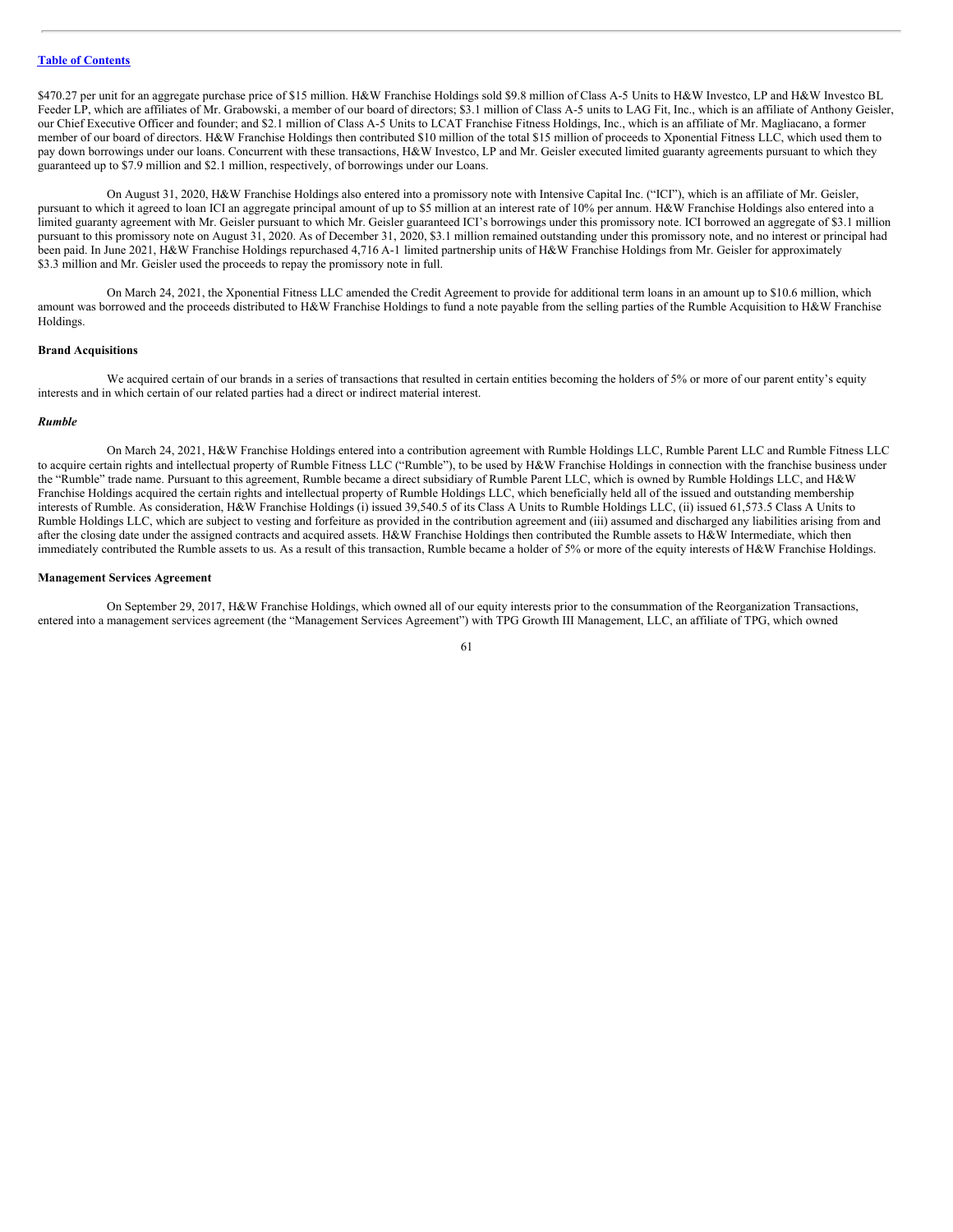5% or more of the equity interests of H&W Franchise Holdings at the time of the transaction, pursuant to which it provided certain management, advisory, consulting and strategic planning services to H&W Franchise Holdings and us.

On June 28, 2018, TPG Growth III Management, LLC assigned its interest in the Management Services Agreement to H&W Investco Management LLC. H&W Investco Management LLC is owned by Mark Grabowski, a member of our board of directors. Pursuant to the Management Services Agreement, H&W Investco Management LLC provides certain management, advisory, consulting and strategic planning services to H&W Franchise Holdings and its subsidiaries, including us. In exchange, H&W Franchise Holdings agreed to pay H&W Investco Management LLC an annual fee of \$750,000 and reimburse it for reasonable out-of-pocket expenses. During 2019, 2020 and 2021, we recorded expense for our share of services received from H&W Investco Management LLC of approximately \$557,000, \$795,000 and \$462,000, respectively, which is included in selling, general and administrative expenses. The Management Services Agreement terminated automatically upon the completion of our IPO.

In connection with the Management Services Agreement, H&W Investco Management LLC entered into a consulting agreement with Anthony Geisler, our Chief Executive Officer and founder, on June 30, 2018. Pursuant to the consulting agreement, Mr. Geisler provided certain consulting services related to managing us. In exchange for these services, H&W Investco Management LLC agreed to pay Mr. Geisler a consulting fee of \$400,000 per year. We pay the fee described above to H&W Investco Management LLC pursuant to the Management Services Agreement, and H&W Investco Management LLC pays the consulting fee to Mr. Geisler pursuant to the consulting agreement. During the years 2019, 2020 and 2021, H&W Investco Management LLC paid Mr. Geisler an aggregate of \$400,000, \$400,000 and \$233,333 respectively. This consulting agreement terminated automatically upon the completion of our IPO.

## **Loans from the Chief Executive Officer**

Anthony Geisler, our Chief Executive Officer, is the sole owner of ICI, which has directly and indirectly provided financing to a limited number of franchisees to fund working capital, equipment leases, franchise fees and other related expenses. ICI has also provided unsecured loans to us, and we in turn loaned these funds to franchisees. The loans from ICI to us accrued interest at 15% per annum. Loans from us to the franchisees generally began accruing interest 45 days after the issuance to the franchisee. At December 31, 2019, we had recorded approximately \$221,000 of notes receivable from franchisees and \$225,000 of notes payable to ICI. We recognized approximately \$48,000 and \$110,000 of interest income for the loans to franchisees and interest expense for the loans from ICI, respectively, for the year ended December 31, 2019. We paid approximately \$2.1 million of the outstanding principal amount in the year ended December 31, 2019. In 2019, the largest aggregate amount of principal outstanding between us and ICI was \$2.5 million. At December 31, 2020, we had recorded approximately \$94,000 of notes receivable from franchisees and \$86,000 of notes payable to ICI. We recognized approximately \$13,000 and \$19,000 of interest income for the loans to franchisees and interest expense for the loans from ICI, respectively, for the year ended December 31, 2020. We paid approximately \$0.1 million of the outstanding principal amount in the year ended December 31, 2020. In 2020, the largest aggregate amount of principal outstanding between us and ICI was \$0.2 million. At December 31, 2021, we had recorded approximately \$96,000 of notes receivable from franchisees and \$0 of notes payable to ICI. We recognized approximately \$11,000 and \$5,000 of interest income for the loans to franchisees and interest expense for the loans from ICI, respectively, for the year ended December 31, 2021. We paid approximately \$0.1 million of the outstanding principal amount in the year ended December 31, 2021. In 2021, the largest aggregate amount of principal outstanding between us and ICI was \$0.1 million.

In addition, in 2018, Row House received a net additional \$155,000 from ICI, which was not disbursed to a franchisee and remained outstanding at December 31, 2018. In 2019, Row House dispersed all of these funds to pay a franchisee's invoice related to leasehold improvements. As of February 2019, this loan was paid off. We did not pay any interest on this loan.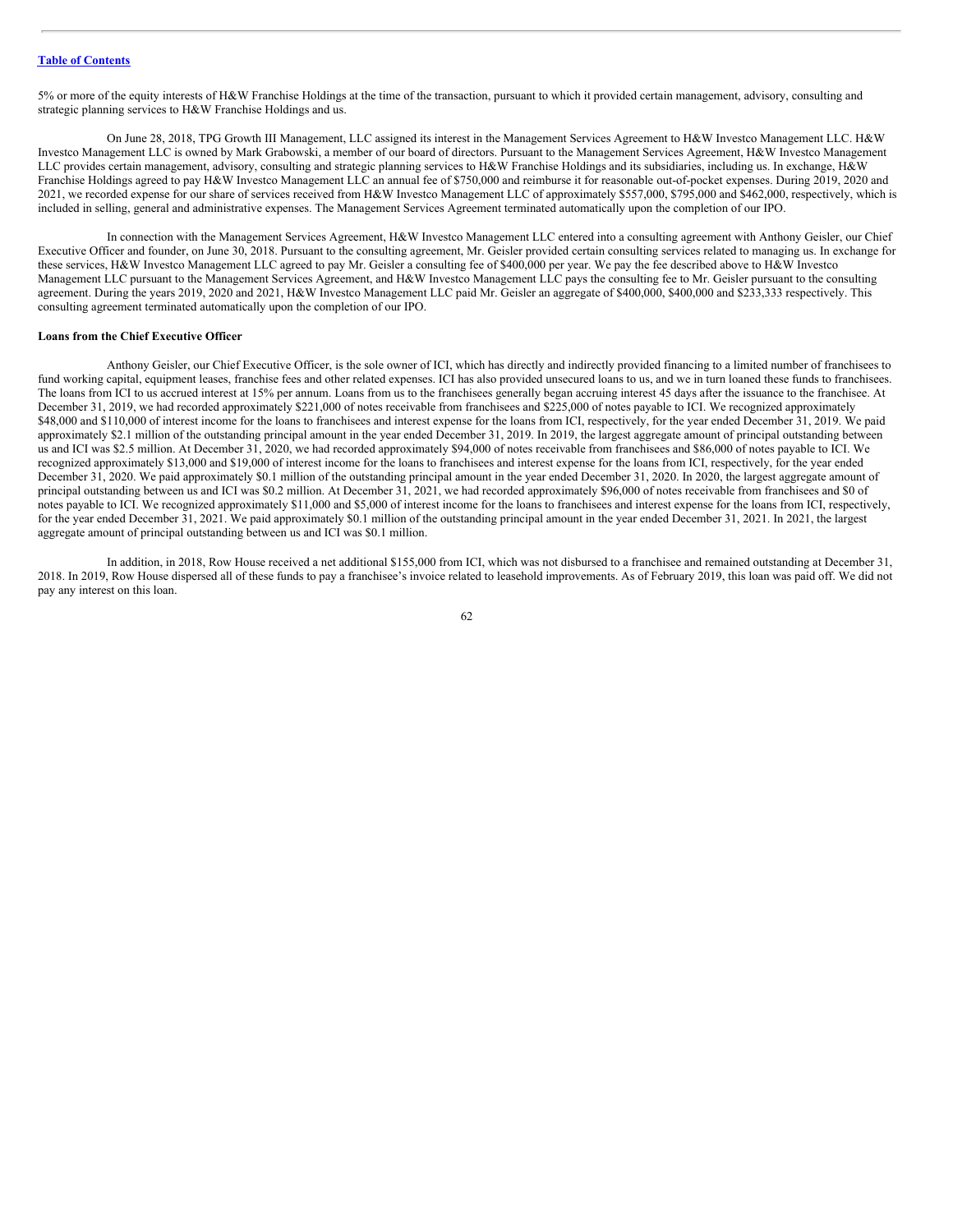## **Loan and Franchise Arrangements with Ryan Junk**

In August 2019, we entered into a secured promissory note with Ryan Junk, our Chief Operating Officer, and Lindsay Junk, his spouse, pursuant to which we loaned Mr. and Mrs. Junk an aggregate principal amount of \$500,000 for payment of costs and expenses incurred in the operation of CycleBar studios at an interest rate of the LIBOR plus 6% per annum. As of December 31, 2020, we recorded interest income of approximately \$41,000 on the promissory note and the outstanding balance under the promissory note was approximately \$508,000, which includes unpaid interest.

In late 2019 and early 2020, certain entities owned by Mr. Junk entered into transfer and assignment agreements with CycleBar Franchising, LLC ("CycleBar"), our wholly owned subsidiary, and six existing CycleBar franchisees. Pursuant to these agreements, Mr. Junk assumed control of nine existing CycleBar studios and assumed the rights and responsibilities of the existing franchisees under their franchise agreements with CycleBar. Pursuant to these franchise agreements, we recorded net revenue of approximately \$121,000, \$327,000 and \$507,000 in 2019, 2020 and 2021, respectively, subsequent to the dates that Mr. Junk assumed control of these studios.

Mr. Junk was not an executive officer at the time of these transactions and was subsequently appointed as our Chief Operating Officer in July 2020.

In June 2021, H&W Franchise Holdings repurchased an aggregate of 1,045 Incentive Units from Mr. and Mrs. Junk for approximately \$534,000 and Mr. Junk and Mrs. Junk used the proceeds to repay the promissory note in full.

## **Transactions with STG**

Prior to the consummation of the Reorganization Transactions, we and St. Gregory Holdco, LLC ("STG") were each wholly owned subsidiaries of H&W Intermediate. After the consummation of the Reorganization Transactions, H&W Intermediate no longer holds any interest in us, and all of the equity of STG was distributed to the Members of H&W Franchise Holdings, LLC, who was the parent of H&W Intermediate. STG is not owned by us or any of our subsidiaries.

#### *Funding STG*

During the year ended December 31, 2017, we advanced funds of \$16.3 million to H&W Intermediate, which in turn utilized these funds to acquire STG. As of December 31, 2018, we had a receivable from H&W Intermediate related to providing funds to STG for operating expenses and debt service aggregating approximately \$1.8 million and \$13.2 million for debt owed by STG that we assumed as STG did not have the ability to repay the debt to the lender. No interest income was received or accrued by us related to these receivables. During 2018, we recorded a reduction on our consolidated financial statements to H&W Intermediate's equity of approximately \$31.3 million as we determined that H&W Intermediate had no plan to repay these amounts in the foreseeable future. During 2019, we provided funds to STG aggregating approximately \$437,000 and recorded a corresponding reduction to H&W Intermediate's equity for this same amount. The aggregate receivable from H&W intermediate at December 31, 2019 was approximately \$31.7 million, which was repaid in February 2020. During 2020, we provided additional net funds to STG of \$1.5 million, which is recorded as a reduction to member's equity at December 31, 2020.

## *Brokerage Agreements*

In 2018, our wholly owned subsidiaries Club Pilates Franchise, LLC, CycleBar Franchising LLC, AKT Franchise LLC, Row House Franchise, LLC, Stretch Lab Franchise, LLC, Yoga Six Franchise, LLC and PB Franchising, LLC, entered into brokerage agreements with CP EBD LLC, EBD AKT LLC, EBD RH LLC, EBD

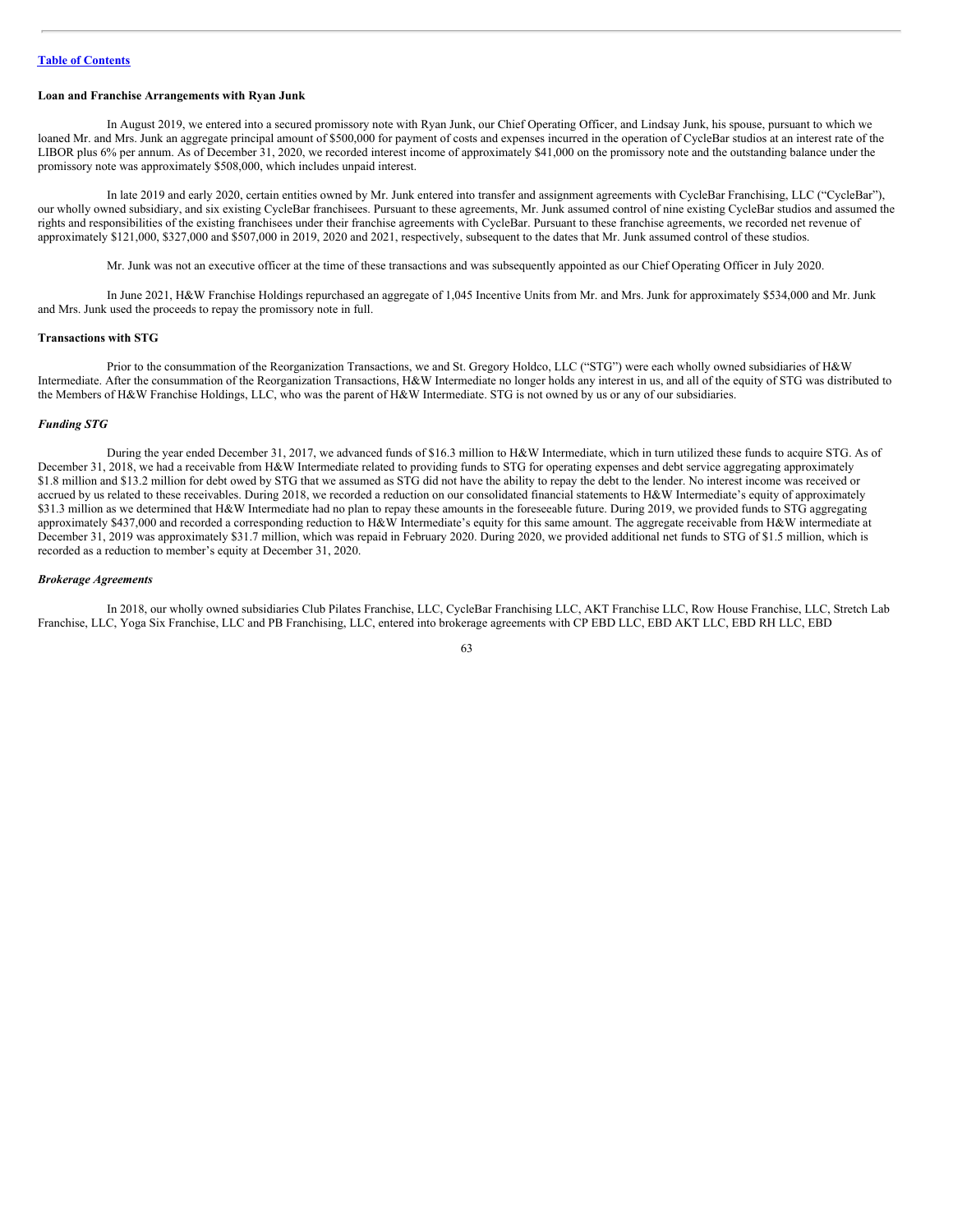SL LLC, EBD YS, LLC and EBD PB, LLC (collectively, the "EBD Entities"), which were wholly owned subsidiaries of STG. During the year ended December 31, 2019, we recorded \$10.7 million of deferred commission costs paid to the EBD Entities, which is recognized over the initial ten-year franchise agreement term. Pursuant to the brokerage agreements, we paid commission to the EBD entities for each license of an AKT, Row House, Stretch Lab or Yoga Six studio sold to a franchisee, and we paid a commission for each license of a Club Pilates or CycleBar studio sold to a franchisee who was not already in the system before entry into previous brokerage agreements.

In addition, pursuant to the brokerage agreements, we paid MVI II, which owned 5% or more of the equity interests of H&W Franchise Holdings at the time of the transactions, a commission of \$3,000 for each license of an AKT, Row House or Yoga Six studio sold to a franchisee. We paid MVI approximately \$150,000 during the year ended December 31, 2019.

Effective October 1, 2019, we no longer have brokerage contracts with the EBD Entities and instead employ a direct salesforce.

#### *Credit Facility*

On September 29, 2017, H&W Intermediate entered into the Prior Credit Agreement with Monroe Capital Management Advisors, LLC as administrative agent and the lenders party thereto and the rights and obligations under the Prior Credit Agreement were immediately assigned to us and STG. The Prior Credit Agreement provided for a \$55 million term loan (the "Prior Term Loan") and a \$3 million revolving credit line (the "Prior Revolving Credit Line"). Our and STG's obligations under the Prior Credit Agreement were guaranteed by H&W Franchise Holdings, H&W Intermediate, STG, us and our subsidiaries, and were secured by substantially all of our assets and all of the assets of H&W Intermediate, H&W Franchise Holdings, STG and our subsidiaries, subject to certain exceptions. The Prior Credit Agreement was amended on July 31, 2018, to increase the Prior Term Loan to \$71 million and the Revolving Credit Line to \$5 million. We further amended the Prior Credit Agreement on October 25, 2018, to increase the Prior Term Loan to \$135 million and the Prior Revolving Credit Line to \$10 million and to extend the maturity to October 25, 2023. We amended the Prior Credit Agreement in December 2019 and in February 2020. As of March 1, 2020, all borrowings under the Prior Credit Agreement and all amendments thereto were fully repaid.

## **Indemnification**

Our amended and restated certificate of incorporation contains provisions limiting the liability of directors, and our amended and restated bylaws provide that we will indemnify each of our directors, officers, employees and other agents to the fullest extent permitted under Delaware law. In addition, in connection with our IPO, we entered into an indemnification agreement with each of our directors and executive officers, which will require us to indemnify them.

## **Related Person Transactions Policy**

We have adopted a written Related Person Transaction Policy, which sets forth our policy with respect to the review, approval, ratification and disclosure of all related person transactions by our Audit Committee. In accordance with its terms, our Audit Committee will have overall responsibility for the implementation of, and for compliance with the Related Person Transaction Policy.

For purposes of the Related Person Transaction Policy, a "related person transaction" is a transaction, arrangement or relationship (or any series of similar transactions, arrangements or relationships) in which we were, are or will be a participant and the amount involved exceeded, exceeds or will exceed \$120,000 and in which any related person (as defined in the Related Person Transaction Policy) had, has or will have a direct or indirect material interest. A "related person transaction" does not include any employment relationship or transaction involving an executive officer and any related compensation resulting solely from that employment relationship that has been reviewed and approved by our board of directors.

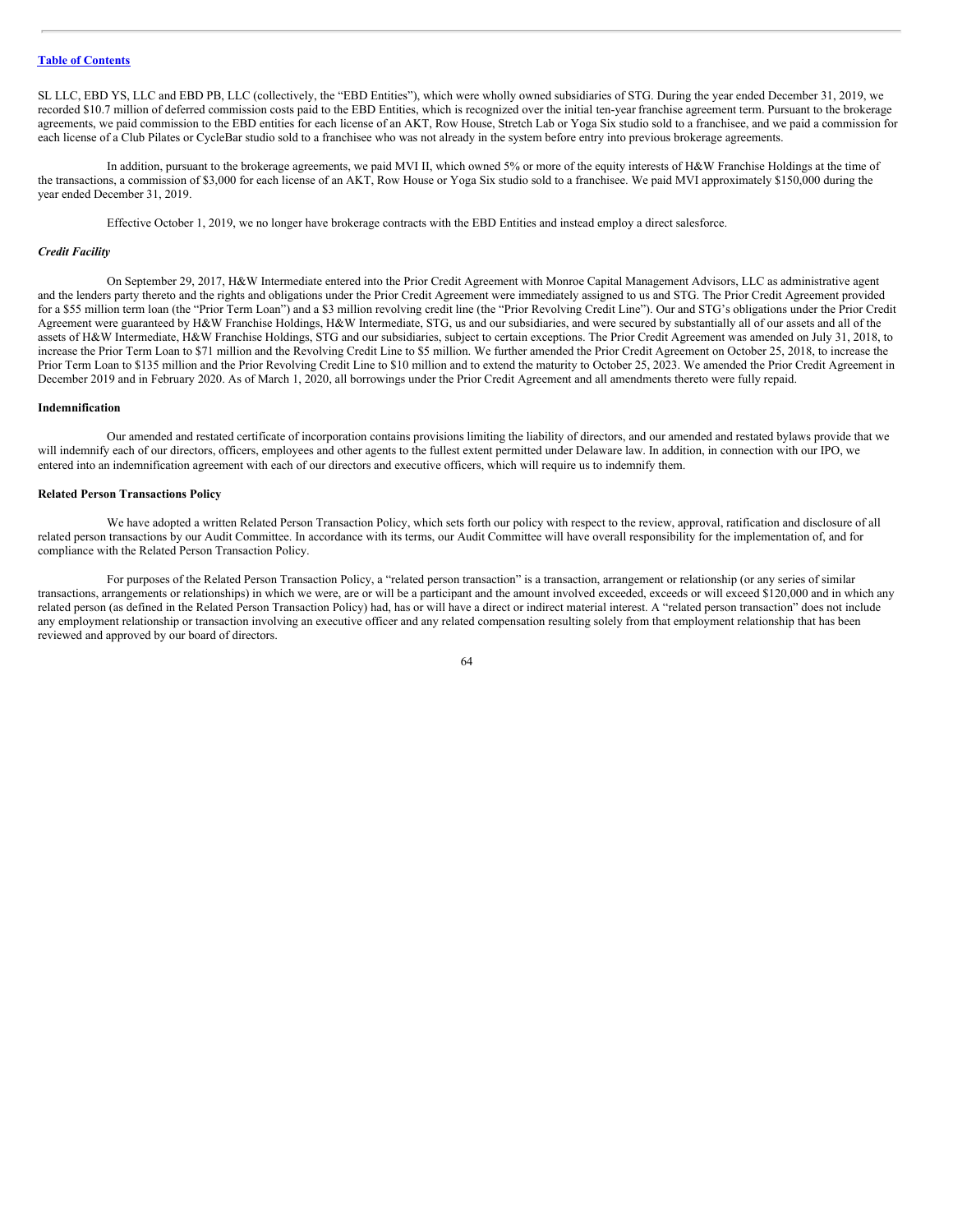The Related Person Transaction Policy requires that notice of a proposed related person transaction be provided to our legal department prior to entry into such transaction. If our legal department determines that such transaction is a related person transaction, the proposed transaction will be submitted to our Audit Committee for consideration at its next meeting. Under the Related Person Transaction Policy, our Audit Committee may approve only those related person transactions that are in, or not inconsistent with, our best interests. In the event that we become aware of a related person transaction that has not been previously reviewed, approved or ratified under the Related Person Transaction Policy and that is ongoing or is completed, the transaction will be submitted to our Audit Committee so that it may determine whether to ratify, rescind or terminate the related person transaction.

The Related Person Transaction Policy also provides that our Audit Committee review certain previously approved or ratified related person transactions that are ongoing to determine whether the related person transaction remains in our best interests and the best interests of our stockholders. Additionally, we will make periodic inquiries of our directors and executive officers with respect to any potential related person transaction of which they may be a party or of which they may be aware.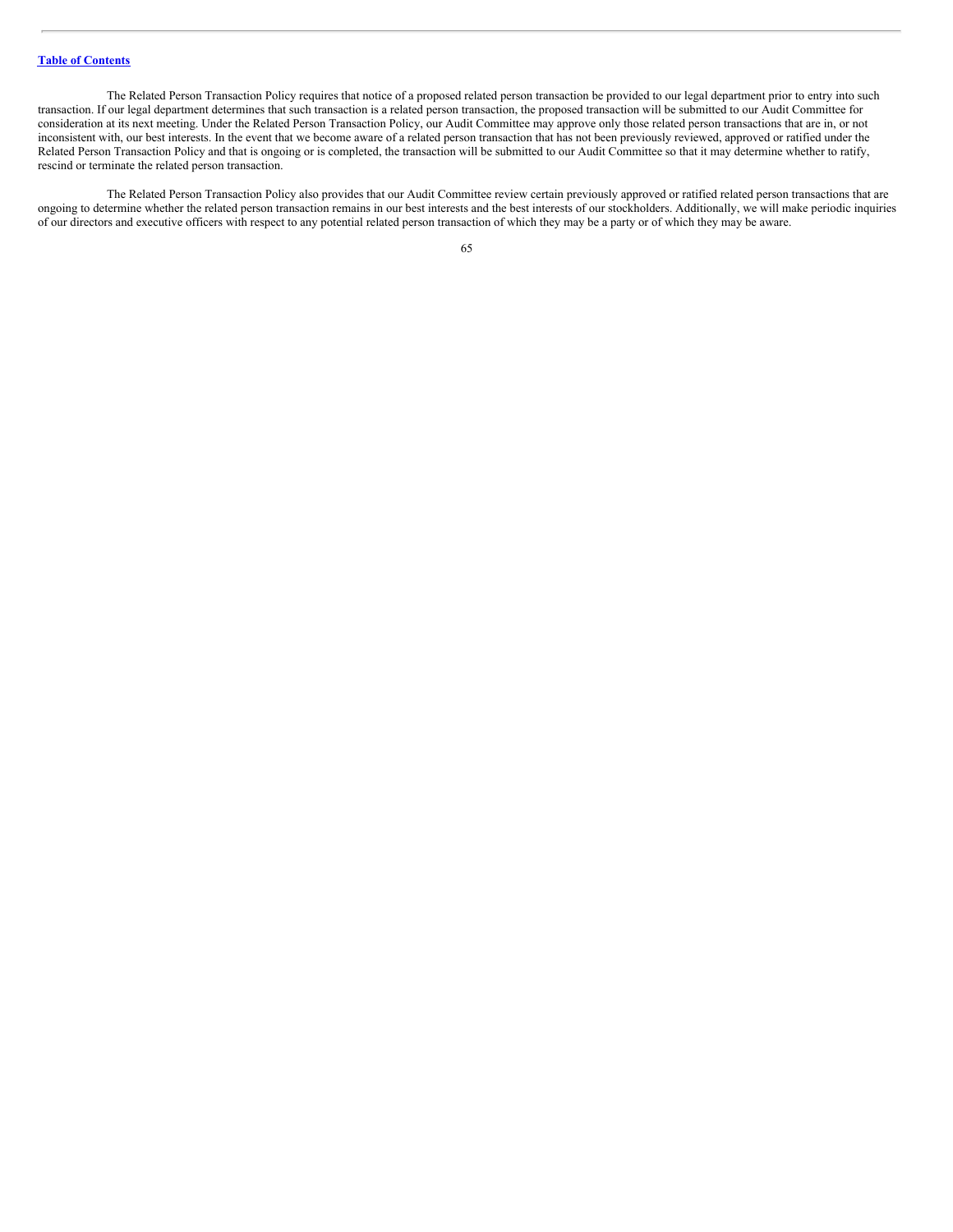# **PRINCIPAL AND SELLING STOCKHOLDERS**

The following table sets forth information regarding the beneficial ownership of our common stock as of February 28, 2022 by:

- the selling stockholders;
- each person or group whom we know to own beneficially more than 5% of our common stock;
- each of our directors and Named Executive Officers individually; and
- all directors and executive officers as a group.

The numbers of shares of common stock beneficially owned, percentages of beneficial ownership and percentages of combined voting power before this offering that are set forth below are based on 24,061,242 shares of Class A common stock and 22,831,226 shares of Class B common stock issued and outstanding as of February 28, 2022 and 13,888,889 shares of our Class A common stock issuable upon the conversion of shares of the Convertible Preferred outstanding as of February 28, 2022. The numbers of shares of common stock beneficially owned, percentages of beneficial ownership and percentages of combined voting power after this offering that are set forth below are based on the number of shares of Class A common stock and Class B common stock outstanding immediately after this offering.

In connection with the IPO, we issued each ContinuingPre-IPO LLC Member one share of Class B common stock for each vested LLC Unit such Continuing Pre-IPO LLC Member beneficially owned immediately prior to the completion of the IPO. Shares of Class B common stock will be cancelled on aone-for-one basis if we, following a redemption request from a Continuing Pre-IPO LLC Member, redeem or exchange LLC Units of such ContinuingPre-IPO LLC Member pursuant to the terms of the Amended LLC Agreement. See "Certain Relationships and Related Party Transactions—Amended LLC Agreement." As a result, the number of shares of Class B common stock set forth in the table below correlates to the number of vested LLC Units each Continuing Pre-IPO LLC Member beneficially owns.

In accordance with the rules of the SEC, beneficial ownership includes voting or investment power with respect to securities and includes the shares issuable pursuant to stock options that are exercisable within 60 days of February 28, 2022. Unless otherwise indicated, the address for each listed stockholder is: c/o Xponential Fitness, Inc., 17877 Von Karman Ave, Suite 100, Irvine, CA 92614. To our knowledge, except as indicated in the footnotes to this table and pursuant to applicable community property laws, the persons named in the table have sole voting and investment power with respect to all shares of common stock.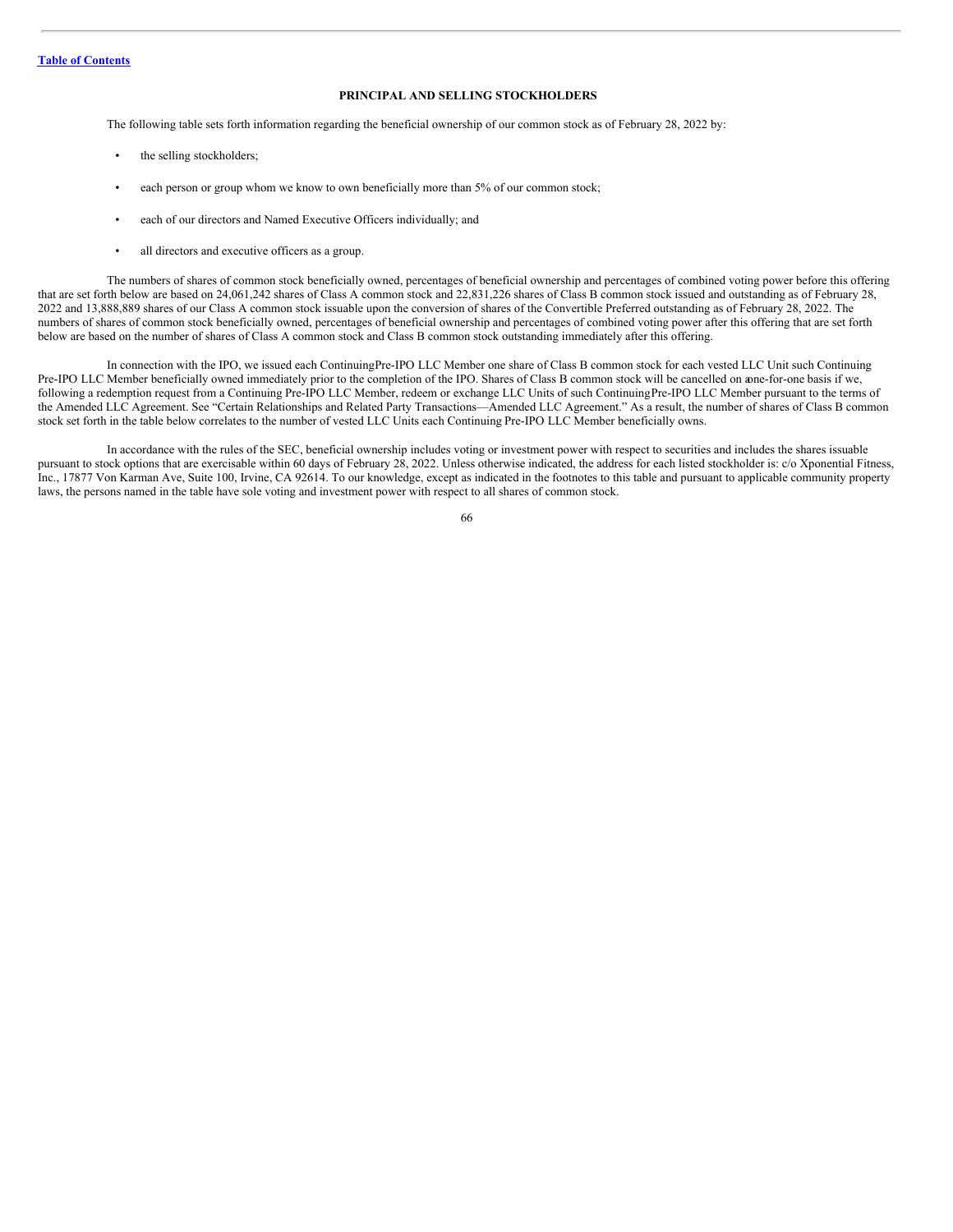The following table assumes the underwriters do not exercise their option to purchase additional shares of Class A common stock.

|                                                                 | <b>Class A</b><br><b>Common Stock Owned(1)</b> |                                                                 |                          |                                                                 | <b>Class B</b>           | <b>Common Stock Owned</b> |                                       | <b>Class A</b><br>Common Stock(2) |           | <b>Combined Voting Power(3)</b> |                               |      |            |      |
|-----------------------------------------------------------------|------------------------------------------------|-----------------------------------------------------------------|--------------------------|-----------------------------------------------------------------|--------------------------|---------------------------|---------------------------------------|-----------------------------------|-----------|---------------------------------|-------------------------------|------|------------|------|
|                                                                 |                                                | <b>After This</b><br><b>Before This</b><br>Offering<br>Offering |                          | <b>After This</b><br><b>Before This</b><br>Offering<br>Offering |                          |                           | To Be Sold In<br><b>This Offering</b> | <b>Before This</b><br>Offering    |           |                                 | <b>After This</b><br>Offering |      |            |      |
| <b>Name of Beneficial Owner</b>                                 | Number                                         |                                                                 | Number                   | $\%$                                                            | Number                   | %                         | Number                                | $\%$                              | Number    | %                               | Number                        |      | Number     | %    |
| <b>Directors and Named Executive Officers:</b>                  |                                                |                                                                 |                          |                                                                 |                          |                           |                                       |                                   |           |                                 |                               |      |            |      |
| Anthony Geisler(4)                                              | 101,831                                        |                                                                 | 101,831                  |                                                                 | 7,907,572                | 35%                       | 7,907,572                             | 39%                               |           |                                 | 8,009,403                     | 13%  | 8,009,403  | 13%  |
| Mark Grabowski <sup>(5)</sup>                                   | 11,610,680                                     | 31%                                                             | 9,454,730                | 23%                                                             | 12,623,677               | 55%                       | 10,279,627                            | 50%                               | 4,500,000 | 19%                             | 24,234,357                    | 40%  | 19,734,357 | 32%  |
| Chelsea Grayson                                                 |                                                |                                                                 |                          |                                                                 |                          |                           |                                       |                                   |           |                                 |                               |      |            |      |
| Ryan Junk(6)                                                    |                                                |                                                                 | $-$                      | $\sim$                                                          | 7.694                    |                           | 7,694                                 |                                   |           |                                 | 7.694                         | - *  | 7.694      |      |
| Sarah Luna(7)                                                   | -                                              | $\sim$                                                          | $\overline{\phantom{a}}$ | $\sim$                                                          | 45,751                   |                           | 45,751                                |                                   |           |                                 | 45,751                        | 一本   | 45,751     |      |
| Brenda Morris <sup>(8)</sup>                                    | 15.994                                         |                                                                 | 15,994                   |                                                                 | 811                      |                           | 811                                   |                                   |           |                                 | 16.805                        |      | 16,805     |      |
| Other 5% or greater beneficial owners:                          |                                                |                                                                 |                          |                                                                 |                          |                           |                                       |                                   |           |                                 |                               |      |            |      |
| H&W Investco, LP(5)                                             | 11,610,680                                     | 31%                                                             | 9,454,730                | 23%                                                             | 12,623,677               | 55%                       | 10,279,627                            | 50%                               | 4,500,000 | 19%                             | 24,234,357                    | 40%  | 19,734,357 | 32%  |
| LAG Fit. Inc.(9)                                                | 83,330                                         |                                                                 | 83,330                   |                                                                 | 7,439,858                | 33%                       | 7,439,858                             | 36%                               |           |                                 | 7,523,188                     | 12%  | 7,523,188  | 12%  |
| Rumble Holdings LLC(10)                                         | 1,300,032                                      | 3%                                                              | 1,300,032                | 3%                                                              |                          |                           |                                       |                                   |           |                                 | 1,300,032                     | 2%   | 1,300,032  | 2%   |
| Affiliates of MSD Partners, L.P.(11) (12)                       | 3,076,438                                      | 9.9%                                                            | 3,308,498                | 9.9%                                                            | $\overline{\phantom{a}}$ | $\overline{\phantom{a}}$  | $\overline{\phantom{a}}$              | $\overline{\phantom{a}}$          |           |                                 | 5,336,729                     | 9.9% | 5,336,729  | 9.9% |
| DESALKIV Portfolios, L.L.C.(13)                                 | 2,691,438                                      | 9.9%                                                            | 2,923,498                | 9.9%                                                            | $-$                      | __                        | $-$                                   | $\overline{\phantom{a}}$          |           |                                 | 3,125,000                     | 6.2% | 3,125,000  | 6.2% |
| Redwood Master Fund Ltd.(14)                                    | 2,753,313                                      | 9.9%                                                            | 2,985,373                | 9.9%                                                            | $\overline{\phantom{a}}$ | $\overline{\phantom{a}}$  | $-$                                   | $\overline{\phantom{a}}$          |           |                                 | 3,750,000                     | 7.4% | 3,750,000  | 7.4% |
| All directors and executive officers as a group (eight persons) | 11,738,480                                     | 31%                                                             | 9,582,530                | 24%                                                             | 20,801,528               | 91%                       | 18,457,478                            |                                   |           |                                 | 32,540,008                    | 54%  | 28,040,008 | 46%  |
|                                                                 |                                                |                                                                 |                          |                                                                 |                          |                           |                                       |                                   |           |                                 |                               |      |            |      |

\* Less than 1%

The following table assumes the underwriters' option to purchase additional shares of Class A common stock is exercised in full.

|                                                                 | <b>Class A</b><br><b>Common Stock Owned(1)</b> |                               |           |                          | <b>Class B</b><br><b>Common Stock Owned</b> |                          |                               |                          | <b>Class A</b><br><b>Common Stock(2)</b> |      | <b>Combined Voting Power(3)</b> |                          |            |      |
|-----------------------------------------------------------------|------------------------------------------------|-------------------------------|-----------|--------------------------|---------------------------------------------|--------------------------|-------------------------------|--------------------------|------------------------------------------|------|---------------------------------|--------------------------|------------|------|
|                                                                 | <b>Before This</b><br>Offering                 | <b>After This</b><br>Offering |           | Offering                 | <b>Before This</b>                          |                          | <b>After This</b><br>Offering |                          | To Be Sold In<br><b>This Offering</b>    |      | <b>Before This</b><br>Offering  |                          |            |      |
| <b>Name of Beneficial Owner</b>                                 | Number                                         |                               | Number    | $\frac{6}{6}$            | Number                                      |                          | Number                        | $\%$                     | Number                                   | $\%$ | Number                          | $\%$                     | Number     | $\%$ |
| <b>Directors and Named Executive Officers:</b>                  |                                                |                               |           |                          |                                             |                          |                               |                          |                                          |      |                                 |                          |            |      |
| Anthony Geisler(4)                                              | 101,831                                        | -8                            | 101,831   |                          | 7,907,572                                   | 35%                      | 7,907,572                     | 39%                      |                                          |      | 8,009,403                       | 13%                      | 8,009,403  | 13%  |
| Mark Grabowski(15)                                              | 11,610,680                                     | 31%                           | 9,131,338 | 22%                      | 12,623,677                                  | 55%                      | 9,928,019                     | 49%                      | 5.175.000                                | 22%  | 24, 234, 357                    | 40%                      | 19,059,357 | 31%  |
| Chelsea Grayson                                                 | $-$                                            |                               |           | $\overline{\phantom{a}}$ | $\overline{\phantom{a}}$                    |                          |                               |                          |                                          |      | $-$                             | $\overline{\phantom{a}}$ |            |      |
| Ryan Junk(6)                                                    |                                                |                               | $-$       | $\overline{\phantom{a}}$ | 7.694                                       | 净                        | 7,694                         |                          |                                          |      | 7.694                           |                          | 7,694      | *    |
| Sarah Luna(7)                                                   | $-$                                            |                               | _         | $\overline{\phantom{a}}$ | 45,751                                      | - 18                     | 45,751                        | 净                        |                                          |      | 45,751                          | *                        | 45,751     | *    |
| Brenda Morris(8)                                                | 15,994                                         |                               | 15,994    |                          | 811                                         |                          | 811                           |                          |                                          |      | 16,805                          |                          | 16,805     |      |
| Other 5% or greater beneficial owners:                          |                                                |                               |           |                          |                                             |                          |                               |                          |                                          |      |                                 |                          |            |      |
| H&W Investco, LP(15)                                            | 11,610,680                                     | 31%                           | 9.131.338 | 22%                      | 12,623,677                                  | 55%                      | 9.928.019                     | 49%                      | 5.175.000                                | 22%  | 24, 234, 357                    | 40%                      | 19,059,357 | 31%  |
| LAG Fit, Inc.(9)                                                | 83,330                                         | $\ast$                        | 83,330    |                          | 7,439,858                                   | 33%                      | 7,439,858                     | 37%                      |                                          |      | 7.523.188                       | 12%                      | 7,523,188  | 12%  |
| Rumble Holdings LLC(10)                                         | 1,300,032                                      | 3%                            | 1,300,032 | 3%                       | $\overline{\phantom{a}}$                    | $\sim$                   | _                             | $\overline{\phantom{a}}$ |                                          |      | 1,300,032                       | 2%                       | 1,300,032  | 2%   |
| Affiliates of MSD Partners, L.P.(11) (12)                       | 3,076,438                                      | 9.9%                          | 3.343.308 | 9.9%                     | $\overline{\phantom{a}}$                    |                          | $\overline{\phantom{a}}$      | $\overline{\phantom{a}}$ |                                          |      | 5,336,729                       | 9.9%                     | 5,336,729  | 9.9% |
| DESALKIV Portfolios, L.L.C.(13)                                 | 2,691,438                                      | 9.9%                          | 2,958,308 | 9.9%                     | $\overline{\phantom{a}}$                    | $\overline{\phantom{a}}$ | $\overline{\phantom{a}}$      | $\overline{\phantom{a}}$ |                                          |      | 3,125,000                       | 6.2%                     | 3,125,000  | 6.2% |
| Redwood Master Fund Ltd.(14)                                    | 2,753,313                                      | 9.9%                          | 3,020,183 | 9.9%                     | $\overline{\phantom{a}}$                    | $\overline{\phantom{a}}$ | $\overline{\phantom{a}}$      | $\overline{\phantom{a}}$ |                                          |      | 3,750,000                       | 7.4%                     | 3,750,000  | 7.4% |
| All directors and executive officers as a group (eight persons) | 11,738,480                                     | 31%                           | 9.259.138 | 23%                      | 20,801,528                                  | 91%                      | 18,105,870                    | 90%                      |                                          |      | 32,540,008                      | 54%                      | 27,365,008 | 45%  |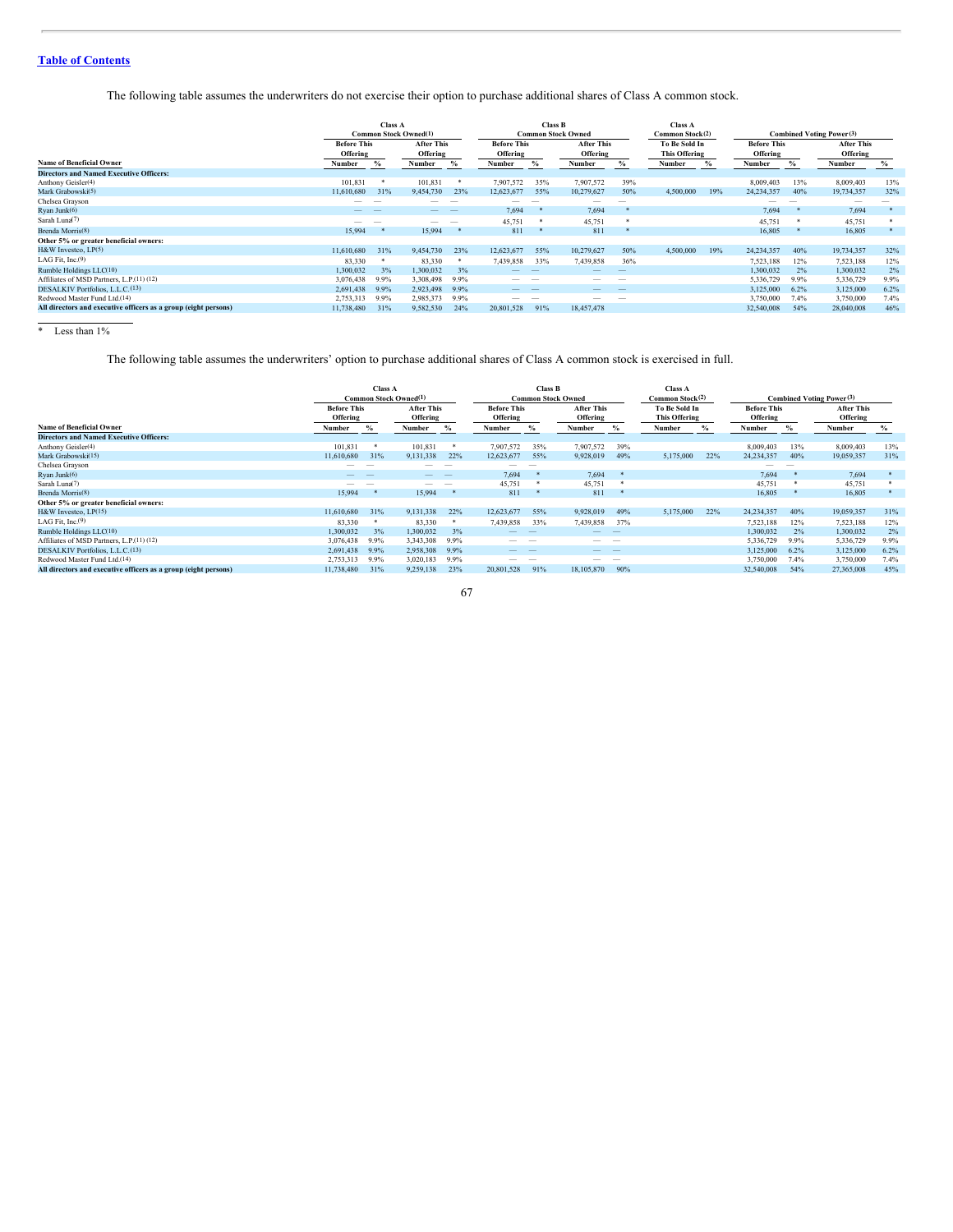Less than  $1\%$ 

- (1) Subject to the terms of the Amended LLC Agreement, LLC Units are generally redeemable or exchangeable for shares of our Class A common stock on aone-for-one basis. Shares of Class B common stock will be cancelled on a one-for-one basis if we redeem or exchange LLC Units pursuant to the terms of the Amended LLC Agreement. Beneficial ownership of shares of our Class A common stock reflected in this table does not include beneficial ownership of shares of our Class A common stock for which such LLC Units may be redeemed or exchanged.
- (2) Percentage of Class A common stock to be sold in this offering is based on Class A common stock outstanding as of February 28, 2022. Prior to the consummation of this offering, we will issue to certain selling stockholders 2,344,050 shares of our Class A common stock (or 2,695,658 shares of our Class A common stock if the underwriters exercise in full their option to purchase additional shares of Class A common stock) in exchange for an equivalent number of outstanding LLC Units, all of which will be sold by the selling stockholders in this offering.
- (3) Represents the percentage of voting power of our Class A common stock and Class B common stock held by such person voting together as a single class. Each holder of Class A common stock and Class B common stock is entitled to one vote per share on all matters submitted to our stockholders for a vote.
- (4) Consists of: (i) 18,501 shares of Class A common stock held directly by Mr. Geisler, (ii) 467,714 shares of Class B common stock held directly by Mr. Geisler, (iii) 83,330 shares of Class A common stock held by LAG Fit, Inc. and (iv) 7,439,858 shares of Class B common stock held by LAG Fit, Inc. Mr. Geisler has reported sole investment and dispositive power over the shares held by LAG Fit, Inc. The address for LAG Fit, Inc. is 6789 Quail Hill Parkway #408, Irvine, CA 92603.
- (5) Consists of: (i) 11,610,680 Class A common stock before the offering and 9,454,730 shares of Class A common stock after the offering held by H&W Investco II, LP and (ii) 12,623,677 shares of Class B common stock before the offering and 10,279,627 shares of Class B common stock after the offering held by H&W Investco, LP, each of which Mr. Grabowski is the Managing Partner. Mr. Grabowski has reported sole investment and dispositive power over these shares. The address for H&W Investco, LP is 17 Palmer Lane, Riverside, CT 06878.
- (6) Consists of 7,694 shares of Class B common stock held directly by Mr. Junk.
- (7) Consists of: (i) 44,387 shares of Class B common stock held directly by Ms. Luna and (ii) 1,364 RSUs that will vest within 60 days of February 28, 2022.
- (8) Consists of 15,994 shares of Class A common stock and 811 shares of Class B common stock held directly by Ms. Morris.
- (9) Consists of: (i) 83,330 shares of Class A common stock held by LAG Fit, Inc. and (ii) 7,439,858 shares of Class B common stock held by LAG Fit, Inc. Mr. Geisler has reported sole investment and dispositive power over the shares held by LAG Fit, Inc. The address for LAG Fit, Inc. is 6789 Quail Hill Parkway #408, Irvine, CA 92603.
- (10) Consists of shares of 1,300,032 Class A common stock held by Rumble Holdings LLC. The address for Rumble Holdings LLC is 146 West 23rd Street, New York, NY 10011.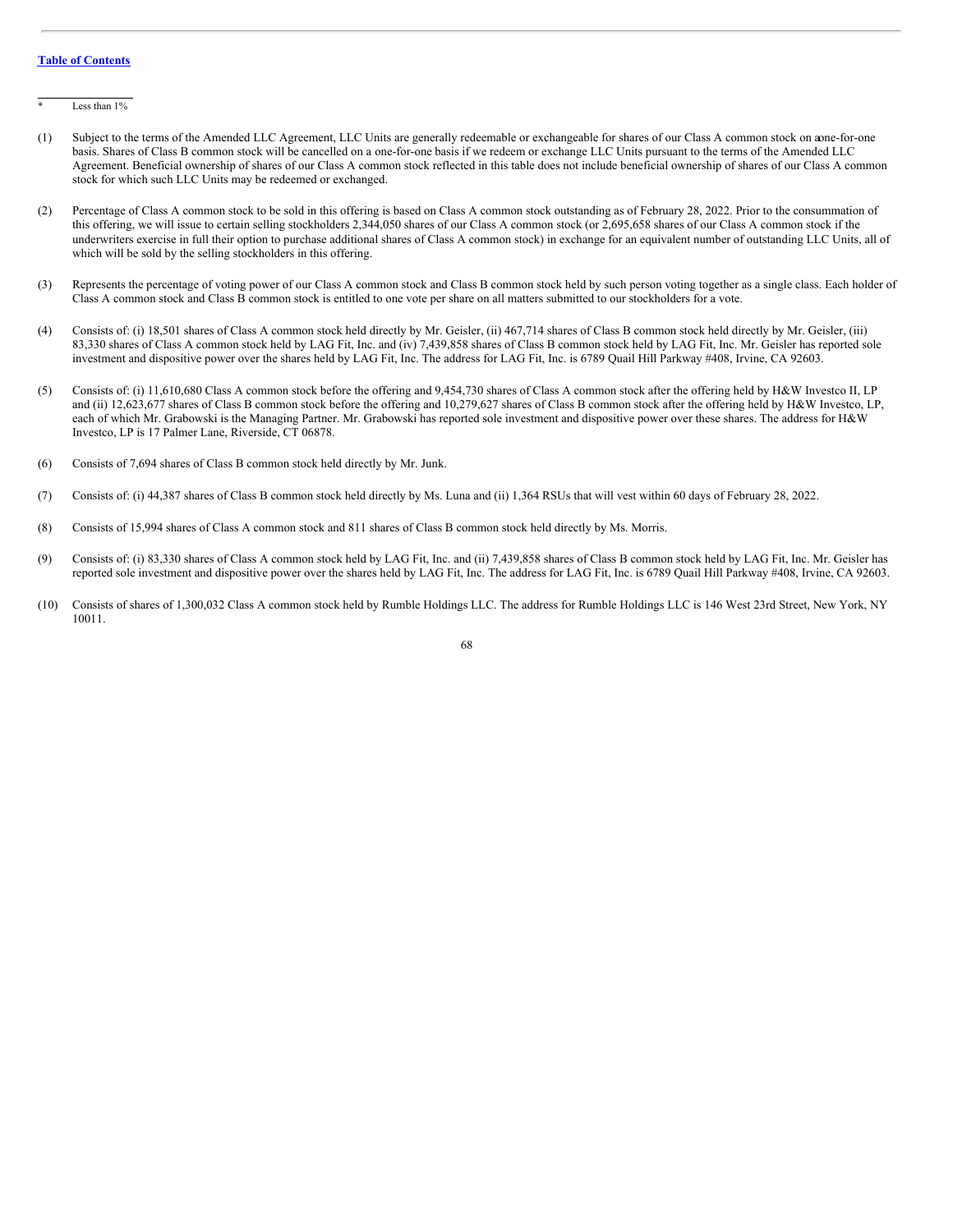- (11) MSD Partners, L.P. ("MSD Partners") is the investment manager of the MSD Affiliates (as defined below) and may be deemed to beneficially own securities beneficially owned by the MSD Funds. MSD Partners (GP), LLC ("MSD GP"), a Delaware limited liability company, is the general partner of MSD Partners, and may be deemed to beneficially own securities beneficially owned by MSD Partners. Each of John C. Phelan, Marc R. Lisker and Brendan P. Rogers is a manager of, and may be deemed to beneficially own securities beneficially owned by MSD GP. The address of the principal business office of the MSD Affiliates is c/o MSD Partners, L.P., One Vanderbilt Avenue, 26th Fl., NY, NY 10017.
- (12) The number of shares of Class A common stock shown as beneficially owned reflects the application of the provision of the Convertible Preferred that, other than in the case of a mandatory conversion, prevents a holder of Convertible Preferred, without at least 61 days written notice from such holder, from receiving shares of Class A common stock or any other of our equity securities upon any conversion of Convertible Preferred to the extent that such exercise or receipt would cause any holder of Convertible Preferred to become, directly or indirectly, a "beneficial owner" (within the meaning of Section 13(d) of the Exchange Act) of a number of equity interests that would exceed 9.9% the Class A common stock outstanding at that time. The number of shares of Class A common stock that, but for the foregoing, would otherwise be issuable upon conversion of the Convertible Preferred owned by the Affiliates of MSD Partners, L.P. consists of 7,013,889 shares of Class A common stock held as follows: 3,363,194 shares of Class A common stock issuable upon conversion of the Convertible Preferred by MSD Credit Opportunity Master Fund, L.P., a Delaware limited partnership ("MSDC"), 1,057,639 shares of Class A common stock issuable upon conversion of the Convertible Preferred by MSD Special Investments Fund, L.P., a Delaware limited partnership ("MSDS"), 464,583 shares of Class A common stock issuable upon conversion of the Convertible Preferred by MSD SIF Holdings, L.P., a Delaware limited partnership ("MSDSIF"), 1,164,583 shares of Class A common stock issuable upon conversion of the Convertible Preferred held by MSD Private Credit Opportunity Master Fund 2, L.P., a Cayman Islands exempted limited partnership ("MSDP2"), 352,778 shares of Class A common stock issuable upon conversion of the Convertible Preferred held by MSD Private Credit Opportunity Master Fund, L.P., a Cayman Islands exempted limited partnership ("MSDP"), 276,390 shares of Class A common stock issuable upon conversion of the Convertible Preferred held by Lombard International Life Ltd., a Bermuda corporation, on behalf of its Segregated Account BIGVA005 ("LIL1"), 140,278 shares of Class A common stock issuable upon conversion of the Convertible Preferred held by Lombard International Life Ltd., a Bermuda corporation, on behalf of its Segregated Account BIGVA006 ("LIL2") and 194,444 shares of Class A common stock issuable upon conversion of the Convertible Preferred held by MSD SBAFLA Fund, L.P., a Delaware limited partnership ("MSDSB") (MSDC, MSDS, MSDSIF, MSDP2, MSDP, LIL1, LIL2 and MSDSB, the "MSD Affiliates").
- (13) The number of shares of Class A common stock shown as beneficially owned reflects the application of the provision of the Convertible Preferred that, other than in the case of a mandatory conversion, prevents a holder of Convertible Preferred, without at least 61 days written notice from such holder, from receiving shares of Class A common stock or any other of our equity securities upon any conversion of Convertible Preferred to the extent that such exercise or receipt would cause any holder of Convertible Preferred to become, directly or indirectly, a "beneficial owner" (within the meaning of Section 13(d) of the Exchange Act) of a number of equity interests that would exceed 9.9% the Class A common stock outstanding at that time. The number of shares of Class A common stock that, but for the foregoing, would otherwise be issuable upon conversion of the Convertible Preferred owned by DESALKIV Portfolios, L.L.C. ("DESALKIV", and such common stock issuable upon conversion, the "Subject Shares") consists of 3,125,000 Subject Shares. DESALKIV has the power to vote or direct the vote of (and the power to dispose or direct the disposition of) the Subject Shares.

D. E. Shaw & Co., L.P. ("DESCO LP"), as the managing member of D. E. Shaw Adviser, L.L.C. ("Adviser"), which in turn is investment adviser of DESALKIV, may be deemed to have the shared power to vote or direct the vote of (and the shared power to dispose or direct the disposition of) the Subject Shares. D. E. Shaw & Co., L.L.C. ("DESCO LLC"), as the managing member of D. E. Shaw Manager, L.L.C.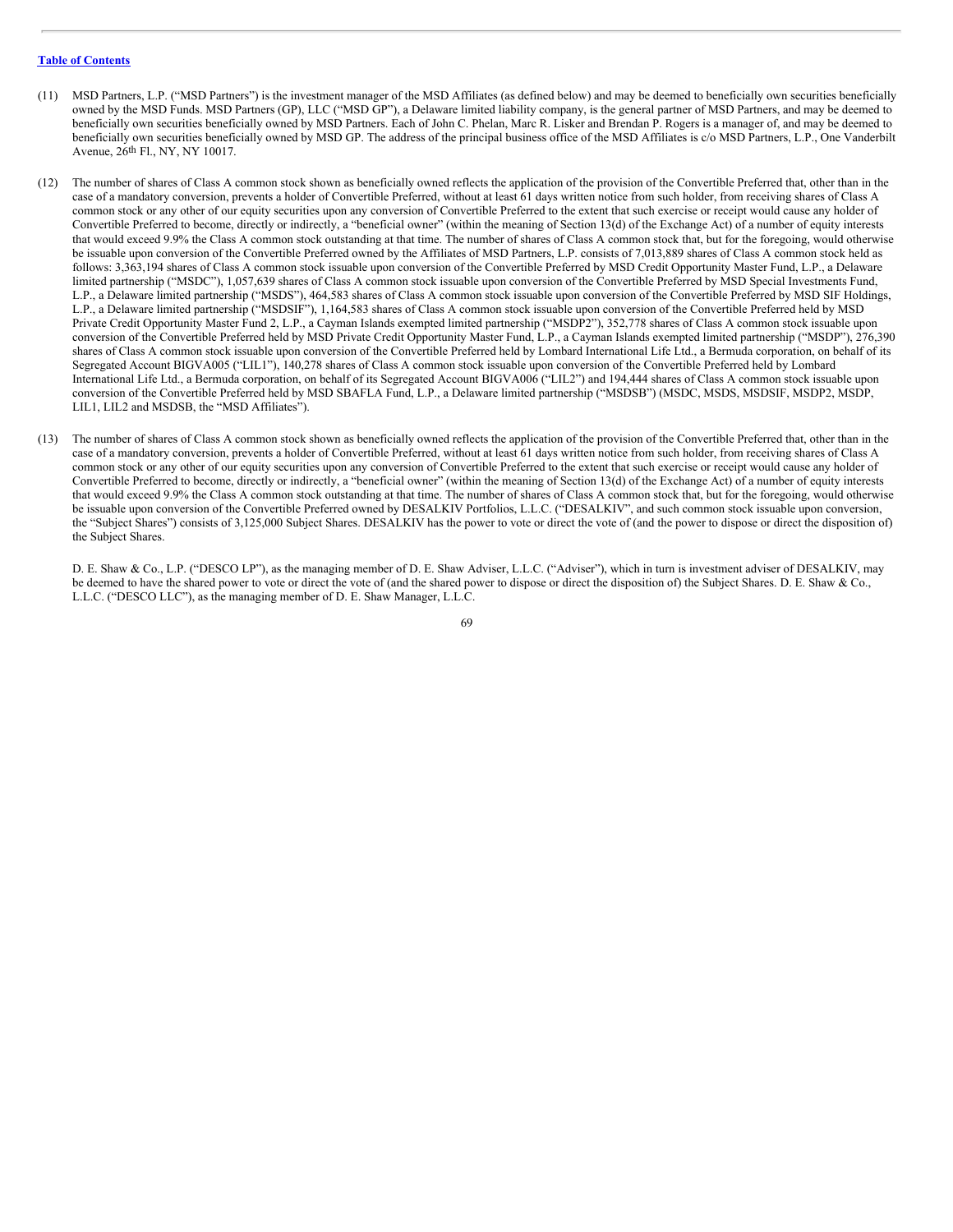("Manager"), which in turn is the manager of DESALKIV, may be deemed to have the shared power to vote or direct the vote of (and the shared power to dispose or direct the disposition of) the Subject Shares. Julius Gaudio, Maximilian Stone, and Eric Wepsic, or their designees, exercise voting and investment control over the Subject Shares on DESCO LP's and DESCO LLC's behalf.

D. E. Shaw & Co., Inc. ("DESCO Inc."), as general partner of DESCO LP, may be deemed to have the shared power to vote or direct the vote of (and the shared power to dispose or direct the disposition of) the Subject Shares. D. E. Shaw & Co. II, Inc. ("DESCO II Inc."), as managing member of DESCO LLC, may be deemed to have the shared power to vote or direct the vote of (and the shared power to dispose or direct the disposition of) the Subject Shares. None of DESCO LP, DESCO LLC, Adviser, Manager, DESCO Inc., or DESCO II Inc. (collectively, the "DES Entities") owns any shares of the Company directly, and each such entity disclaims beneficial ownership of the Subject Shares.

David E. Shaw does not own any shares of the Company directly. By virtue of David E. Shaw's position as President and sole shareholder of DESCO Inc., which is the general partner of DESCO LP, and by virtue of David E. Shaw's position as President and sole shareholder of DESCO II Inc., which is the managing member of DESCO LLC, David E. Shaw may be deemed to have the shared power to vote or direct the vote of (and the shared power to dispose or direct the disposition of) the Subject Shares and, therefore, David E. Shaw may be deemed to be the beneficial owner of the Subject Shares. David E. Shaw disclaims beneficial ownership of the Subject Shares.

The business address of the DES Entities, DESALKIV, and David E. Shaw is c/o the D. E. Shaw group, 1166 Avenue of Americas, 9th Floor, New York, NY 10036.

- (14) The number of shares of Class A common stock shown as beneficially owned reflects the application of the provision of the Convertible Preferred that, other than in the case of a mandatory conversion, prevents a holder of Convertible Preferred, without at least 61 days written notice from such holder, from receiving shares of Class A Common Stock or any other of our equity securities upon any conversion of Convertible Preferred to the extent that such exercise or receipt would cause any holder of Convertible Preferred to become, directly or indirectly, a "beneficial owner" (within the meaning of Section 13(d) of the Exchange Act) of a number of equity interests that would exceed 9.9% the Class A Common Stock outstanding at that time. The number of shares of Class A common stock that, but for the foregoing, would otherwise be issuable upon conversion of the Convertible Preferred owned by Redwood Master Fund LTD. Redwood Capital Management, LLC ("RCM") consists of 3,750,000 shares of Class A common stock issuable upon conversion of the Convertible Preferred held by RCM is the investment manager of Redwood Master Fund, Ltd. RCM is wholly owned by Redwood Capital Management Holdings, LP ("RCM Holdings"). Mr. Ruben Kliksberg is the Chief Executive Officer of RCM, is the sole managing member of the general partner of RCM Holdings, and controls a majority of the limited partnership interests in RCM Holdings. The address for Redwood Master Fund, Ltd. is c/o Redwood Capital Management, LLC, 250 W 55th Street, New York, New York 10019.
- (15) Consists of: (i) 11,610,680 Class A common stock before the offering and 9,131,338 shares of Class A common stock after the offering held by H&W Investco II, LP and (ii) 12,623,677 shares of Class B common stock before the offering and 9,928,019 shares of Class B common stock after the offering held by H&W Investco, LP, each of which Mr. Grabowski is the Managing Partner. Mr. Grabowski has reported sole investment and dispositive power over these shares. The address for H&W Investco, LP is 17 Palmer Lane, Riverside, CT 06878.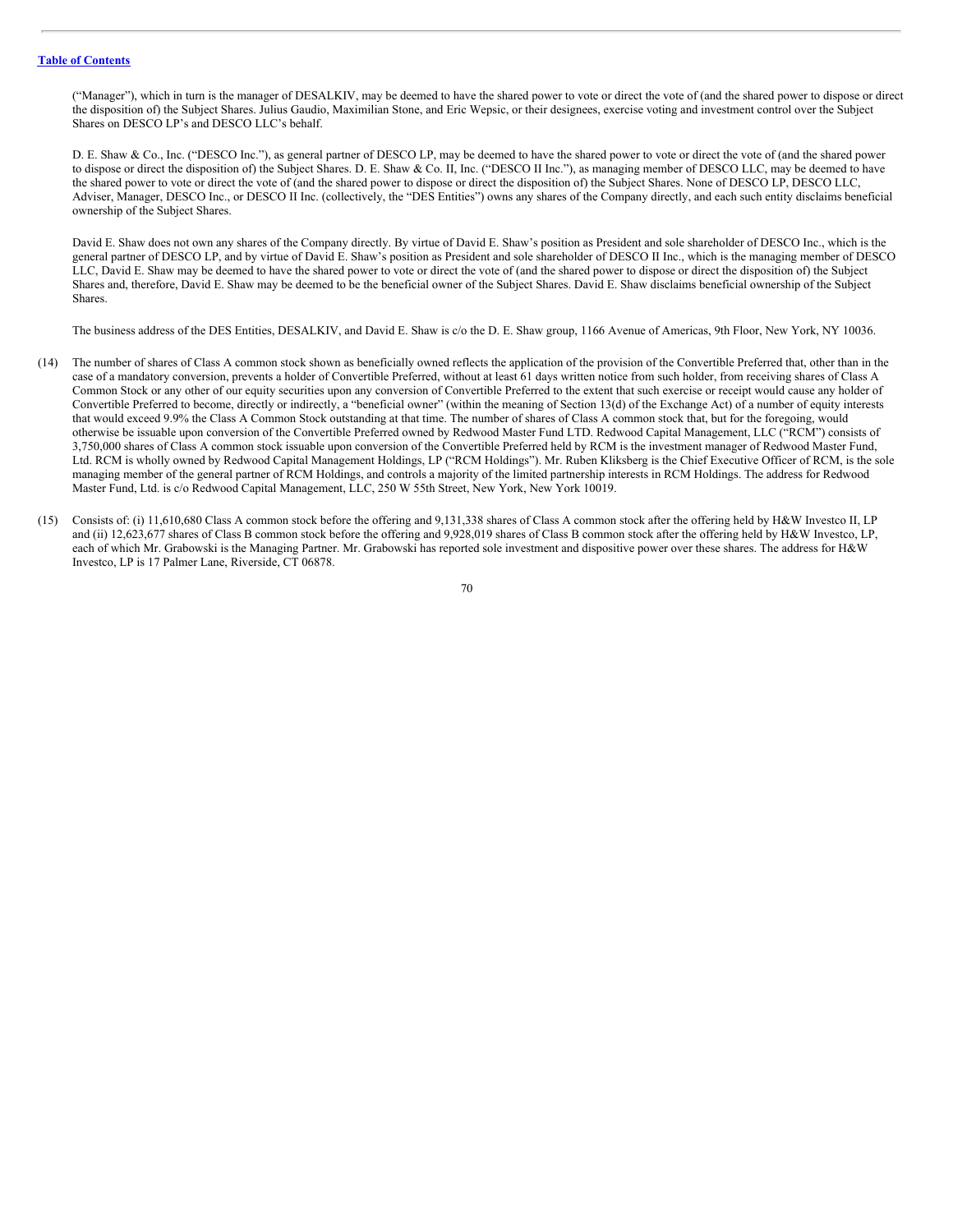## **U.S. FEDERAL INCOME AND ESTATE TAX CONSIDERATIONS TONON-U.S. HOLDERS**

The following is a general discussion of the material U.S. federal income and estate tax consequences of the purchase, ownership and disposition of our Class A common stock by a "non-U.S. holder." A "non-U.S. holder" is a beneficial owner of a share of our Class A common stock that is, for U.S. federal income tax purposes:

- a non-resident alien individual, other than a former citizen or resident of the U.S. subject to U.S. tax as an expatriate,
- a foreign corporation, or
- a foreign estate or trust.

If a partnership or other pass-through entity (including an entity or arrangement treated as a partnership or other type of pass-through entity for U.S. federal income tax purposes) owns our Class A common stock, the tax treatment of a partner or beneficial owner of the entity may depend upon the status of the partner or beneficial owner, the activities of the entity and certain determinations made at the partner or beneficial owner level. Partners and beneficial owners in partnerships or other pass-through entities that own our Class A common stock should consult their own tax advisors as to the particular U.S. federal income and estate tax consequences applicable to them.

This discussion is based on the Code and administrative pronouncements, judicial decisions and final, temporary and proposed Treasury regulations, changes to any of which subsequent to the date of this prospectus may affect the tax consequences described herein (possibly with retroactive effect). This discussion does not address all aspects of U.S. federal income and estate taxation that may be relevant to non-U.S. holders in light of their particular circumstances and does not address any U.S. federal gift, alternative minimum tax or Medicare contribution tax considerations or any tax consequences arising under the laws of any state, local or foreign jurisdiction. Prospective holders are urged to consult their tax advisors with respect to the particular tax consequences to them of owning and disposing of our Class A common stock, including the consequences under the laws of any state, local or foreign jurisdiction.

#### **Dividends**

To the extent that we make a distribution of cash or other property (other than certain pro rata distributions of our stock) in respect of our Class A common stock, the distribution generally will be treated as a dividend for U.S. federal income tax purposes to the extent it is paid out of our current or accumulated earnings and profits (as determined under U.S. federal income tax principles). Any portion of a distribution that exceeds our current and accumulated earnings and profits generally will be treated first as a tax-free return of capital that reduces the adjusted tax basis of anon-U.S. holder's Class A common stock, and to the extent the amount of the distribution exceeds a non-U.S. holder's adjusted tax basis in our Class A common stock, the excess will be treated as gain from the disposition of our Class A common stock (the tax treatment of which is discussed below under "-Gain on Disposition of Our Class A Common Stock").

Dividends paid to a non-U.S. holder generally will be subject to U.S. federal withholding tax at a 30% rate, or a reduced rate specified by an applicable income tax treaty, subject to the discussion of FATCA (as defined below) withholding taxes below. In order to obtain a reduced rate of withholding under an applicable income tax treaty, a non-U.S. holder generally will be required to provide a properly executed IRS FormW-8BEN or IRS Form W-8BEN-E, as applicable, certifying its entitlement to benefits under the treaty.

Dividends paid to a non-U.S. holder that are effectively connected with thenon-U.S. holder's conduct of a trade or business within the United States (and, if required by an applicable income tax treaty, are attributable

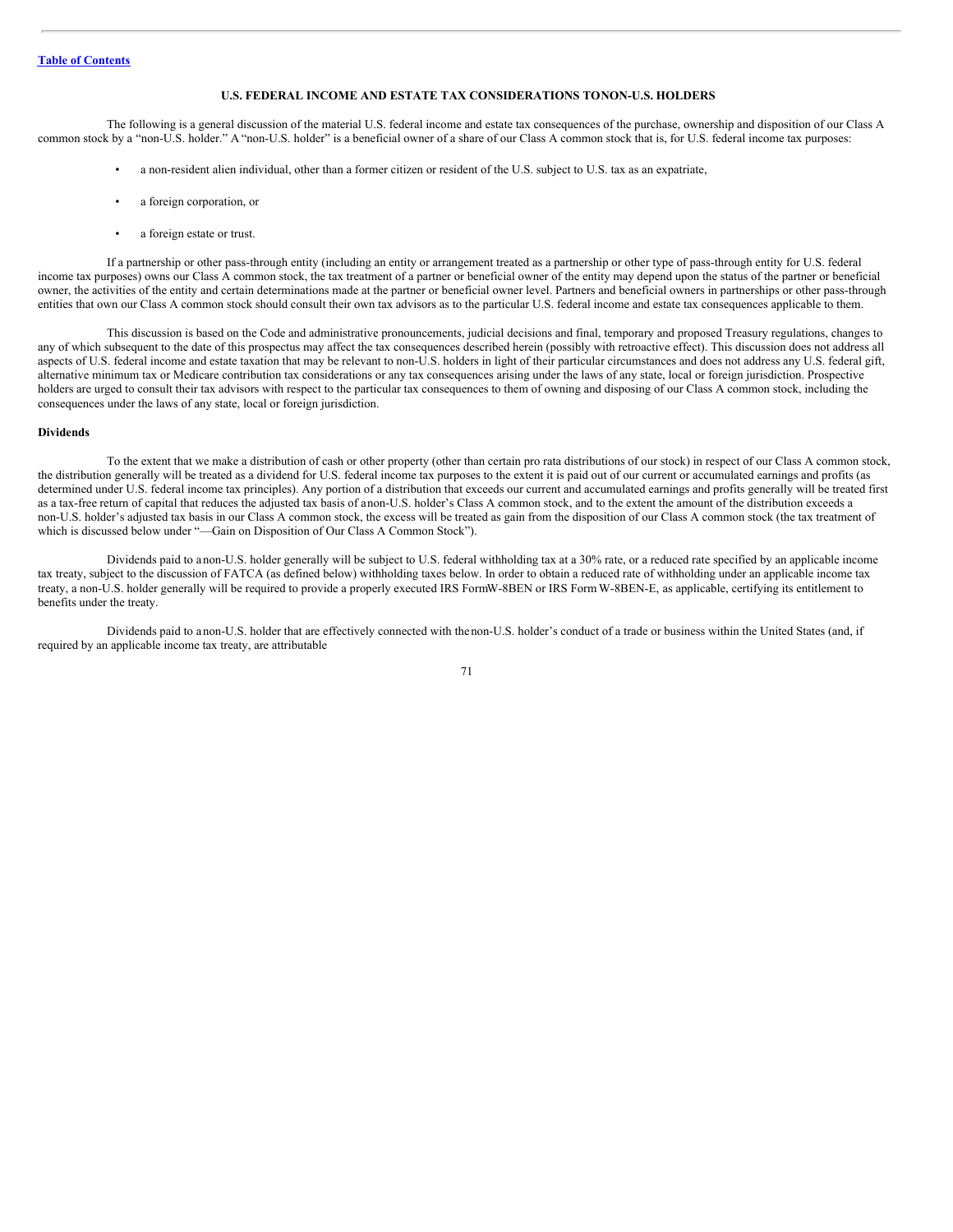## **Table of [Contents](#page-1-0)**

to a permanent establishment or fixed base maintained by the non-U.S. holder in the United States) will not be subject to U.S. federal withholding tax if thenon-U.S. holder provides a properly executed IRS Form W-8ECI. Instead, the effectively connected dividend income will generally be subject to regular U.S. income tax as if thenon-U.S. holder were a U.S. person as defined under the Code. A non-U.S. holder that is treated as a corporation for U.S. federal income tax purposes receiving effectively connected dividend income may also be subject to an additional "branch profits tax" imposed at a rate of 30% (or a lower treaty rate) on its effectively connected earnings and profits (subject to certain adjustments).

A non-U.S. holder eligible for a reduced rate of U.S. federal withholding tax pursuant to an income tax treaty may obtain a refund of any excess amounts withheld by timely filing an appropriate claim for refund with the IRS.

#### **Gain on Disposition of Our Class A Common Stock**

Subject to the discussions of backup withholding and FATCA withholding tax below, a non-U.S. holder generally will not be subject to U.S. federal income tax on gain realized on a sale or other disposition of our Class A common stock unless:

- the gain is effectively connected with the conduct of a trade or business by thenon-U.S. holder in the United States (and, if required by an applicable tax treaty, the gain is attributable to a permanent establishment or fixed base maintained by the non-U.S. holder in the United States), in which case the gain will be subject to U.S. federal income tax generally in the same manner as effectively connected dividend income as described above;
- the non-U.S. holder is an individual present in the United States for 183 days or more in the taxable year of disposition and certain other conditions are met, in which case the gain (net of certain U.S.-source losses) generally will be subject to U.S. federal income tax at a rate of 30% (or a lower treaty rate); or
- we are or have been a "U.S. real property holding corporation" (as described below) at any time within the five-year period preceding the disposition or the non-U.S. holder's holding period, whichever period is shorter, and either (i) our Class A common stock is not regularly traded on an established securities market prior to the beginning of the calendar year in which the sale or disposition occurs or (ii) the non-U.S. holder has owned or is deemed to have owned, at any time within the five-year period preceding the disposition or the non-U.S. holder's holding period, whichever period is shorter, more than 5% of our Class A common stock.

We will be a U.S. real property holding corporation at any time that the fair market value of our "U.S. real property interests" (as defined in the Code and applicable Treasury regulations), equals or exceeds 50% of the aggregate fair market value of our worldwide real property interests and our other assets used or held for use in a trade or business (all as determined for the U.S. federal income tax purposes). We believe that we are not, and do not anticipate becoming in the foreseeable future, a U.S. real property holding corporation.

## **Information Reporting and Backup Withholding**

Distributions paid to a non-U.S. holder and the amount of any tax withheld with respect to such distributions generally will be reported to the IRS. Copies of the information returns reporting such distributions and any withholding may also be made available to the tax authorities in the country in which the non-U.S. holder resides under the provisions of an applicable income tax treaty.

A non-U.S. holder will not be subject to backup withholding on dividends received if such holder certifies under penalty of perjury that it is anon-U.S. holder (and the payor does not have actual knowledge or reason to know that such holder is a U.S. person), or such holder otherwise establishes an exemption.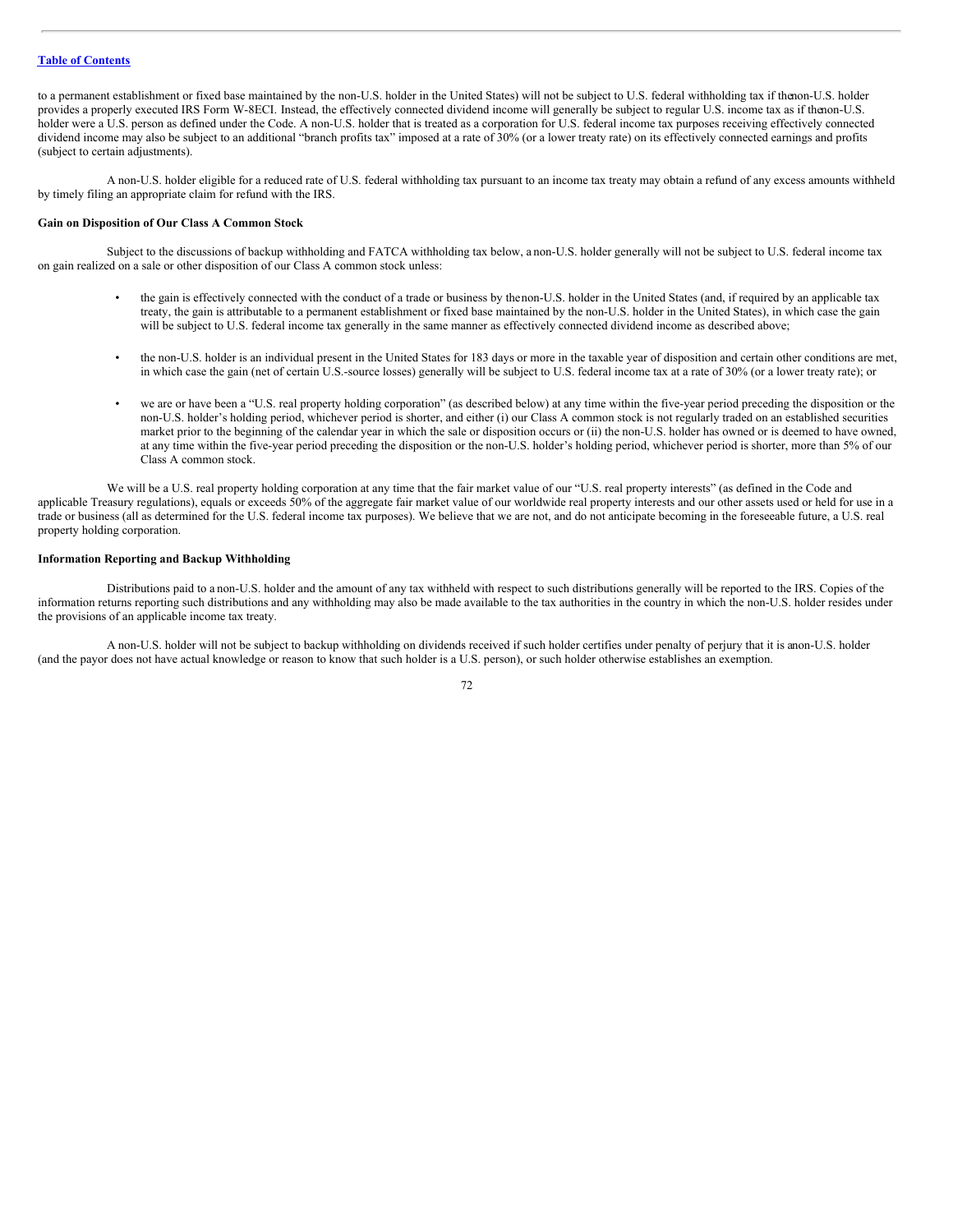Information reporting and, depending on the circumstances, backup withholding will apply to the proceeds of a sale or other disposition of our Class A common stock made within the United States or conducted through certain U.S.-related financial intermediaries, unless the non-U.S. holder complies with certification procedures to establish that it is not a U.S. person in order to avoid information reporting and backup withholding. The certification procedures required to claim a reduced rate of withholding under a treaty will generally satisfy the certification requirements necessary to avoid backup withholding as well.

Backup withholding is not an additional tax and the amount of any backup withholding from a payment to anon-U.S. holder will be allowed as a credit against the non-U.S. holder's U.S. federal income tax liability and may entitle thenon-U.S. holder to a refund, provided that the required information is furnished to the IRS in a timely manner.

## **FATCA Withholding Tax**

Under Sections 1471 through 1474 of the Code (such Sections commonly referred to as FATCA), payments of dividends on and the gross proceeds of dispositions of our Class A common stock paid to (i) a "foreign financial institution" (as specifically defined in the Code) or (ii) a "non-financial foreign entity" (as specifically defined in the Code) will be subject to a withholding tax (separate and apart from, but without duplication of, the withholding tax described above) at a rate of 30%, unless various U.S. information reporting and due diligence requirements (generally relating to ownership by U.S. persons of interests in or accounts with those entities) have been satisfied or an exemption from these rules applies. Under proposed U.S. Treasury regulations promulgated by the Treasury Department on December 13, 2018, which state that taxpayers may rely on the proposed Treasury regulations until final Treasury regulations are issued, this withholding tax will not apply to the gross proceeds from the sale or disposition of our Class A common stock. An intergovernmental agreement between the United States and an applicable foreign country may modify these requirements. If a dividend payment is both subject to withholding under FATCA and subject to the withholding tax discussed above under "—Dividends," the withholding under FATCA may be credited against, and therefore reduce, such other withholding tax. Non-U.S. holders should consult their tax advisors regarding the possible implications of this withholding tax on their investment in our Class A common stock.

## **Federal Estate Tax**

Individual non-U.S. holders (as specifically defined for U.S. federal estate tax purposes) and entities the property of which is potentially includible in such an individual's gross estate for U.S. federal estate tax purposes (for example, a trust funded by such an individual and with respect to which the individual has retained certain interests or powers) should note that our Class A common stock will be treated as U.S. situs property subject to U.S. federal estate tax, unless an applicable estate tax treaty provides otherwise.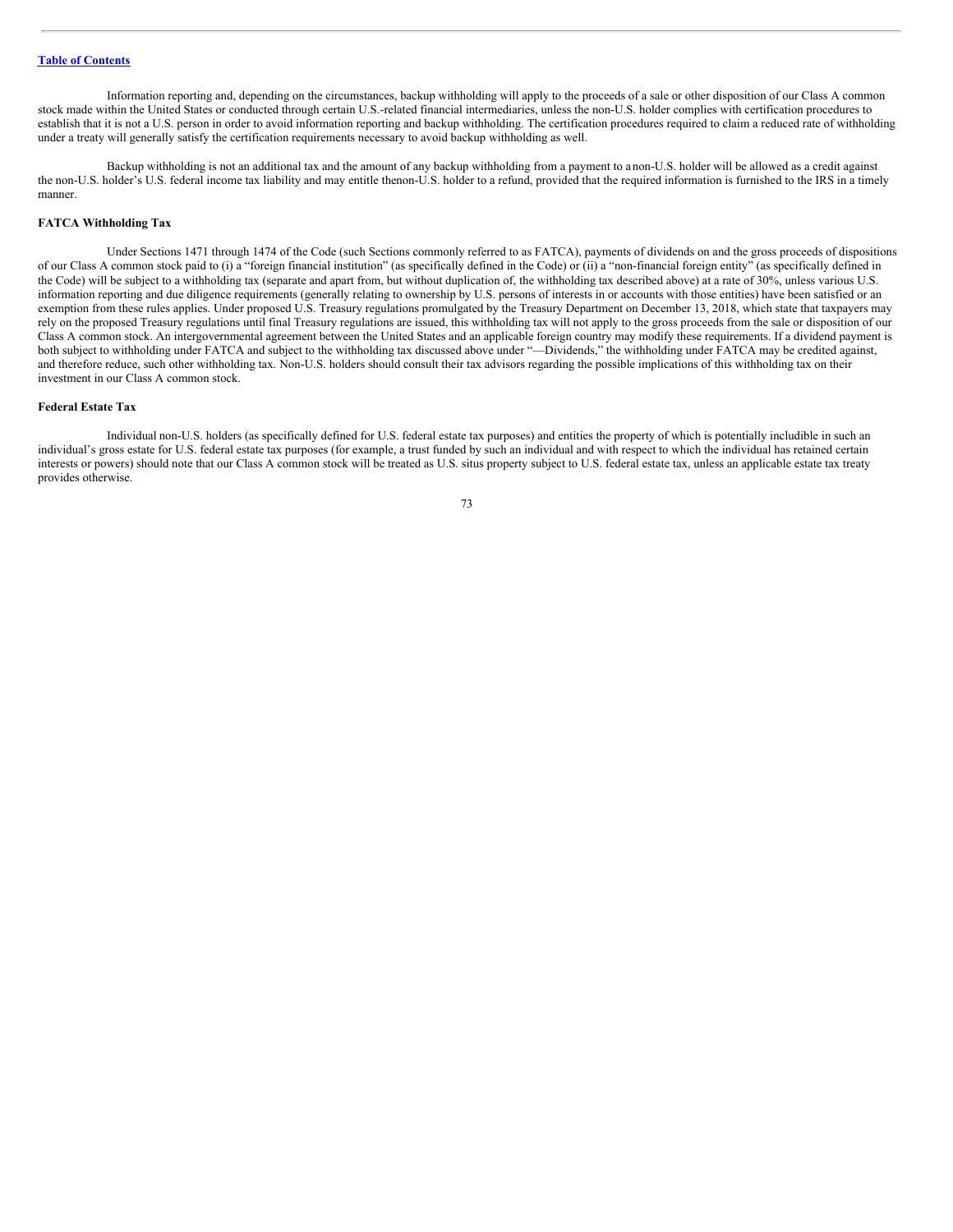## **UNDERWRITING**

BofA Securities, Inc. and Jefferies LLC are acting as representatives of each of the underwriters named below. Subject to the terms and conditions set forth in an underwriting agreement among us, the selling stockholders and the underwriters, the selling stockholders have agreed to sell to the underwriters, and each of the underwriters has agreed, severally and not jointly, to purchase from the selling stockholders the number of shares of Class A common stock set forth opposite its name below.

| <b>Underwriters</b>                | <b>Number of Shares</b> |
|------------------------------------|-------------------------|
| BofA Securities, Inc.              | 1,657,582               |
| Jefferies LLC                      | 1,243,187               |
| Morgan Stanley & Co. LLC           | 508,846                 |
| Guggenheim Securities, LLC         | 254,423                 |
| Piper Sandler & Co.                | 254,423                 |
| Robert W. Baird & Co. Incorporated | 218,077                 |
| Raymond James & Associates, Inc.   | 218,077                 |
| Roth Capital Partners, LLC         | 127,212                 |
| R. Seelaus & Co., LLC              | 18,173                  |
| Total                              | 4.500,000               |

Subject to the terms and conditions set forth in the underwriting agreement, the underwriters have agreed, severally and not jointly, to purchase all of the shares sold under the underwriting agreement if any of these shares are purchased. If an underwriter defaults, the underwriting agreement provides that the purchase commitments of the nondefaulting underwriters may be increased or the underwriting agreement may be terminated.

We and the selling stockholders have agreed to indemnify the underwriters against certain liabilities, including liabilities under the Securities Act, or to contribute to payments the underwriters may be required to make in respect of those liabilities.

The underwriters are offering the shares, subject to prior sale, when, as and if sold to and accepted by them, subject to approval of legal matters by their counsel, including the validity of the shares, and other conditions contained in the underwriting agreement, such as the receipt by the underwriters of officer's certificates and legal opinions. The underwriters reserve the right to withdraw, cancel or modify offers to the public and to reject orders in whole or in part.

#### **Commissions and Discounts**

The representatives have advised us that the underwriters propose initially to offer the shares to the public at the public offering price set forth on the cover page of this prospectus and to dealers at that price less a concession not in excess of \$0.63 per share. After the initial offering, the public offering price, concession or any other term of this offering may be changed.

The following table shows the public offering price, underwriting discount and proceeds before expenses to the selling stockholders. The information assumes either no exercise or full exercise by the underwriters of their option to purchase additional shares.

|                                                        | Per Share |       | <b>Without Option</b> |  | <b>With Option</b> |  |
|--------------------------------------------------------|-----------|-------|-----------------------|--|--------------------|--|
| Public offering price                                  | S         | 20.00 | 90,000,000            |  | 103,500,000        |  |
| Underwriting discount                                  |           |       | 5.175.000             |  | 5.951.250          |  |
| Proceeds, before expenses, to the selling stockholders |           | 18.85 | 84.825.000            |  | 97.548.750         |  |

Our offering expenses, not including the underwriting discount, are estimated at \$950,000. We have agreed to reimburse the underwriters for certain of their expenses in an amount not to exceed \$40,000. In addition, the underwriters have agreed to reimburse us for certain documented expenses incurred in connection with this offering.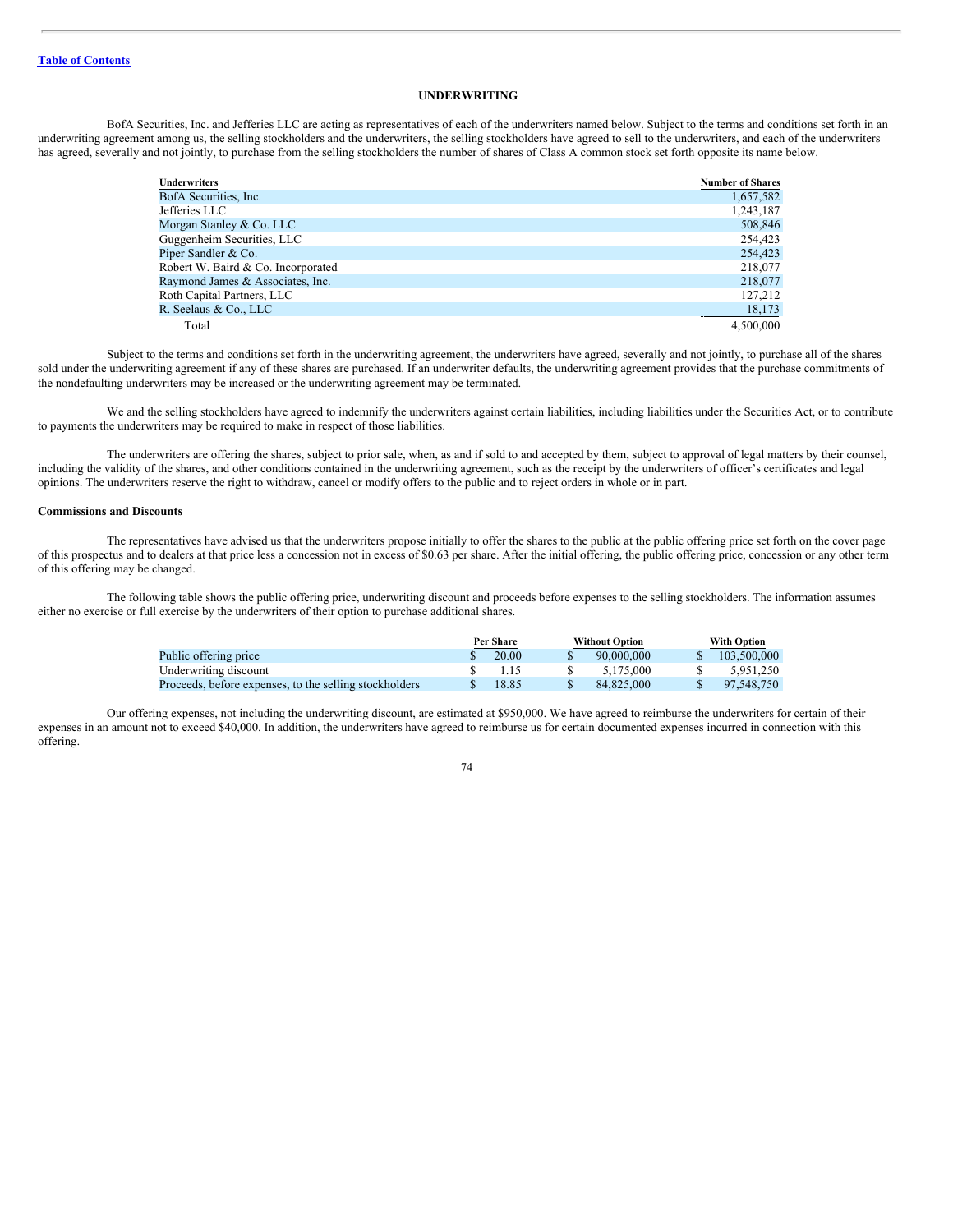## **Option to Purchase Additional Shares**

The selling stockholders have granted an option to the underwriters, exercisable for 30 days after the date of this prospectus, to purchase up to 675,000 additional shares of our Class A common stock at the public offering price, less the underwriting discount. If the underwriters exercise this option, each will be obligated, subject to conditions contained in the underwriting agreement, to purchase a number of additional shares proportionate to that underwriter's initial amount reflected in the above table.

## **No Sales of Similar Securities**

We, and our executive officers, directors and the selling stockholders have agreed not to sell or transfer any common stock for 90 days after the date of this prospectus (the "restricted period") without first obtaining the written consent of BofA Securities, Inc. and Jefferies LLC. Specifically, we and these other persons have agreed, with certain limited exceptions, not to directly or indirectly: offer, pledge, sell or contract to sell any common stock; sell any option or contract to purchase any common stock; purchase any option or contract to sell any common stock; grant any option, right or warrant for the sale of any common stock; lend or otherwise dispose of or transfer any common stock; request or demand that we file or make a confidential submission of a registration statement related to the common stock; or enter into any swap or other agreement that transfers, in whole or in part, the economic consequence of ownership of any common stock whether any such swap or transaction is to be settled by delivery of shares or other securities, in cash or otherwise.

The lock-up restrictions apply to common stock and to securities convertible into or exchangeable or exercisable for or repayable with common stock, and apply to securities owned now or acquired later by the person executing the agreement or for which such person later acquires the power of disposition.

The lock-up restrictions are subject to specified exceptions, including, without limitation:

- transactions relating to securities purchased on the open market following the completion of this offering,*provided* that no filing under Section 16(a) of the Exchange Act is required or voluntarily made during the restricted period;
- transfers of securities (i) as a bona fide gift or gifts, including, without limitation, gifts to a charity or charitable trust, (ii) to a trust for the direct or indirect benefit of the holder or the immediate family of the holder, (iii) by will, other testamentary document or intestate succession to a legal representative, heir, beneficiary or member of the immediate family of the holder, (iv) if the holder is a corporation, partnership, limited liability company, trust or other business entity, as part of a distribution to the stockholders, partners, members, beneficiaries or other equityholders of the holder, and (v) to another corporation, partnership, limited liability company, trust or other business entity that is an affiliate (as defined in Rule 405 under the Securities Act) of the holder, or to the holder's affiliates or to an investment fund or other entity controlling, controlled by, managing or managed by or under common control with the holder or its affiliates (including, for the avoidance of doubt, where the older is a partnership, to its general partner, a successor partnership or fund, or other fund managed by such partnership), or to a trust of which the holder and, in the case of our Chief Executive Officer, his family and friends and/or a charitable organization, are the legal and beneficial owner of all of the outstanding equity securities or similar interests, *provided* in each case that (x) BofA Securities, Inc. and Jefferies LLC have received a signed lock-up agreement for the balance of the restricted period from each donee, trustee, distributee or transferee, as the case may be, (y) such transfer does not involve a disposition for value and (z) no filing under Section 16(a) of the Exchange Act is required or voluntarily made during the restricted period;
- transfers pursuant to the redemption or exchange of outstanding LLC Units for shares of Class A common stock (or securities convertible into or exercisable or exchangeable for shares of common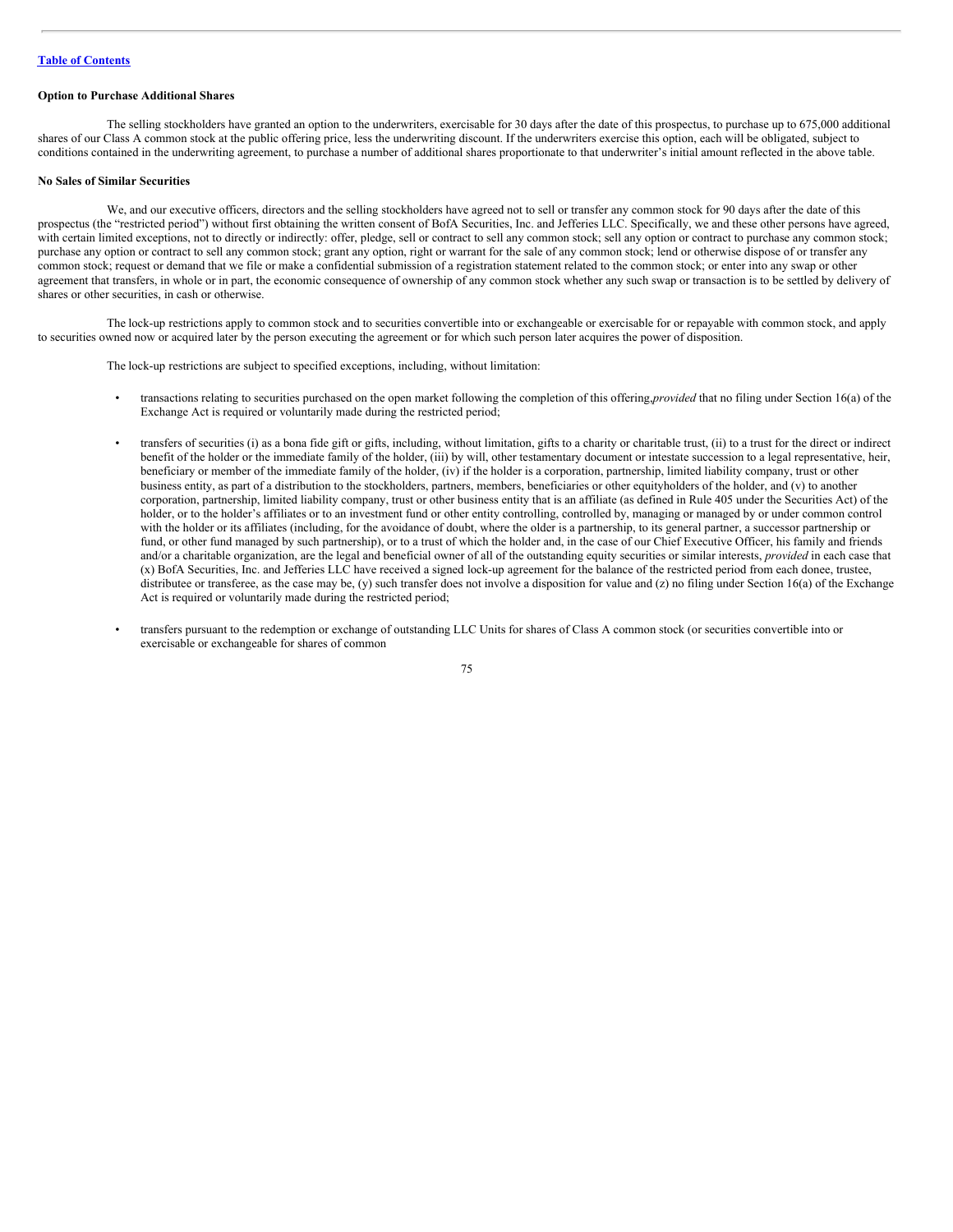stock) *provided* that (x) any securities received upon such redemption or exchange shall be subject to the lock-up restrictions, (y) such transfer does not involve a disposition for value and (z) no filing under Section 16(a) of the Exchange Act is voluntarily made during the restricted period any required Form 4 states the reason for such transfer;

- transfers to us in connection with the exercise, vesting or settlement of options, warrants or other rights to purchase shares of common stock, or any securities convertible into or exchangeable for common stock, in accordance with their terms (including, in each case, on a "cashless" or "net exercise" basis and/or to cover withholding tax obligations in connection with such exercise, vesting or settlement) pursuant to a stock incentive plan or stock purchase plan of ours described in this prospectus, *provided* that (x) any securities received upon such exercise, vesting or settlement shall be subject to the lock-up restrictions and (y) no filing under Section 16(a) of the Exchange Act is voluntarily made during the restricted period any required Form 4 states the reason for such transfer;
- transfers to us pursuant to arrangements in effect on the date of the lock-up agreement and described in this prospectus pursuant to which we have (a) an option to repurchase such securities or (b) a right of first refusal with respect to transfers of such securities, *provided* that (x) in the case of clause (b) the transfer triggering such right of first refusal is otherwise permitted under the lock-up agreement, and (y) in each case no filing under Section 16(a) of the Exchange Act is voluntarily made during the restricted period any required Form 4 states the reason for such transfer;
- transfers by operation of law pursuant to a qualified domestic order or in connection with a divorce settlement, divorce decree, separation agreement or other related court order, *provided* that (x) the holder shall use reasonable best efforts to cause the transferee to deliver to BofA Securities, Inc. and Jefferies LLC a signed lock-up agreement for the balance of the restricted period and (y) no filing under Section 16(a) of the Exchange Act is voluntarily made during the restricted period any required Form 4 states the reason for such transfer;
- transfers in connection with the establishment of a written trading plan pursuant toRule 10b5-1 under the Exchange Act, *provided* that (x) the securities subject to such plan may not be transferred during the restricted period and (y) no filing under Section 16(a) of the Exchange Act is required or voluntarily made during the restricted period;
- transfers to us in connection with the termination of the holder's service for us pursuant to an arrangement in effect on the date of thelock-up agreement that provides us with an option to repurchase such securities, *provided* that no filing under Section 16(a) of the Exchange Act is voluntarily made during the restricted period any required Form 4 states the reason for such transfer;
- transfers pursuant to a bona fide third-party tender offer, merger, consolidation or similar transaction made to all holders of our capital stock involving a change of control of us, *provided* that (x) in the event that such tender offer, merger, consolidation or similar transaction is not completed, such securities shall remain subject to the lock-up restrictions, and (y) no filing under Section 16(a) of the Exchange Act is voluntarily made during the restricted period;
- to the underwriters pursuant to the underwriting agreement; and
- in the case of the selling stockholders, pursuant to a pledge, hypothecation or other granting of a security interest in shares of common stock to one or more lending institutions as collateral or security for or in connection with a margin loan or other loans, advances or extensions of credit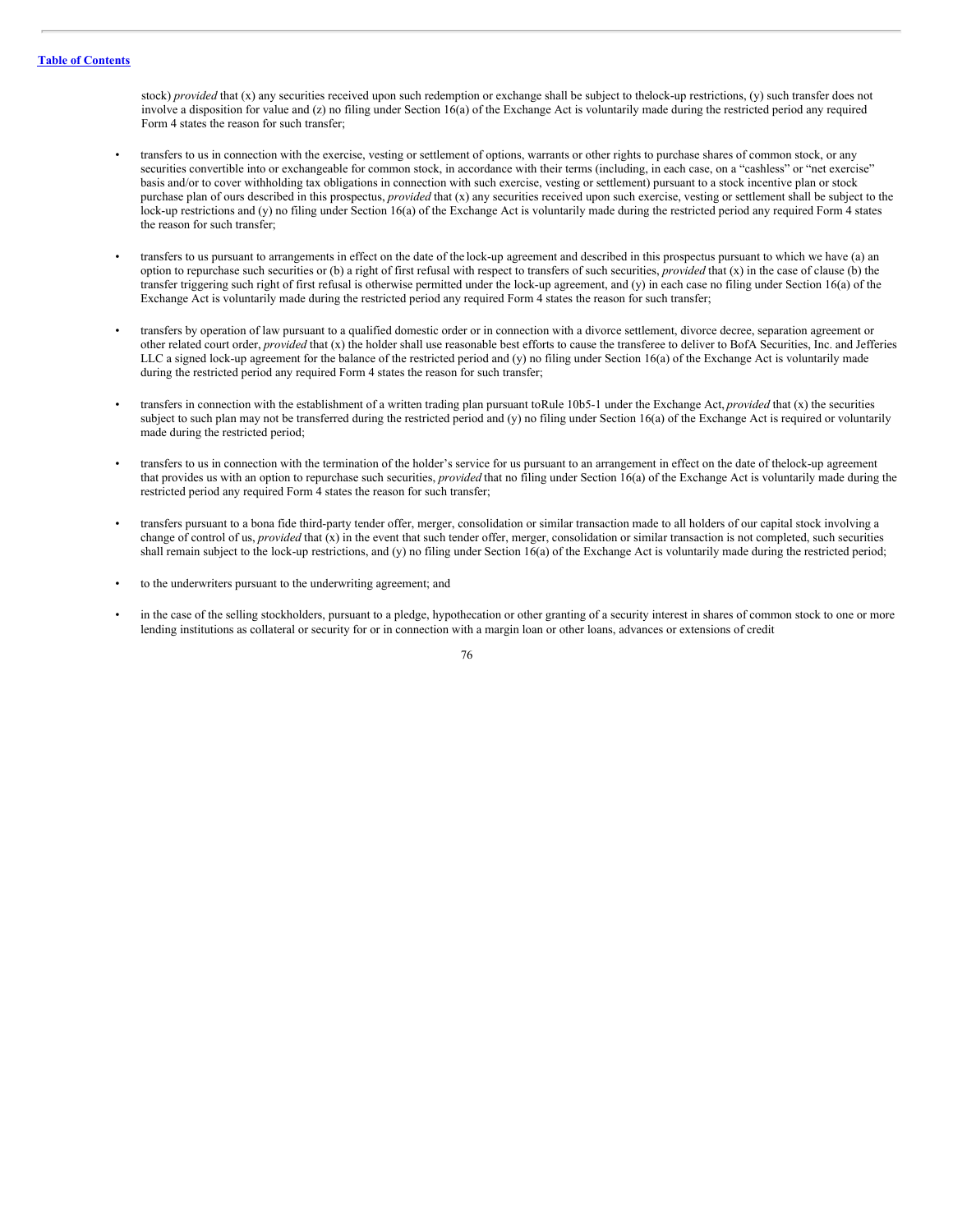entered by the holder or its affiliates, or a refinancing thereof, and any subsequent transfers of such common stock pursuant to any foreclosures in connection therewith, *provided* that (x) the amount of the holder's common stock subject to such pledges, hypothecations or other grants of security interests shall be limited, in the aggregate, to 25% of the holder's common stock measured as of completion of this offering.

BofA Securities, Inc. and Jefferies LLC, in their sole discretion, may release the securities subject to thelock-up agreements described above in whole or in part at

# any time.

## **Listing**

Our Class A common stock is listed on the NYSE under the symbol "XPOF."

#### **Price Stabilization, Short Positions and Penalty Bids**

Until the distribution of the shares is completed, SEC rules may limit underwriters and selling group members from bidding for and purchasing our Class A common stock. However, the representatives may engage in transactions that stabilize the price of our Class A common stock, such as bids or purchases to peg, fix or maintain that price.

In connection with this offering, the underwriters may purchase and sell our Class A common stock in the open market. These transactions may include short sales, purchases on the open market to cover positions created by short sales and stabilizing transactions. Short sales involve the sale by the underwriters of a greater number of shares than they are required to purchase in this offering. "Covered" short sales are sales made in an amount not greater than the underwriters' option to purchase additional shares described above. The underwriters may close out any covered short position by either exercising their option to purchase additional shares or purchasing shares in the open market. In determining the source of shares to close out the covered short position, the underwriters will consider, among other things, the price of shares available for purchase in the open market as compared to the price at which they may purchase shares through the option granted to them. "Naked" short sales are sales in excess of such option. The underwriters must close out any naked short position by purchasing shares in the open market. A naked short position is more likely to be created if the underwriters are concerned that there may be downward pressure on the price of our Class A common stock in the open market after pricing that could adversely affect investors who purchase in this offering. Stabilizing transactions consist of various bids for or purchases of shares of Class A common stock made by the underwriters in the open market prior to the completion of this offering.

The underwriters may also impose a penalty bid. This occurs when a particular underwriter repays to the underwriters a portion of the underwriting discount received by it because the representatives have repurchased shares sold by or for the account of such underwriter in stabilizing or short covering transactions.

Similar to other purchase transactions, the underwriters' purchases to cover the syndicate short sales may have the effect of raising or maintaining the market price of our Class A common stock or preventing or retarding a decline in the market price of our Class A common stock. As a result, the price of our Class A common stock may be higher than the price that might otherwise exist in the open market. The underwriters may conduct these transactions on the NYSE, in the over-the-counter market or otherwise.

Neither we nor any of the underwriters make any representation or prediction as to the direction or magnitude of any effect that the transactions described above may have on the price of our Class A common stock. In addition, neither we nor any of the underwriters make any representation that the representatives will engage in these transactions or that these transactions, once commenced, will not be discontinued without notice.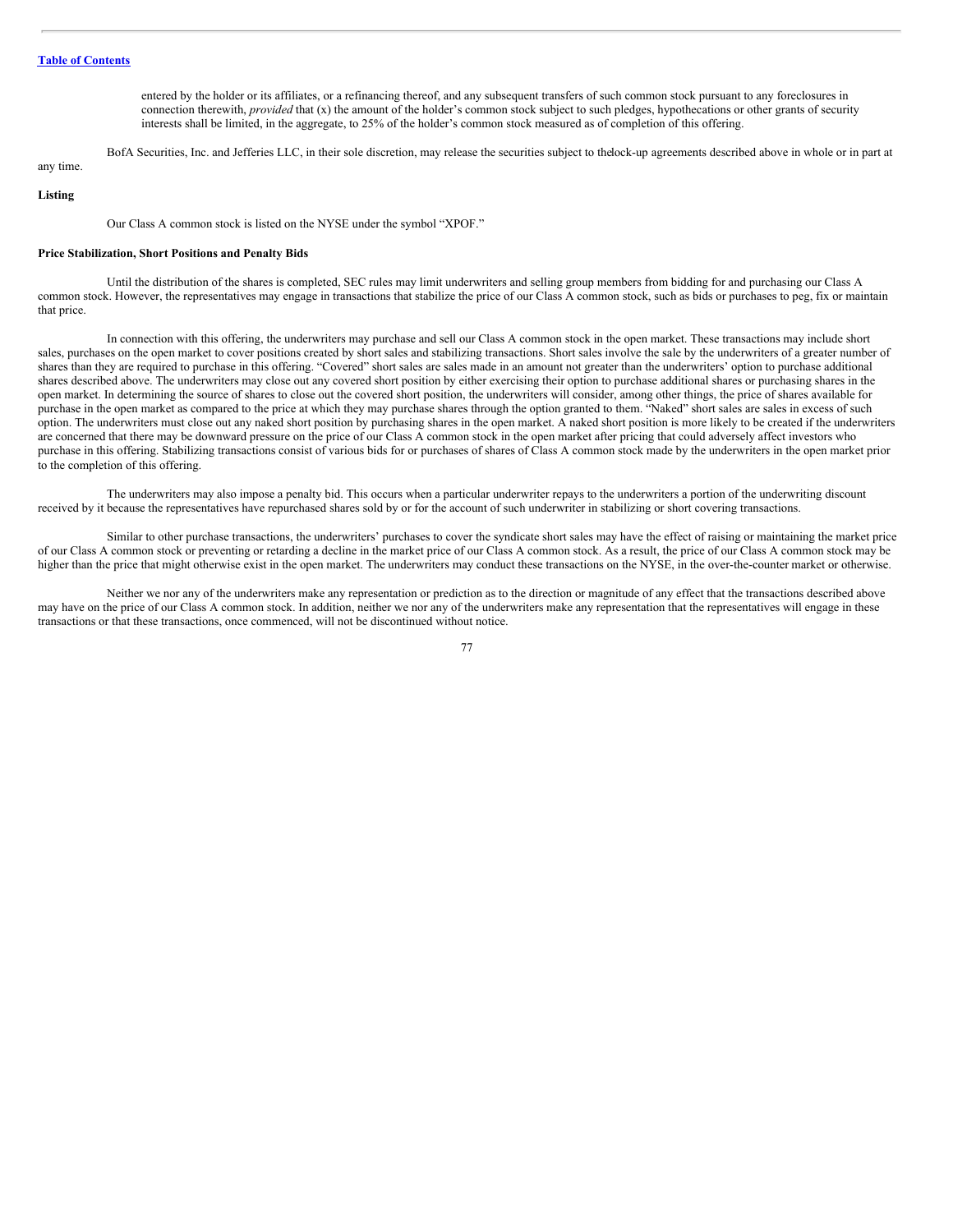#### **Electronic Distribution**

In connection with this offering, certain of the underwriters or securities dealers may distribute prospectuses by electronic means, such ase-mail.

## **Other Relationships**

Some of the underwriters and their affiliates have engaged in, and may in the future engage in, investment banking and other commercial dealings in the ordinary course of business with us or our affiliates. They have received, or may in the future receive, customary fees and commissions for these transactions.

In addition, in the ordinary course of their business activities, the underwriters and their affiliates may make or hold a broad array of investments and actively trade debt and equity securities (or related derivative securities) and financial instruments (including bank loans) for their own account and for the accounts of their customers. Such investments and securities activities may involve securities and/or instruments of ours or our affiliates. The underwriters and their affiliates may also make investment recommendations and/or publish or express independent research views in respect of such securities or financial instruments and may hold, or recommend to clients that they acquire, long and/or short positions in such securities and instruments.

## **Notice to Prospective Investors in the European Economic Area**

In relation to each Member State of the European Economic Area (each, a "Relevant State"), no shares have been offered or will be offered pursuant to the public in that Relevant State prior to the publication of a prospectus in relation to the shares which has been approved by the competent authority in that Relevant State or, where appropriate, approved in another Relevant State and notified to the competent authority in that Relevant State, all in accordance with the Prospectus Regulation), except that offers of shares may be made to the public in that Relevant State at any time under the following exemptions under the Prospectus Regulation:

- (a) to any legal entity which is a qualified investor as defined under the Prospectus Regulation;
- (b) to fewer than 150 natural or legal persons (other than qualified investors as defined under the Prospectus Regulation), subject to obtaining the prior consent of the representatives for any such offer; or
- (c) in any other circumstances falling within Article 1(4) of the Prospectus Regulation,

provided that no such offer of shares shall require us or any underwriter to publish a prospectus pursuant to Article 3 of the Prospectus Regulation or supplement a prospectus pursuant to Article 23 of the Prospectus Regulation.

Each person in a Relevant State who initially acquires any shares or to whom any offer is made will be deemed to have represented, acknowledged and agreed to and with us and the representatives that it is a qualified investor within the meaning of the Prospectus Regulation.

In the case of any shares being offered to a financial intermediary as that term is used in Article 5(1) of the Prospectus Regulation, each such financial intermediary will be deemed to have represented, acknowledged and agreed that the shares acquired by it in the offer have not been acquired on a non-discretionary basis on behalf of, nor have they been acquired with a view to their offer or resale to, persons in circumstances which may give rise to an offer to the public other than their offer or resale in a Relevant State to qualified investors, in circumstances in which the prior consent of the representatives has been obtained to each such proposed offer or resale.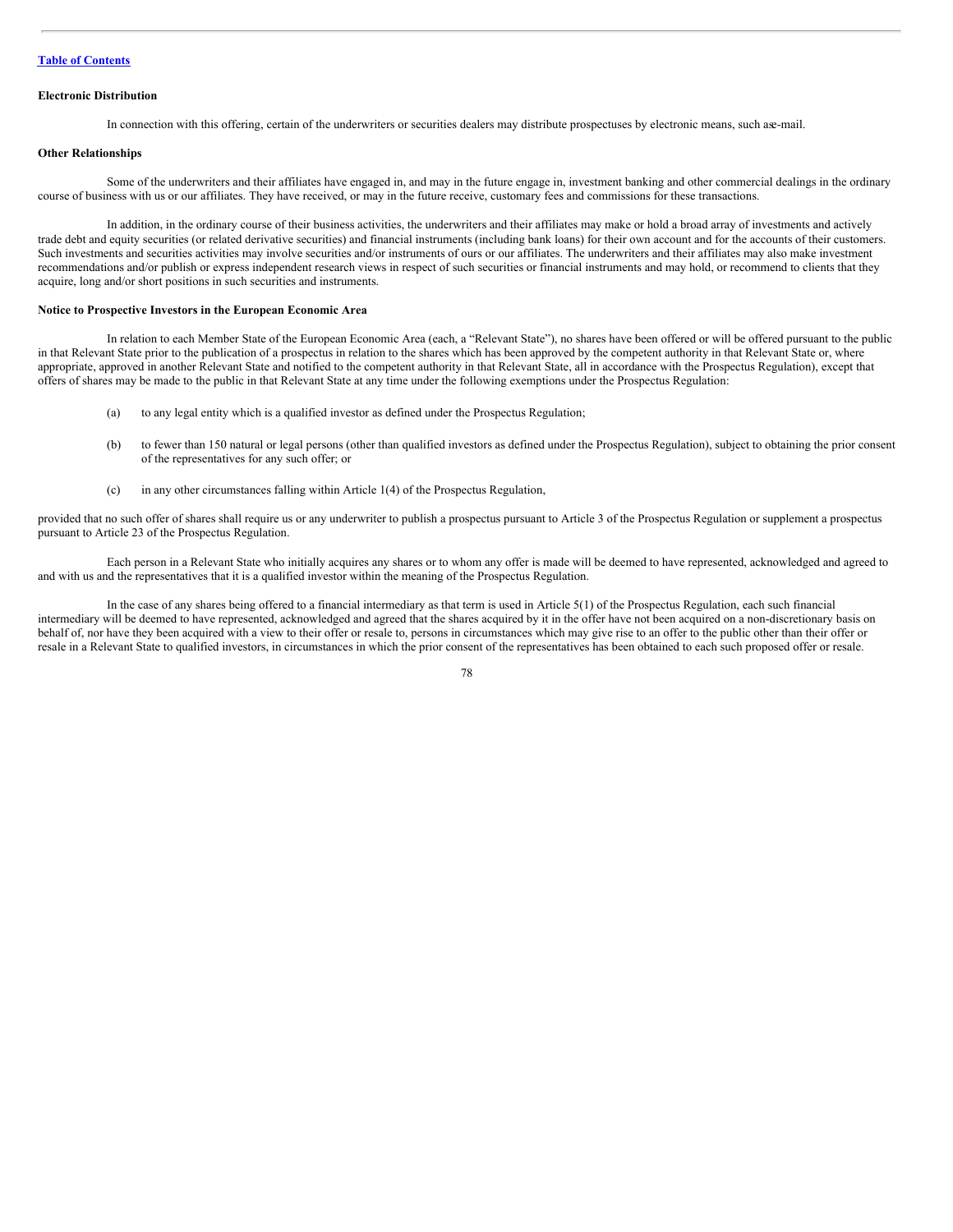For the purposes of this provision, the expression an "offer to the public" in relation to any shares in any Relevant State means the communication in any form and by any means of sufficient information on the terms of the offer and any shares to be offered so as to enable an investor to decide to purchase or subscribe for any shares, and the expression "Prospectus Regulation" means Regulation (EU) 2017/1129.

The above selling restriction is in addition to any other selling restrictions set out below.

## **Notice to Prospective Investors in the United Kingdom**

No shares have been offered or will be offered pursuant to the public in the United Kingdom prior to the publication of a prospectus in relation to the shares which has been approved by the FCA, except that offers of shares may be made to the public in the United Kingdom at any time under the following exemptions under the U.K. Prospectus Regulation:

- (a) to any legal entity which is a qualified investor as defined under Article 2 of the U.K. Prospectus Regulation;
- (b) to fewer than 150 natural or legal persons (other than qualified investors as defined under the U.K. Prospectus Regulation), subject to obtaining the prior consent of the representatives for any such offer; or
- (c) in any other circumstances falling within Section 86 of the Financial Services Markets Act 2000 (as amended, the "FSMA");

provided that no such offer of shares shall require us or any representative to publish a prospectus pursuant to 85 of the FSMA or supplement a prospectus pursuant to Article 23 of the U.K. Prospectus Regulation.

Each person in the United Kingdom who initially acquires any shares or to whom any offer is made will be deemed to have represented, acknowledged and agreed to and with us and the representatives that it is a qualified investor within the meaning of Article 2 of the U.K. Prospectus Regulation.

In the case of any shares being offered to a financial intermediary as that term is used in Article 1(4) of the U.K. Prospectus Regulation, each financial intermediary will also be deemed to have represented, acknowledged and agreed that the shares acquired by it in the offer have not been acquired on a non-discretionary basis on behalf of, nor have they been acquired with a view to their offer or resale to, persons in circumstances which may give rise to an offer of any shares to the public, other than their offer or resale in the United Kingdom to qualified investors as so defined or in circumstances in which the prior consent of the representatives has been obtained to each such proposed offer or resale.

For the purposes of this provision: the expression an "offer to the public" in relation to any shares in the United Kingdom means the communication in any form and by any means of sufficient information on the terms of the offer and any shares to be offered so as to enable an investor to decide to purchase or subscribe for any shares; and the expression "U.K. Prospectus Regulation" means Regulation (EU) 2017/1129 as it forms part of domestic law by virtue of the European Union (Withdrawal) Act 2018.

#### **Notice to Prospective Investors in Switzerland**

The shares may not be publicly offered in Switzerland and will not be listed on the SIX Swiss Exchange ("SIX") or on any other stock exchange or regulated trading facility in Switzerland. This prospectus has been prepared without regard to the disclosure standards for issuance prospectuses under art. 652a or art. 1156 of the Swiss Code of Obligations or the disclosure standards for listing prospectuses under art. 27 ff. of the SIX Listing Rules or the listing rules of any other stock exchange or regulated trading facility in Switzerland. Neither this prospectus nor any other offering or marketing material relating to the shares or this offering may be publicly distributed or otherwise made publicly available in Switzerland.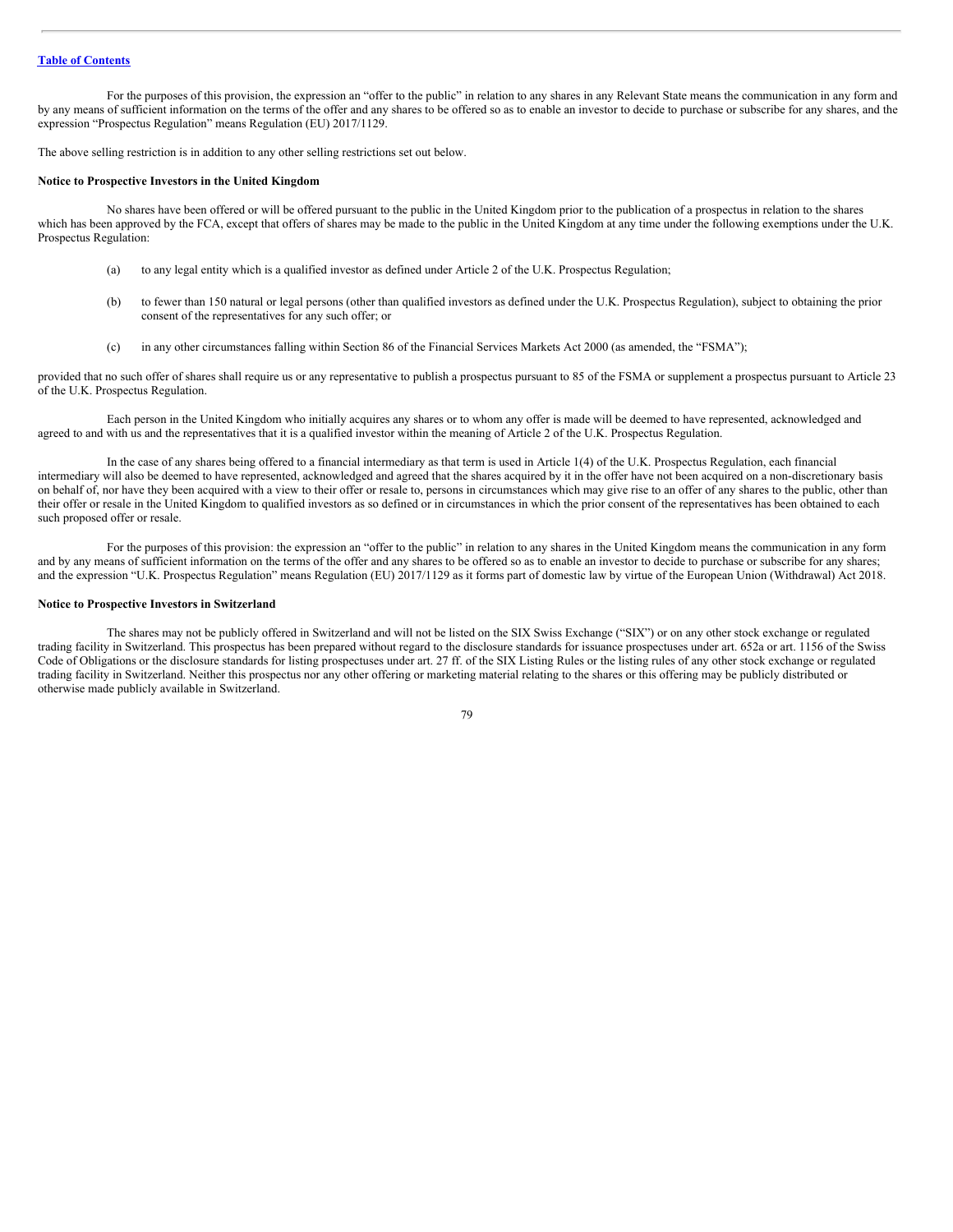Neither this prospectus nor any other offering or marketing material relating to this offering, our company or the shares have been or will be filed with or approved by any Swiss regulatory authority. In particular, this prospectus will not be filed with, and the offer of shares will not be supervised by, the Swiss Financial Market Supervisory Authority FINMA (FINMA), and the offer of shares has not been and will not be authorized under the Swiss Federal Act on Collective Investment Schemes ("CISA"). The investor protection afforded to acquirers of interests in collective investment schemes under the CISA does not extend to acquirers of shares.

## **Notice to Prospective Investors in the Dubai International Financial Centre**

This prospectus relates to an Exempt Offer in accordance with the Offered Securities Rules of the Dubai Financial Services Authority (the "DFSA"). This prospectus is intended for distribution only to persons of a type specified in the Offered Securities Rules of the DFSA. It must not be delivered to, or relied on by, any other person. The DFSA has no responsibility for reviewing or verifying any documents in connection with Exempt Offers. The DFSA has not approved this prospectus nor taken steps to verify the information set forth herein and has no responsibility for the prospectus. The shares to which this prospectus relates may be illiquid and/or subject to restrictions on their resale. Prospective purchasers of the shares offered should conduct their own due diligence on the shares. If you do not understand the contents of this prospectus you should consult an authorized financial advisor.

#### **Notice to Prospective Investors in Australia**

No placement document, prospectus, product disclosure statement or other disclosure document has been lodged with the Australian Securities and Investments Commission in relation to this offering. This prospectus does not constitute a prospectus, product disclosure statement or other disclosure document under the Corporations Act 2001 (the "Corporations Act"), and does not purport to include the information required for a prospectus, product disclosure statement or other disclosure document under the Corporations Act.

Any offer in Australia of the shares may only be made to persons (the "Exempt Investors") who are "sophisticated investors" (within the meaning of section 708(8) of the Corporations Act), "professional investors" (within the meaning of section 708(11) of the Corporations Act) or otherwise pursuant to one or more exemptions contained in section 708 of the Corporations Act so that it is lawful to offer the shares without disclosure to investors under Chapter 6D of the Corporations Act.

The shares applied for by Exempt Investors in Australia must not be offered for sale in Australia in the period of 12 months after the date of allotment under this offering, except in circumstances where disclosure to investors under Chapter 6D of the Corporations Act would not be required pursuant to an exemption under section 708 of the Corporations Act or otherwise or where the offer is pursuant to a disclosure document which complies with Chapter 6D of the Corporations Act. Any person acquiring shares must observe such Australian on-sale restrictions.

This prospectus contains general information only and does not take account of the investment objectives, financial situation or particular needs of any particular person. It does not contain any securities recommendations or financial product advice. Before making an investment decision, investors need to consider whether the information in this prospectus is appropriate to their needs, objectives and circumstances, and, if necessary, seek expert advice on those matters.

#### **Notice to Prospective Investors in Hong Kong**

The shares have not been offered or sold and will not be offered or sold in Hong Kong by means of any document other than: (a) to "professional investors" as defined in the Securities and Futures Ordinance (Cap. 571) of Hong Kong and any rules made under that Ordinance; or (b) in other circumstances which do not result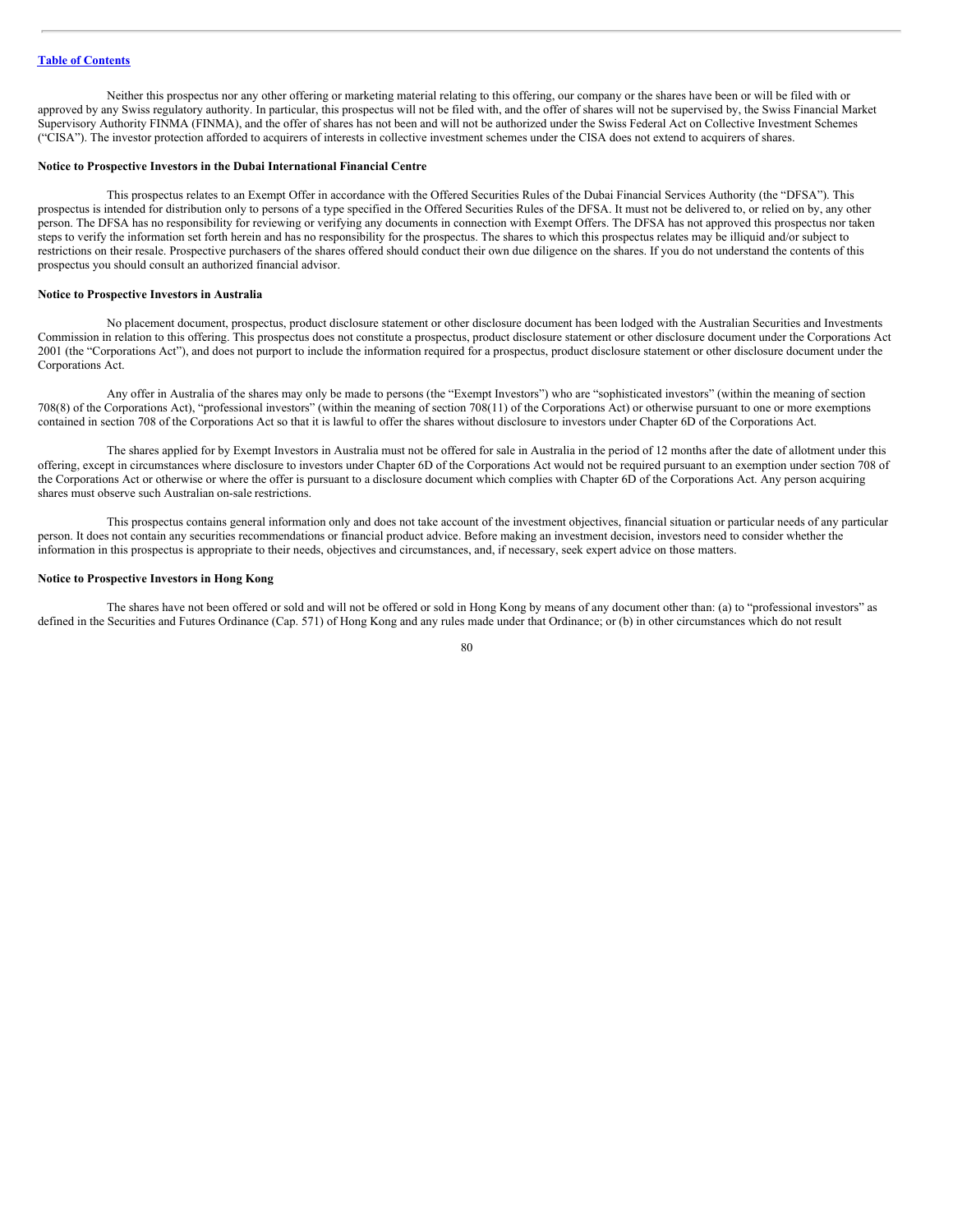## **Table of [Contents](#page-1-0)**

in the document being a "prospectus" as defined in the Companies Ordinance (Cap. 32) of Hong Kong or which do not constitute an offer to the public within the meaning of that Ordinance. No advertisement, invitation or document relating to the shares has been or may be issued or has been or may be in the possession of any person for the purposes of issue, whether in Hong Kong or elsewhere, which is directed at, or the contents of which are likely to be accessed or read by, the public of Hong Kong (except if permitted to do so under the securities laws of Hong Kong) other than with respect to shares which are or are intended to be disposed of only to persons outside Hong Kong or only to "professional investors" as defined in the Securities and Futures Ordinance and any rules made under that Ordinance.

## **Notice to Prospective Investors in Japan**

The shares have not been and will not be registered under the Financial Instruments and Exchange Law of Japan (Law No. 25 of 1948, as amended) and, accordingly, will not be offered or sold, directly or indirectly, in Japan, or for the benefit of any Japanese Person or to others for re-offering or resale, directly or indirectly, in Japan or to any Japanese Person, except in compliance with all applicable laws, regulations and ministerial guidelines promulgated by relevant Japanese governmental or regulatory authorities in effect at the relevant time. For the purposes of this paragraph, "Japanese Person" shall mean any person resident in Japan, including any corporation or other entity organized under the laws of Japan.

#### **Notice to Prospective Investors in Singapore**

This prospectus has not been registered as a prospectus with the Monetary Authority of Singapore. Accordingly, the shares were not offered or sold or caused to be made the subject of an invitation for subscription or purchase and will not be offered or sold or caused to be made the subject of an invitation for subscription or purchase, and this prospectus or any other document or material in connection with the offer or sale, or invitation for subscription or purchase, of the shares, has not been circulated or distributed, nor will it be circulated or distributed, whether directly or indirectly, to any person in Singapore other than (i) to an institutional investor (as defined in Section 4A of the Securities and Futures Act (Chapter 289) of Singapore, as modified or amended from time to time (the "SFA")) pursuant to Section 274 of the SFA, (ii) to a relevant person (as defined in Section 275(2) of the SFA) pursuant to Section 275(1) of the SFA, or any person pursuant to Section 275(1A) of the SFA, and in accordance with the conditions specified in Section 275 of the SFA, or (iii) otherwise pursuant to, and in accordance with the conditions of, any other applicable provision of the SFA.

Where the shares are subscribed or purchased under Section 275 of the SFA by a relevant person which is:

- (a) a corporation (which is not an accredited investor (as defined in Section 4A of the SFA)) the sole business of which is to hold investments and the entire share capital of which is owned by one or more individuals, each of whom is an accredited investor; or
- (b) a trust (where the trustee is not an accredited investor) whose sole purpose is to hold investments and each beneficiary of the trust is an individual who is an accredited investor,

securities (as defined in Section 239(1) of the SFA) of that corporation or the beneficiaries' rights and interest (howsoever described) in that trust shall not be transferred within six months after that corporation or that trust has acquired the shares pursuant to an offer made under Section 275 of the SFA except:

- (a) to an institutional investor or to a relevant person defined in Section 275(2) of the SFA, or to any person arising from an offer referred to in Section 275(1A) or Section 276(4)(i)(B) of the SFA;
- (b) where no consideration is or will be given for the transfer;
- (c) where the transfer is by operation of law;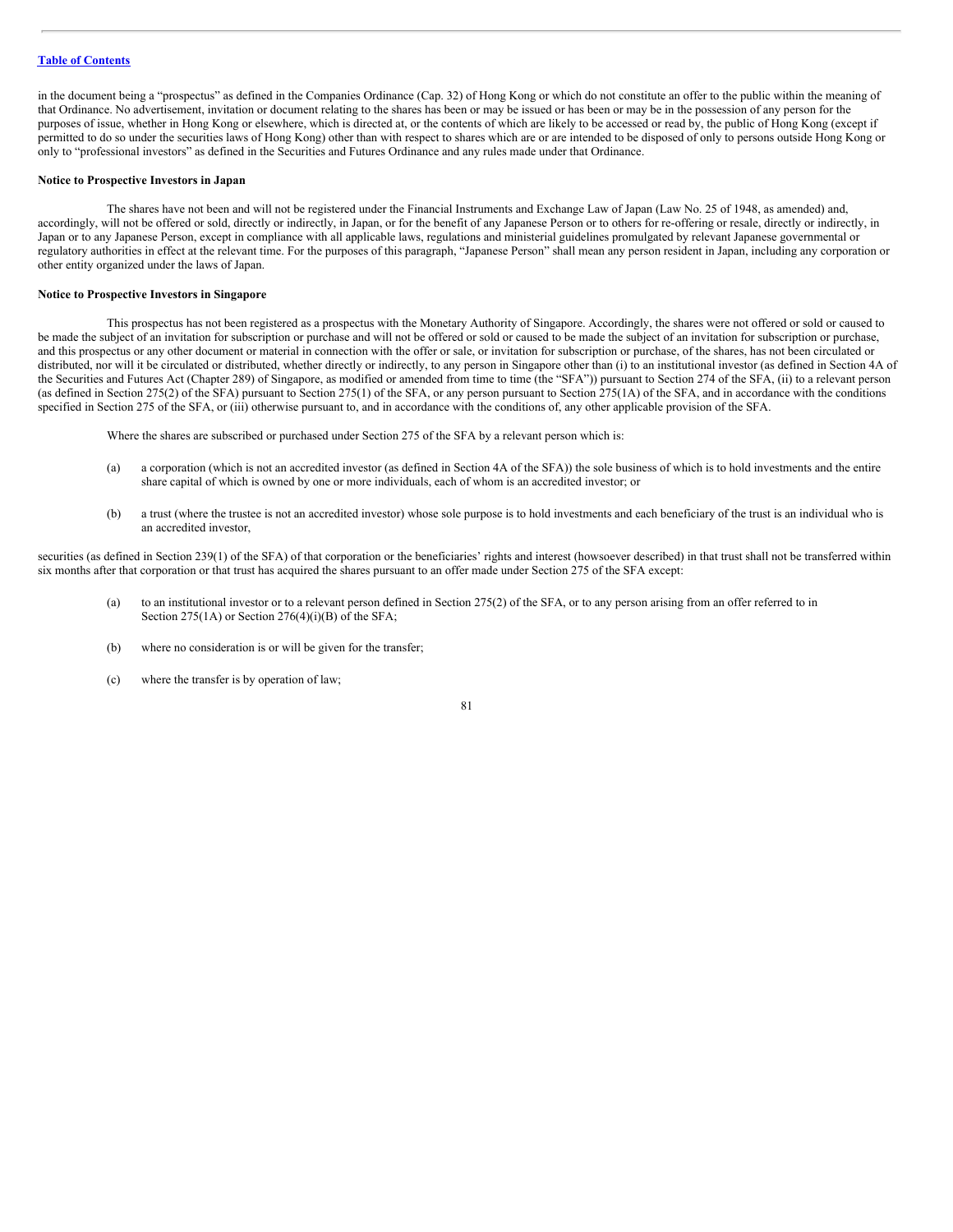- (d) as specified in Section 276(7) of the SFA; or
- (e) as specified in Regulation 32 of the Securities and Futures (Offers of Investment) (Shares and Debentures) Regulations 2005.

#### **Notice to Prospective Investors in Canada**

The shares may be sold only to purchasers purchasing, or deemed to be purchasing, as principal that are accredited investors, as defined in National Instrument 45-106 *Prospectus Exemptions* or subsection 73.3(1) of the *Securities Act* (Ontario), and are permitted clients, as defined in National Instrument31-103 *Registration Requirements, Exemptions and Ongoing Registrant Obligations*. Any resale of the shares must be made in accordance with an exemption from, or in a transaction not subject to, the prospectus requirements of applicable securities laws.

Securities legislation in certain provinces or territories of Canada may provide a purchaser with remedies for rescission or damages if this prospectus (including any amendment hereto) contains a misrepresentation, provided that the remedies for rescission or damages are exercised by the purchaser within the time limit prescribed by the securities legislation of the purchaser's province or territory. The purchaser should refer to any applicable provisions of the securities legislation of the purchaser's province or territory for particulars of these rights or consult with a legal advisor.

Pursuant to section 3A.3 of National Instrument 33-105 *Underwriting Conflicts* (**NI 33-105**), the underwriters are not required to comply with the disclosure requirements of NI 33-105 regarding underwriter conflicts of interest in connection with this offering.